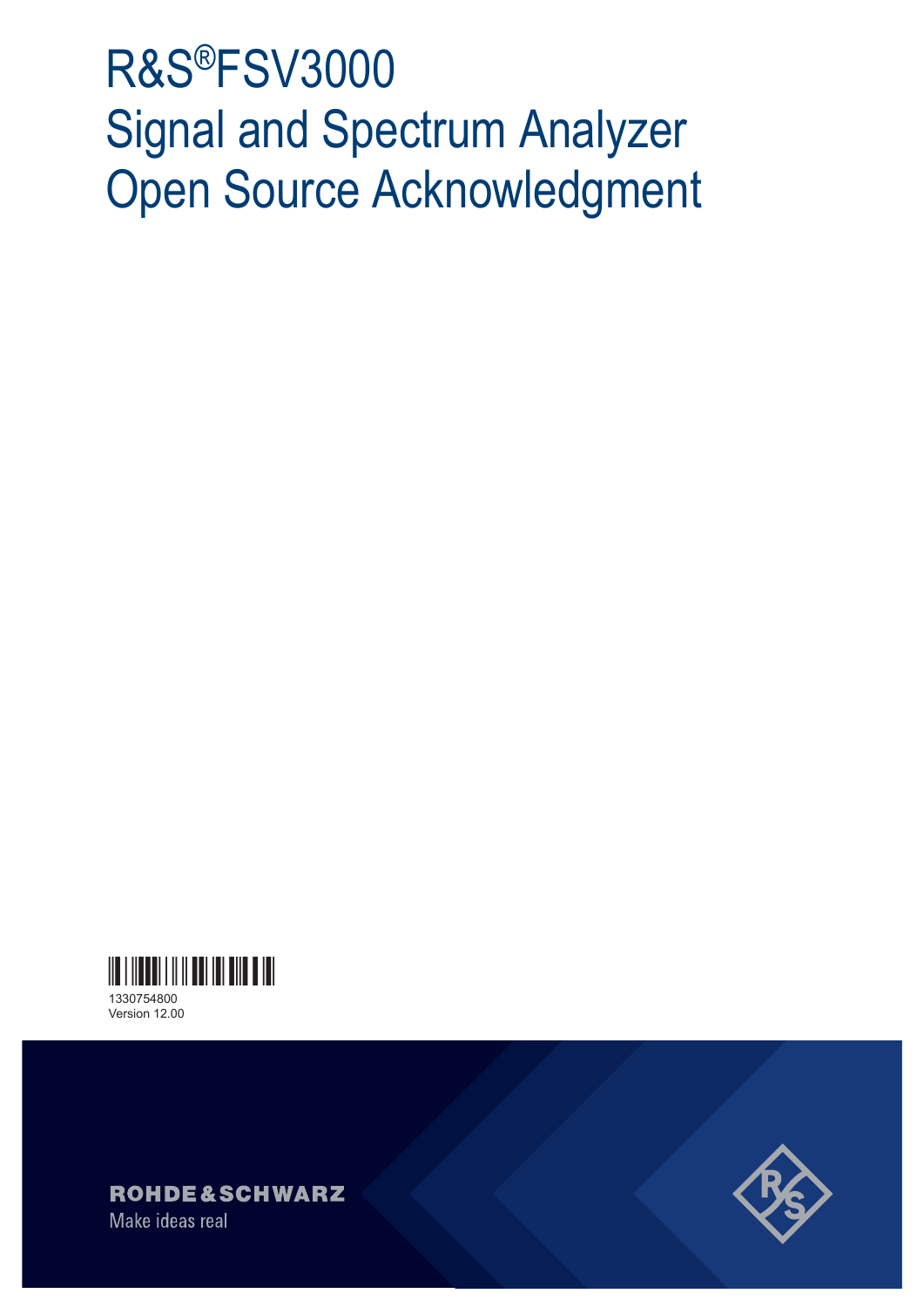This document is valid for the following Rohde & Schwarz instruments:

- R&S®FSV3004
- R&S®FSV3007
- R&S<sup>®</sup>FSV3013
- R&S®FSV3030
- R&S®FSV3044
- R&S<sup>®</sup>FSVA3004
- R&S<sup>®</sup>FSVA3007
- R&S®FSVA3013
- R&S<sup>®</sup>FSVA3030
- R&S<sup>®</sup>FSVA3044

© 2021 Rohde & Schwarz GmbH & Co. KG Mühldorfstr. 15, 81671 München, Germany Phone: +49 89 41 29 - 0 Fax: +49 89 41 29 12 164 Email: [info@rohde-schwarz.com](mailto:info@rohde-schwarz.com) Internet: [www.rohde-schwarz.com](http://www.rohde-schwarz.com) Subject to change – Data without tolerance limits is not binding.

R&S® is a registered trademark of Rohde & Schwarz GmbH & Co. KG. Trade names are trademarks of their owners.

1330.7548.00 | Version 12.00 | R&S®FSV3000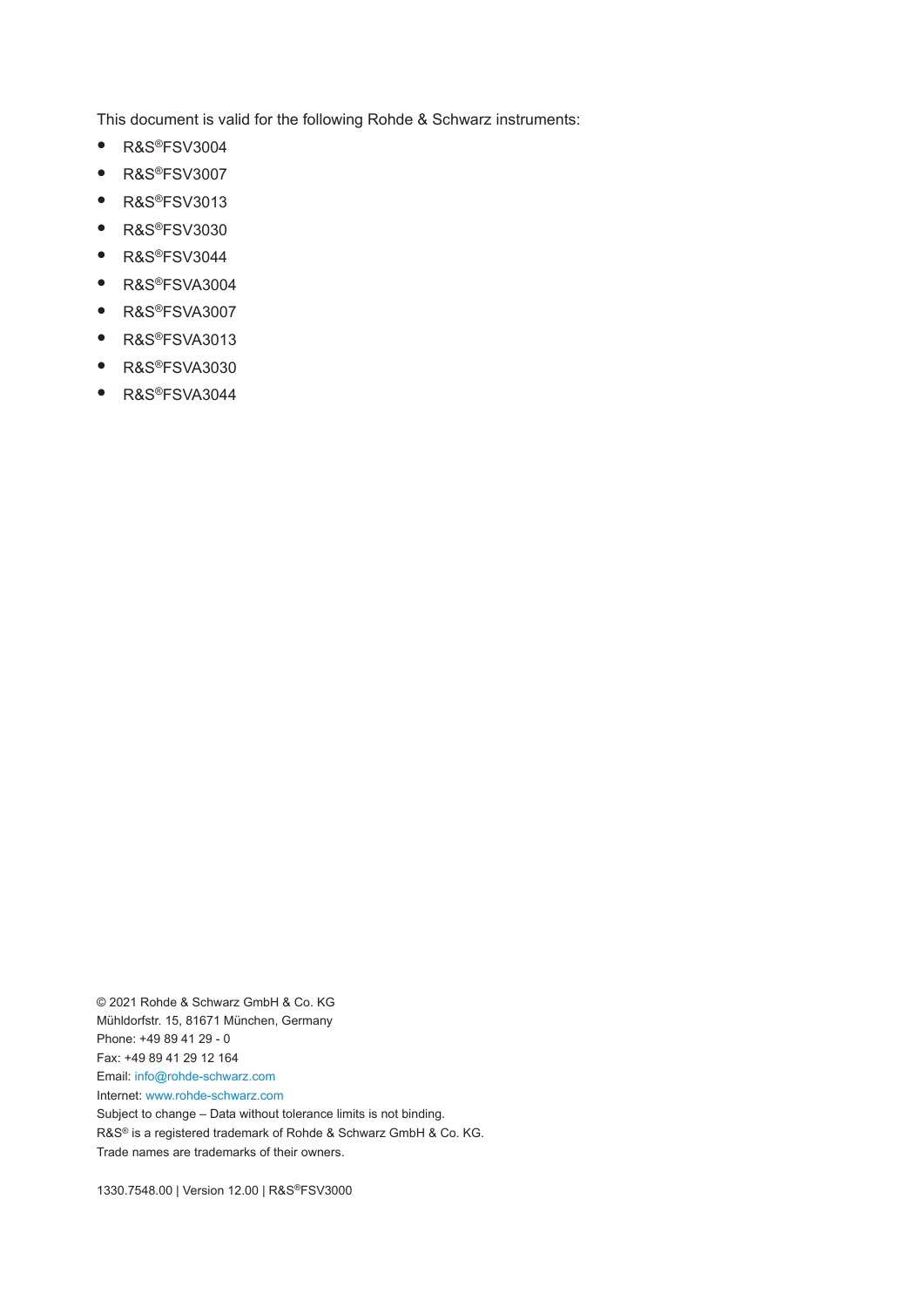## **Contents**

| B Intel(R) Integrated Performance Primitives - 2020.1.216 84 |  |
|--------------------------------------------------------------|--|
|                                                              |  |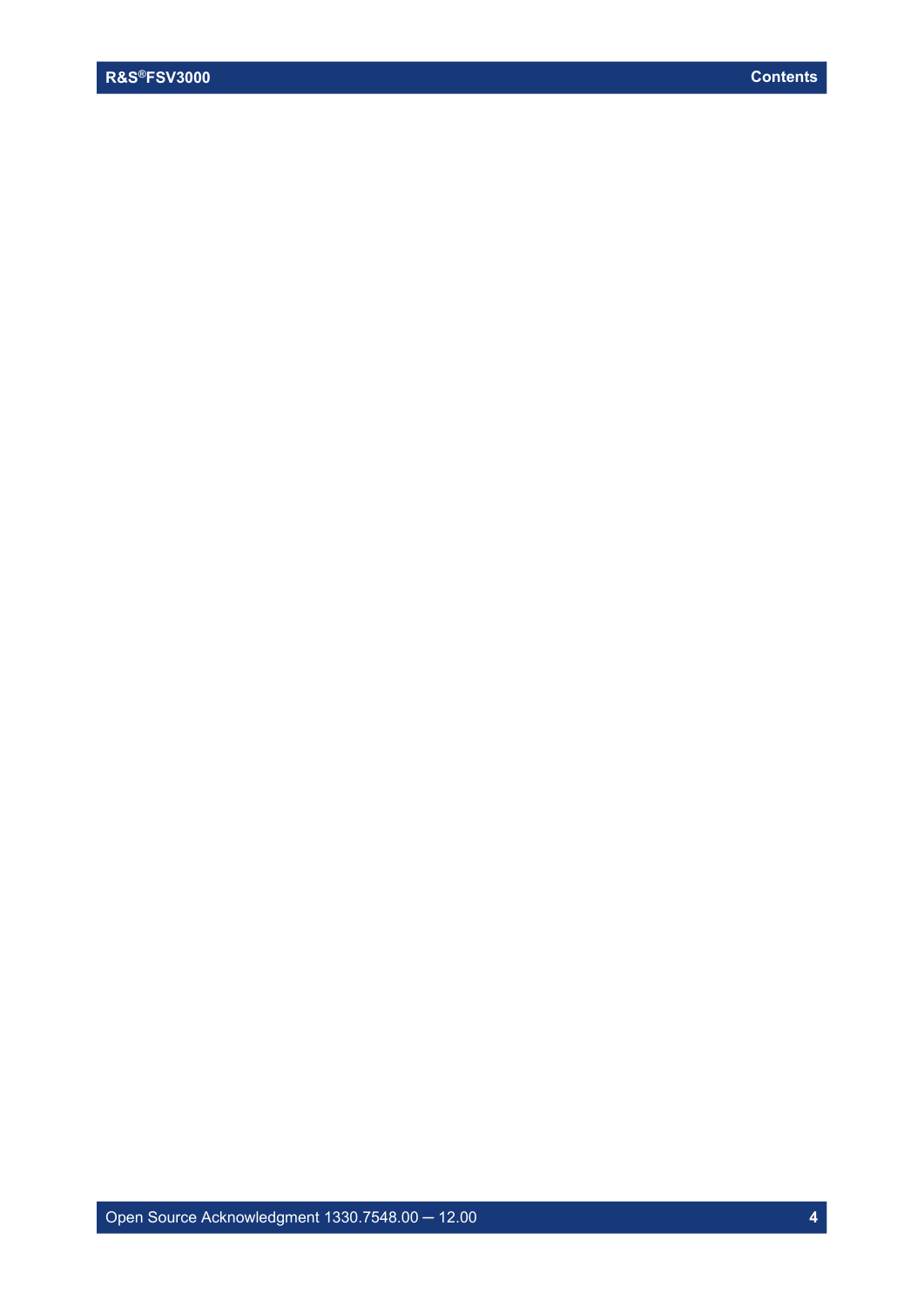## <span id="page-4-0"></span>1 Introduction

This product uses a number of open source software packages which are listed in the section ["Software packages" on page 6](#page-5-0).

The open source software is provided free of charge. You are entitled to use the open source software in accordance with the respective license conditions as provided in the following chapters.

Rohde & Schwarz would like to thank the open source community for their valuable contribution to our products.

## **1.1 Disclaimer**

The open source software is distributed WITHOUT ANY WARRANTY; without even the implied warranty of MERCHANTABILITY or FITNESS FOR A PARTICULAR PUR-POSE. The respective licenses may contain more details.

## **1.2 How to obtain the source code**

The software included in this product may contain copyrighted software that is licensed under a license requiring us to provide the source code of that software, such as the GPL or LGPL. You may obtain the complete corresponding source code for such copyrighted software from us for an unlimited period of time and at no charge. In this case, please contact:

Rohde & Schwarz GmbH & Co. KG

Mühldorfstr. 15, 81671 München, Germany

Phone: +49 89 41 29 - 12345

Email: customersupport@rohde-schwarz.com

Internet: www.customersupport.rohde-schwarz.com

This offer is valid to anyone in receipt of this information.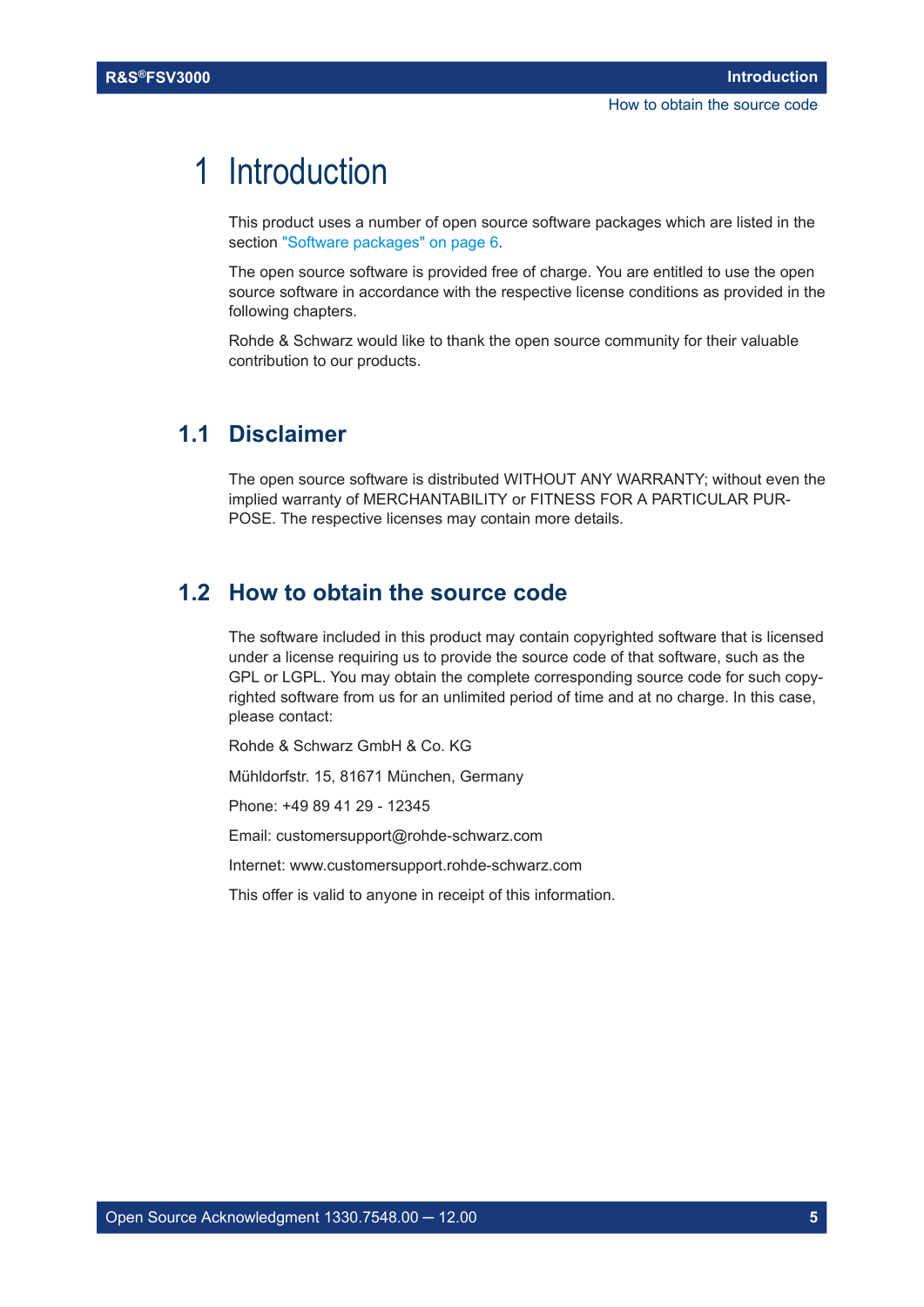## <span id="page-5-0"></span>2 Software packages

► The software contained in this product makes use of the following open source software packages.

| Package                              | <b>Version</b> | License                                                    |
|--------------------------------------|----------------|------------------------------------------------------------|
| 7-Zip                                | 18.05          | unRAR restriction AND                                      |
|                                      |                | <b>GNU Lesser General Public License v2.1 or later AND</b> |
|                                      |                | <b>BSD 3-clause "New" or "Revised" License</b>             |
| angular/anima-<br>tions              | 8.2.14         | <b>MIT License</b>                                         |
| angular/cdk                          | 8.2.3          | <b>MIT License</b>                                         |
| angular/common                       | 8.2.14         | <b>MIT License</b>                                         |
| angular/compiler                     | 8.2.14         | <b>MIT License</b>                                         |
| angular/core                         | 8.2.14         | <b>MIT License</b>                                         |
| angular/elements                     | 8.2.14         | <b>MIT License</b>                                         |
| angular/forms                        | 8.2.14         | <b>MIT License</b>                                         |
| angular/platform-<br>browser         | 8.2.14         | <b>MIT License</b>                                         |
| angular/platform-<br>browser-dynamic | 8.2.14         | <b>MIT License</b>                                         |
| angular/router                       | 8.2.14         | <b>MIT License</b>                                         |
| Boost C++ Libra-<br>ries             | 167            | <b>Boost Software License 1.0</b>                          |
| <b>BOOST Library</b>                 | 1.63.0         | <b>Boost Software License 1.0</b>                          |
| bzip2                                | 1.0.6          | bzip2 and libbzip2 License                                 |
| <b>CHMLib</b>                        | 0.38           | <b>GNU Lesser General Public License v2.1</b>              |
| <b>CHMLib</b>                        | 0.40           | <b>GNU Lesser General Public License v2.1</b>              |
| <b>CMSIS</b>                         | 5.7.0          | Apache License 2.0                                         |
| <b>CMSIS Device</b>                  | 2.6.4          | <b>BSD 3-clause "New" or "Revised" License</b>             |
| commander                            | 2.20.3         | <b>MIT License</b>                                         |
| cpprestsdk                           | 2.10.10        | <b>MIT License</b>                                         |
| <b>CRCpp</b>                         | 0.2.0.6        | <b>BSD 3-clause "New" or "Revised" License</b>             |
| curl                                 | 7.65.1.1       | curl License                                               |
| Cyrus SASL                           | 2.1.27         | <b>BSD-4-Clause Carnegie Mellon University Variant</b>     |
| d3-array                             | 2.9.1          | BSD 3-clause "New" or "Revised" License                    |
| d3-color                             | 2.0.0          | <b>BSD 3-clause "New" or "Revised" License</b>             |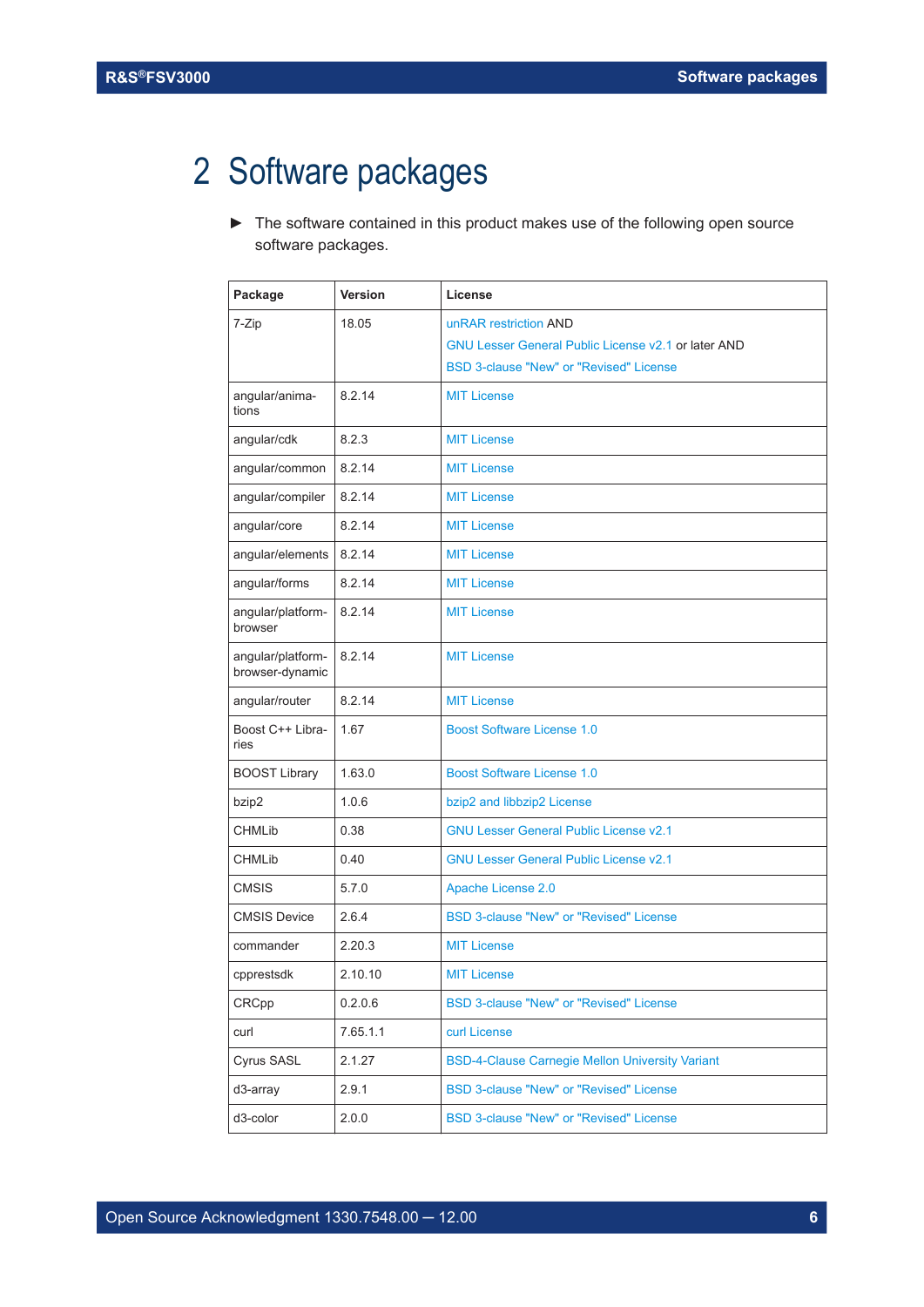| Package                                            | <b>Version</b> | License                                        |
|----------------------------------------------------|----------------|------------------------------------------------|
| d3-delaunay                                        | 5.3.0          | <b>ISC License</b>                             |
| d3-dispatch                                        | 2.0.0          | <b>BSD 3-clause "New" or "Revised" License</b> |
| d3-dsv                                             | 2.0.0          | BSD 3-clause "New" or "Revised" License        |
| d3-force                                           | 2.1.1          | <b>BSD 3-clause "New" or "Revised" License</b> |
| d3-format                                          | 2.0.0          | BSD 3-clause "New" or "Revised" License        |
| d3-geo                                             | 2.0.1          | <b>BSD 3-clause "New" or "Revised" License</b> |
| d3-geo-projec-<br>tion                             | 3.0.0          | <b>BSD 3-clause "New" or "Revised" License</b> |
| d3-hierarchy                                       | 2.0.0          | <b>BSD 3-clause "New" or "Revised" License</b> |
| d3-interpolate                                     | 2.0.1          | <b>BSD 3-clause "New" or "Revised" License</b> |
| d3-path                                            | 2.0.0          | <b>BSD 3-clause "New" or "Revised" License</b> |
| d3-quadtree                                        | 2.0.0          | <b>BSD 3-clause "New" or "Revised" License</b> |
| d3-scale                                           | 3.2.3          | <b>BSD 3-clause "New" or "Revised" License</b> |
| d3-shape                                           | 2.0.0          | <b>BSD 3-clause "New" or "Revised" License</b> |
| d3-time                                            | 2.0.0          | <b>BSD 3-clause "New" or "Revised" License</b> |
| d3-time-format                                     | 3.0.0          | <b>BSD 3-clause "New" or "Revised" License</b> |
| d3-timer                                           | 2.0.0          | <b>BSD 3-clause "New" or "Revised" License</b> |
| delaunator                                         | 4.0.1          | <b>ISC License</b>                             |
| DNSSD.DLL                                          | 320.5          | <b>BSD 3-clause "New" or "Revised" License</b> |
| document-regis-<br>ter-element                     | 1.14.10        | <b>ISC License</b>                             |
| <b>DOJO</b>                                        | 1.8.1          | <b>BSD 3-clause "New" or "Revised" License</b> |
| fmt - Formatting<br>library for C++                | 5.3.0          | MIT License with optional exception            |
| FreeRTOS                                           | 10.0.1         | <b>MIT License</b>                             |
| FreeType                                           | 2.4.10         | <b>Freetype Project License</b>                |
| function-bind                                      | 1.1.1          | <b>MIT License</b>                             |
| Google Glog log-<br>ging library for C<br>$^{++}$  | 0.3.4          | BSD 3-clause "New" or "Revised" License        |
| has                                                | 1.0.3          | <b>MIT License</b>                             |
| iconv-lite                                         | 0.4.24         | <b>MIT License</b>                             |
| Intel Decimal<br><b>Floating Point</b><br>Math Lib | 8.0.1          | <b>BSD 3-clause "New" or "Revised" License</b> |
| is-core-module                                     | 2.2.0          | <b>MIT License</b>                             |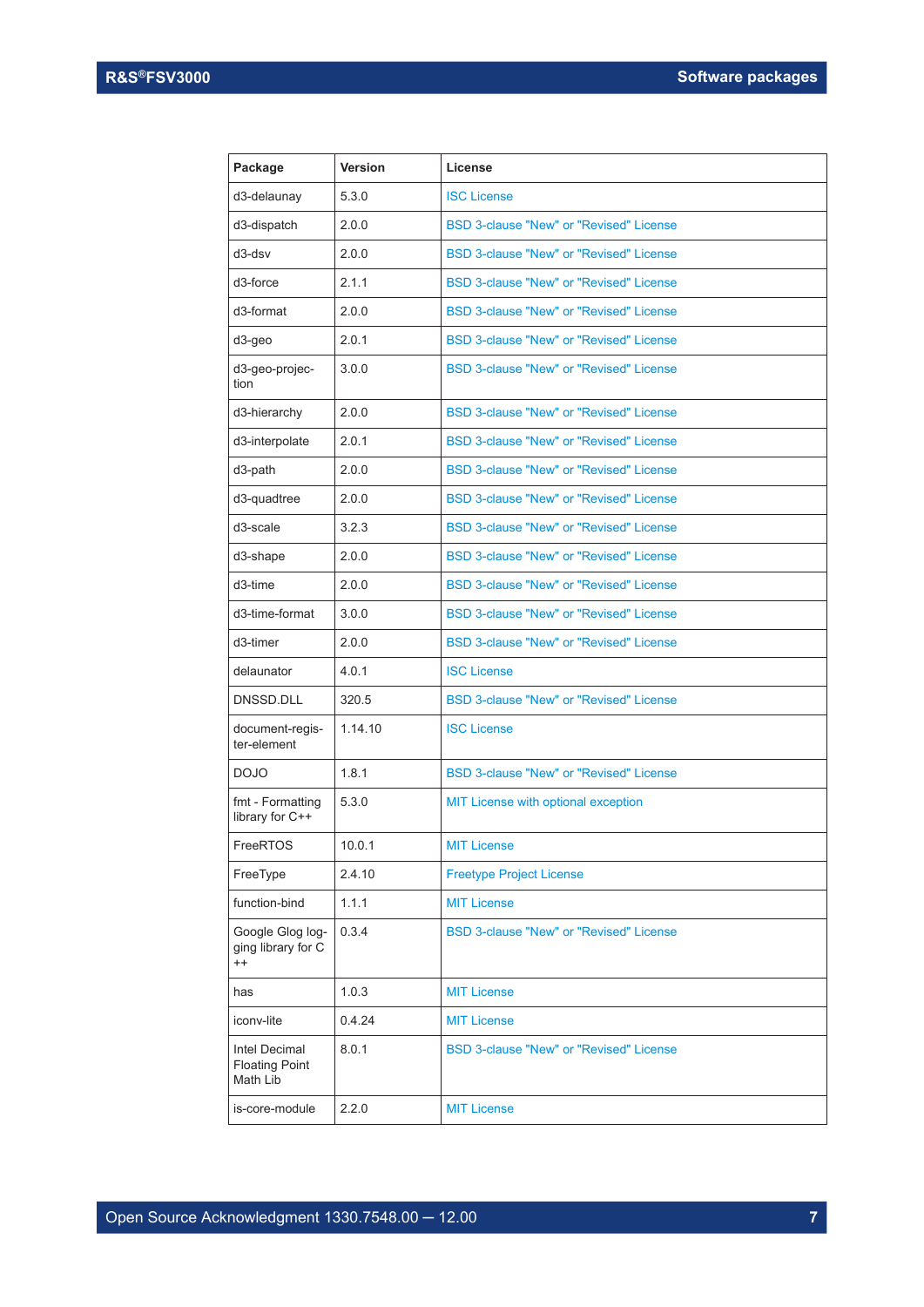| Package                       | <b>Version</b>     | License                                                                                               |
|-------------------------------|--------------------|-------------------------------------------------------------------------------------------------------|
| jQuery Java-                  | 1.8.3              | <b>GNU General Public License v2.0 OR</b>                                                             |
| script Library                |                    | <b>MIT License</b>                                                                                    |
| libarchive                    | 3.1.2              | <b>BSD 2-clause "Simplified" License</b>                                                              |
| libarchive                    | 3.4.0              | BSD-2-Clause Variant 3 License unchanged AND                                                          |
|                               |                    | BSD 3-clause "New" or "Revised" License AND                                                           |
|                               |                    | Creative Commons Zero v1.0 Universal                                                                  |
| libevent                      | 2.1.8              | <b>BSD 3-clause "New" or "Revised" License</b>                                                        |
| libhdf5                       | 1.10.0-patch1      | <b>HDF5 License</b>                                                                                   |
| libpng                        | 1.5.13             | libpng License                                                                                        |
| LittleGV                      | 7.0.1              | <b>MIT License</b>                                                                                    |
| <b>IwIP</b>                   | 2.1.2              | <b>BSD 3-clause "New" or "Revised" License</b>                                                        |
| matio                         | 1.5.8              | <b>BSD 2-clause "Simplified" License</b>                                                              |
| mbed TLS                      | 2.16.1             | Apache License 2.0                                                                                    |
| mDNS Res-<br>ponder           | 320.5              | <b>Artistic License 2.0</b>                                                                           |
| Memory-Mapped<br>File C++     | 2017-01-31         | <b>Mozilla Public License 2.0</b>                                                                     |
| minizip                       | 2.9.3              | zlib License                                                                                          |
| Net-SNMP                      | 5.7.2              | <b>Net-SNMP License</b>                                                                               |
| Nghttp2: HTTP/2<br>C Library  | 1.39.90            | <b>MIT License</b>                                                                                    |
| nginx                         | 1.19.1             | <b>BSD 2-clause "Simplified" License</b>                                                              |
| ngx-translate/<br>core        | 11.0.1             | <b>MIT License</b>                                                                                    |
| ngx-translate/<br>http-loader | 4.0.0              | <b>MIT License</b>                                                                                    |
| node-fetch                    | 2.6.1              | <b>MIT License</b>                                                                                    |
| noVNC                         | 0.4                | <b>GNU Lesser General Public License v3.0 AND</b><br><b>GNU Library General Public License v2 AND</b> |
|                               |                    | <b>MIT License AND</b>                                                                                |
|                               |                    | BSD 3-clause "New" or "Revised" License AND                                                           |
|                               |                    | zlib License AND                                                                                      |
|                               |                    | Apache License 2.0                                                                                    |
| OncRpc                        | 1.14               | <b>Sun RPC License</b>                                                                                |
| OpenSSL                       | 1.1.1              | <b>OpenSSL License</b>                                                                                |
| OpenSSL                       | 1.1.1c             | <b>OpenSSL License</b>                                                                                |
| OpenSSL                       | 1.1.1 <sub>b</sub> | <b>OpenSSL License</b>                                                                                |
| parse5                        | 5.1.1              | <b>MIT License</b>                                                                                    |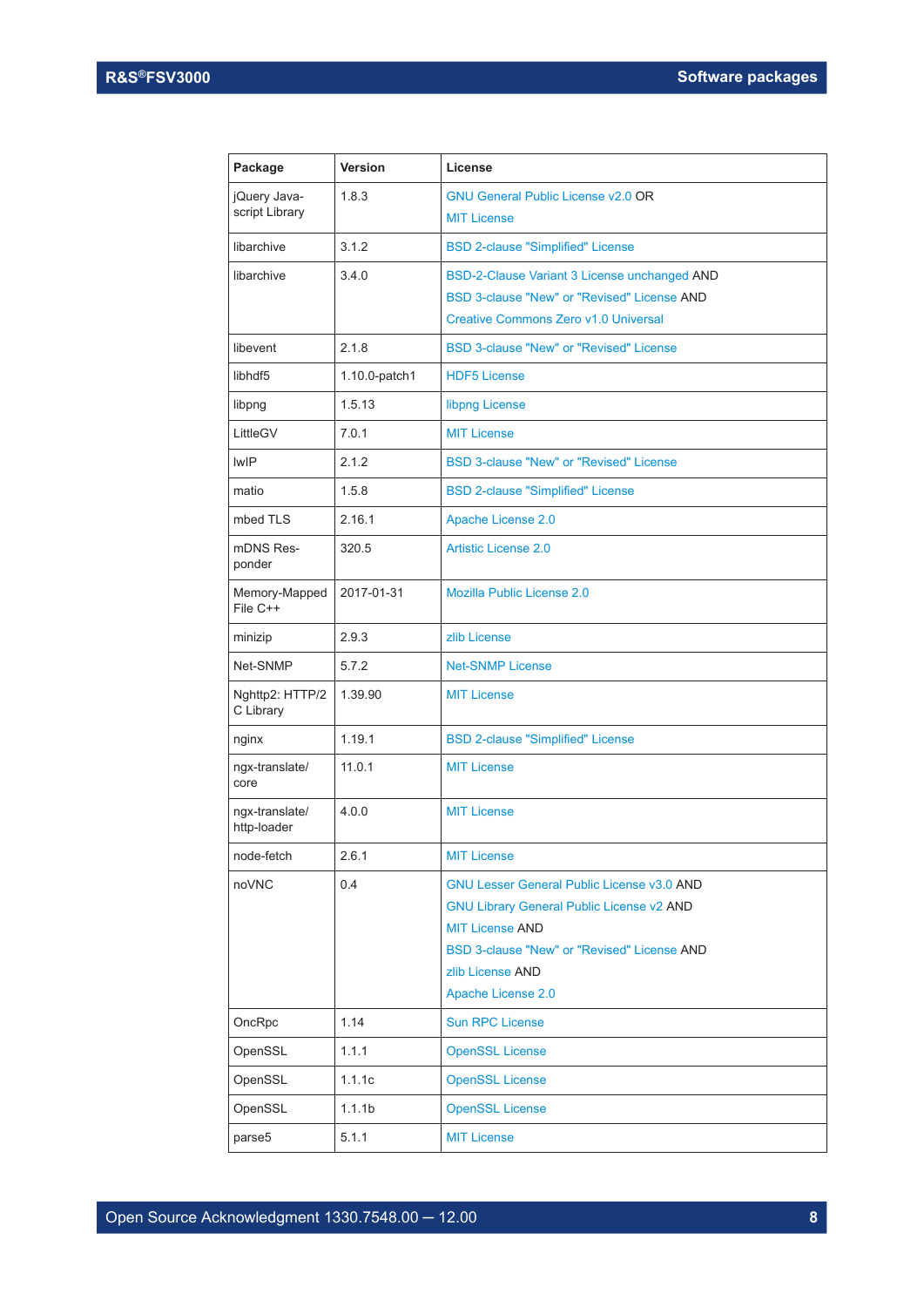| Package                               | <b>Version</b> | License                                        |
|---------------------------------------|----------------|------------------------------------------------|
| path-parse                            | 1.0.6          | <b>MIT License</b>                             |
| PCRE library                          | 8.34           | <b>BSD 3-clause "New" or "Revised" License</b> |
| PeakFinder                            | 1.7            | <b>BSD 2-clause "Simplified" License</b>       |
| <b>PHP</b>                            | 7.2.11         | PHP License v3.01                              |
| POCO C++ libra-<br>ries               | 1.6.1          | <b>Boost Software License 1.0</b>              |
| primeicons                            | 1.0.0-beta.10  | <b>MIT License</b>                             |
| primeng                               | 8.1.1          | <b>MIT License</b>                             |
| PugiXml                               | 1.8            | <b>MIT License</b>                             |
| QtWinMigrate/<br>QWinWidget           | 2017-07-12     | <b>BSD 3-clause "New" or "Revised" License</b> |
| RapidXML                              | 1.13           | <b>MIT License OR</b>                          |
|                                       |                | <b>Boost Software License 1.0</b>              |
| ResizableLib                          | 1.1            | <b>Artistic License 1.0</b>                    |
| resolve                               | 1.19.0         | <b>MIT License</b>                             |
| rw                                    | 1.3.3          | <b>BSD 3-clause "New" or "Revised" License</b> |
| rxjs                                  | 6.4.0          | Apache License 2.0                             |
| safer-buffer                          | 2.1.2          | <b>MIT License</b>                             |
| smartmontools                         | 7.0            | <b>GNU General Public License v2.0</b>         |
| spdlog - Fast C+<br>+ logging library | 1.3.1          | <b>MIT License</b>                             |
| SQLite                                | 3.9.2          | <b>SQLITE Copyright Notice</b>                 |
| <b>StackWalker</b>                    | 2009-11-01     | <b>BSD 2-clause "Simplified" License</b>       |
| STM32F4 HAL                           | 1.7.8          | <b>BSD 3-clause "New" or "Revised" License</b> |
| TightVNC                              | 2.7.10         | <b>GNU General Public License v2.0</b>         |
| topojson-client                       | 3.1.0          | <b>ISC License</b>                             |
| tslib                                 | 1.14.1         | <b>BSD Zero Clause License</b>                 |
| vega                                  | 5.18.0         | BSD 3-clause "New" or "Revised" License        |
| vega-canvas                           | 1.2.6          | <b>BSD 3-clause "New" or "Revised" License</b> |
| vega-crossfilter                      | 4.0.5          | BSD 3-clause "New" or "Revised" License        |
| vega-dataflow                         | 5.7.3          | BSD 3-clause "New" or "Revised" License        |
| vega-encode                           | 4.8.3          | <b>BSD 3-clause "New" or "Revised" License</b> |
| vega-event-<br>selector               | 2.0.6          | <b>BSD 3-clause "New" or "Revised" License</b> |
| vega-expression                       | 4.0.1          | <b>BSD 3-clause "New" or "Revised" License</b> |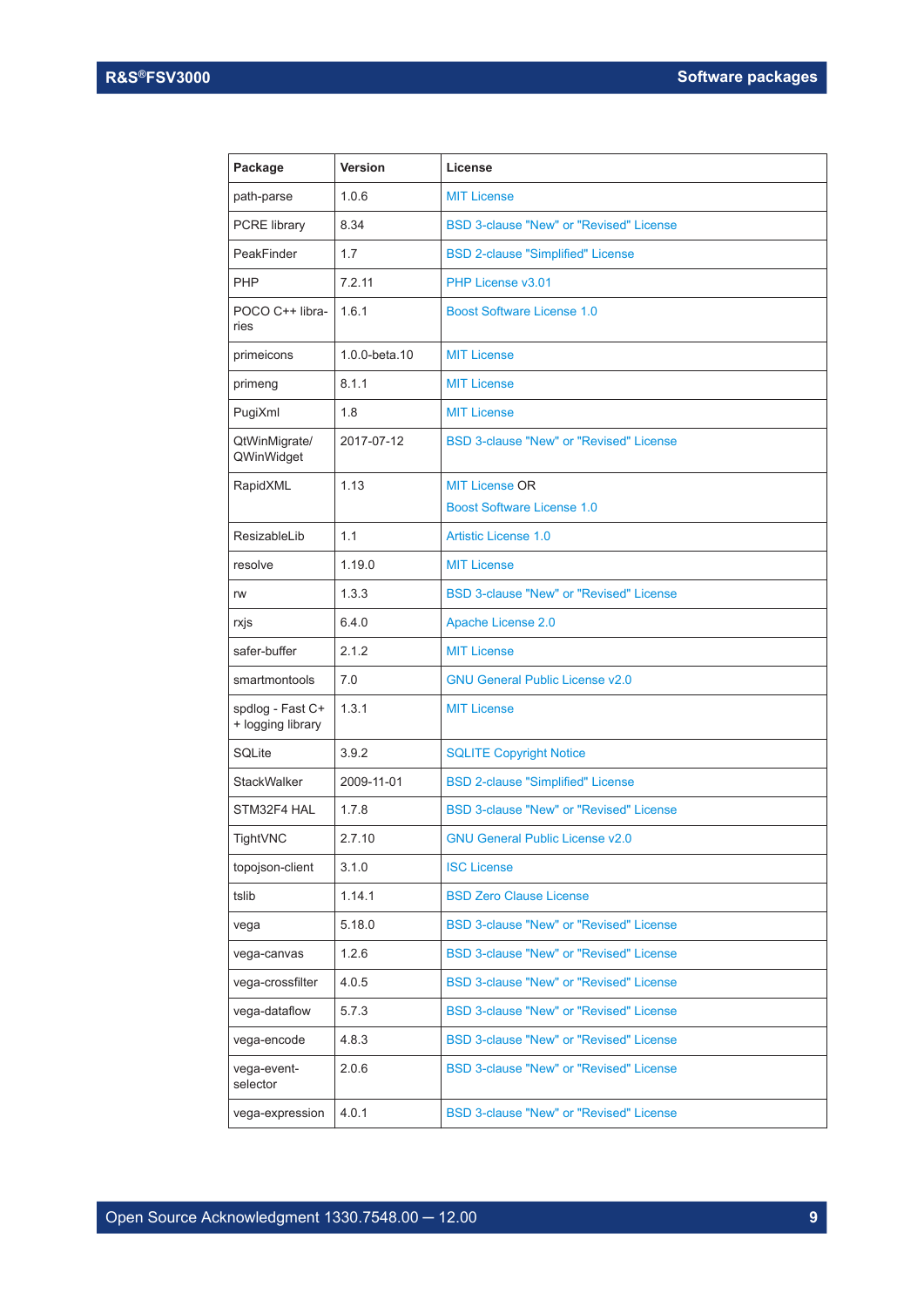| Package                   | <b>Version</b> | License                                        |
|---------------------------|----------------|------------------------------------------------|
| vega-force                | 407            | <b>BSD 3-clause "New" or "Revised" License</b> |
| vega-format               | 1.0.4          | <b>BSD 3-clause "New" or "Revised" License</b> |
| vega-functions            | 5.11.0         | <b>BSD 3-clause "New" or "Revised" License</b> |
| vega-geo                  | 4.3.8          | <b>BSD 3-clause "New" or "Revised" License</b> |
| vega-hierarchy            | 4.0.9          | <b>BSD 3-clause "New" or "Revised" License</b> |
| vega-label                | 1.0.0          | <b>BSD 3-clause "New" or "Revised" License</b> |
| vega-loader               | 4.4.0          | <b>BSD 3-clause "New" or "Revised" License</b> |
| vega-parser               | 6.1.2          | <b>BSD 3-clause "New" or "Revised" License</b> |
| vega-projection           | 1.4.5          | <b>BSD 3-clause "New" or "Revised" License</b> |
| vega-regression           | 1.0.9          | <b>BSD 3-clause "New" or "Revised" License</b> |
| vega-runtime              | 6.1.3          | <b>BSD 3-clause "New" or "Revised" License</b> |
| vega-scale                | 7.1.1          | BSD 3-clause "New" or "Revised" License        |
| vega-scene-<br>graph      | 4.9.2          | <b>BSD 3-clause "New" or "Revised" License</b> |
| vega-selections           | 5.2.0          | <b>BSD 3-clause "New" or "Revised" License</b> |
| vega-statistics           | 1.7.9          | <b>BSD 3-clause "New" or "Revised" License</b> |
| vega-time                 | 2.0.4          | <b>BSD 3-clause "New" or "Revised" License</b> |
| vega-transforms           | 4.9.3          | <b>BSD 3-clause "New" or "Revised" License</b> |
| vega-typings              | 0.19.2         | <b>BSD 3-clause "New" or "Revised" License</b> |
| vega-util                 | 1.16.0         | BSD 3-clause "New" or "Revised" License        |
| vega-view                 | 5.9.2          | <b>BSD 3-clause "New" or "Revised" License</b> |
| vega-view-trans-<br>forms | 4.5.8          | <b>BSD 3-clause "New" or "Revised" License</b> |
| vega-voronoi              | 4.1.5          | BSD 3-clause "New" or "Revised" License        |
| vega-wordcloud            | 4.1.3          | BSD 3-clause "New" or "Revised" License        |
| XZIP and XUN-<br>ZIP      | 1.3            | Info-ZIP License                               |
| ZLib                      | 1.2.11         | zlib License                                   |
| zlib                      | 1.2.11         | zlib License                                   |
| zone.js                   | 0.9.1          | <b>MIT License</b>                             |

This product includes software developed by Computing Services at Carnegie Mellon University (http://www.cmu.edu/computing/).

This product includes software developed by the OpenSSL Project for use in the OpenSSL Toolkit (http://www.openssl.org/). This product includes cryptographic soft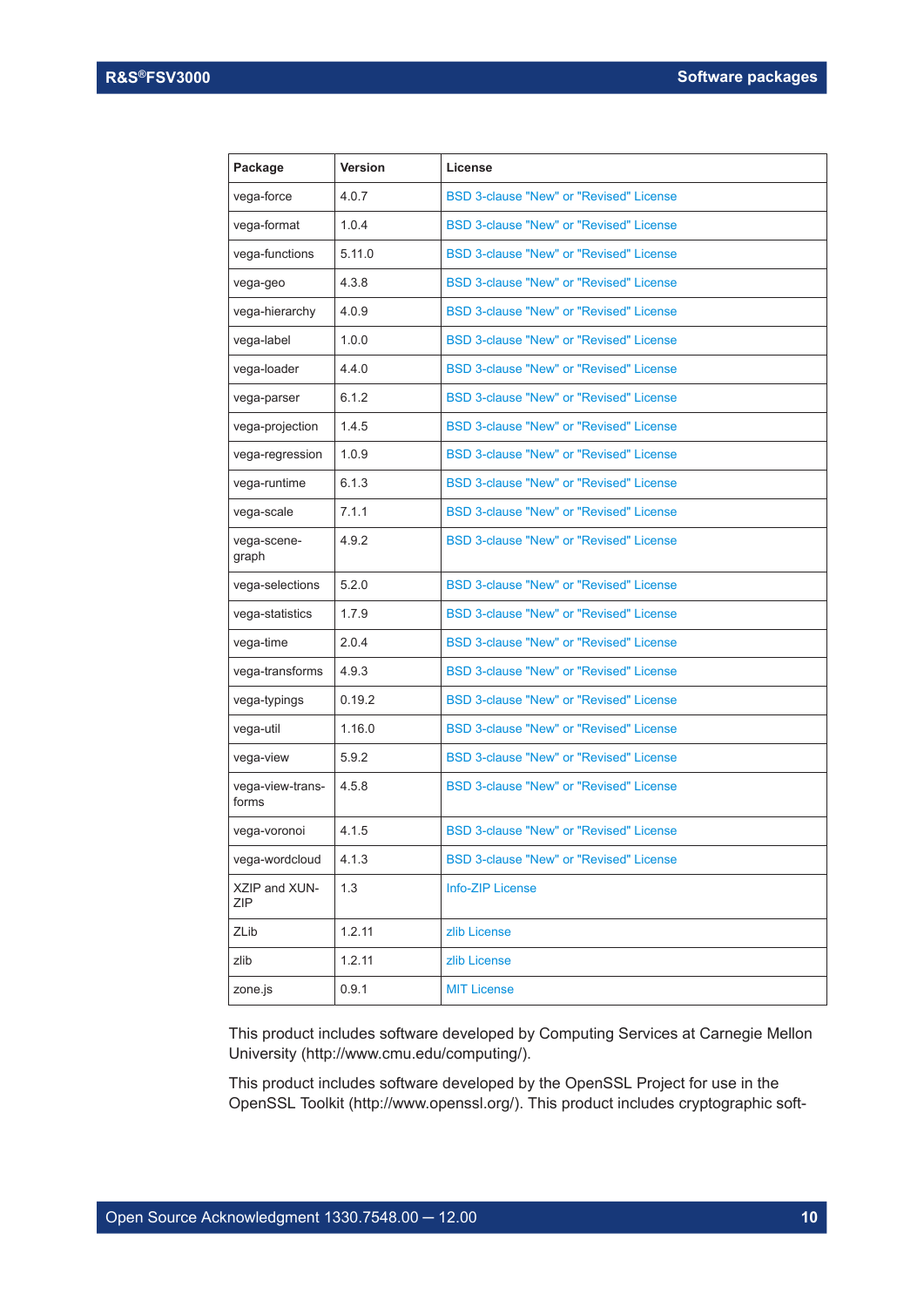ware written by Eric Young (eay@cryptsoft.com). This product includes software written by Tim Hudson (tjh@cryptsoft.com).

This product includes software developed by the OpenSSL Project for use in the OpenSSL Toolkit (http://www.openssl.org/). This product includes cryptographic software written by Eric Young (eay@cryptsoft.com) and software written by Tim Hudson(tjh@cryptsoft.com).

This product includes software developed by the OpenSSL Project for use in the OpenSSL Toolkit (http://www.openssl.org/). This product includes cryptographic software written by Eric Young (eay@cryptsoft.com) and software written by Tim Hudson(tjh@cryptsoft.com).

added two files in devpackage and changed cmakelist.txt for find\_package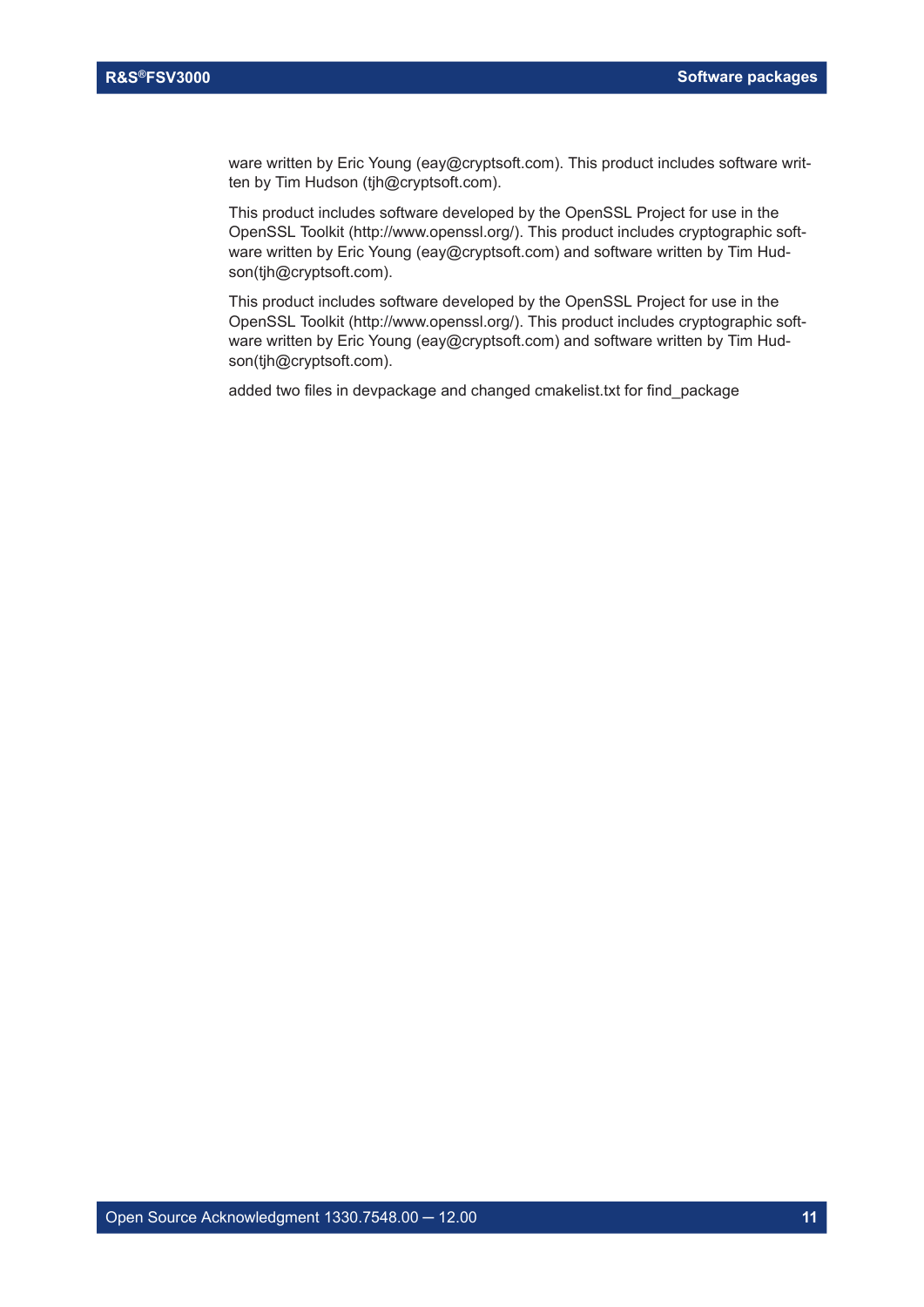## <span id="page-11-0"></span>3 Verbatim license texts

## **3.1 BSD Zero Clause License**

Permission to use, copy, modify, and/or distribute this software for any purpose with or without fee is hereby granted.

THE SOFTWARE IS PROVIDED "AS IS" AND THE AUTHOR DISCLAIMS ALL WAR-RANTIES WITH REGARD TO THIS SOFTWARE INCLUDING ALL IMPLIED WAR-RANTIES OF MERCHANTABILITY AND FITNESS. IN NO EVENT SHALL THE AUTHOR BE LIABLE FOR ANY SPECIAL, DIRECT, INDIRECT, OR CONSEQUEN-TIAL DAMAGES OR ANY DAMAGES WHATSOEVER RESULTING FROM LOSS OF USE, DATA OR PROFITS, WHETHER IN AN ACTION OF CONTRACT, NEGLI-GENCE OR OTHER TORTIOUS ACTION, ARISING OUT OF OR IN CONNECTION WITH THE USE OR PERFORMANCE OF THIS SOFTWARE.

## **3.2 Apache License 2.0**

Apache License

Version 2.0, January 2004

http://www.apache.org/licenses/

TERMS AND CONDITIONS FOR USE, REPRODUCTION, AND DISTRIBUTION

1. Definitions.

"License" shall mean the terms and conditions for use, reproduction, and distribution as defined by Sections 1 through 9 of this document.

"Licensor" shall mean the copyright owner or entity authorized by the copyright owner that is granting the License.

"Legal Entity" shall mean the union of the acting entity and all other entities that control, are controlled by, or are under common control with that entity. For the purposes of this definition, "control" means (i) the power, direct or indirect, to cause the direction or management of such entity, whether by contract or otherwise, or (ii) ownership of fifty percent (50%) or more of the outstanding shares, or (iii) beneficial ownership of such entity.

"You" (or "Your") shall mean an individual or Legal Entity exercising permissions granted by this License.

"Source" form shall mean the preferred form for making modifications, including but not limited to software source code, documentation source, and configuration files.

"Object" form shall mean any form resulting from mechanical transformation or translation of a Source form, including but not limited to compiled object code, generated documentation, and conversions to other media types.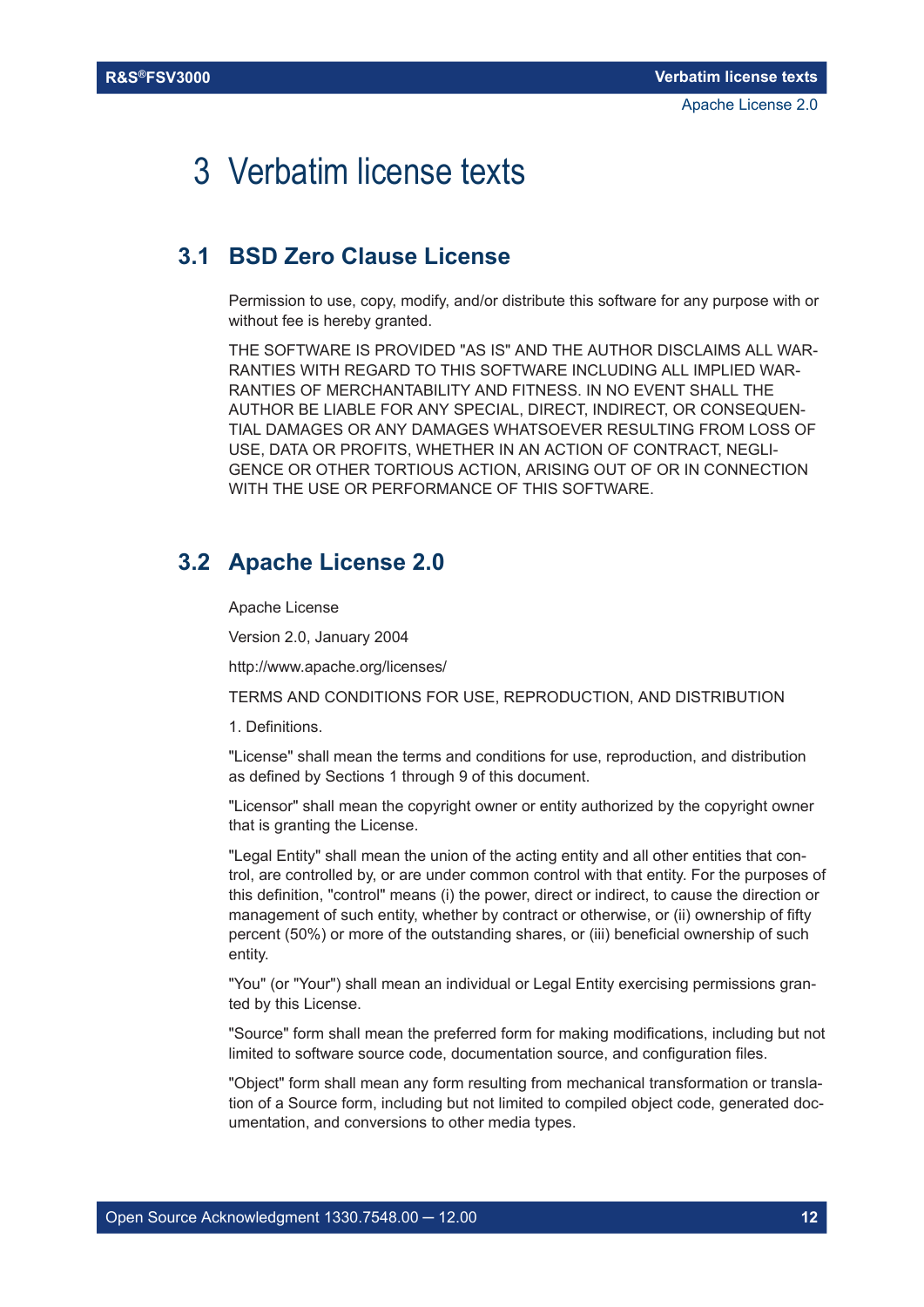"Work" shall mean the work of authorship, whether in Source or Object form, made available under the License, as indicated by a copyright notice that is included in or attached to the work (an example is provided in the Appendix below).

"Derivative Works" shall mean any work, whether in Source or Object form, that is based on (or derived from) the Work and for which the editorial revisions, annotations, elaborations, or other modifications represent, as a whole, an original work of authorship. For the purposes of this License, Derivative Works shall not include works that remain separable from, or merely link (or bind by name) to the interfaces of, the Work and Derivative Works thereof.

"Contribution" shall mean any work of authorship, including the original version of the Work and any modifications or additions to that Work or Derivative Works thereof, that is intentionally submitted to Licensor for inclusion in the Work by the copyright owner or by an individual or Legal Entity authorized to submit on behalf of the copyright owner. For the purposes of this definition, "submitted" means any form of electronic, verbal, or written communication sent to the Licensor or its representatives, including but not limited to communication on electronic mailing lists, source code control systems, and issue tracking systems that are managed by, or on behalf of, the Licensor for the purpose of discussing and improving the Work, but excluding communication that is conspicuously marked or otherwise designated in writing by the copyright owner as "Not a Contribution."

"Contributor" shall mean Licensor and any individual or Legal Entity on behalf of whom a Contribution has been received by Licensor and subsequently incorporated within the Work.

2. Grant of Copyright License. Subject to the terms and conditions of this License, each Contributor hereby grants to You a perpetual, worldwide, non-exclusive, nocharge, royalty-free, irrevocable copyright license to reproduce, prepare Derivative Works of, publicly display, publicly perform, sublicense, and distribute the Work and such Derivative Works in Source or Object form.

3. Grant of Patent License. Subject to the terms and conditions of this License, each Contributor hereby grants to You a perpetual, worldwide, non-exclusive, no-charge, royalty-free, irrevocable (except as stated in this section) patent license to make, have made, use, offer to sell, sell, import, and otherwise transfer the Work, where such license applies only to those patent claims licensable by such Contributor that are necessarily infringed by their Contribution(s) alone or by combination of their Contribution(s) with the Work to which such Contribution(s) was submitted. If You institute patent litigation against any entity (including a cross-claim or counterclaim in a lawsuit) alleging that the Work or a Contribution incorporated within the Work constitutes direct or contributory patent infringement, then any patent licenses granted to You under this License for that Work shall terminate as of the date such litigation is filed.

4. Redistribution. You may reproduce and distribute copies of the Work or Derivative Works thereof in any medium, with or without modifications, and in Source or Object form, provided that You meet the following conditions:

a.You must give any other recipients of the Work or Derivative Works a copy of this License; and

b.You must cause any modified files to carry prominent notices stating that You changed the files; and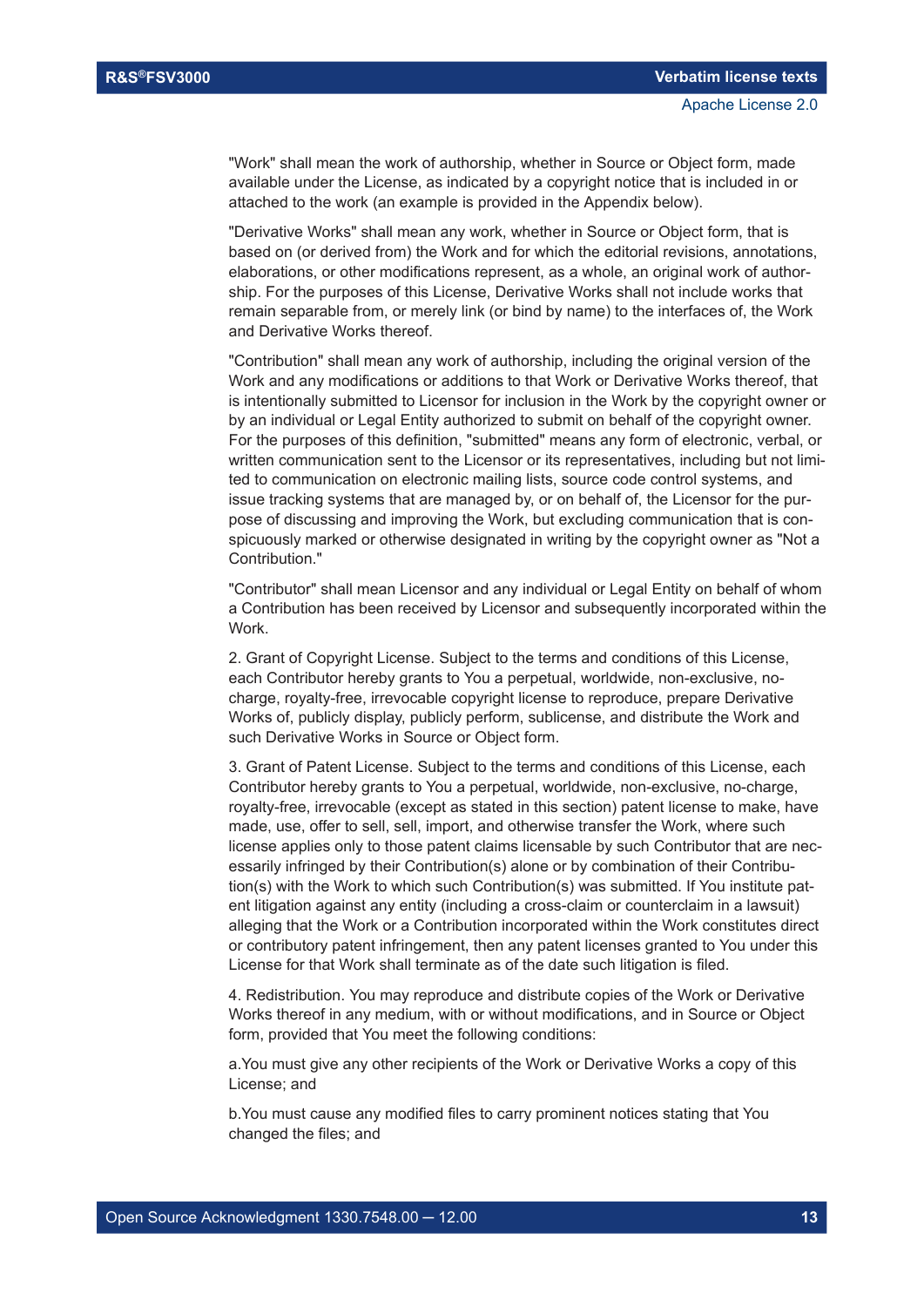c.You must retain, in the Source form of any Derivative Works that You distribute, all copyright, patent, trademark, and attribution notices from the Source form of the Work, excluding those notices that do not pertain to any part of the Derivative Works; and

d.If the Work includes a "NOTICE" text file as part of its distribution, then any Derivative Works that You distribute must include a readable copy of the attribution notices contained within such NOTICE file, excluding those notices that do not pertain to any part of the Derivative Works, in at least one of the following places: within a NOTICE text file distributed as part of the Derivative Works; within the Source form or documentation, if provided along with the Derivative Works; or, within a display generated by the Derivative Works, if and wherever such third-party notices normally appear. The contents of the NOTICE file are for informational purposes only and do not modify the License. You may add Your own attribution notices within Derivative Works that You distribute, alongside or as an addendum to the NOTICE text from the Work, provided that such additional attribution notices cannot be construed as modifying the License.

You may add Your own copyright statement to Your modifications and may provide additional or different license terms and conditions for use, reproduction, or distribution of Your modifications, or for any such Derivative Works as a whole, provided Your use, reproduction, and distribution of the Work otherwise complies with the conditions stated in this License.

5. Submission of Contributions. Unless You explicitly state otherwise, any Contribution intentionally submitted for inclusion in the Work by You to the Licensor shall be under the terms and conditions of this License, without any additional terms or conditions. Notwithstanding the above, nothing herein shall supersede or modify the terms of any separate license agreement you may have executed with Licensor regarding such Contributions.

6. Trademarks. This License does not grant permission to use the trade names, trademarks, service marks, or product names of the Licensor, except as required for reasonable and customary use in describing the origin of the Work and reproducing the content of the NOTICE file.

7. Disclaimer of Warranty. Unless required by applicable law or agreed to in writing, Licensor provides the Work (and each Contributor provides its Contributions) on an "AS IS" BASIS, WITHOUT WARRANTIES OR CONDITIONS OF ANY KIND, either express or implied, including, without limitation, any warranties or conditions of TITLE, NON-INFRINGEMENT, MERCHANTABILITY, or FITNESS FOR A PARTICULAR PUR-POSE. You are solely responsible for determining the appropriateness of using or redistributing the Work and assume any risks associated with Your exercise of permissions under this License.

8. Limitation of Liability. In no event and under no legal theory, whether in tort (including negligence), contract, or otherwise, unless required by applicable law (such as deliberate and grossly negligent acts) or agreed to in writing, shall any Contributor be liable to You for damages, including any direct, indirect, special, incidental, or consequential damages of any character arising as a result of this License or out of the use or inability to use the Work (including but not limited to damages for loss of goodwill, work stoppage, computer failure or malfunction, or any and all other commercial damages or losses), even if such Contributor has been advised of the possibility of such damages.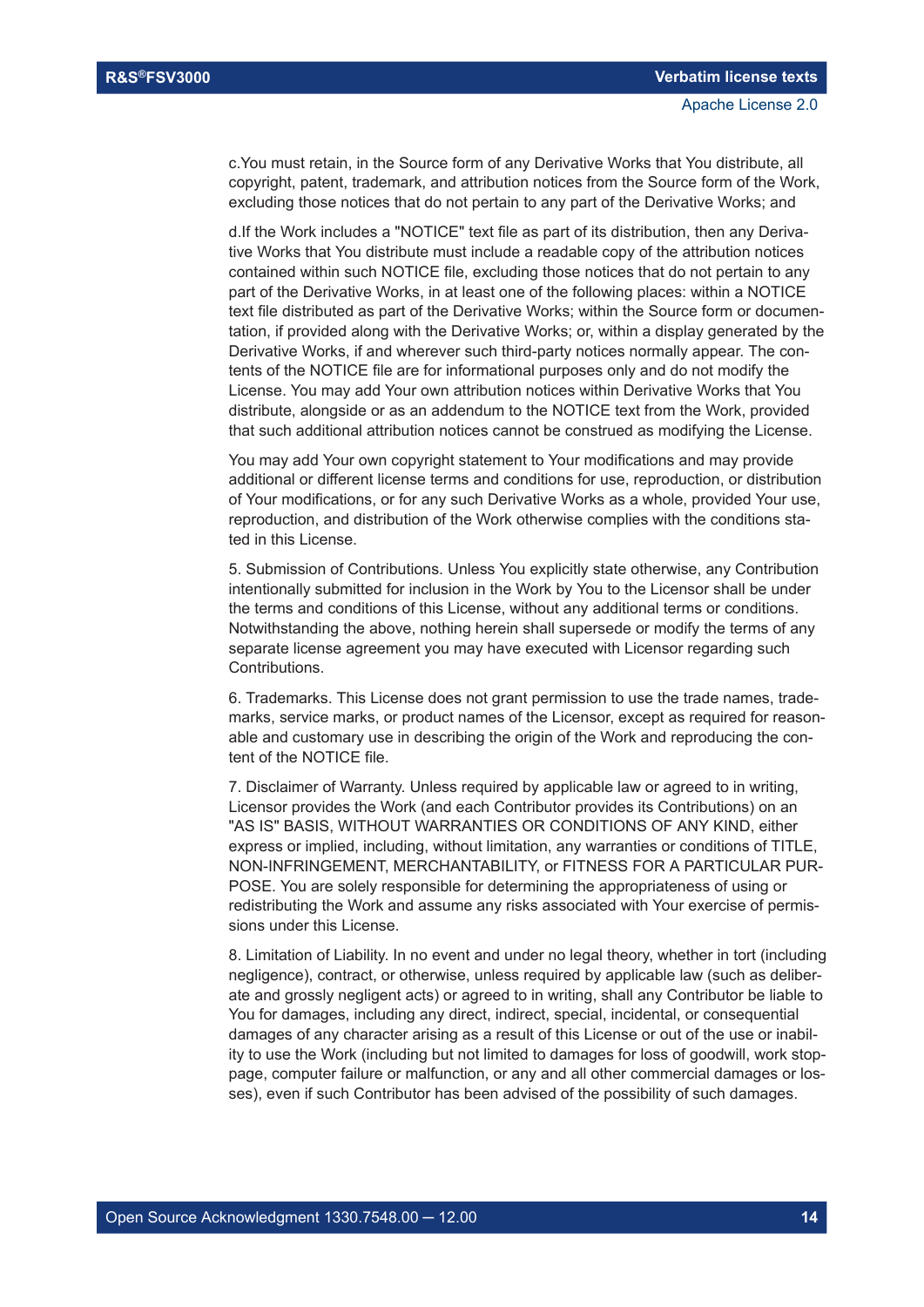<span id="page-14-0"></span>9. Accepting Warranty or Additional Liability. While redistributing the Work or Derivative Works thereof, You may choose to offer, and charge a fee for, acceptance of support, warranty, indemnity, or other liability obligations and/or rights consistent with this License. However, in accepting such obligations, You may act only on Your own behalf and on Your sole responsibility, not on behalf of any other Contributor, and only if You agree to indemnify, defend, and hold each Contributor harmless for any liability incurred by, or claims asserted against, such Contributor by reason of your accepting any such warranty or additional liability.

END OF TERMS AND CONDITIONS

## **3.3 Artistic License 1.0**

The Artistic License

#### Preamble

The intent of this document is to state the conditions under which a Package may be copied, such that the Copyright Holder maintains some semblance of artistic control over the development of the package, while giving the users of the package the right to use and distribute the Package in a more-or-less customary fashion, plus the right to make reasonable modifications.

Definitions:

"Package" refers to the collection of files distributed by the Copyright Holder, and derivatives of that collection of files created through textual modification.

"Standard Version" refers to such a Package if it has not been modified, or has been modified in accordance with the wishes of the Copyright Holder.

"Copyright Holder" is whoever is named in the copyright or copyrights for the package.

"You" is you, if you're thinking about copying or distributing this Package.

"Reasonable copying fee" is whatever you can justify on the basis of media cost, duplication charges, time of people involved, and so on. (You will not be required to justify it to the Copyright Holder, but only to the computing community at large as a market that must bear the fee.)

"Freely Available" means that no fee is charged for the item itself, though there may be fees involved in handling the item. It also means that recipients of the item may redistribute it under the same conditions they received it.

1. You may make and give away verbatim copies of the source form of the Standard Version of this Package without restriction, provided that you duplicate all of the original copyright notices and associated disclaimers.

2. You may apply bug fixes, portability fixes and other modifications derived from the Public Domain or from the Copyright Holder. A Package modified in such a way shall still be considered the Standard Version.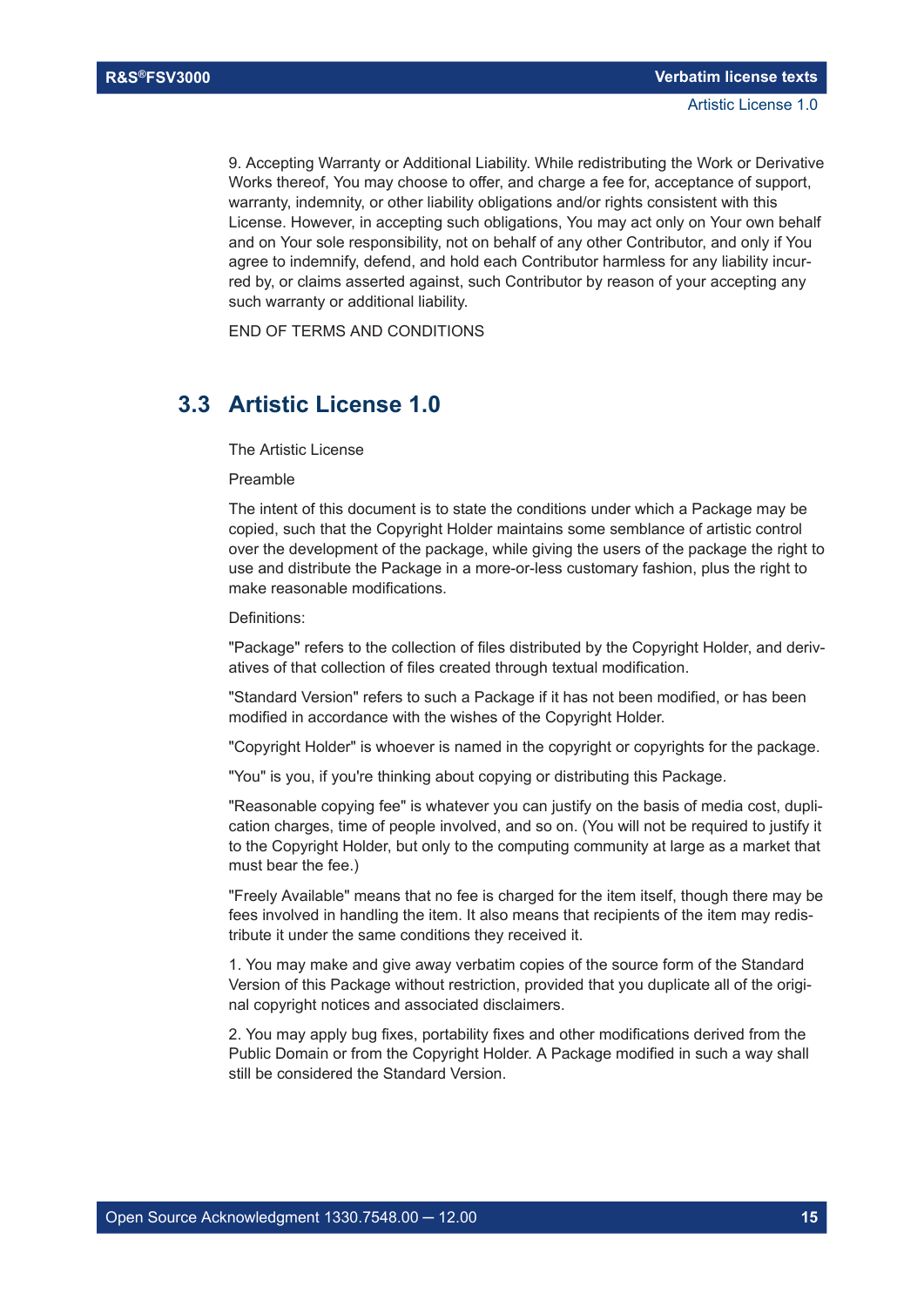3. You may otherwise modify your copy of this Package in any way, provided that you insert a prominent notice in each changed file stating how and when you changed that file, and provided that you do at least ONE of the following:

a) place your modifications in the Public Domain or otherwise make them Freely Available, such as by posting said modifications to Usenet or an equivalent medium, or placing the modifications on a major archive site such as ftp.uu.net, or by allowing the Copyright Holder to include your modifications in the Standard Version of the Package.

b) use the modified Package only within your corporation or organization.

c) rename any non-standard executables so the names do not conflict with standard executables, which must also be provided, and provide a separate manual page for each non-standard executable that clearly documents how it differs from the Standard Version.

d) make other distribution arrangements with the Copyright Holder.

4. You may distribute the programs of this Package in object code or executable form, provided that you do at least ONE of the following:

a) distribute a Standard Version of the executables and library files, together with instructions (in the manual page or equivalent) on where to get the Standard Version.

b) accompany the distribution with the machine-readable source of the Package with your modifications.

c) accompany any non-standard executables with their corresponding Standard Version executables, giving the non-standard executables non-standard names, and clearly documenting the differences in manual pages (or equivalent), together with instructions on where to get the Standard Version.

d) make other distribution arrangements with the Copyright Holder.

5. You may charge a reasonable copying fee for any distribution of this Package. You may charge any fee you choose for support of this Package. You may not charge a fee for this Package itself. However, you may distribute this Package in aggregate with other (possibly commercial) programs as part of a larger (possibly commercial) software distribution provided that you do not advertise this Package as a product of your own.

6. The scripts and library files supplied as input to or produced as output from the programs of this Package do not automatically fall under the copyright of this Package, but belong to whomever generated them, and may be sold commercially, and may be aggregated with this Package.

7. C or perl subroutines supplied by you and linked into this Package shall not be considered part of this Package.

8. The name of the Copyright Holder may not be used to endorse or promote products derived from this software without specific prior written permission.

9. THIS PACKAGE IS PROVIDED "AS IS" AND WITHOUT ANY EXPRESS OR IMPLIED WARRANTIES, INCLUDING, WITHOUT LIMITATION, THE IMPLIED WAR-RANTIES OF MERCHANTIBILITY AND FITNESS FOR A PARTICULAR PURPOSE.

The End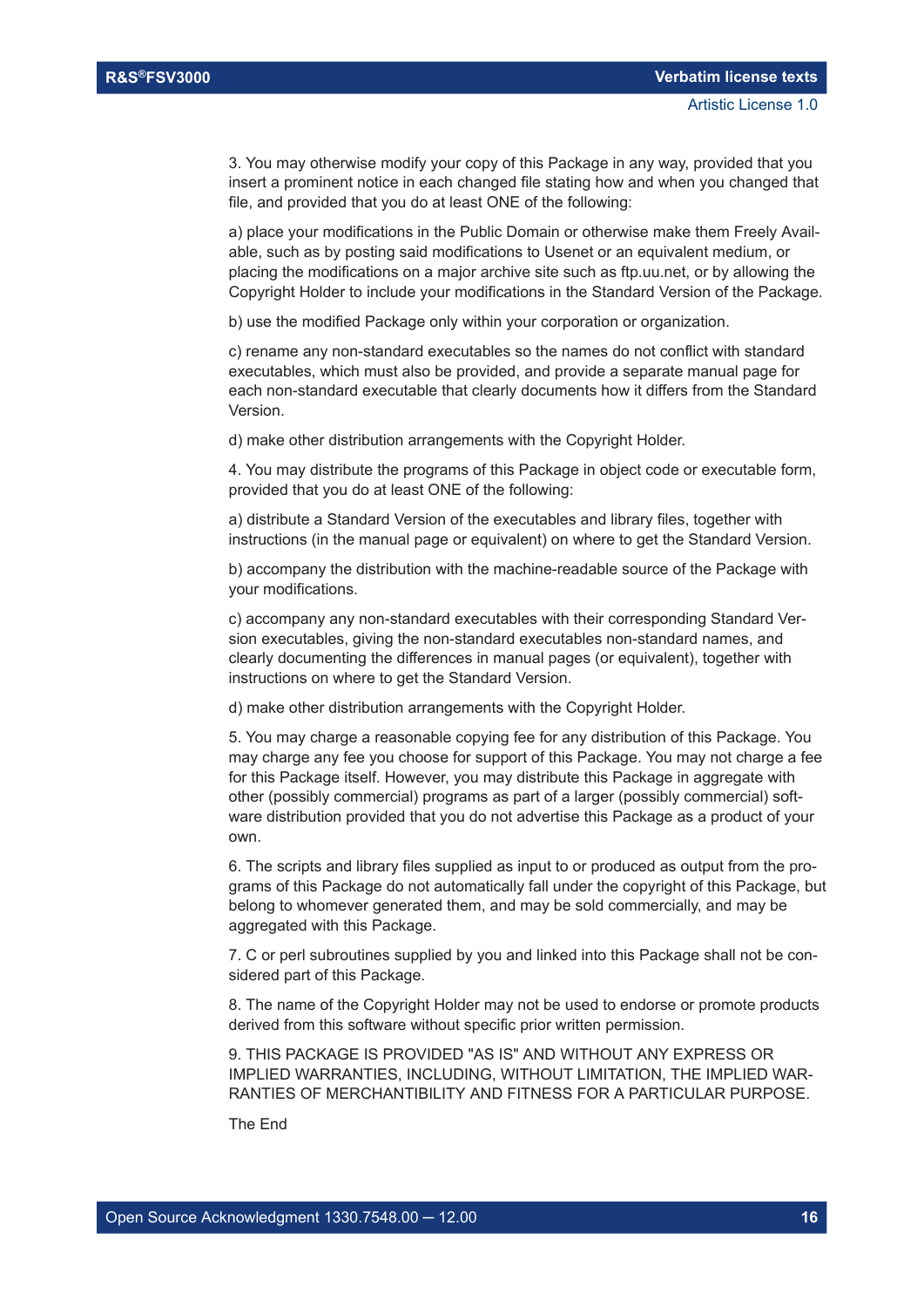## <span id="page-16-0"></span>**3.4 Artistic License 2.0**

The Artistic License 2.0

Copyright (c) 2000-2006, The Perl Foundation.

Everyone is permitted to copy and distribute verbatim copies of this license document, but changing it is not allowed.

#### Preamble

This license establishes the terms under which a given free software Package may be copied, modified, distributed, and/or redistributed. The intent is that the Copyright Holder maintains some artistic control over the development of that Package while still keeping the Package available as open source and free software. You are always permitted to make arrangements wholly outside of this license directly with the Copyright Holder of a given Package. If the terms of this license do not permit the full use that you propose to make of the Package, you should contact the Copyright Holder and seek a different licensing arrangement.

#### Definitions

"Copyright Holder" means the individual(s) or organization(s) named in the copyright notice for the entire Package.

"Contributor" means any party that has contributed code or other material to the Package, in accordance with the Copyright Holder's procedures.

"You" and "your" means any person who would like to copy, distribute, or modify the Package.

"Package" means the collection of files distributed by the Copyright Holder, and derivatives of that collection and/or of those files. A given Package may consist of either the Standard Version, or a Modified Version.

"Distribute" means providing a copy of the Package or making it accessible to anyone else, or in the case of a company or organization, to others outside of your company or organization.

"Distributor Fee" means any fee that you charge for Distributing this Package or providing support for this Package to another party. It does not mean licensing fees.

"Standard Version" refers to the Package if it has not been modified, or has been modified only in ways explicitly requested by the Copyright Holder.

"Modified Version" means the Package, if it has been changed, and such changes were not explicitly requested by the Copyright Holder.

"Original License" means this Artistic License as Distributed with the Standard Version of the Package, in its current version or as it may be modified by The Perl Foundation in the future.

"Source" form means the source code, documentation source, and configuration files for the Package.

"Compiled" form means the compiled bytecode, object code, binary, or any other form resulting from mechanical transformation or translation of the Source form.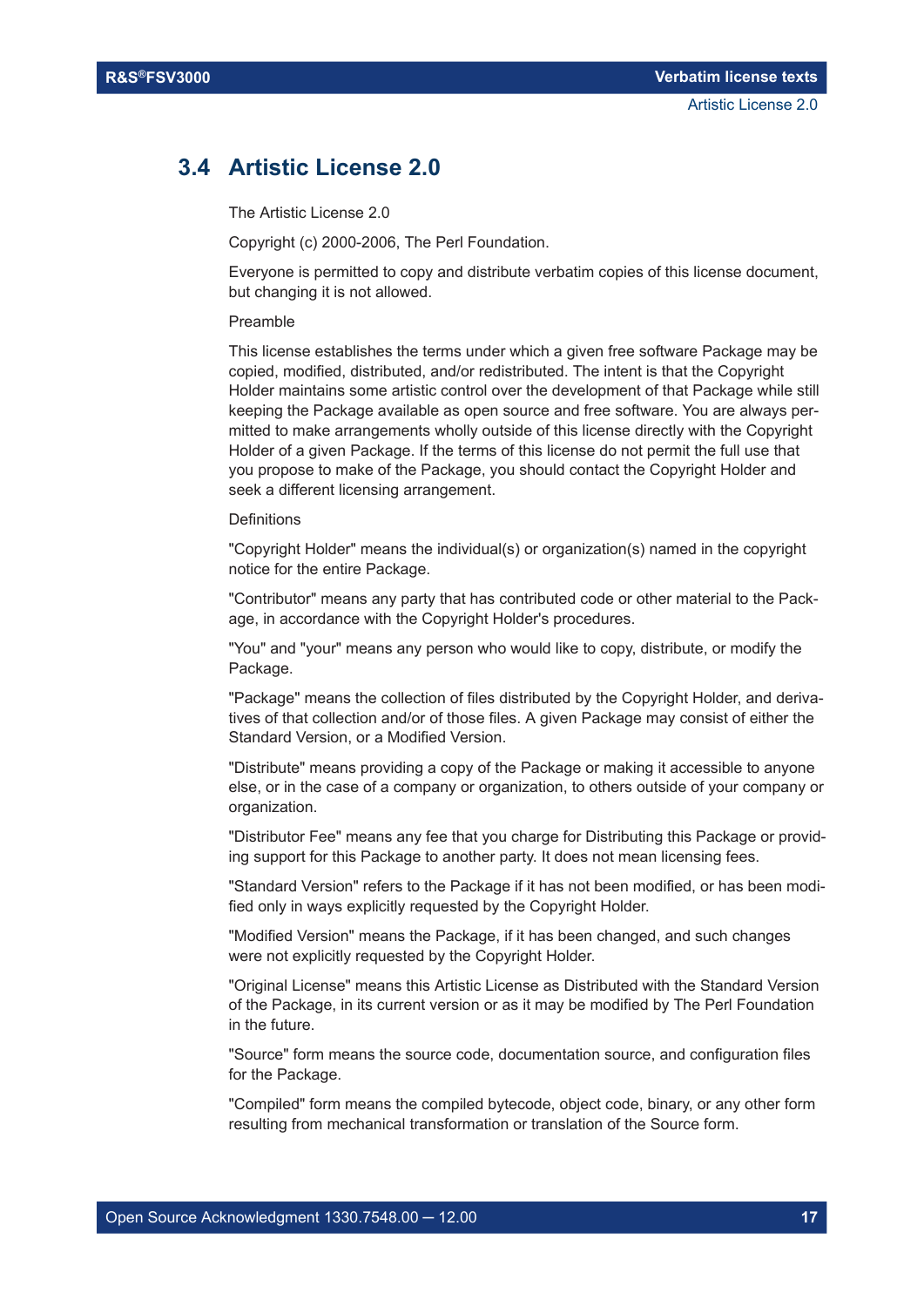Permission for Use and Modification Without Distribution

(1) You are permitted to use the Standard Version and create and use Modified Versions for any purpose without restriction, provided that you do not Distribute the Modified Version.

Permissions for Redistribution of the Standard Version

(2) You may Distribute verbatim copies of the Source form of the Standard Version of this Package in any medium without restriction, either gratis or for a Distributor Fee, provided that you duplicate all of the original copyright notices and associated disclaimers. At your discretion, such verbatim copies may or may not include a Compiled form of the Package.

(3) You may apply any bug fixes, portability changes, and other modifications made available from the Copyright Holder. The resulting Package will still be considered the Standard Version, and as such will be subject to the Original License.

Distribution of Modified Versions of the Package as Source

(4) You may Distribute your Modified Version as Source (either gratis or for a Distributor Fee, and with or without a Compiled form of the Modified Version) provided that you clearly document how it differs from the Standard Version, including, but not limited to, documenting any non-standard features, executables, or modules, and provided that you do at least ONE of the following:

(a) make the Modified Version available to the Copyright Holder of the Standard Version, under the Original License, so that the Copyright Holder may include your modifications in the Standard Version.

(b) ensure that installation of your Modified Version does not prevent the user installing or running the Standard Version. In addition, the Modified Version must bear a name that is different from the name of the Standard Version.

(c) allow anyone who receives a copy of the Modified Version to make the Source form of the Modified Version available to others under

(i) the Original License or

(ii) a license that permits the licensee to freely copy, modify and redistribute the Modified Version using the same licensing terms that apply to the copy that the licensee received, and requires that the Source form of the Modified Version, and of any works derived from it, be made freely available in that license fees are prohibited but Distributor Fees are allowed.

Distribution of Compiled Forms of the Standard Version or Modified Versions without the Source

(5) You may Distribute Compiled forms of the Standard Version without the Source, provided that you include complete instructions on how to get the Source of the Standard Version. Such instructions must be valid at the time of your distribution. If these instructions, at any time while you are carrying out such distribution, become invalid, you must provide new instructions on demand or cease further distribution. If you provide valid instructions or cease distribution within thirty days after you become aware that the instructions are invalid, then you do not forfeit any of your rights under this license.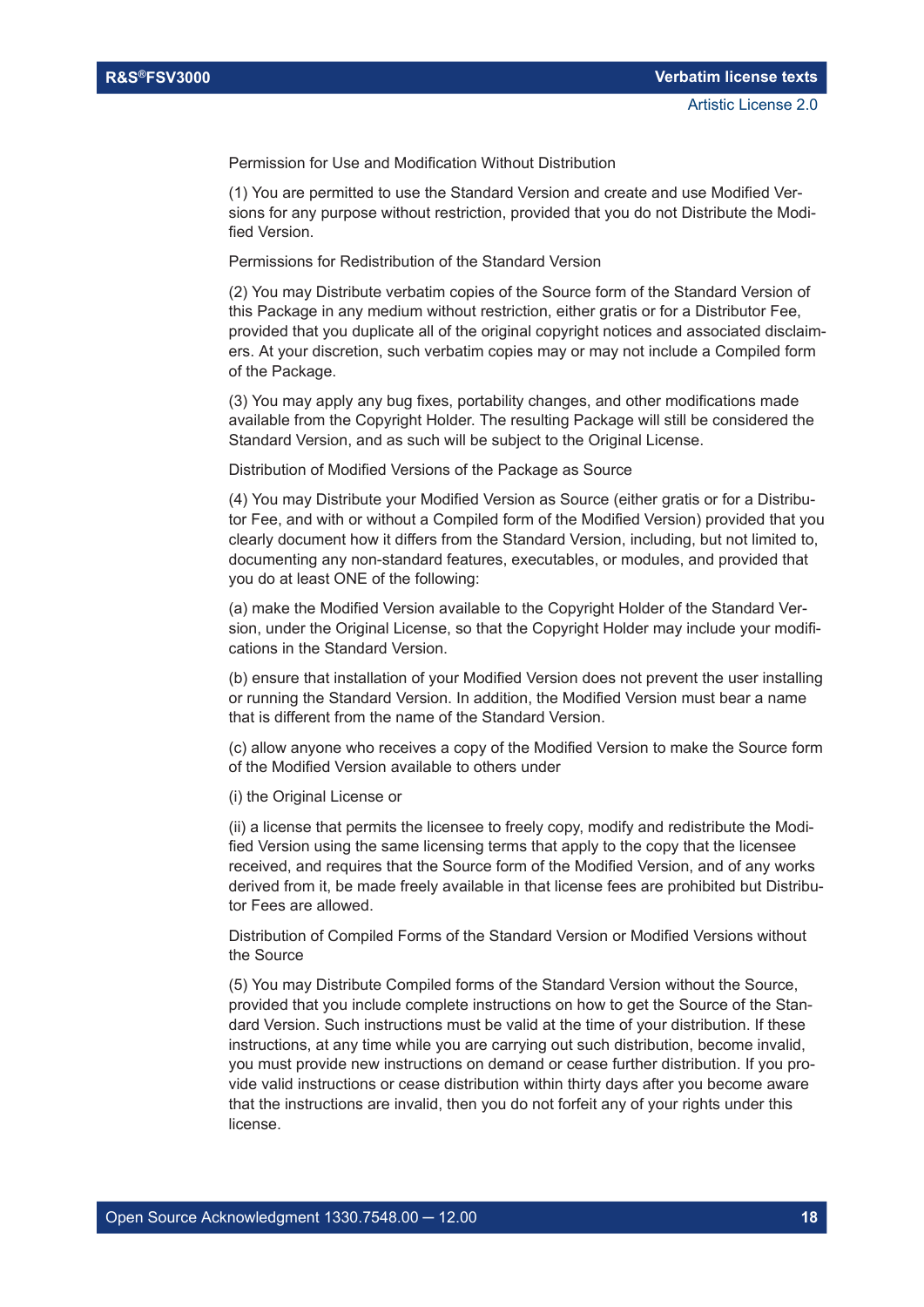(6) You may Distribute a Modified Version in Compiled form without the Source, provided that you comply with Section 4 with respect to the Source of the Modified Version.

Aggregating or Linking the Package

(7) You may aggregate the Package (either the Standard Version or Modified Version) with other packages and Distribute the resulting aggregation provided that you do not charge a licensing fee for the Package. Distributor Fees are permitted, and licensing fees for other components in the aggregation are permitted. The terms of this license apply to the use and Distribution of the Standard or Modified Versions as included in the aggregation.

(8) You are permitted to link Modified and Standard Versions with other works, to embed the Package in a larger work of your own, or to build stand-alone binary or bytecode versions of applications that include the Package, and Distribute the result without restriction, provided the result does not expose a direct interface to the Package.

Items That are Not Considered Part of a Modified Version

(9) Works (including, but not limited to, modules and scripts) that merely extend or make use of the Package, do not, by themselves, cause the Package to be a Modified Version. In addition, such works are not considered parts of the Package itself, and are not subject to the terms of this license.

#### General Provisions

(10) Any use, modification, and distribution of the Standard or Modified Versions is governed by this Artistic License. By using, modifying or distributing the Package, you accept this license. Do not use, modify, or distribute the Package, if you do not accept this license.

(11) If your Modified Version has been derived from a Modified Version made by someone other than you, you are nevertheless required to ensure that your Modified Version complies with the requirements of this license.

(12) This license does not grant you the right to use any trademark, service mark, tradename, or logo of the Copyright Holder.

(13) This license includes the non-exclusive, worldwide, free-of-charge patent license to make, have made, use, offer to sell, sell, import and otherwise transfer the Package with respect to any patent claims licensable by the Copyright Holder that are necessarily infringed by the Package. If you institute patent litigation (including a cross-claim or counterclaim) against any party alleging that the Package constitutes direct or contributory patent infringement, then this Artistic License to you shall terminate on the date that such litigation is filed.

#### (14) Disclaimer of Warranty:

THE PACKAGE IS PROVIDED BY THE COPYRIGHT HOLDER AND CONTRIBU-TORS "AS IS' AND WITHOUT ANY EXPRESS OR IMPLIED WARRANTIES. THE IMPLIED WARRANTIES OF MERCHANTABILITY, FITNESS FOR A PARTICULAR PURPOSE, OR NON-INFRINGEMENT ARE DISCLAIMED TO THE EXTENT PER-MITTED BY YOUR LOCAL LAW. UNLESS REQUIRED BY LAW, NO COPYRIGHT HOLDER OR CONTRIBUTOR WILL BE LIABLE FOR ANY DIRECT, INDIRECT, INCI-DENTAL, OR CONSEQUENTIAL DAMAGES ARISING IN ANY WAY OUT OF THE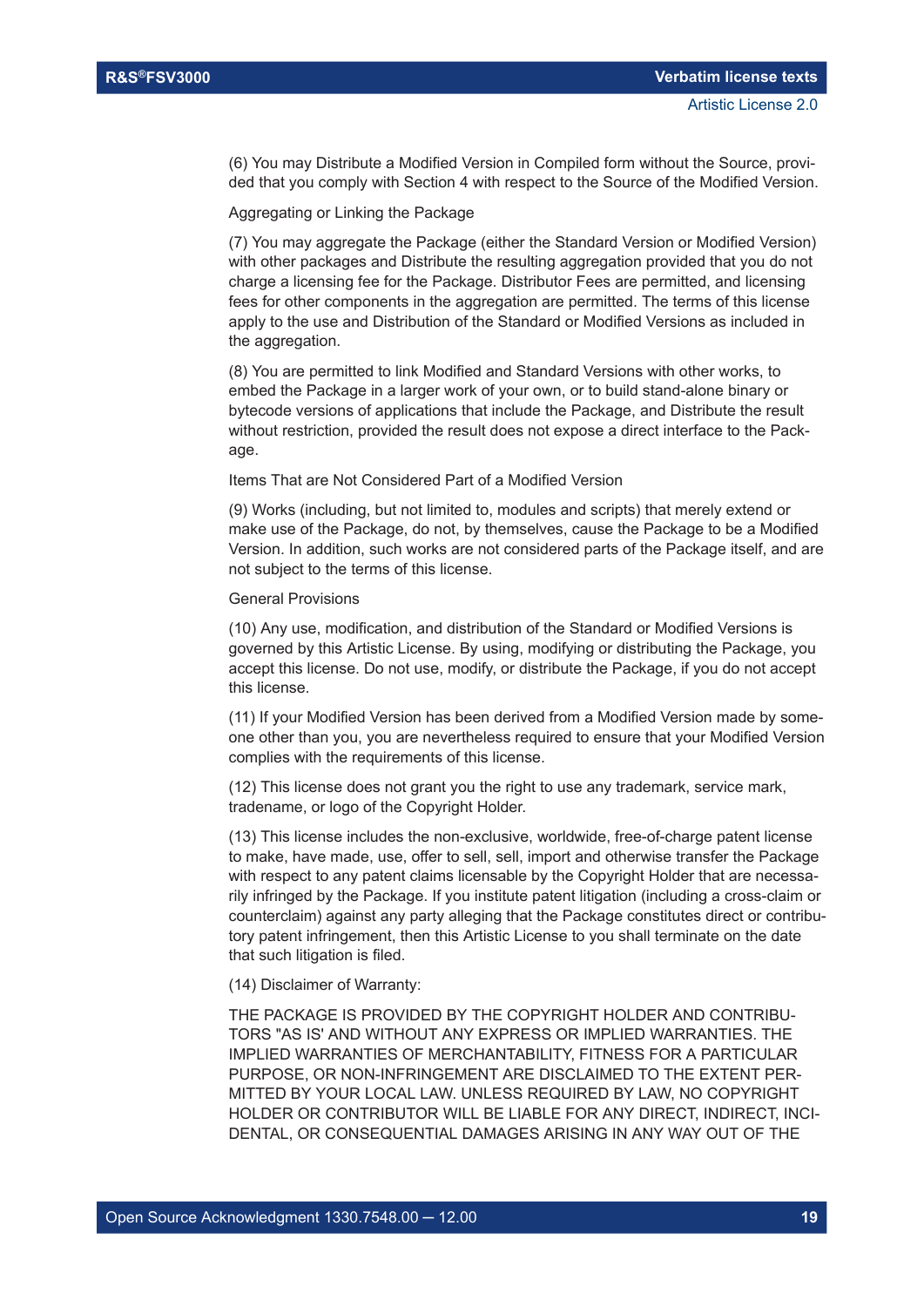<span id="page-19-0"></span>USE OF THE PACKAGE, EVEN IF ADVISED OF THE POSSIBILITY OF SUCH DAM-AGE.

## **3.5 BSD 2-clause "Simplified" License**

All rights reserved.

Redistribution and use in source and binary forms, with or without modification, are permitted provided that the following conditions are met:

1. Redistributions of source code must retain the above copyright notice, this list of conditions and the following disclaimer.

2. Redistributions in binary form must reproduce the above copyright notice, this list of conditions and the following disclaimer in the documentation and/or other materials provided with the distribution.

THIS SOFTWARE IS PROVIDED BY THE COPYRIGHT HOLDERS AND CONTRIBU-TORS "AS IS" AND ANY EXPRESS OR IMPLIED WARRANTIES, INCLUDING, BUT NOT LIMITED TO, THE IMPLIED WARRANTIES OF MERCHANTABILITY AND FIT-NESS FOR A PARTICULAR PURPOSE ARE DISCLAIMED. IN NO EVENT SHALL THE COPYRIGHT HOLDER OR CONTRIBUTORS BE LIABLE FOR ANY DIRECT, INDIRECT, INCIDENTAL, SPECIAL, EXEMPLARY, OR CONSEQUENTIAL DAMAGES (INCLUDING, BUT NOT LIMITED TO, PROCUREMENT OF SUBSTITUTE GOODS OR SERVICES; LOSS OF USE, DATA, OR PROFITS; OR BUSINESS INTERRUP-TION) HOWEVER CAUSED AND ON ANY THEORY OF LIABILITY, WHETHER IN CONTRACT, STRICT LIABILITY, OR TORT (INCLUDING NEGLIGENCE OR OTHER-WISE) ARISING IN ANY WAY OUT OF THE USE OF THIS SOFTWARE, EVEN IF ADVISED OF THE POSSIBILITY OF SUCH DAMAGE.

#### **3.6 BSD-2-Clause Variant 3 License unchanged**

Redistribution and use in source and binary forms, with or without modification, are permitted provided that the following conditions are met:

1. Redistributions of source code must retain the above copyright

notice, this list of conditions and the following disclaimer

in this position and unchanged.

2. Redistributions in binary form must reproduce the above copyright

notice, this list of conditions and the following disclaimer in the

documentation and/or other materials provided with the distribution.

THIS SOFTWARE IS PROVIDED BY THE AUTHOR(S) ``AS IS'' AND ANY EXPRESS OR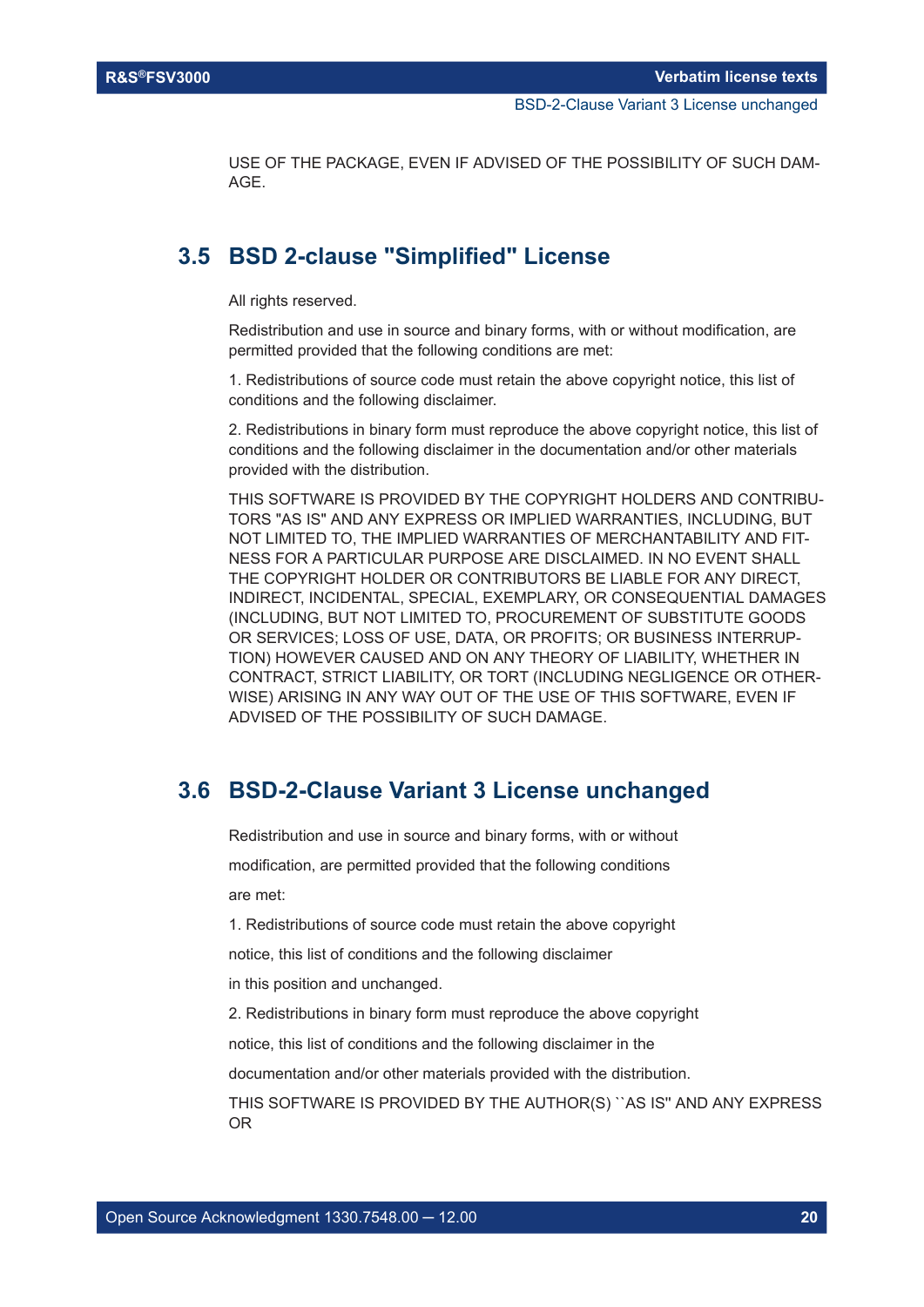<span id="page-20-0"></span>IMPLIED WARRANTIES, INCLUDING, BUT NOT LIMITED TO, THE IMPLIED WAR-RANTIES

OF MERCHANTABILITY AND FITNESS FOR A PARTICULAR PURPOSE ARE DIS-CLAIMED.

IN NO EVENT SHALL THE COPYRIGHT HOLDER BE LIABLE FOR ANY DIRECT, INDIRECT,

INCIDENTAL, SPECIAL, EXEMPLARY, OR CONSEQUENTIAL DAMAGES (INCLUD-ING, BUT

NOT LIMITED TO, PROCUREMENT OF SUBSTITUTE GOODS OR SERVICES; LOSS OF USE,

DATA, OR PROFITS; OR BUSINESS INTERRUPTION) HOWEVER CAUSED AND ON ANY

THEORY OF LIABILITY, WHETHER IN CONTRACT, STRICT LIABILITY, OR TORT

(INCLUDING NEGLIGENCE OR OTHERWISE) ARISING IN ANY WAY OUT OF THE USE OF

THIS SOFTWARE, EVEN IF ADVISED OF THE POSSIBILITY OF SUCH DAMAGE.

## **3.7 BSD 3-clause "New" or "Revised" License**

All rights reserved.

Redistribution and use in source and binary forms, with or without modification, are permitted provided that the following conditions are met:

1. Redistributions of source code must retain the above copyright notice, this list of conditions and the following disclaimer.

2. Redistributions in binary form must reproduce the above copyright notice, this list of conditions and the following disclaimer in the documentation and/or other materials provided with the distribution.

3. Neither the name of the copyright holder nor the names of its contributors may be used to endorse or promote products derived from this software without specific prior written permission.

THIS SOFTWARE IS PROVIDED BY THE COPYRIGHT HOLDERS AND CONTRIBU-TORS "AS IS" AND ANY EXPRESS OR IMPLIED WARRANTIES, INCLUDING, BUT NOT LIMITED TO, THE IMPLIED WARRANTIES OF MERCHANTABILITY AND FIT-NESS FOR A PARTICULAR PURPOSE ARE DISCLAIMED. IN NO EVENT SHALL THE COPYRIGHT HOLDER OR CONTRIBUTORS BE LIABLE FOR ANY DIRECT, INDIRECT, INCIDENTAL, SPECIAL, EXEMPLARY, OR CONSEQUENTIAL DAMAGES (INCLUDING, BUT NOT LIMITED TO, PROCUREMENT OF SUBSTITUTE GOODS OR SERVICES; LOSS OF USE, DATA, OR PROFITS; OR BUSINESS INTERRUP-TION) HOWEVER CAUSED AND ON ANY THEORY OF LIABILITY, WHETHER IN CONTRACT, STRICT LIABILITY, OR TORT (INCLUDING NEGLIGENCE OR OTHER-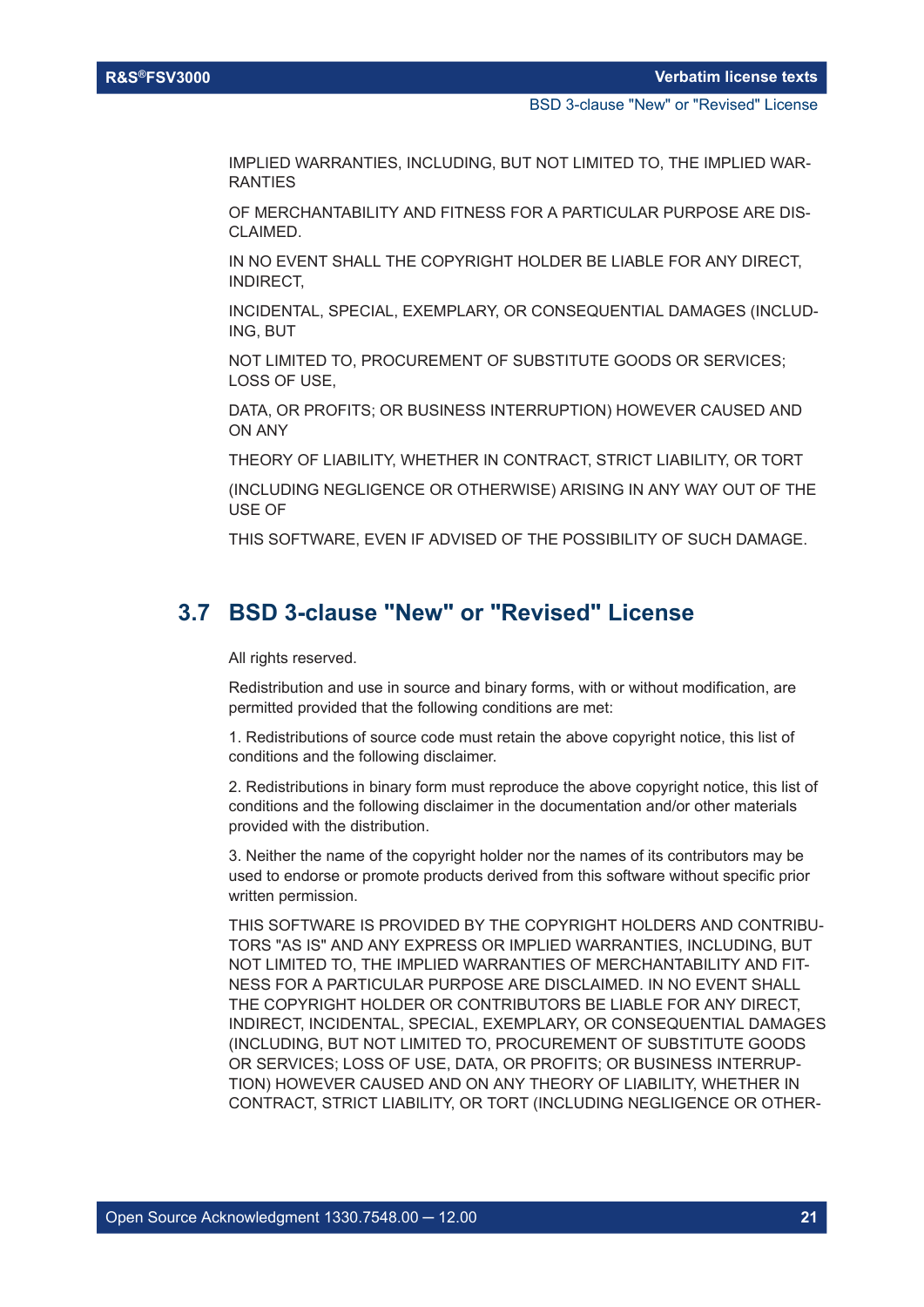<span id="page-21-0"></span>WISE) ARISING IN ANY WAY OUT OF THE USE OF THIS SOFTWARE, EVEN IF ADVISED OF THE POSSIBILITY OF SUCH DAMAGE.

#### **3.8 BSD-4-Clause Carnegie Mellon University Variant**

Redistribution and use in source and binary forms, with or without modification, are permitted provided that the following conditions

are met:

1. Redistributions of source code must retain the above copyright notice, this list of conditions and the following disclaimer.

2. Redistributions in binary form must reproduce the above copyright notice, this list of conditions and the following disclaimer in the documentation and/or other materials provided with the distribution.

3. The name of the copyright holder must not be used to endorse or promote products derived from this software without

prior written permission. For permission or any legal details, please contact the copyright holder.

4. Redistributions of any form whatsoever must retain the following acknowledgment:

"This product includes software developed by the copyright holder."

THE COPYRIGHT HOLDER DISCLAIMS ALL WARRANTIES WITH REGARD TO THIS SOFTWARE, INCLUDING ALL IMPLIED WARRANTIES OF MERCHANTABIL-ITY AND FITNESS, IN NO EVENT SHALL THE COPYRIGHT HOLDER BE LIABLE FOR ANY SPECIAL, INDIRECT OR CONSEQUENTIAL DAMAGES OR ANY DAM-AGES WHATSOEVER RESULTING FROM LOSS OF USE, DATA OR PROFITS, WHETHER IN

AN ACTION OF CONTRACT, NEGLIGENCE OR OTHER TORTIOUS ACTION, ARIS-ING OUT OF OR IN CONNECTION WITH THE USE OR PERFORMANCE OF THIS SOFTWARE.

#### **3.9 Boost Software License 1.0**

Boost Software License - Version 1.0 - August 17th, 2003

Permission is hereby granted, free of charge, to any person or organization obtaining a copy of the software and accompanying documentation covered by this license (the "Software") to use, reproduce, display, distribute, execute, and transmit the Software, and to prepare derivative works of the Software, and to permit third-parties to whom the Software is furnished to do so, all subject to the following:

The copyright notices in the Software and this entire statement, including the above license grant, this restriction and the following disclaimer, must be included in all copies of the Software, in whole or in part, and all derivative works of the Software, unless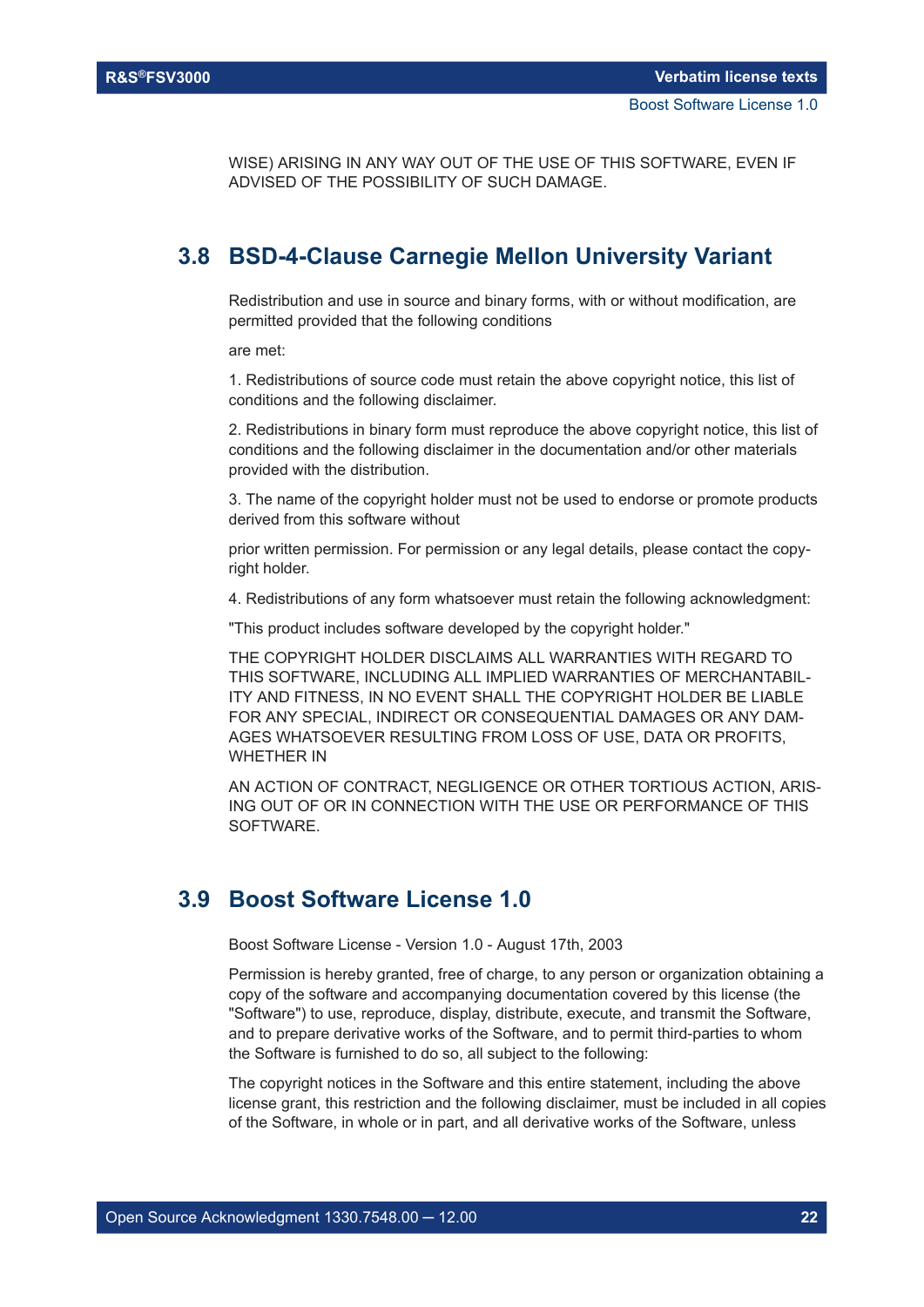<span id="page-22-0"></span>such copies or derivative works are solely in the form of machine-executable object code generated by a source language processor.

THE SOFTWARE IS PROVIDED "AS IS", WITHOUT WARRANTY OF ANY KIND, EXPRESS OR IMPLIED, INCLUDING BUT NOT LIMITED TO THE WARRANTIES OF MERCHANTABILITY, FITNESS FOR A PARTICULAR PURPOSE, TITLE AND NON-INFRINGEMENT. IN NO EVENT SHALL THE COPYRIGHT HOLDERS OR ANYONE DISTRIBUTING THE SOFTWARE BE LIABLE FOR ANY DAMAGES OR OTHER LIA-BILITY, WHETHER IN CONTRACT, TORT OR OTHERWISE, ARISING FROM, OUT OF OR IN CONNECTION WITH THE SOFTWARE OR THE USE OR OTHER DEAL-INGS IN THE SOFTWARE.

#### **3.10 Creative Commons Zero v1.0 Universal**

Creative Commons Legal Code

CC0 1.0 Universal

CREATIVE COMMONS CORPORATION IS NOT A LAW FIRM AND DOES NOT PRO-VIDE LEGAL SERVICES. DISTRIBUTION OF THIS DOCUMENT DOES NOT CRE-ATE AN ATTORNEY-CLIENT RELATIONSHIP. CREATIVE COMMONS PROVIDES THIS INFORMATION ON AN "AS-IS" BASIS. CREATIVE COMMONS MAKES NO WARRANTIES REGARDING THE USE OF THIS DOCUMENT OR THE INFORMA-TION OR WORKS PROVIDED HEREUNDER, AND DISCLAIMS LIABILITY FOR DAMAGES RESULTING FROM THE USE OF THIS DOCUMENT OR THE INFORMA-TION OR WORKS PROVIDED HEREUNDER.

Statement of Purpose

The laws of most jurisdictions throughout the world automatically confer exclusive Copyright and Related Rights (defined below) upon the creator and subsequent owner(s) (each and all, an "owner") of an original work of authorship and/or a database (each, a "Work").

Certain owners wish to permanently relinquish those rights to a Work for the purpose of contributing to a commons of creative, cultural and scientific works ("Commons") that the public can reliably and without fear of later claims of infringement build upon, modify, incorporate in other works, reuse and redistribute as freely as possible in any form whatsoever and for any purposes, including without limitation commercial purposes. These owners may contribute to the Commons to promote the ideal of a free culture and the further production of creative, cultural and scientific works, or to gain reputation or greater distribution for their Work in part through the use and efforts of others. For these and/or other purposes and motivations, and without any expectation of additional consideration or compensation, the person associating CC0 with a Work (the "Affirmer"), to the extent that he or she is an owner of Copyright and Related Rights in the Work, voluntarily elects to apply CC0 to the Work and publicly distribute the Work under its terms, with knowledge of his or her Copyright and Related Rights in the Work and the meaning and intended legal effect of CC0 on those rights.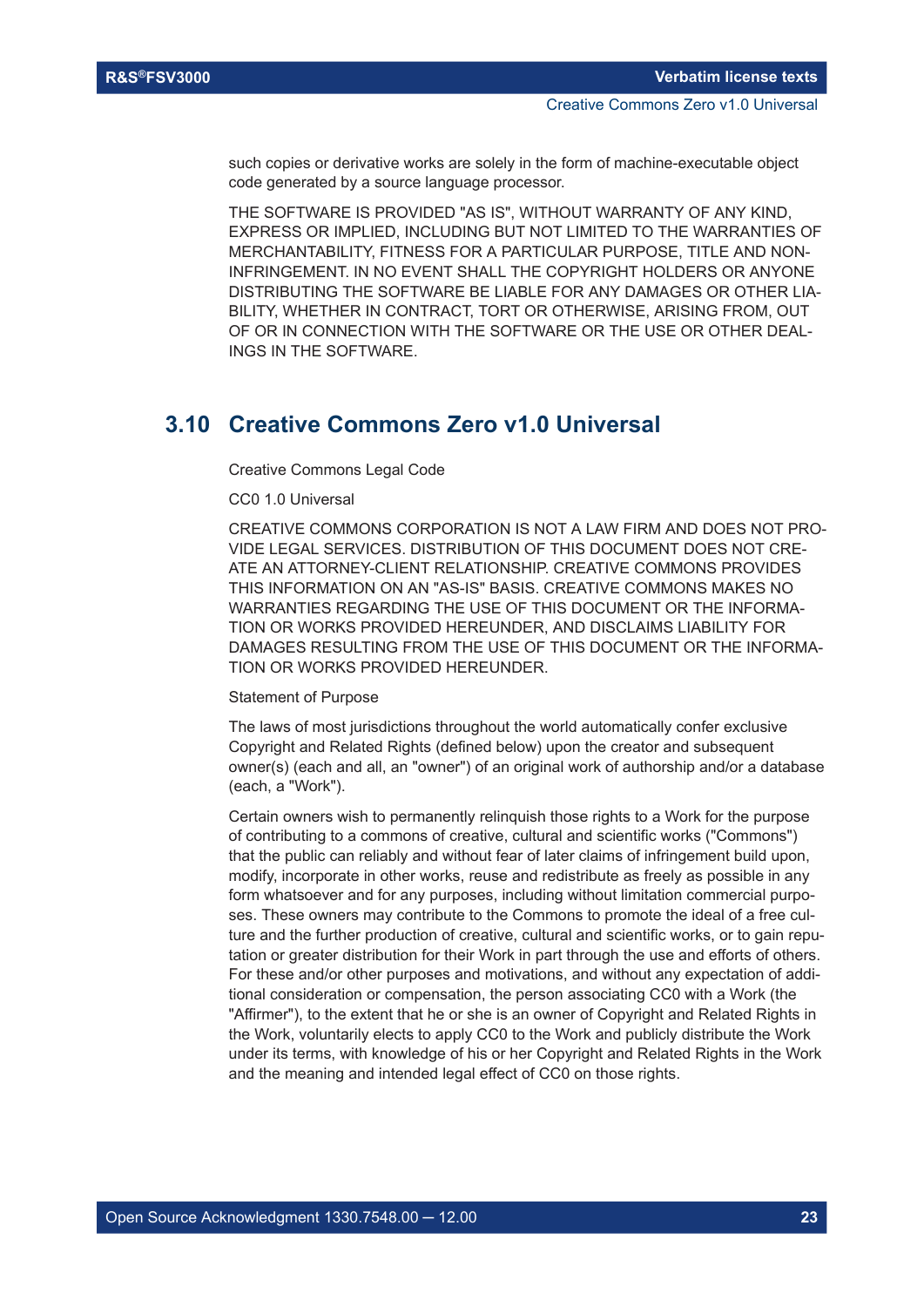1. Copyright and Related Rights. A Work made available under CC0 may be protected by copyright and related or neighboring rights ("Copyright and Related Rights"). Copyright and Related Rights include, but are not limited to, the following:

i. the right to reproduce, adapt, distribute, perform, display, communicate, and translate a Work;

ii. moral rights retained by the original author(s) and/or performer(s);

iii. publicity and privacy rights pertaining to a person's image or likeness depicted in a Work;

iv. rights protecting against unfair competition in regards to a Work, subject to the limitations in paragraph 4(a), below;

v. rights protecting the extraction, dissemination, use and reuse of data in a Work;

vi. database rights (such as those arising under Directive 96/9/EC of the European Parliament and of the Council of 11 March 1996 on the legal protection of databases, and under any national implementation thereof, including any amended or successor version of such directive); and

vii. other similar, equivalent or corresponding rights throughout the world based on applicable law or treaty, and any national implementations thereof.

2. Waiver. To the greatest extent permitted by, but not in contravention of, applicable law, Affirmer hereby overtly, fully, permanently, irrevocably and unconditionally waives, abandons, and surrenders all of Affirmer's Copyright and Related Rights and associated claims and causes of action, whether now known or unknown (including existing as well as future claims and causes of action), in the Work (i) in all territories worldwide, (ii) for the maximum duration provided by applicable law or treaty (including future time extensions), (iii) in any current or future medium and for any number of copies, and (iv) for any purpose whatsoever, including without limitation commercial, advertising or promotional purposes (the "Waiver"). Affirmer makes the Waiver for the benefit of each member of the public at large and to the detriment of Affirmer's heirs and successors, fully intending that such Waiver shall not be subject to revocation, rescission, cancellation, termination, or any other legal or equitable action to disrupt the quiet enjoyment of the Work by the public as contemplated by Affirmer's express Statement of Purpose.

3. Public License Fallback. Should any part of the Waiver for any reason be judged legally invalid or ineffective under applicable law, then the Waiver shall be preserved to the maximum extent permitted taking into account Affirmer's express Statement of Purpose. In addition, to the extent the Waiver is so judged Affirmer hereby grants to each affected person a royalty-free, non transferable, non sublicensable, non exclusive, irrevocable and unconditional license to exercise Affirmer's Copyright and Related Rights in the Work (i) in all territories worldwide, (ii) for the maximum duration provided by applicable law or treaty (including future time extensions), (iii) in any current or future medium and for any number of copies, and (iv) for any purpose whatsoever, including without limitation commercial, advertising or promotional purposes (the "License"). The License shall be deemed effective as of the date CC0 was applied by Affirmer to the Work. Should any part of the License for any reason be judged legally invalid or ineffective under applicable law, such partial invalidity or ineffectiveness shall not invalidate the remainder of the License, and in such case Affirmer hereby affirms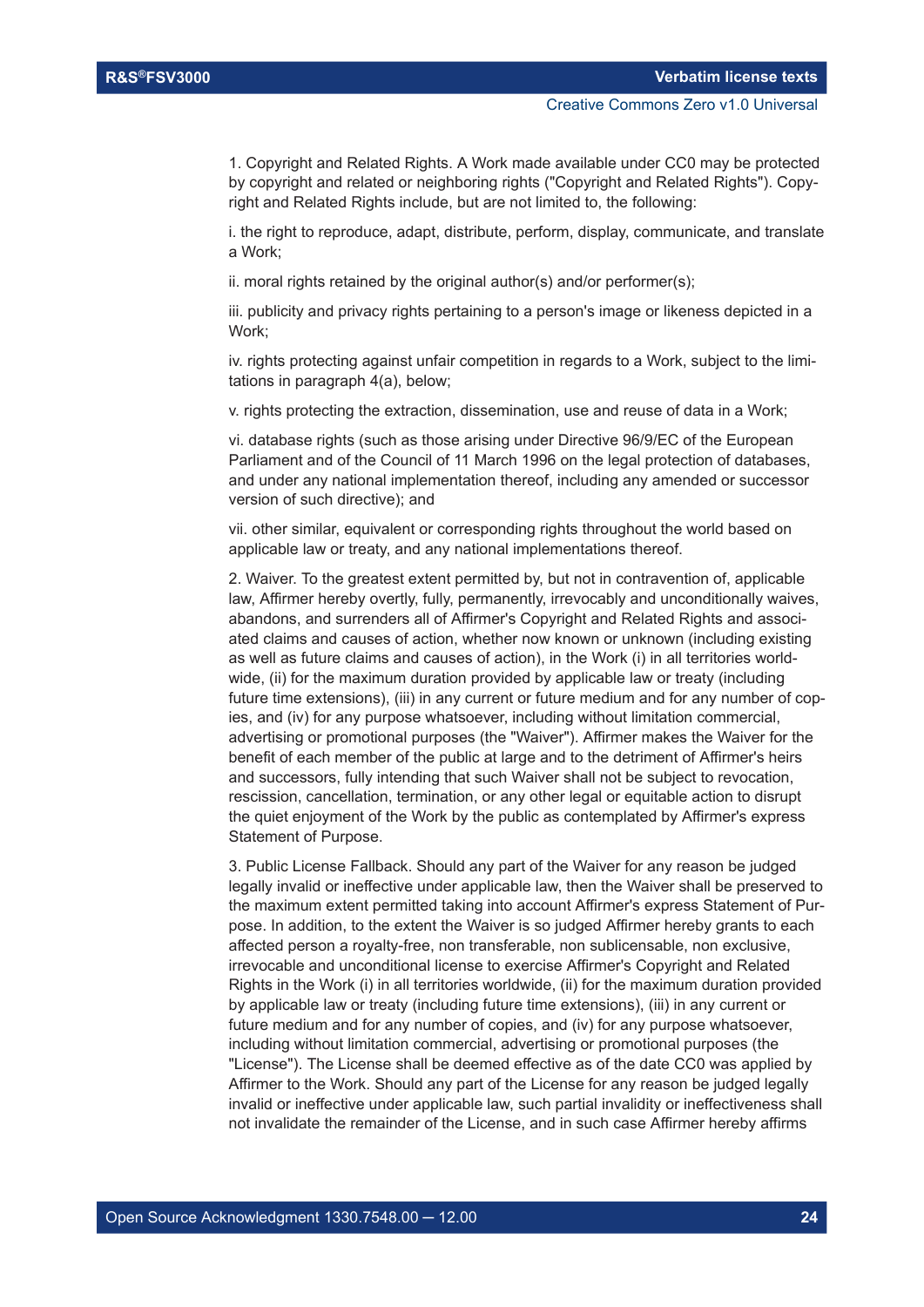<span id="page-24-0"></span>that he or she will not (i) exercise any of his or her remaining Copyright and Related Rights in the Work or (ii) assert any associated claims and causes of action with respect to the Work, in either case contrary to Affirmer's express Statement of Purpose.

4. Limitations and Disclaimers.

a. No trademark or patent rights held by Affirmer are waived, abandoned, surrendered, licensed or otherwise affected by this document.

b. Affirmer offers the Work as-is and makes no representations or warranties of any kind concerning the Work, express, implied, statutory or otherwise, including without limitation warranties of title, merchantability, fitness for a particular purpose, non infringement, or the absence of latent or other defects, accuracy, or the present or absence of errors, whether or not discoverable, all to the greatest extent permissible under applicable law.

c. Affirmer disclaims responsibility for clearing rights of other persons that may apply to the Work or any use thereof, including without limitation any person's Copyright and Related Rights in the Work. Further, Affirmer disclaims responsibility for obtaining any necessary consents, permissions or other rights required for any use of the Work.

d. Affirmer understands and acknowledges that Creative Commons is not a party to this document and has no duty or obligation with respect to this CC0 or use of the Work.

## **3.11 Freetype Project License**

#### Introduction

The FreeType Project is distributed in several archive packages; some of them may contain, in addition to the FreeType font engine, various tools and contributions which rely on, or relate to, the FreeType Project.

This license applies to all files found in such packages, and which do not fall under their own explicit license. The license affects thus the FreeType font engine, the test programs, documentation and makefiles, at the very least.

This license was inspired by the BSD, Artistic, and IJG (Independent JPEG Group) licenses, which all encourage inclusion and use of free software in commercial and freeware products alike. As a consequence, its main points are that:

- We don't promise that this software works. However, we will be interested in any kind of bug reports. (`as is' distribution)

- You can use this software for whatever you want, in parts or full form, without having to pay us. (`royalty-free' usage)

- You may not pretend that you wrote this software. If you use it, or only parts of it, in a program, you must acknowledge somewhere in your documentation that you have used the FreeType code. (`credits')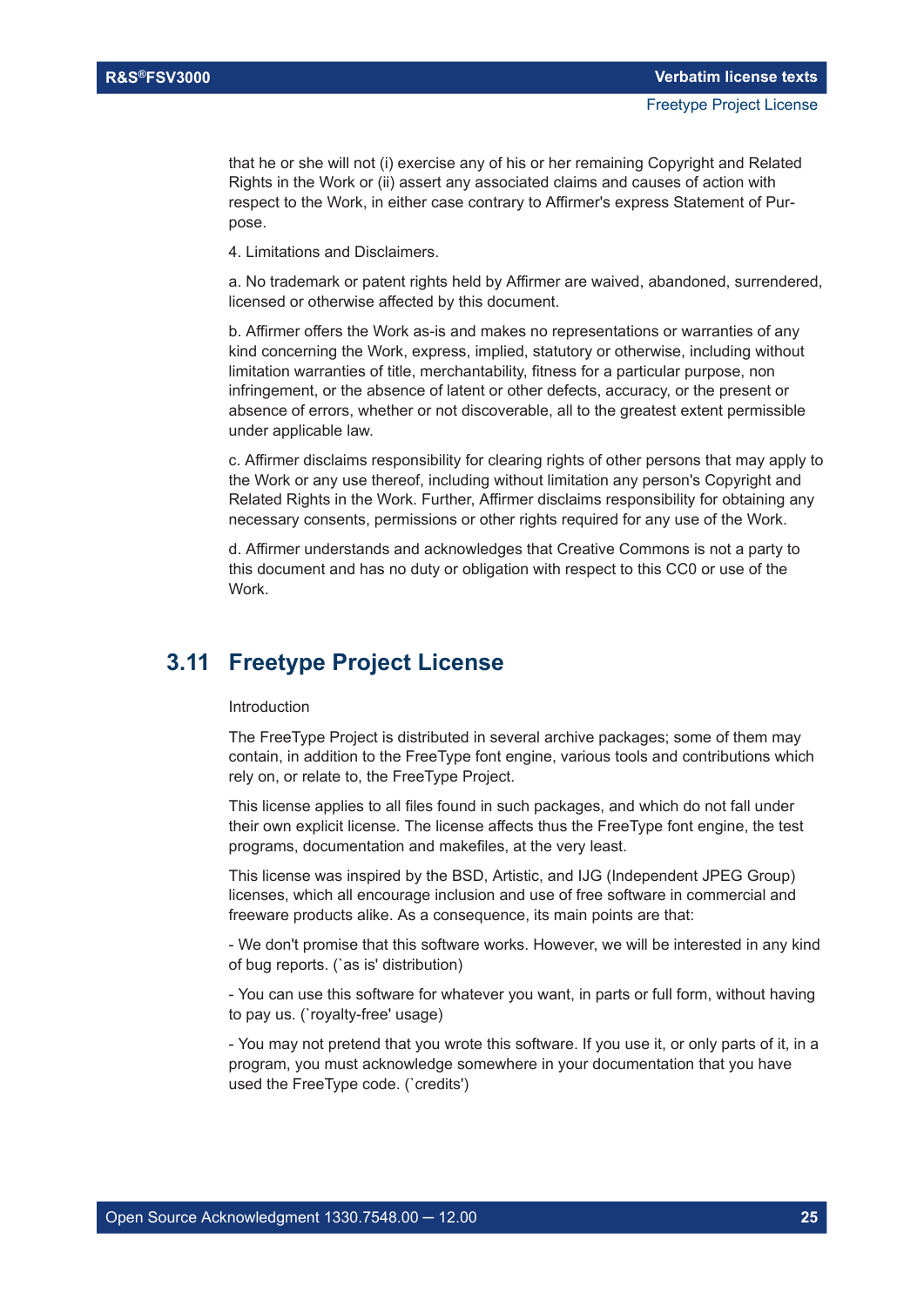We specifically permit and encourage the inclusion of this software, with or without modifications, in commercial products. We disclaim all warranties covering The Free-Type Project and assume no liability related to The FreeType Project.

Finally, many people asked us for a preferred form for a credit/disclaimer to use in compliance with this license. We thus encourage you to use the following text:

Portions of this software are copyright © ´year´ The FreeType Project (www.freetype.org). All rights reserved. """

Please replace 'year' with the value from the FreeType version you actually use.

Legal Terms

0. Definitions

Throughout this license, the terms `package', `FreeType Project', and `FreeType archive' refer to the set of files originally distributed by the authors (David Turner, Robert Wilhelm, and Werner Lemberg) as the `FreeType Project', be they named as alpha, beta or final release.

`You' refers to the licensee, or person using the project, where `using' is a generic term including compiling the project's source code as well as linking it to form a `program' or `executable'. This program is referred to as `a program using the FreeType engine'.

This license applies to all files distributed in the original FreeType Project, including all source code, binaries and documentation, unless otherwise stated in the file in its original, unmodified form as distributed in the original archive. If you are unsure whether or not a particular file is covered by this license, you must contact us to verify this.

The FreeType Project is copyright (C) 1996-2000 by David Turner, Robert Wilhelm, and Werner Lemberg. All rights reserved except as specified below.

#### 1. No Warranty

THE FREETYPE PROJECT IS PROVIDED `AS IS' WITHOUT WARRANTY OF ANY KIND, EITHER EXPRESS OR IMPLIED, INCLUDING, BUT NOT LIMITED TO, WAR-RANTIES OF MERCHANTABILITY AND FITNESS FOR A PARTICULAR PURPOSE. IN NO EVENT WILL ANY OF THE AUTHORS OR COPYRIGHT HOLDERS BE LIA-BLE FOR ANY DAMAGES CAUSED BY THE USE OR THE INABILITY TO USE, OF THE FREETYPE PROJECT.

#### 2. Redistribution

This license grants a worldwide, royalty-free, perpetual and irrevocable right and license to use, execute, perform, compile, display, copy, create derivative works of, distribute and sublicense the FreeType Project (in both source and object code forms) and derivative works thereof for any purpose; and to authorize others to exercise some or all of the rights granted herein, subject to the following conditions:

- Redistribution of source code must retain this license file (`FTL.TXT') unaltered; any additions, deletions or changes to the original files must be clearly indicated in accompanying documentation. The copyright notices of the unaltered, original files must be preserved in all copies of source files.

- Redistribution in binary form must provide a disclaimer that states that the software is based in part of the work of the FreeType Team, in the distribution documentation. We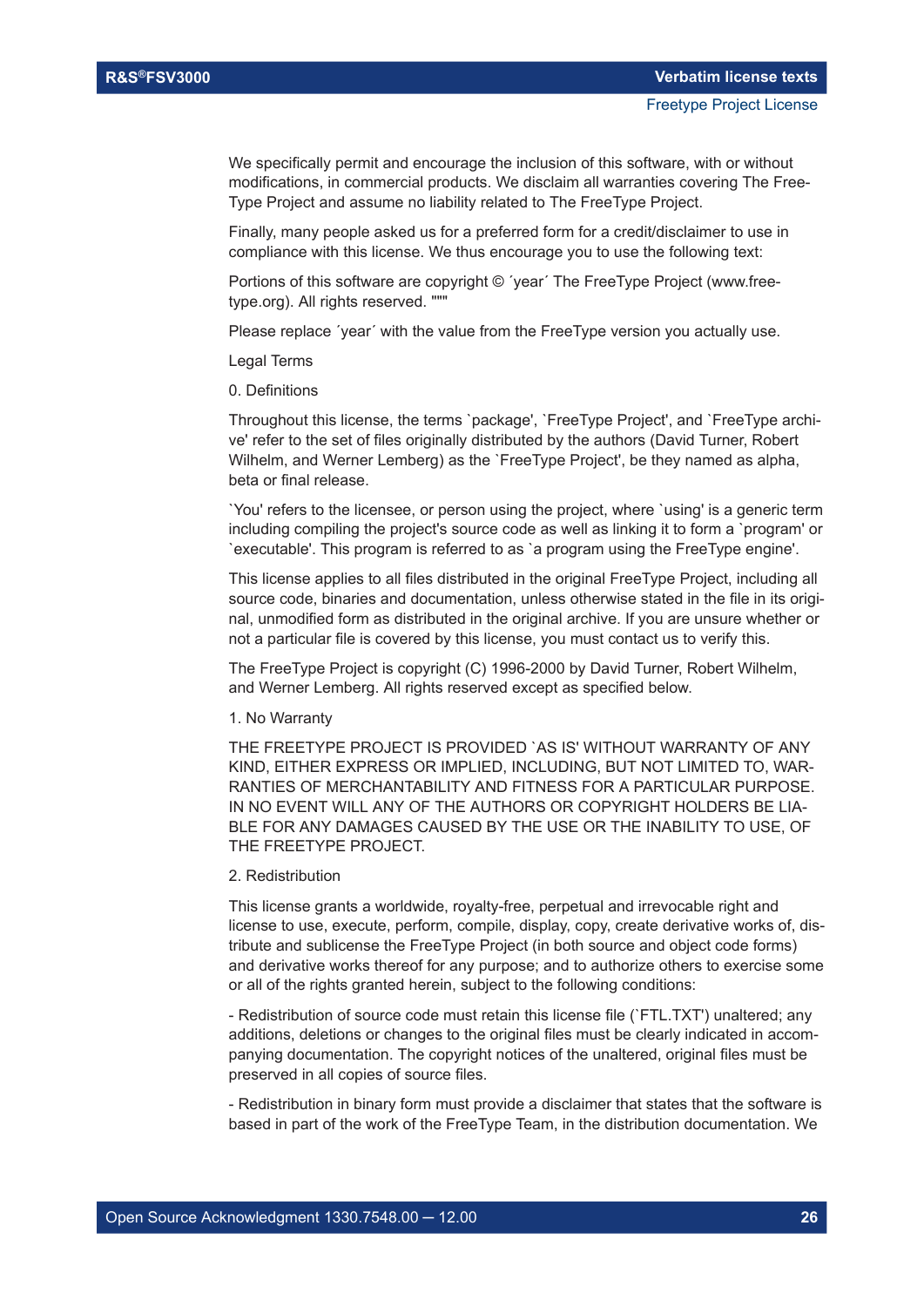<span id="page-26-0"></span>also encourage you to put an URL to the FreeType web page in your documentation, though this isn't mandatory.

These conditions apply to any software derived from or based on the FreeType Project, not just the unmodified files. If you use our work, you must acknowledge us. However, no fee need be paid to us.

3. Advertising

Neither the FreeType authors and contributors nor you shall use the name of the other for commercial, advertising, or promotional purposes without specific prior written permission.

We suggest, but do not require, that you use one or more of the following phrases to refer to this software in your documentation or advertising materials: `FreeType Project', `FreeType Engine', `FreeType library', or `FreeType Distribution'.

As you have not signed this license, you are not required to accept it. However, as the FreeType Project is copyrighted material, only this license, or another one contracted with the authors, grants you the right to use, distribute, and modify it. Therefore, by using, distributing, or modifying the FreeType Project, you indicate that you understand and accept all the terms of this license.

4. Contacts

There are two mailing lists related to FreeType:

- freetype@nongnu.org

Discusses general use and applications of FreeType, as well as future and wanted additions to the library and distribution. If you are looking for support, start in this list if you haven't found anything to help you in the documentation.

- freetype-devel@nongnu.org

Discusses bugs, as well as engine internals, design issues, specific licenses, porting, etc.

Our home page can be found at

http://www.freetype.org

## **3.12 GNU General Public License v2.0**

GNU GENERAL PUBLIC LICENSE

Version 2, June 1991

Copyright (C) 1989, 1991 Free Software Foundation, Inc.

51 Franklin Street, Fifth Floor, Boston, MA 02110-1301, USA

Everyone is permitted to copy and distribute verbatim copies of this license document, but changing it is not allowed.

Preamble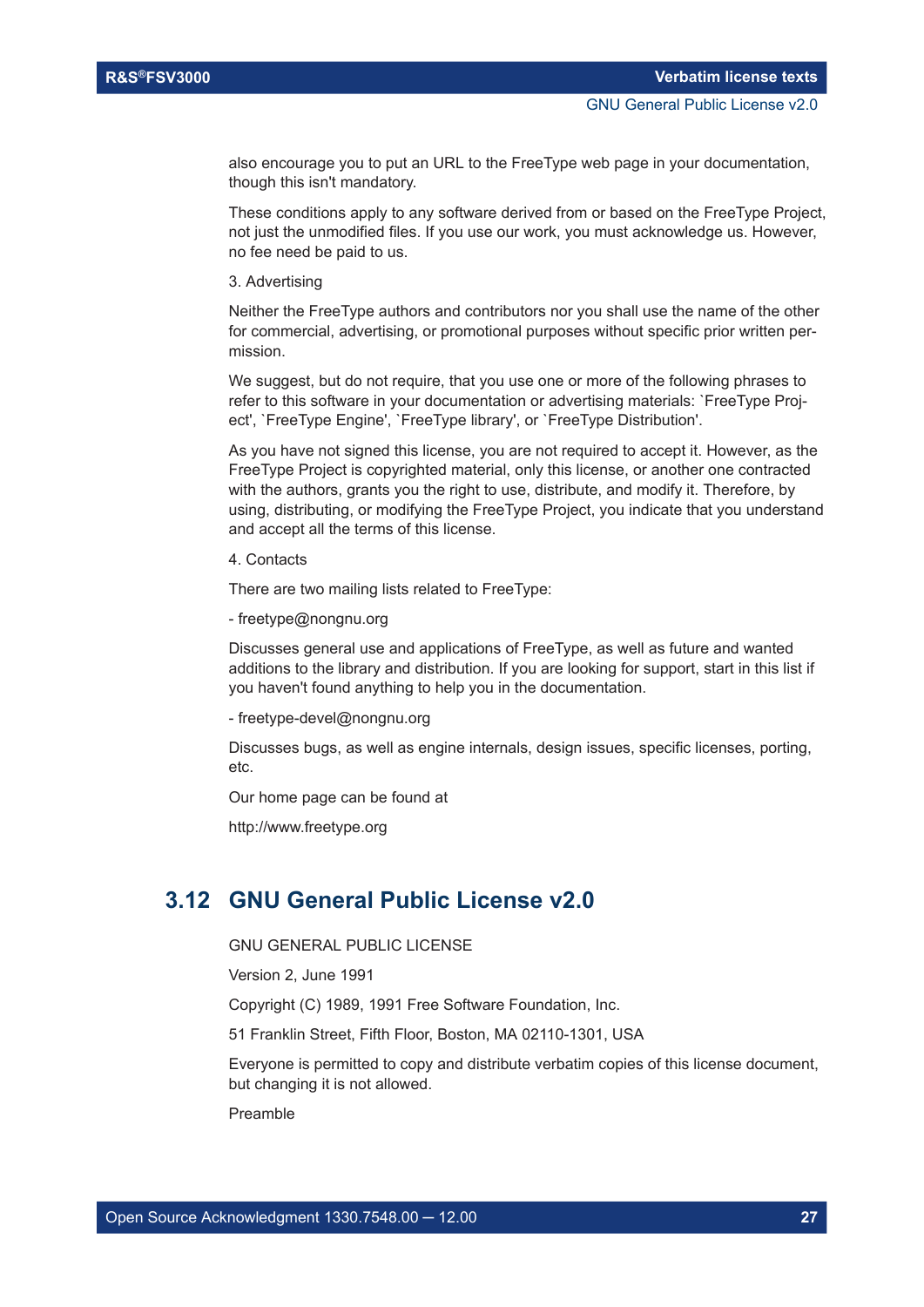The licenses for most software are designed to take away your freedom to share and change it. By contrast, the GNU General Public License is intended to guarantee your freedom to share and change free software--to make sure the software is free for all its users. This General Public License applies to most of the Free Software Foundation's software and to any other program whose authors commit to using it. (Some other Free Software Foundation software is covered by the GNU Lesser General Public License instead.) You can apply it to your programs, too.

When we speak of free software, we are referring to freedom, not price. Our General Public Licenses are designed to make sure that you have the freedom to distribute copies of free software (and charge for this service if you wish), that you receive source code or can get it if you want it, that you can change the software or use pieces of it in new free programs; and that you know you can do these things.

To protect your rights, we need to make restrictions that forbid anyone to deny you these rights or to ask you to surrender the rights. These restrictions translate to certain responsibilities for you if you distribute copies of the software, or if you modify it.

For example, if you distribute copies of such a program, whether gratis or for a fee, you must give the recipients all the rights that you have. You must make sure that they, too, receive or can get the source code. And you must show them these terms so they know their rights.

We protect your rights with two steps: (1) copyright the software, and (2) offer you this license which gives you legal permission to copy, distribute and/or modify the software.

Also, for each author's protection and ours, we want to make certain that everyone understands that there is no warranty for this free software. If the software is modified by someone else and passed on, we want its recipients to know that what they have is not the original, so that any problems introduced by others will not reflect on the original authors' reputations.

Finally, any free program is threatened constantly by software patents. We wish to avoid the danger that redistributors of a free program will individually obtain patent licenses, in effect making the program proprietary. To prevent this, we have made it clear that any patent must be licensed for everyone's free use or not licensed at all.

The precise terms and conditions for copying, distribution and modification follow.

TERMS AND CONDITIONS FOR COPYING, DISTRIBUTION AND MODIFICATION

0. This License applies to any program or other work which contains a notice placed by the copyright holder saying it may be distributed under the terms of this General Public License. The "Program", below, refers to any such program or work, and a "work based on the Program" means either the Program or any derivative work under copyright law: that is to say, a work containing the Program or a portion of it, either verbatim or with modifications and/or translated into another language. (Hereinafter, translation is included without limitation in the term "modification".) Each licensee is addressed as "you".

Activities other than copying, distribution and modification are not covered by this License; they are outside its scope. The act of running the Program is not restricted, and the output from the Program is covered only if its contents constitute a work based on the Program (independent of having been made by running the Program). Whether that is true depends on what the Program does.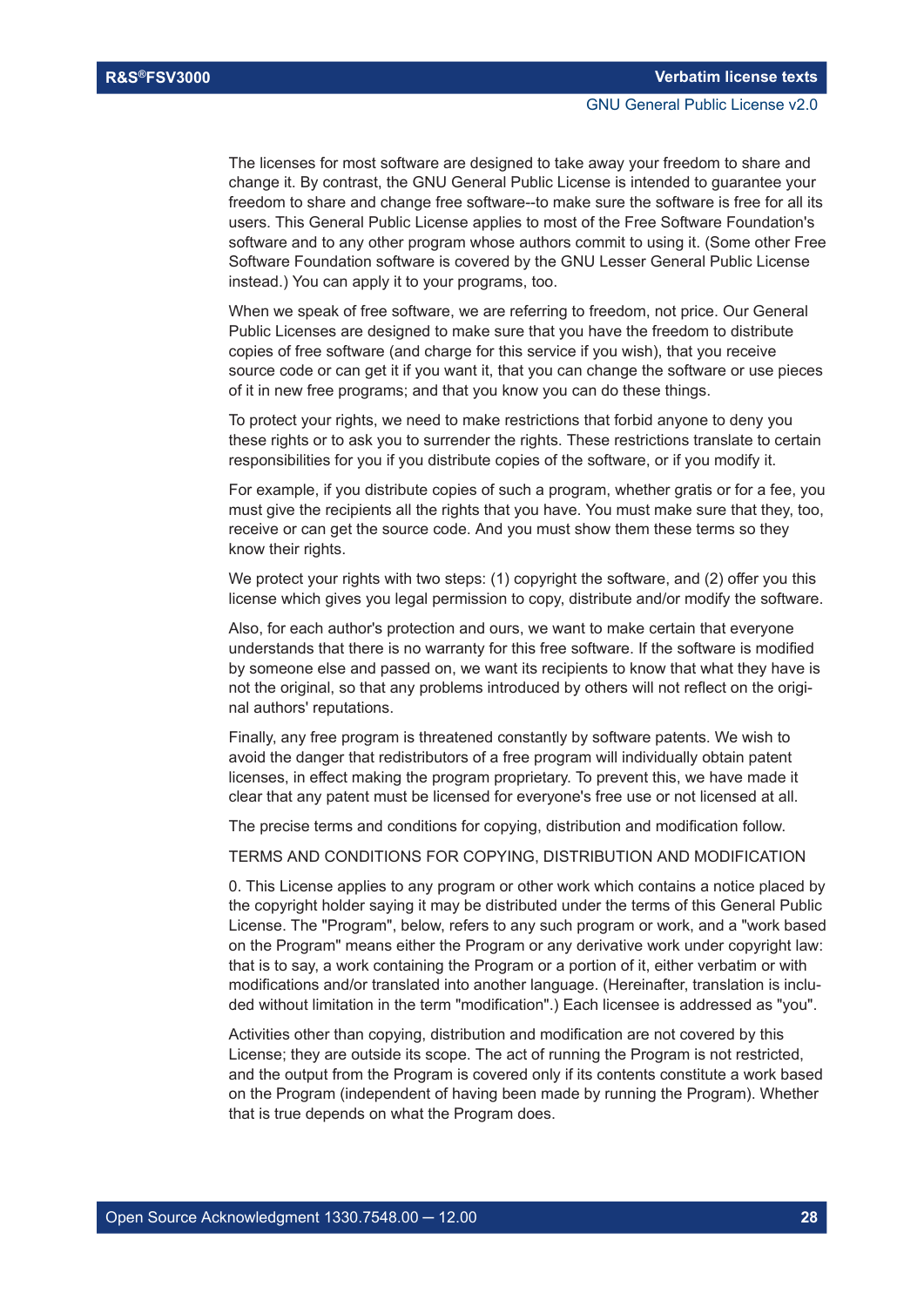1. You may copy and distribute verbatim copies of the Program's source code as you receive it, in any medium, provided that you conspicuously and appropriately publish on each copy an appropriate copyright notice and disclaimer of warranty; keep intact all the notices that refer to this License and to the absence of any warranty; and give any other recipients of the Program a copy of this License along with the Program.

You may charge a fee for the physical act of transferring a copy, and you may at your option offer warranty protection in exchange for a fee.

2. You may modify your copy or copies of the Program or any portion of it, thus forming a work based on the Program, and copy and distribute such modifications or work under the terms of Section 1 above, provided that you also meet all of these conditions:

a) You must cause the modified files to carry prominent notices stating that you changed the files and the date of any change. b) You must cause any work that you distribute or publish, that in whole or in part contains or is derived from the Program or any part thereof, to be licensed as a whole at no charge to all third parties under the terms of this License. c) If the modified program normally reads commands interactively when run, you must cause it, when started running for such interactive use in the most ordinary way, to print or display an announcement including an appropriate copyright notice and a notice that there is no warranty (or else, saying that you provide a warranty) and that users may redistribute the program under these conditions, and telling the user how to view a copy of this License. (Exception: if the Program itself is interactive but does not normally print such an announcement, your work based on the Program is not required to print an announcement.)

These requirements apply to the modified work as a whole. If identifiable sections of that work are not derived from the Program, and can be reasonably considered independent and separate works in themselves, then this License, and its terms, do not apply to those sections when you distribute them as separate works. But when you distribute the same sections as part of a whole which is a work based on the Program, the distribution of the whole must be on the terms of this License, whose permissions for other licensees extend to the entire whole, and thus to each and every part regardless of who wrote it.

Thus, it is not the intent of this section to claim rights or contest your rights to work written entirely by you; rather, the intent is to exercise the right to control the distribution of derivative or collective works based on the Program.

In addition, mere aggregation of another work not based on the Program with the Program (or with a work based on the Program) on a volume of a storage or distribution medium does not bring the other work under the scope of this License.

3. You may copy and distribute the Program (or a work based on it, under Section 2) in object code or executable form under the terms of Sections 1 and 2 above provided that you also do one of the following:

a) Accompany it with the complete corresponding machine-readable source code, which must be distributed under the terms of Sections 1 and 2 above on a medium customarily used for software interchange; or, b) Accompany it with a written offer, valid for at least three years, to give any third party, for a charge no more than your cost of physically performing source distribution, a complete machine-readable copy of the corresponding source code, to be distributed under the terms of Sections 1 and 2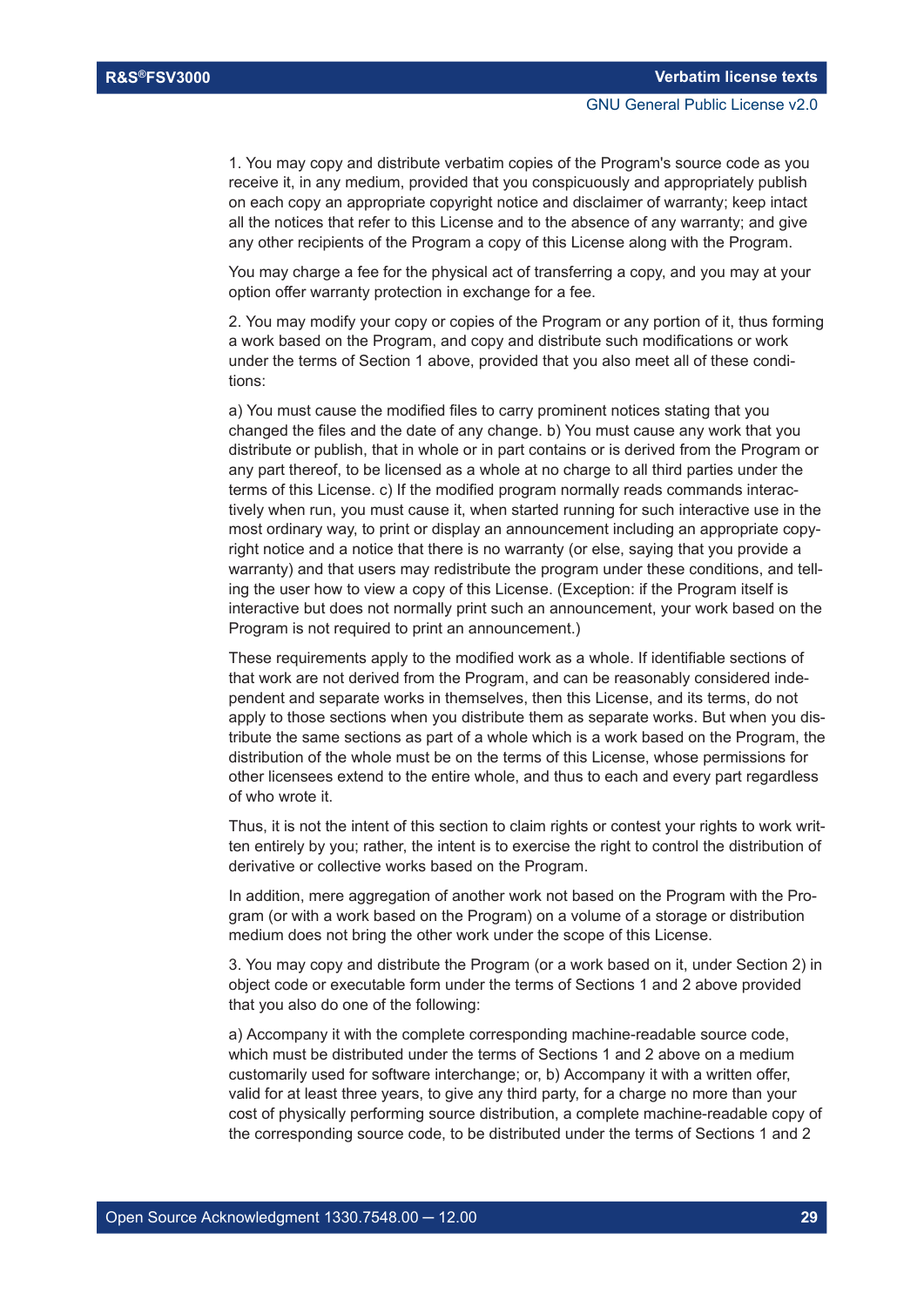above on a medium customarily used for software interchange; or, c) Accompany it with the information you received as to the offer to distribute corresponding source code. (This alternative is allowed only for noncommercial distribution and only if you received the program in object code or executable form with such an offer, in accord with Subsection b above.)

The source code for a work means the preferred form of the work for making modifications to it. For an executable work, complete source code means all the source code for all modules it contains, plus any associated interface definition files, plus the scripts used to control compilation and installation of the executable. However, as a special exception, the source code distributed need not include anything that is normally distributed (in either source or binary form) with the major components (compiler, kernel, and so on) of the operating system on which the executable runs, unless that component itself accompanies the executable.

If distribution of executable or object code is made by offering access to copy from a designated place, then offering equivalent access to copy the source code from the same place counts as distribution of the source code, even though third parties are not compelled to copy the source along with the object code.

4. You may not copy, modify, sublicense, or distribute the Program except as expressly provided under this License. Any attempt otherwise to copy, modify, sublicense or distribute the Program is void, and will automatically terminate your rights under this License. However, parties who have received copies, or rights, from you under this License will not have their licenses terminated so long as such parties remain in full compliance.

5. You are not required to accept this License, since you have not signed it. However, nothing else grants you permission to modify or distribute the Program or its derivative works. These actions are prohibited by law if you do not accept this License. Therefore, by modifying or distributing the Program (or any work based on the Program), you indicate your acceptance of this License to do so, and all its terms and conditions for copying, distributing or modifying the Program or works based on it.

6. Each time you redistribute the Program (or any work based on the Program), the recipient automatically receives a license from the original licensor to copy, distribute or modify the Program subject to these terms and conditions. You may not impose any further restrictions on the recipients' exercise of the rights granted herein. You are not responsible for enforcing compliance by third parties to this License.

7. If, as a consequence of a court judgment or allegation of patent infringement or for any other reason (not limited to patent issues), conditions are imposed on you (whether by court order, agreement or otherwise) that contradict the conditions of this License, they do not excuse you from the conditions of this License. If you cannot distribute so as to satisfy simultaneously your obligations under this License and any other pertinent obligations, then as a consequence you may not distribute the Program at all. For example, if a patent license would not permit royalty-free redistribution of the Program by all those who receive copies directly or indirectly through you, then the only way you could satisfy both it and this License would be to refrain entirely from distribution of the Program.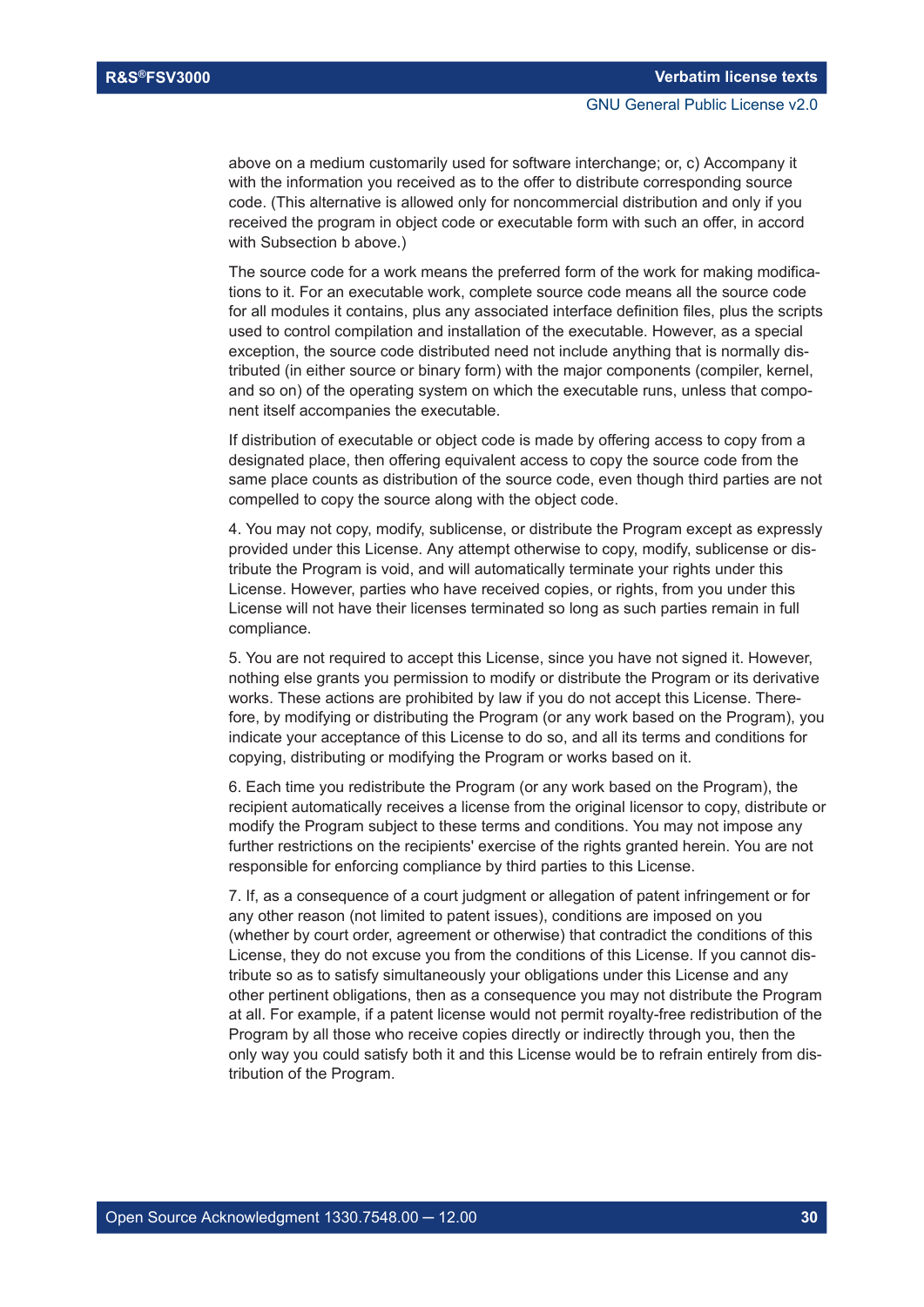If any portion of this section is held invalid or unenforceable under any particular circumstance, the balance of the section is intended to apply and the section as a whole is intended to apply in other circumstances.

It is not the purpose of this section to induce you to infringe any patents or other property right claims or to contest validity of any such claims; this section has the sole purpose of protecting the integrity of the free software distribution system, which is implemented by public license practices. Many people have made generous contributions to the wide range of software distributed through that system in reliance on consistent application of that system; it is up to the author/donor to decide if he or she is willing to distribute software through any other system and a licensee cannot impose that choice.

This section is intended to make thoroughly clear what is believed to be a consequence of the rest of this License.

8. If the distribution and/or use of the Program is restricted in certain countries either by patents or by copyrighted interfaces, the original copyright holder who places the Program under this License may add an explicit geographical distribution limitation excluding those countries, so that distribution is permitted only in or among countries not thus excluded. In such case, this License incorporates the limitation as if written in the body of this License.

9. The Free Software Foundation may publish revised and/or new versions of the General Public License from time to time. Such new versions will be similar in spirit to the present version, but may differ in detail to address new problems or concerns.

Each version is given a distinguishing version number. If the Program specifies a version number of this License which applies to it and "any later version", you have the option of following the terms and conditions either of that version or of any later version published by the Free Software Foundation. If the Program does not specify a version number of this License, you may choose any version ever published by the Free Software Foundation.

10. If you wish to incorporate parts of the Program into other free programs whose distribution conditions are different, write to the author to ask for permission. For software which is copyrighted by the Free Software Foundation, write to the Free Software Foundation; we sometimes make exceptions for this. Our decision will be guided by the two goals of preserving the free status of all derivatives of our free software and of promoting the sharing and reuse of software generally.

#### NO WARRANTY

11. BECAUSE THE PROGRAM IS LICENSED FREE OF CHARGE, THERE IS NO WARRANTY FOR THE PROGRAM, TO THE EXTENT PERMITTED BY APPLICABLE LAW. EXCEPT WHEN OTHERWISE STATED IN WRITING THE COPYRIGHT HOLD-ERS AND/OR OTHER PARTIES PROVIDE THE PROGRAM "AS IS" WITHOUT WAR-RANTY OF ANY KIND, EITHER EXPRESSED OR IMPLIED, INCLUDING, BUT NOT LIMITED TO, THE IMPLIED WARRANTIES OF MERCHANTABILITY AND FITNESS FOR A PARTICULAR PURPOSE. THE ENTIRE RISK AS TO THE QUALITY AND PERFORMANCE OF THE PROGRAM IS WITH YOU. SHOULD THE PROGRAM PROVE DEFECTIVE, YOU ASSUME THE COST OF ALL NECESSARY SERVICING, REPAIR OR CORRECTION.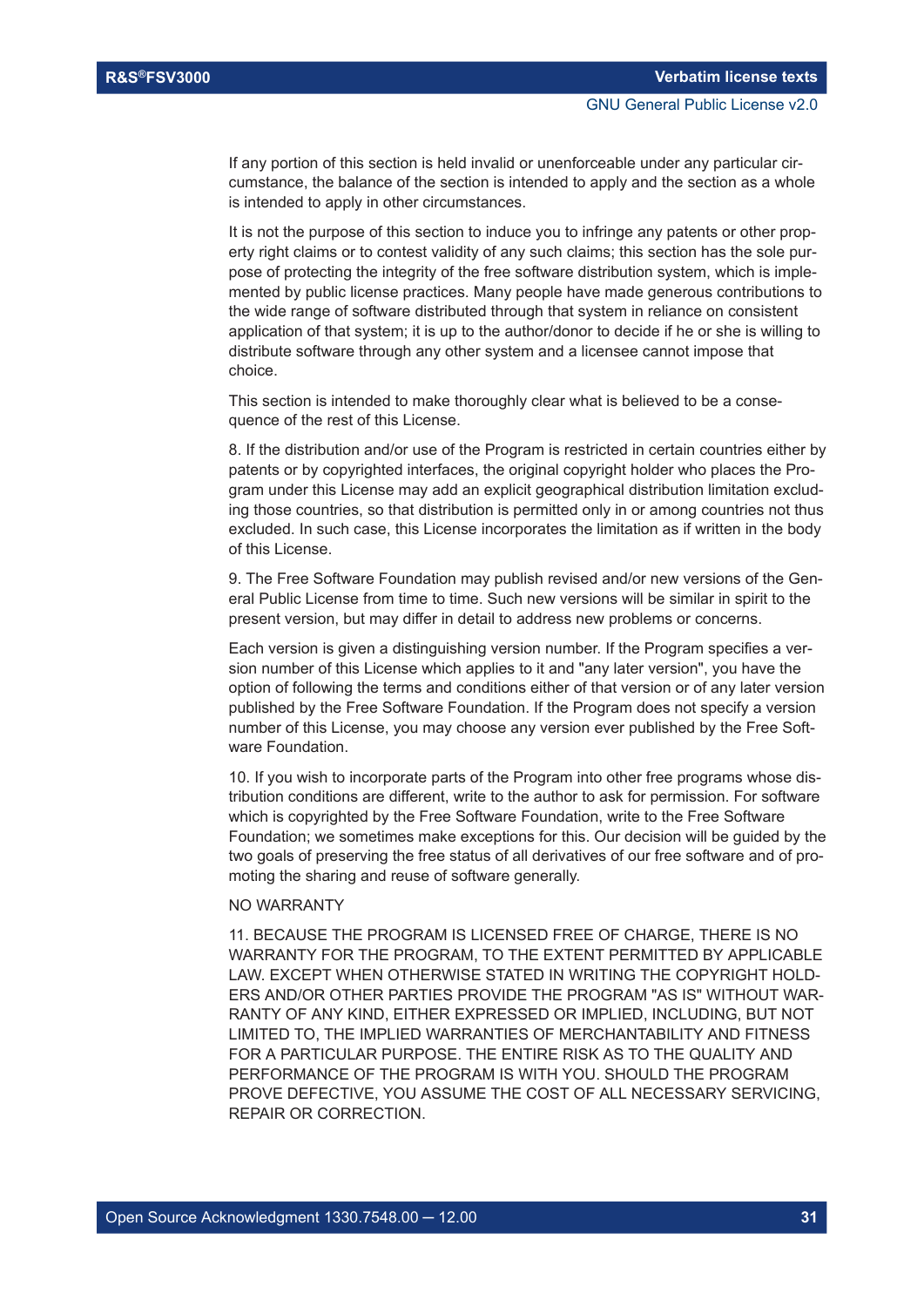12. IN NO EVENT UNLESS REQUIRED BY APPLICABLE LAW OR AGREED TO IN WRITING WILL ANY COPYRIGHT HOLDER, OR ANY OTHER PARTY WHO MAY MODIFY AND/OR REDISTRIBUTE THE PROGRAM AS PERMITTED ABOVE, BE LIABLE TO YOU FOR DAMAGES, INCLUDING ANY GENERAL, SPECIAL, INCIDEN-TAL OR CONSEQUENTIAL DAMAGES ARISING OUT OF THE USE OR INABILITY TO USE THE PROGRAM (INCLUDING BUT NOT LIMITED TO LOSS OF DATA OR DATA BEING RENDERED INACCURATE OR LOSSES SUSTAINED BY YOU OR THIRD PARTIES OR A FAILURE OF THE PROGRAM TO OPERATE WITH ANY OTHER PROGRAMS), EVEN IF SUCH HOLDER OR OTHER PARTY HAS BEEN ADVISED OF THE POSSIBILITY OF SUCH DAMAGES.

END OF TERMS AND CONDITIONS

How to Apply These Terms to Your New Programs

If you develop a new program, and you want it to be of the greatest possible use to the public, the best way to achieve this is to make it free software which everyone can redistribute and change under these terms.

To do so, attach the following notices to the program. It is safest to attach them to the start of each source file to most effectively convey the exclusion of warranty; and each file should have at least the "copyright" line and a pointer to where the full notice is found.

one line to give the program's name and an idea of what it does.

Copyright (C) yyyy name of author

This program is free software; you can redistribute it and/or modify it under the terms of the GNU General Public License as published by the Free Software Foundation; either version 2 of the License, or (at your option) any later version.

This program is distributed in the hope that it will be useful, but WITHOUT ANY WAR-RANTY; without even the implied warranty of MERCHANTABILITY or FITNESS FOR A PARTICULAR PURPOSE. See the GNU General Public License for more details.

You should have received a copy of the GNU General Public License along with this program; if not, write to the Free Software Foundation, Inc., 51 Franklin Street, Fifth Floor, Boston, MA 02110-1301, USA.

Also add information on how to contact you by electronic and paper mail.

If the program is interactive, make it output a short notice like this when it starts in an interactive mode:

Gnomovision version 69, Copyright (C) year name of author Gnomovision comes with ABSOLUTELY NO WARRANTY; for details type `show w'. This is free software, and you are welcome to redistribute it under certain conditions; type `show c' for details.

The hypothetical commands `show w' and `show c' should show the appropriate parts of the General Public License. Of course, the commands you use may be called something other than `show w' and `show c'; they could even be mouse-clicks or menu items--whatever suits your program.

You should also get your employer (if you work as a programmer) or your school, if any, to sign a "copyright disclaimer" for the program, if necessary. Here is a sample; alter the names: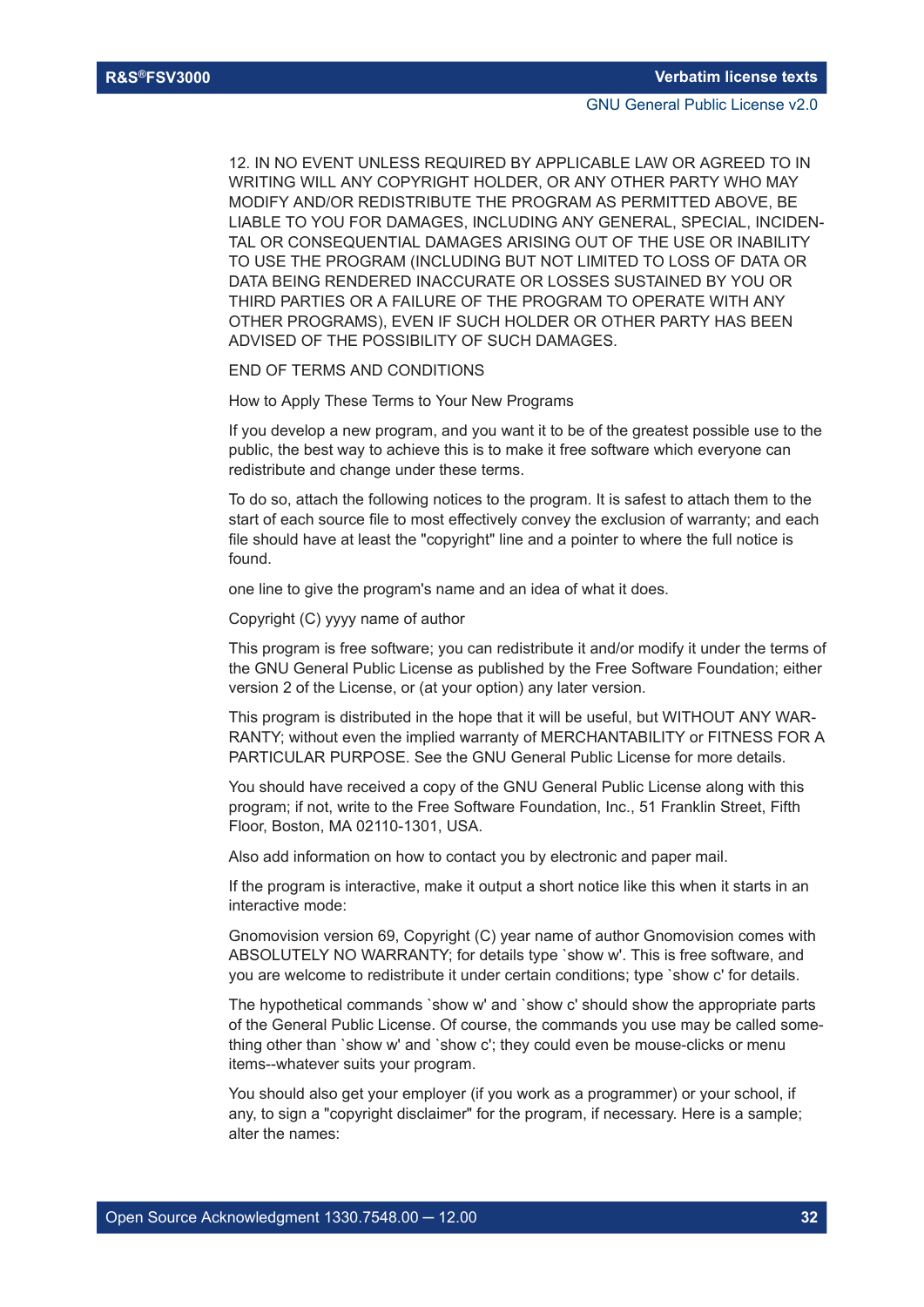<span id="page-32-0"></span>Yoyodyne, Inc., hereby disclaims all copyright interest in the program `Gnomovision' (which makes passes at compilers) written by James Hacker.

signature of Ty Coon, 1 April 1989

Ty Coon, President of Vice

This General Public License does not permit incorporating your program into proprietary programs. If your program is a subroutine library, you may consider it more useful to permit linking proprietary applications with the library. If this is what you want to do, use the GNU Lesser General Public License instead of this License.

## **3.13 HDF5 License**

Redistribution and use in source and binary forms, with or without modification, are permitted for any purpose (including commercial purposes) provided that the following conditions are met:

1. Redistributions of source code must retain the above copyright notice, this list of conditions, and the following disclaimer.

2. Redistributions in binary form must reproduce the above copyright notice, this list of conditions, and the following disclaimer in the documentation and/or materials provided with the distribution.

3. In addition, redistributions of modified forms of the source or binary code must carry prominent notices stating that the original code was changed and the date of the change.

4. All publications or advertising materials mentioning features or use of this software are asked, but not required, to acknowledge that it was developed by The HDF Group and by the National Center for Supercomputing Applications at the University of Illinois Urbana-Champaign and credit the contributors.

5. Neither the name of The HDF Group, the name of the University, nor the name of any Contributor may be used to endorse or promote products derived from this software without specific prior written permission from The HDF Group, the University, or the Contributor, respectively.

#### DISCLAIMER:

THIS SOFTWARE IS PROVIDED BY THE COPYRIGHT HOLDER "AS IS" WITH NO WARRANTY OF ANY KIND, EITHER EXPRESSED OR IMPLIED. In no event shall the copyright holder be liable for any damages suffered by the users arising out of the use of this software, even if advised of the possibility of such damage.

Contributors: National Center for Supercomputing Applications (NCSA) at the University of Illinois, Fortner Software, Unidata Program Center (netCDF), The Independent JPEG Group (JPEG), Jean-loup Gailly and Mark Adler (gzip), and Digital Equipment Corporation (DEC).

Portions of HDF5 were developed with support from the Lawrence Berkeley National Laboratory (LBNL) and the United States Department of Energy under Prime Contract No. DE-AC02-05CH11231.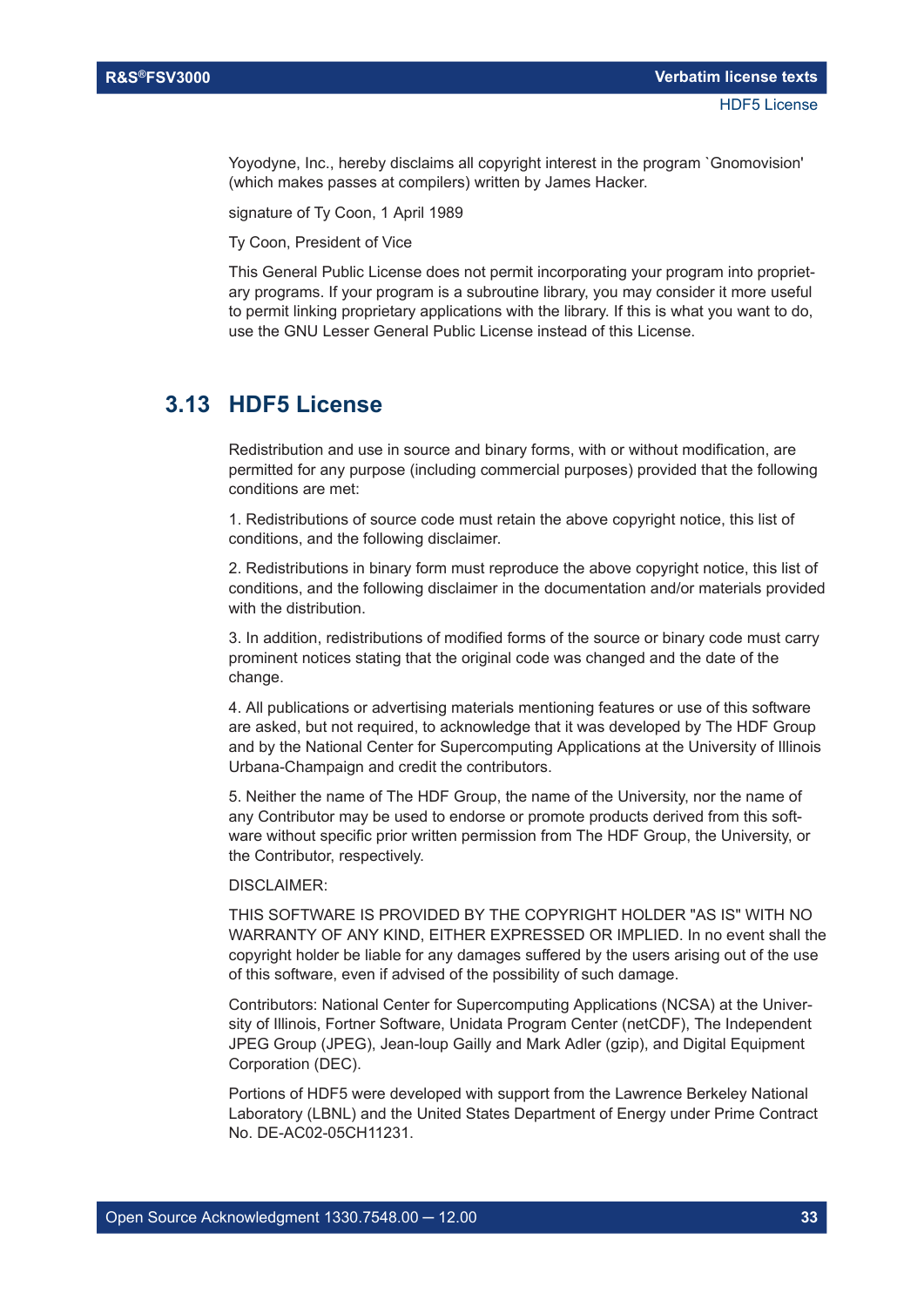<span id="page-33-0"></span>Portions of HDF5 were developed with support from the University of California, Lawrence Livermore National Laboratory (UC LLNL).

The following statement applies to those portions of the product and must be retained in any redistribution of source code, binaries, documentation, and/or accompanying materials:

This work was partially produced at the University of California, Lawrence Livermore National Laboratory (UC LLNL) under contract no. W-7405-ENG-48 (Contract 48) between the U.S. Department of Energy (DOE) and The Regents of the University of California (University)

for the operation of UC LLNL.

DISCLAIMER:

This work was prepared as an account of work sponsored by an agency of the United States Government. Neither the United States Government nor the University of California nor any of their employees, makes any warranty, express or implied, or assumes any liability or responsibility for the accuracy, completeness, or usefulness of any information, apparatus, product, or process disclosed, or represents that its use would not infringe privately- owned rights. Reference herein to any specific commercial products, process, or service by trade name, trademark, manufacturer, or otherwise, does not necessarily constitute or imply its endorsement, recommendation, or favoring by the United States Government or the University of California. The views and opinions of authors expressed herein do not necessarily state or reflect those of the United States Government or the University of California, and shall not be used for advertising or product endorsement purposes.

## **3.14 ISC License**

Permission to use, copy, modify, and/or distribute this software for any purpose with or without fee is hereby granted, provided that the above copyright notice and this permission notice appear in all copies.

THE SOFTWARE IS PROVIDED "AS IS" AND ISC DISCLAIMS ALL WARRANTIES WITH REGARD TO THIS SOFTWARE INCLUDING ALL IMPLIED WARRANTIES OF MERCHANTABILITY AND FITNESS. IN NO EVENT SHALL THE COPYRIGHT HOLDER BE LIABLE FOR ANY SPECIAL, DIRECT, INDIRECT, OR CONSEQUEN-TIAL DAMAGES OR ANY DAMAGES WHATSOEVER RESULTING FROM LOSS OF USE, DATA OR PROFITS, WHETHER IN AN ACTION OF CONTRACT, NEGLI-GENCE OR OTHER TORTIOUS ACTION, ARISING OUT OF OR IN CONNECTION WITH THE USE OR PERFORMANCE OF THIS SOFTWARE.

## **3.15 Info-ZIP License**

For the purposes of this copyright and license, "Info-ZIP" is defined as the following set of individuals: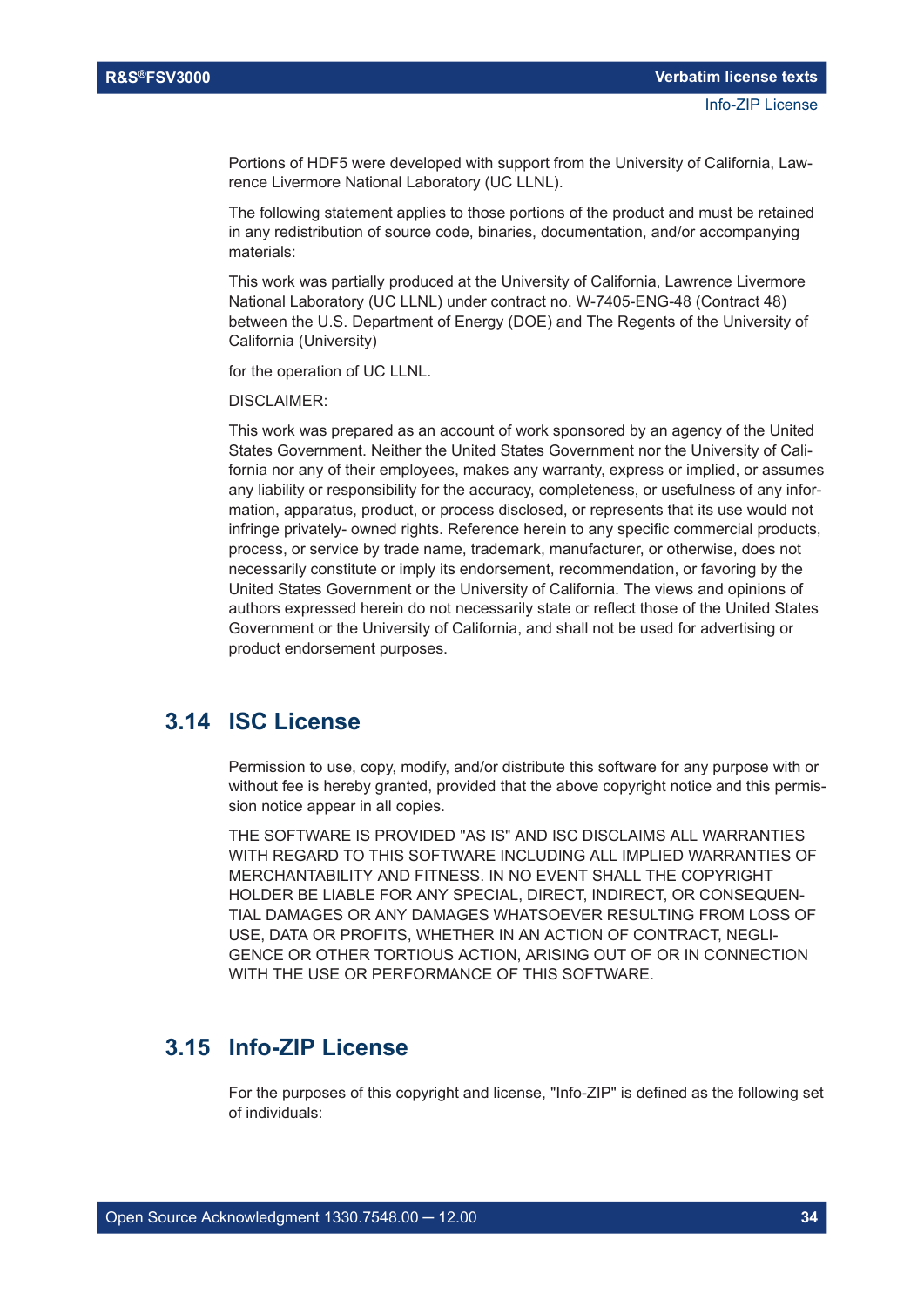<span id="page-34-0"></span>Mark Adler, John Bush, Karl Davis, Harald Denker, Jean-Michel Dubois, Jean-loup Gailly, Hunter Goatley, Ed Gordon, Ian Gorman, Chris Herborth, Dirk Haase, Greg Hartwig, Robert Heath, Jonathan Hudson, Paul Kienitz, David Kirschbaum, Johnny Lee, Onno van der Linden, Igor Mandrichenko, Steve P. Miller, Sergio Monesi, Keith Owens, George Petrov, Greg Roelofs, Kai Uwe Rommel, Steve Salisbury, Dave Smith, Steven M. Schweda, Christian Spieler, Cosmin Truta, Antoine Verheijen, Paul von Behren, Rich Wales, Mike White.

This software is provided "as is," without warranty of any kind, express or implied. In no event shall Info-ZIP or its contributors be held liable for any direct, indirect, incidental, special or consequential damages arising out of the use of or inability to use this software.

Permission is granted to anyone to use this software for any purpose, including commercial applications, and to alter it and redistribute it freely, subject to the above disclaimer and the following restrictions:

Redistributions of source code (in whole or in part) must retain the above copyright notice, definition, disclaimer, and this list of conditions.

Redistributions in binary form (compiled executables and libraries) must reproduce the above copyright notice, definition, disclaimer, and this list of conditions in documentation and/or other materials provided with the distribution. Additional documentation is not needed for executables where a command line license option provides these and a note regarding this option is in the executable's startup banner. The sole exception to this condition is redistribution of a standard UnZipSFX binary (including SFXWiz) as part of a self-extracting archive; that is permitted without inclusion of this license, as long as the normal SFX banner has not been removed from the binary or disabled.

Altered versions--including, but not limited to, ports to new operating systems, existing ports with new graphical interfaces, versions with modified or added functionality, and dynamic, shared, or static library versions not from Info-ZIP--must be plainly marked as such and must not be misrepresented as being the original source or, if binaries, compiled from the original source. Such altered versions also must not be misrepresented as being Info-ZIP releases--including, but not limited to, labeling of the altered versions with the names "Info-ZIP" (or any variation thereof, including, but not limited to, different capitalizations), "Pocket UnZip," "WiZ" or "MacZip" without the explicit permission of Info-ZIP. Such altered versions are further prohibited from misrepresentative use of the Zip-Bugs or Info-ZIP e-mail addresses or the Info-ZIP URL(s), such as to imply Info-ZIP will provide support for the altered versions.

Info-ZIP retains the right to use the names "Info-ZIP," "Zip," "UnZip," "UnZipSFX," "WiZ," "Pocket UnZip," "Pocket Zip," and "MacZip" for its own source and binary releases.

## **3.16 GNU Library General Public License v2**

GNU LIBRARY GENERAL PUBLIC LICENSE Version 2, June 1991 Copyright (C) 1991 Free Software Foundation, Inc.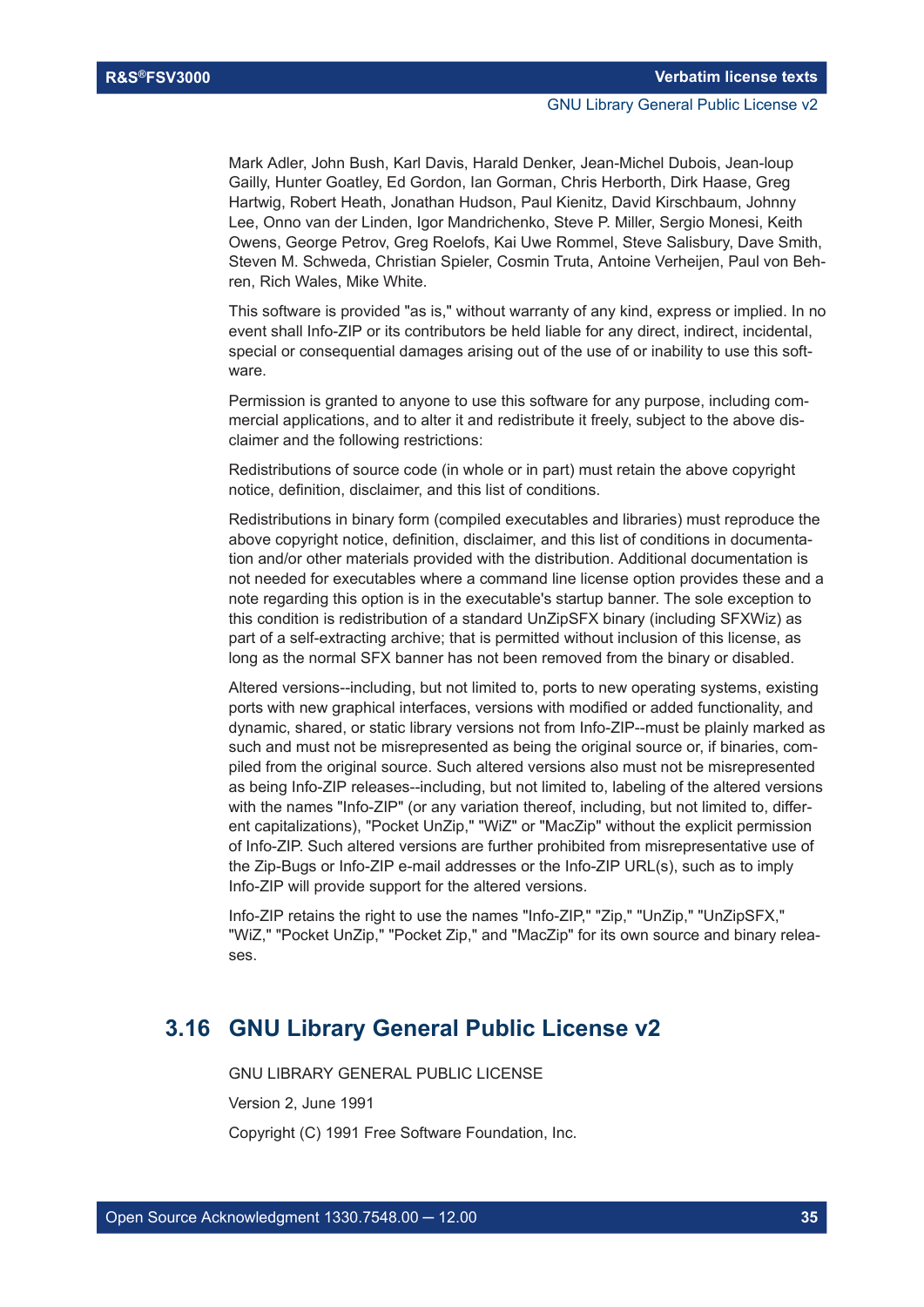#### GNU Library General Public License v2

51 Franklin St, Fifth Floor, Boston, MA 02110-1301, USA

Everyone is permitted to copy and distribute verbatim copies

of this license document, but changing it is not allowed.

[This is the first released version of the library GPL. It is

numbered 2 because it goes with version 2 of the ordinary GPL.]

#### Preamble

The licenses for most software are designed to take away your freedom to share and change it. By contrast, the GNU General Public Licenses are intended to guarantee your freedom to share and change free software--to make sure the software is free for all its users.

This license, the Library General Public License, applies to some specially designated Free Software Foundation software, and to any other libraries whose authors decide to use it. You can use it for your libraries, too.

When we speak of free software, we are referring to freedom, not price. Our General Public Licenses are designed to make sure that you have the freedom to distribute copies of free software (and charge for this service if you wish), that you receive source code or can get it if you want it, that you can change the software or use pieces of it in new free programs; and that you know you can do these things.

To protect your rights, we need to make restrictions that forbid anyone to deny you these rights or to ask you to surrender the rights. These restrictions translate to certain responsibilities for you if you distribute copies of the library, or if you modify it.

For example, if you distribute copies of the library, whether gratis or for a fee, you must give the recipients all the rights that we gave you. You must make sure that they, too, receive or can get the source code. If you link a program with the library, you must provide complete object files to the recipients so that they can relink them with the library, after making changes to the library and recompiling it. And you must show them these terms so they know their rights.

Our method of protecting your rights has two steps: (1) copyright the library, and (2) offer you this license which gives you legal permission to copy, distribute and/or modify the library.

Also, for each distributor's protection, we want to make certain that everyone understands that there is no warranty for this free library. If the library is modified by someone else and passed on, we want its recipients to know that what they have is not the original version, so that any problems introduced by others will not reflect on the original authors' reputations.

Finally, any free program is threatened constantly by software patents. We wish to avoid the danger that companies distributing free software will individually obtain patent licenses, thus in effect transforming the program into proprietary software. To prevent this, we have made it clear that any patent must be licensed for everyone's free use or not licensed at all.

Most GNU software, including some libraries, is covered by the ordinary GNU General Public License, which was designed for utility programs. This license, the GNU Library General Public License, applies to certain designated libraries. This license is quite dif-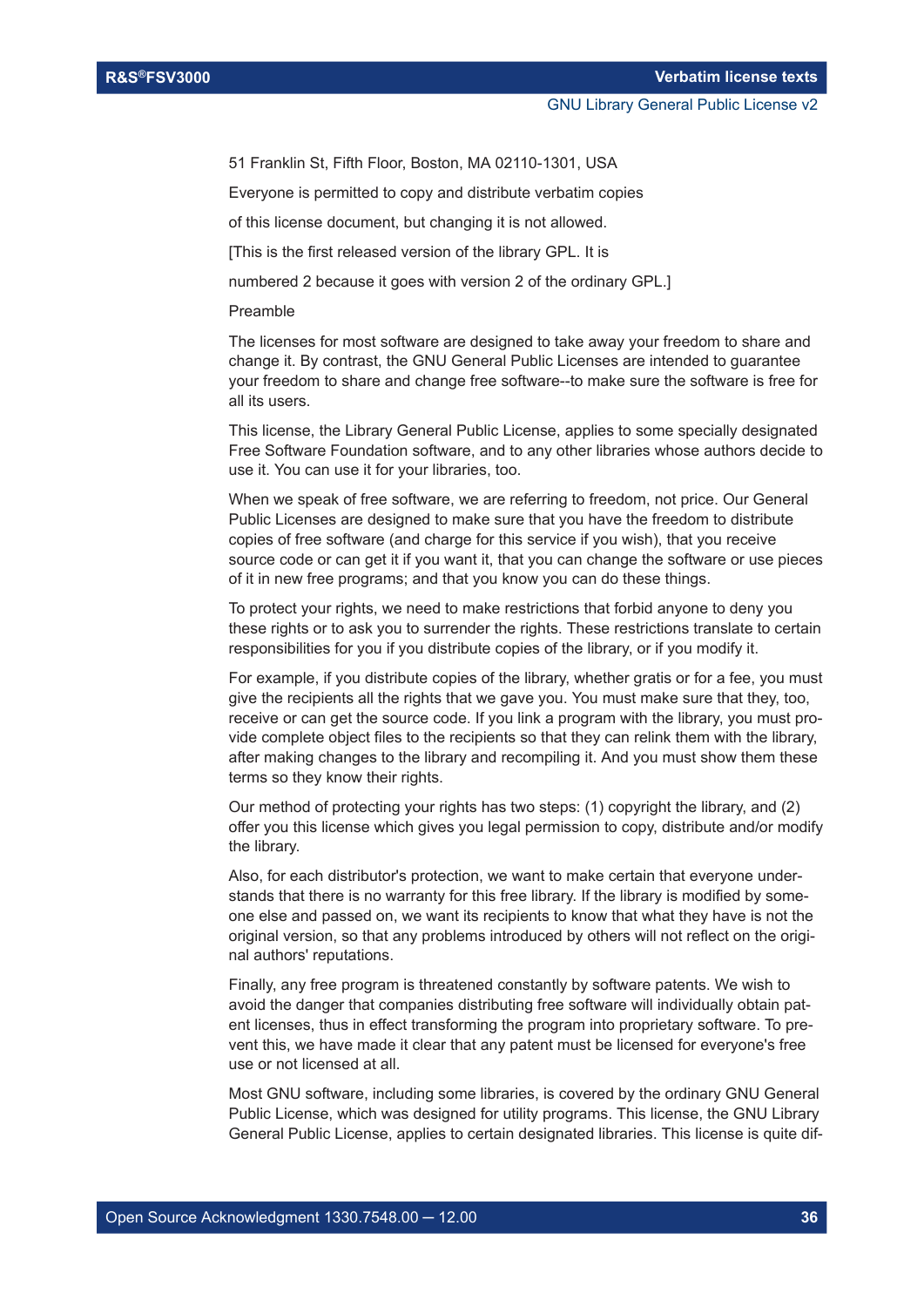ferent from the ordinary one; be sure to read it in full, and don't assume that anything in it is the same as in the ordinary license.

The reason we have a separate public license for some libraries is that they blur the distinction we usually make between modifying or adding to a program and simply using it. Linking a program with a library, without changing the library, is in some sense simply using the library, and is analogous to running a utility program or application program. However, in a textual and legal sense, the linked executable is a combined work, a derivative of the original library, and the ordinary General Public License treats it as such.

Because of this blurred distinction, using the ordinary General Public License for libraries did not effectively promote software sharing, because most developers did not use the libraries. We concluded that weaker conditions might promote sharing better.

However, unrestricted linking of non-free programs would deprive the users of those programs of all benefit from the free status of the libraries themselves. This Library General Public License is intended to permit developers of non-free programs to use free libraries, while preserving your freedom as a user of such programs to change the free libraries that are incorporated in them. (We have not seen how to achieve this as regards changes in header files, but we have achieved it as regards changes in the actual functions of the Library.) The hope is that this will lead to faster development of free libraries.

The precise terms and conditions for copying, distribution and modification follow. Pay close attention to the difference between a "work based on the library" and a "work that uses the library". The former contains code derived from the library, while the latter only works together with the library.

Note that it is possible for a library to be covered by the ordinary General Public License rather than by this special one.

TERMS AND CONDITIONS FOR COPYING, DISTRIBUTION AND MODIFICATION

0. This License Agreement applies to any software library which contains a notice placed by the copyright holder or other authorized party saying it may be distributed under the terms of this Library General Public License (also called "this License"). Each licensee is addressed as "you".

A "library" means a collection of software functions and/or data prepared so as to be conveniently linked with application programs (which use some of those functions and data) to form executables.

The "Library", below, refers to any such software library or work which has been distributed under these terms. A "work based on the Library" means either the Library or any derivative work under copyright law: that is to say, a work containing the Library or a portion of it, either verbatim or with modifications and/or translated straightforwardly into another language. (Hereinafter, translation is included without limitation in the term "modification".)

"Source code" for a work means the preferred form of the work for making modifications to it. For a library, complete source code means all the source code for all modules it contains, plus any associated interface definition files, plus the scripts used to control compilation and installation of the library.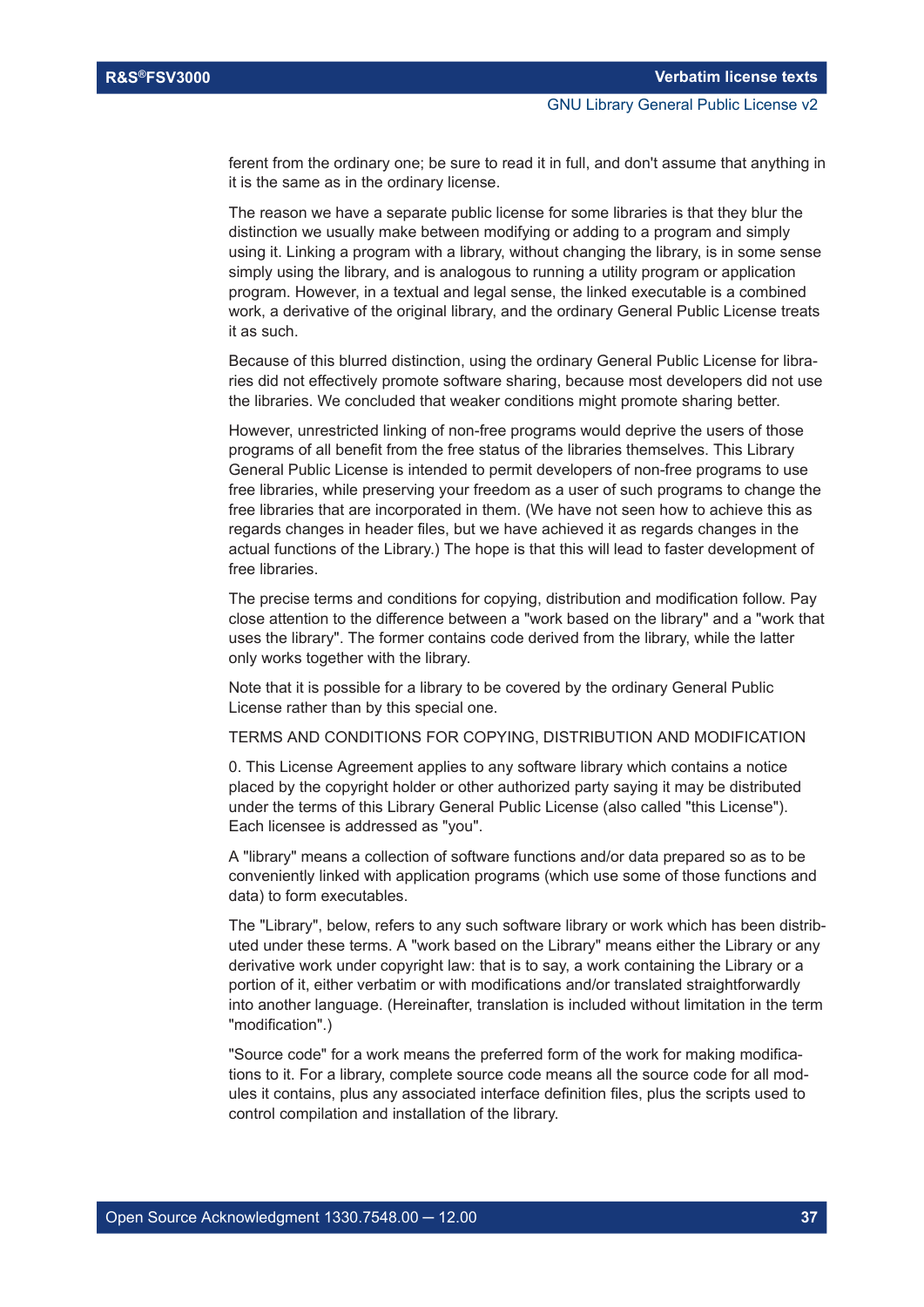Activities other than copying, distribution and modification are not covered by this License; they are outside its scope. The act of running a program using the Library is not restricted, and output from such a program is covered only if its contents constitute a work based on the Library (independent of the use of the Library in a tool for writing it). Whether that is true depends on what the Library does and what the program that uses the Library does.

1. You may copy and distribute verbatim copies of the Library's complete source code as you receive it, in any medium, provided that you conspicuously and appropriately publish on each copy an appropriate copyright notice and disclaimer of warranty; keep intact all the notices that refer to this License and to the absence of any warranty; and distribute a copy of this License along with the Library.

You may charge a fee for the physical act of transferring a copy, and you may at your option offer warranty protection in exchange for a fee.

2. You may modify your copy or copies of the Library or any portion of it, thus forming a work based on the Library, and copy and distribute such modifications or work under the terms of Section 1 above, provided that you also meet all of these conditions:

a) The modified work must itself be a software library.

b) You must cause the files modified to carry prominent notices stating that you changed the files and the date of any change.

c) You must cause the whole of the work to be licensed at no charge to all third parties under the terms of this License.

d) If a facility in the modified Library refers to a function or a table of data to be supplied by an application program that uses the facility, other than as an argument passed when the facility is invoked, then you must make a good faith effort to ensure that, in the event an application does not supply such function or table, the facility still operates, and performs whatever part of its purpose remains meaningful.

(For example, a function in a library to compute square roots has a purpose that is entirely well-defined independent of the application. Therefore, Subsection 2d requires that any application-supplied function or table used by this function must be optional: if the application does not supply it, the square root function must still compute square roots.)

These requirements apply to the modified work as a whole. If identifiable sections of that work are not derived from the Library, and can be reasonably considered independent and separate works in themselves, then this License, and its terms, do not apply to those sections when you distribute them as separate works. But when you distribute the same sections as part of a whole which is a work based on the Library, the distribution of the whole must be on the terms of this License, whose permissions for other licensees extend to the entire whole, and thus to each and every part regardless of who wrote it.

Thus, it is not the intent of this section to claim rights or contest your rights to work written entirely by you; rather, the intent is to exercise the right to control the distribution of derivative or collective works based on the Library.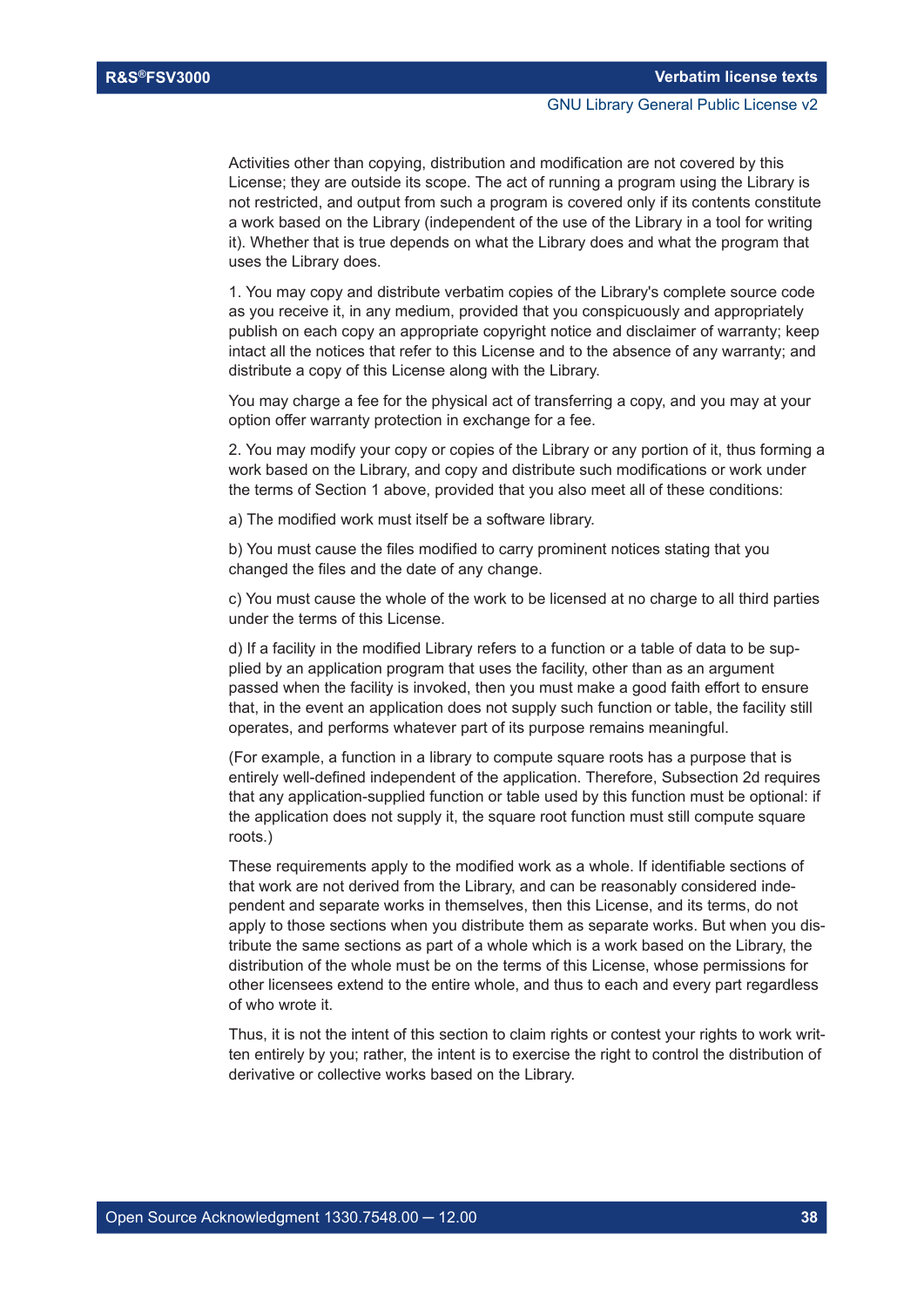In addition, mere aggregation of another work not based on the Library with the Library (or with a work based on the Library) on a volume of a storage or distribution medium does not bring the other work under the scope of this License.

3. You may opt to apply the terms of the ordinary GNU General Public License instead of this License to a given copy of the Library. To do this, you must alter all the notices that refer to this License, so that they refer to the ordinary GNU General Public License, version 2, instead of to this License. (If a newer version than version 2 of the ordinary GNU General Public License has appeared, then you can specify that version instead if you wish.) Do not make any other change in these notices.

Once this change is made in a given copy, it is irreversible for that copy, so the ordinary GNU General Public License applies to all subsequent copies and derivative works made from that copy.

This option is useful when you wish to copy part of the code of the Library into a program that is not a library.

4. You may copy and distribute the Library (or a portion or derivative of it, under Section 2) in object code or executable form under the terms of Sections 1 and 2 above provided that you accompany it with the complete corresponding machine-readable source code, which must be distributed under the terms of Sections 1 and 2 above on a medium customarily used for software interchange.

If distribution of object code is made by offering access to copy from a designated place, then offering equivalent access to copy the source code from the same place satisfies the requirement to distribute the source code, even though third parties are not compelled to copy the source along with the object code.

5. A program that contains no derivative of any portion of the Library, but is designed to work with the Library by being compiled or linked with it, is called a "work that uses the Library". Such a work, in isolation, is not a derivative work of the Library, and therefore falls outside the scope of this License.

However, linking a "work that uses the Library" with the Library creates an executable that is a derivative of the Library (because it contains portions of the Library), rather than a "work that uses the library". The executable is therefore covered by this License. Section 6 states terms for distribution of such executables.

When a "work that uses the Library" uses material from a header file that is part of the Library, the object code for the work may be a derivative work of the Library even though the source code is not. Whether this is true is especially significant if the work can be linked without the Library, or if the work is itself a library. The threshold for this to be true is not precisely defined by law.

If such an object file uses only numerical parameters, data structure layouts and accessors, and small macros and small inline functions (ten lines or less in length), then the use of the object file is unrestricted, regardless of whether it is legally a derivative work. (Executables containing this object code plus portions of the Library will still fall under Section 6.)

Otherwise, if the work is a derivative of the Library, you may distribute the object code for the work under the terms of Section 6. Any executables containing that work also fall under Section 6, whether or not they are linked directly with the Library itself.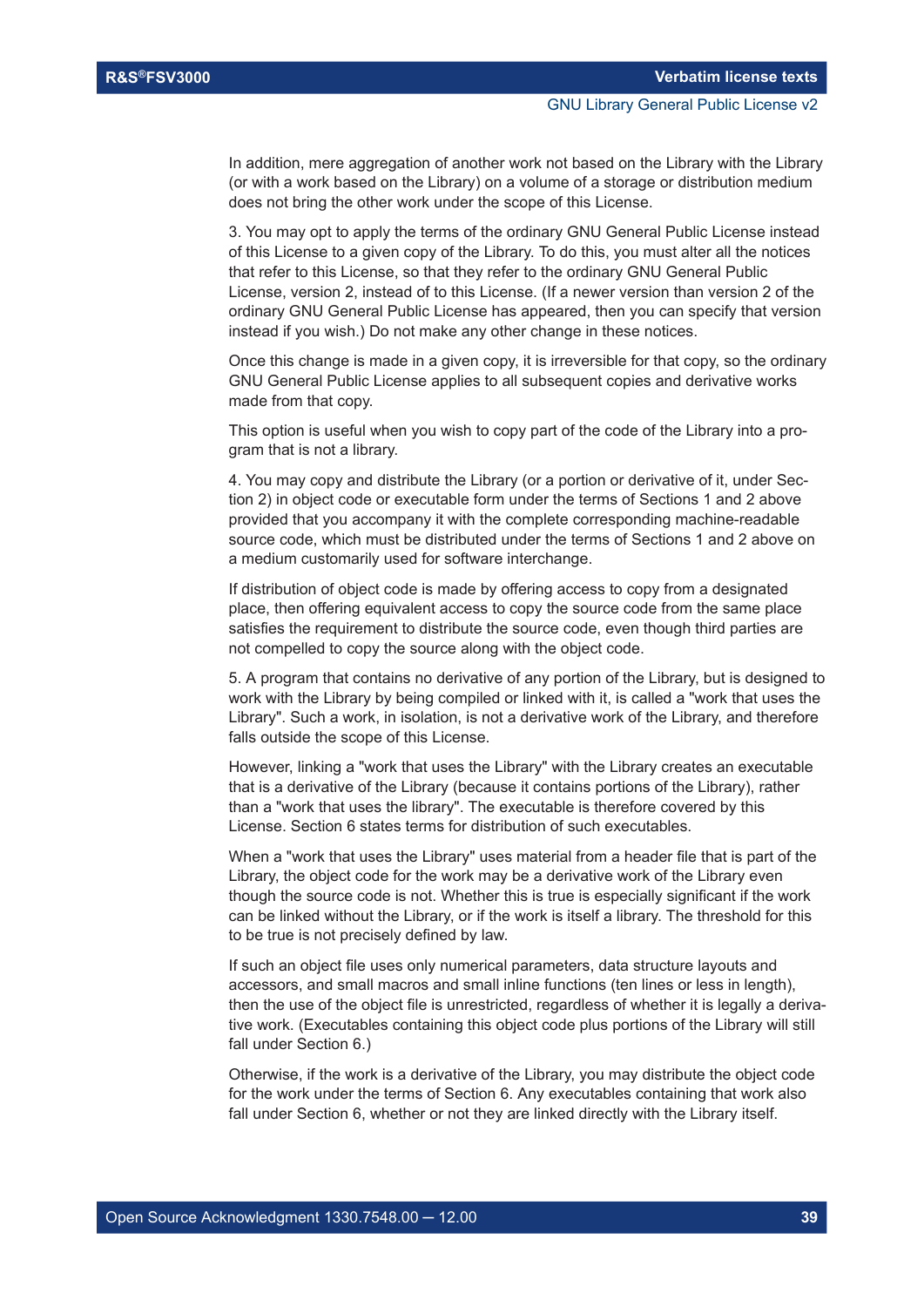6. As an exception to the Sections above, you may also compile or link a "work that uses the Library" with the Library to produce a work containing portions of the Library, and distribute that work under terms of your choice, provided that the terms permit modification of the work for the customer's own use and reverse engineering for debugging such modifications.

You must give prominent notice with each copy of the work that the Library is used in it and that the Library and its use are covered by this License. You must supply a copy of this License. If the work during execution displays copyright notices, you must include the copyright notice for the Library among them, as well as a reference directing the user to the copy of this License. Also, you must do one of these things:

a) Accompany the work with the complete corresponding machine-readable source code for the Library including whatever changes were used in the work (which must be distributed under Sections 1 and 2 above); and, if the work is an executable linked with the Library, with the complete machine-readable "work that uses the Library", as object code and/or source code, so that the user can modify the Library and then relink to produce a modified executable containing the modified Library. (It is understood that the user who changes the contents of definitions files in the Library will not necessarily be able to recompile the application to use the modified definitions.)

b) Accompany the work with a written offer, valid for at least three years, to give the same user the materials specified in Subsection 6a, above, for a charge no more than the cost of performing this distribution.

c) If distribution of the work is made by offering access to copy from a designated place, offer equivalent access to copy the above specified materials from the same place.

d) Verify that the user has already received a copy of these materials or that you have already sent this user a copy.

For an executable, the required form of the "work that uses the Library" must include any data and utility programs needed for reproducing the executable from it. However, as a special exception, the source code distributed need not include anything that is normally distributed (in either source or binary form) with the major components (compiler, kernel, and so on) of the operating system on which the executable runs, unless that component itself accompanies the executable.

It may happen that this requirement contradicts the license restrictions of other proprietary libraries that do not normally accompany the operating system. Such a contradiction means you cannot use both them and the Library together in an executable that you distribute.

7. You may place library facilities that are a work based on the Library side-by-side in a single library together with other library facilities not covered by this License, and distribute such a combined library, provided that the separate distribution of the work based on the Library and of the other library facilities is otherwise permitted, and provided that you do these two things:

a) Accompany the combined library with a copy of the same work based on the Library, uncombined with any other library facilities. This must be distributed under the terms of the Sections above.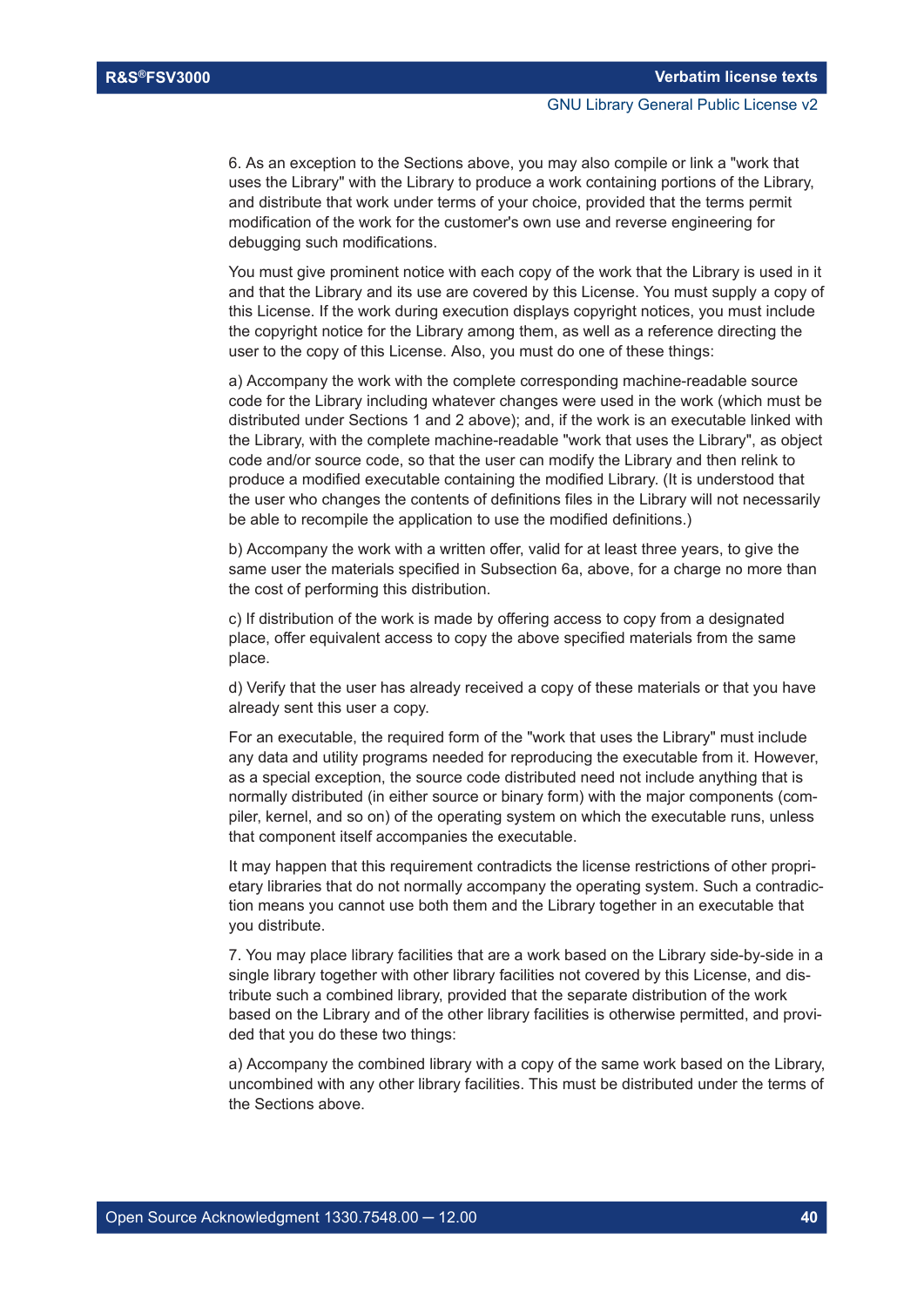b) Give prominent notice with the combined library of the fact that part of it is a work based on the Library, and explaining where to find the accompanying uncombined form of the same work.

8. You may not copy, modify, sublicense, link with, or distribute the Library except as expressly provided under this License. Any attempt otherwise to copy, modify, sublicense, link with, or distribute the Library is void, and will automatically terminate your rights under this License. However, parties who have received copies, or rights, from you under this License will not have their licenses terminated so long as such parties remain in full compliance.

9. You are not required to accept this License, since you have not signed it. However, nothing else grants you permission to modify or distribute the Library or its derivative works. These actions are prohibited by law if you do not accept this License. Therefore, by modifying or distributing the Library (or any work based on the Library), you indicate your acceptance of this License to do so, and all its terms and conditions for copying, distributing or modifying the Library or works based on it.

10. Each time you redistribute the Library (or any work based on the Library), the recipient automatically receives a license from the original licensor to copy, distribute, link with or modify the Library subject to these terms and conditions. You may not impose any further restrictions on the recipients' exercise of the rights granted herein. You are not responsible for enforcing compliance by third parties to this License.

11. If, as a consequence of a court judgment or allegation of patent infringement or for any other reason (not limited to patent issues), conditions are imposed on you (whether by court order, agreement or otherwise) that contradict the conditions of this License, they do not excuse you from the conditions of this License. If you cannot distribute so as to satisfy simultaneously your obligations under this License and any other pertinent obligations, then as a consequence you may not distribute the Library at all. For example, if a patent license would not permit royalty-free redistribution of the Library by all those who receive copies directly or indirectly through you, then the only way you could satisfy both it and this License would be to refrain entirely from distribution of the Library.

If any portion of this section is held invalid or unenforceable under any particular circumstance, the balance of the section is intended to apply, and the section as a whole is intended to apply in other circumstances.

It is not the purpose of this section to induce you to infringe any patents or other property right claims or to contest validity of any such claims; this section has the sole purpose of protecting the integrity of the free software distribution system which is implemented by public license practices. Many people have made generous contributions to the wide range of software distributed through that system in reliance on consistent application of that system; it is up to the author/donor to decide if he or she is willing to distribute software through any other system and a licensee cannot impose that choice.

This section is intended to make thoroughly clear what is believed to be a consequence of the rest of this License.

12. If the distribution and/or use of the Library is restricted in certain countries either by patents or by copyrighted interfaces, the original copyright holder who places the Library under this License may add an explicit geographical distribution limitation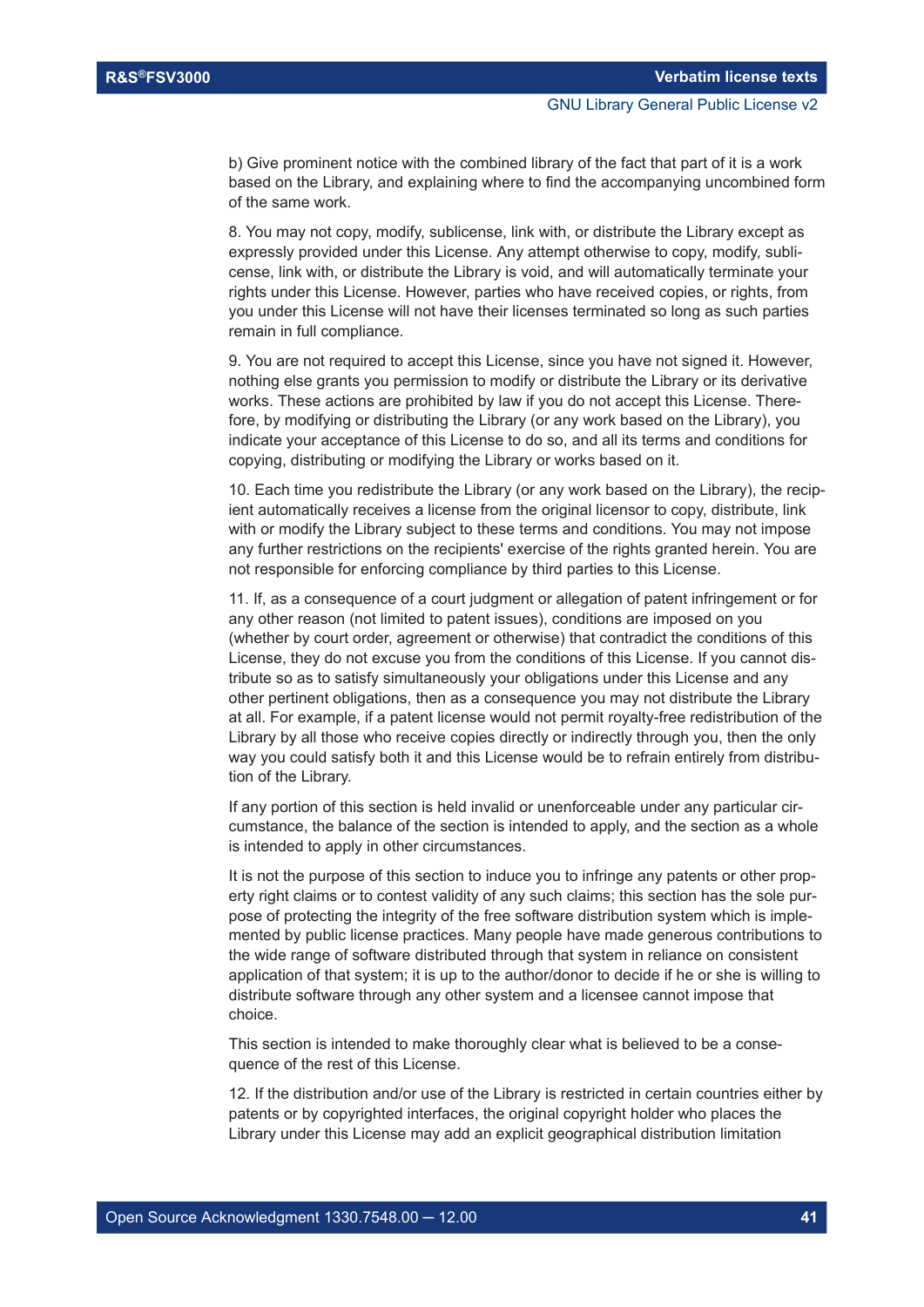excluding those countries, so that distribution is permitted only in or among countries not thus excluded. In such case, this License incorporates the limitation as if written in the body of this License.

13. The Free Software Foundation may publish revised and/or new versions of the Library General Public License from time to time. Such new versions will be similar in spirit to the present version, but may differ in detail to address new problems or concerns.

Each version is given a distinguishing version number. If the Library specifies a version number of this License which applies to it and "any later version", you have the option of following the terms and conditions either of that version or of any later version published by the Free Software Foundation. If the Library does not specify a license version number, you may choose any version ever published by the Free Software Foundation.

14. If you wish to incorporate parts of the Library into other free programs whose distribution conditions are incompatible with these, write to the author to ask for permission. For software which is copyrighted by the Free Software Foundation, write to the Free Software Foundation; we sometimes make exceptions for this. Our decision will be guided by the two goals of preserving the free status of all derivatives of our free software and of promoting the sharing and reuse of software generally.

#### NO WARRANTY

15. BECAUSE THE LIBRARY IS LICENSED FREE OF CHARGE, THERE IS NO WARRANTY FOR THE LIBRARY, TO THE EXTENT PERMITTED BY APPLICABLE LAW. EXCEPT WHEN OTHERWISE STATED IN WRITING THE COPYRIGHT HOLD-ERS AND/OR OTHER PARTIES PROVIDE THE LIBRARY "AS IS" WITHOUT WAR-RANTY OF ANY KIND, EITHER EXPRESSED OR IMPLIED, INCLUDING, BUT NOT LIMITED TO, THE IMPLIED WARRANTIES OF MERCHANTABILITY AND FITNESS FOR A PARTICULAR PURPOSE. THE ENTIRE RISK AS TO THE QUALITY AND PERFORMANCE OF THE LIBRARY IS WITH YOU. SHOULD THE LIBRARY PROVE DEFECTIVE, YOU ASSUME THE COST OF ALL NECESSARY SERVICING, REPAIR OR CORRECTION.

16. IN NO EVENT UNLESS REQUIRED BY APPLICABLE LAW OR AGREED TO IN WRITING WILL ANY COPYRIGHT HOLDER, OR ANY OTHER PARTY WHO MAY MODIFY AND/OR REDISTRIBUTE THE LIBRARY AS PERMITTED ABOVE, BE LIA-BLE TO YOU FOR DAMAGES, INCLUDING ANY GENERAL, SPECIAL, INCIDENTAL OR CONSEQUENTIAL DAMAGES ARISING OUT OF THE USE OR INABILITY TO USE THE LIBRARY (INCLUDING BUT NOT LIMITED TO LOSS OF DATA OR DATA BEING RENDERED INACCURATE OR LOSSES SUSTAINED BY YOU OR THIRD PARTIES OR A FAILURE OF THE LIBRARY TO OPERATE WITH ANY OTHER SOFTWARE), EVEN IF SUCH HOLDER OR OTHER PARTY HAS BEEN ADVISED OF THE POSSIBILITY OF SUCH DAMAGES.

#### END OF TERMS AND CONDITIONS

How to Apply These Terms to Your New Libraries

If you develop a new library, and you want it to be of the greatest possible use to the public, we recommend making it free software that everyone can redistribute and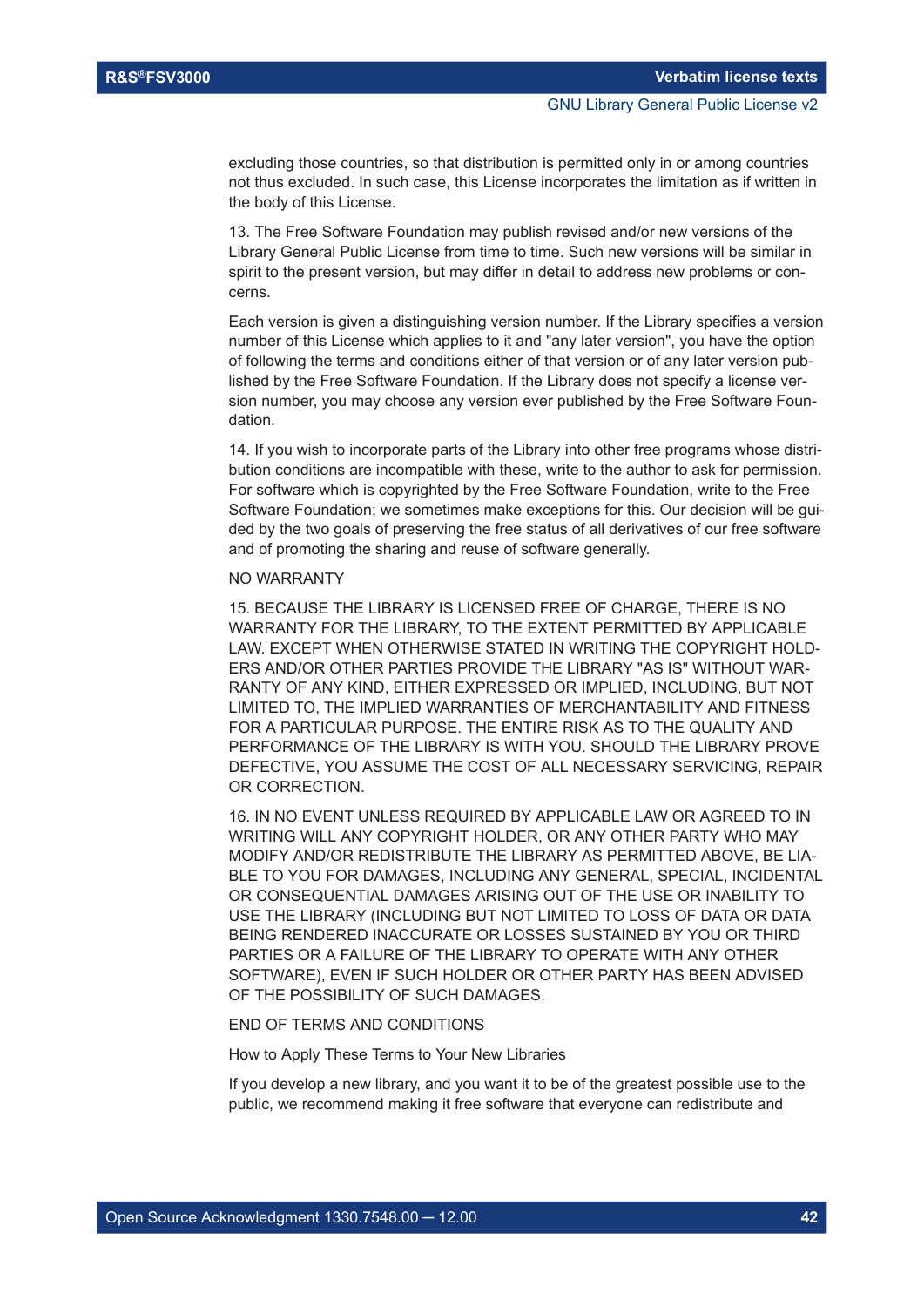change. You can do so by permitting redistribution under these terms (or, alternatively, under the terms of the ordinary General Public License).

To apply these terms, attach the following notices to the library. It is safest to attach them to the start of each source file to most effectively convey the exclusion of warranty; and each file should have at least the "copyright" line and a pointer to where the full notice is found.

one line to give the library's name and an idea of what it does.

Copyright (C) year name of author

This library is free software; you can redistribute it and/or modify it under the terms of the GNU Library General Public License as published by the Free Software Foundation; either version 2 of the License, or (at your option) any later version.

This library is distributed in the hope that it will be useful, but WITHOUT ANY WAR-RANTY; without even the implied warranty of MERCHANTABILITY or FITNESS FOR A PARTICULAR PURPOSE. See the GNU Library General Public License for more details.

You should have received a copy of the GNU Library General Public License along with this library; if not, write to the Free Software Foundation, Inc., 51 Franklin St, Fifth Floor, Boston, MA 02110-1301, USA.

Also add information on how to contact you by electronic and paper mail.

You should also get your employer (if you work as a programmer) or your school, if any, to sign a "copyright disclaimer" for the library, if necessary. Here is a sample; alter the names: Yoyodyne, Inc., hereby disclaims all copyright interest in the library `Frob' (a library for tweaking knobs) written by James Random Hacker.

signature of Ty Coon, 1 April 1990

Ty Coon, President of Vice

That's all there is to it!

### **3.17 GNU Lesser General Public License v2.1**

GNU LESSER GENERAL PUBLIC LICENSE

Version 2.1, February 1999

Copyright (C) 1991, 1999 Free Software Foundation, Inc.

51 Franklin Street, Fifth Floor, Boston, MA 02110-1301 USA

Everyone is permitted to copy and distribute verbatim copies of this license document, but changing it is not allowed.

[This is the first released version of the Lesser GPL. It also counts as the successor of the GNU Library Public License, version 2, hence the version number 2.1.]

Preamble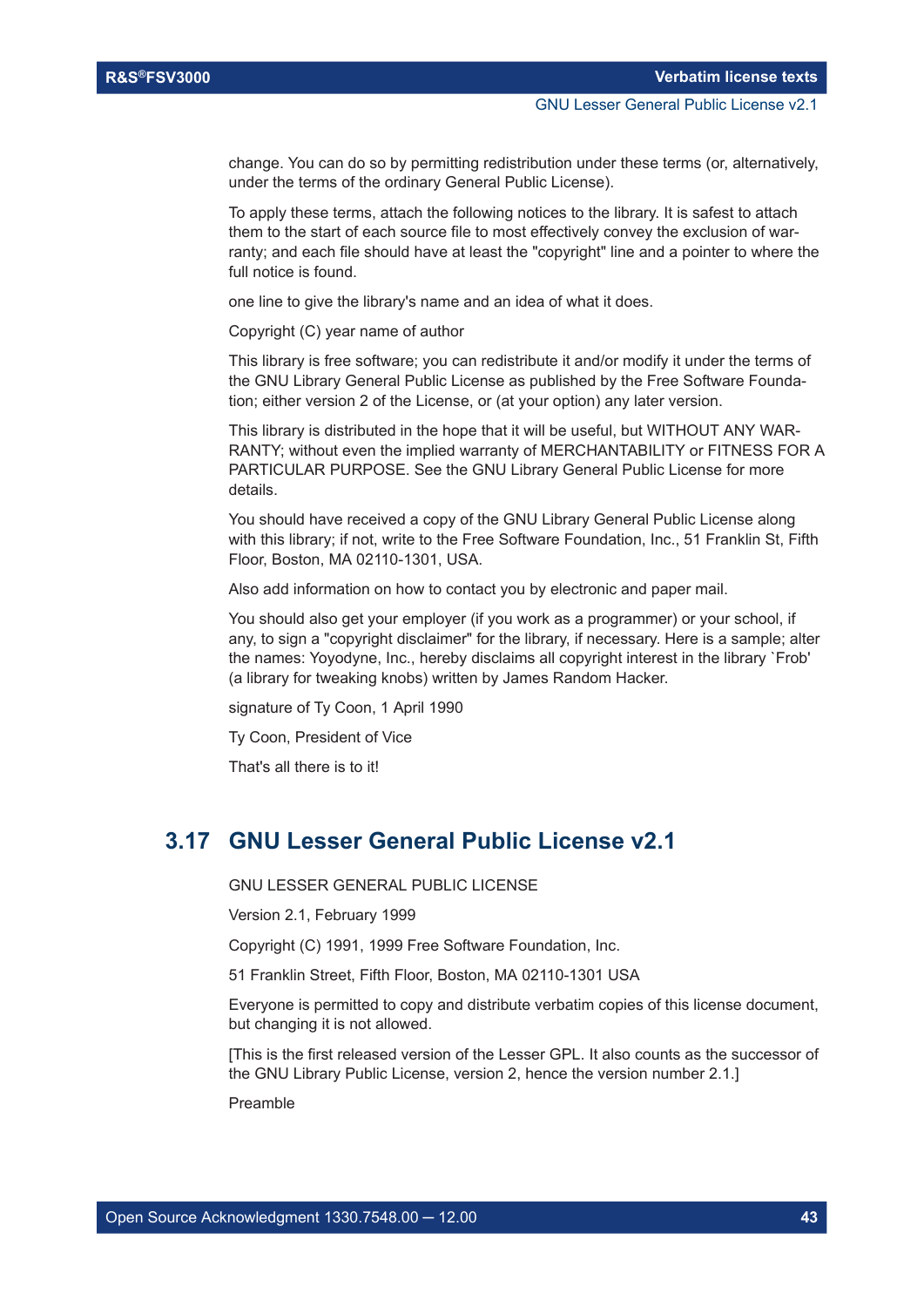The licenses for most software are designed to take away your freedom to share and change it. By contrast, the GNU General Public Licenses are intended to guarantee your freedom to share and change free software--to make sure the software is free for all its users.

This license, the Lesser General Public License, applies to some specially designated software packages--typically libraries--of the Free Software Foundation and other authors who decide to use it. You can use it too, but we suggest you first think carefully about whether this license or the ordinary General Public License is the better strategy to use in any particular case, based on the explanations below.

When we speak of free software, we are referring to freedom of use, not price. Our General Public Licenses are designed to make sure that you have the freedom to distribute copies of free software (and charge for this service if you wish); that you receive source code or can get it if you want it; that you can change the software and use pieces of it in new free programs; and that you are informed that you can do these things.

To protect your rights, we need to make restrictions that forbid distributors to deny you these rights or to ask you to surrender these rights. These restrictions translate to certain responsibilities for you if you distribute copies of the library or if you modify it.

For example, if you distribute copies of the library, whether gratis or for a fee, you must give the recipients all the rights that we gave you. You must make sure that they, too, receive or can get the source code. If you link other code with the library, you must provide complete object files to the recipients, so that they can relink them with the library after making changes to the library and recompiling it. And you must show them these terms so they know their rights.

We protect your rights with a two-step method: (1) we copyright the library, and (2) we offer you this license, which gives you legal permission to copy, distribute and/or modify the library.

To protect each distributor, we want to make it very clear that there is no warranty for the free library. Also, if the library is modified by someone else and passed on, the recipients should know that what they have is not the original version, so that the original author's reputation will not be affected by problems that might be introduced by others.

Finally, software patents pose a constant threat to the existence of any free program. We wish to make sure that a company cannot effectively restrict the users of a free program by obtaining a restrictive license from a patent holder. Therefore, we insist that any patent license obtained for a version of the library must be consistent with the full freedom of use specified in this license.

Most GNU software, including some libraries, is covered by the ordinary GNU General Public License. This license, the GNU Lesser General Public License, applies to certain designated libraries, and is quite different from the ordinary General Public License. We use this license for certain libraries in order to permit linking those libraries into non-free programs.

When a program is linked with a library, whether statically or using a shared library, the combination of the two is legally speaking a combined work, a derivative of the original library. The ordinary General Public License therefore permits such linking only if the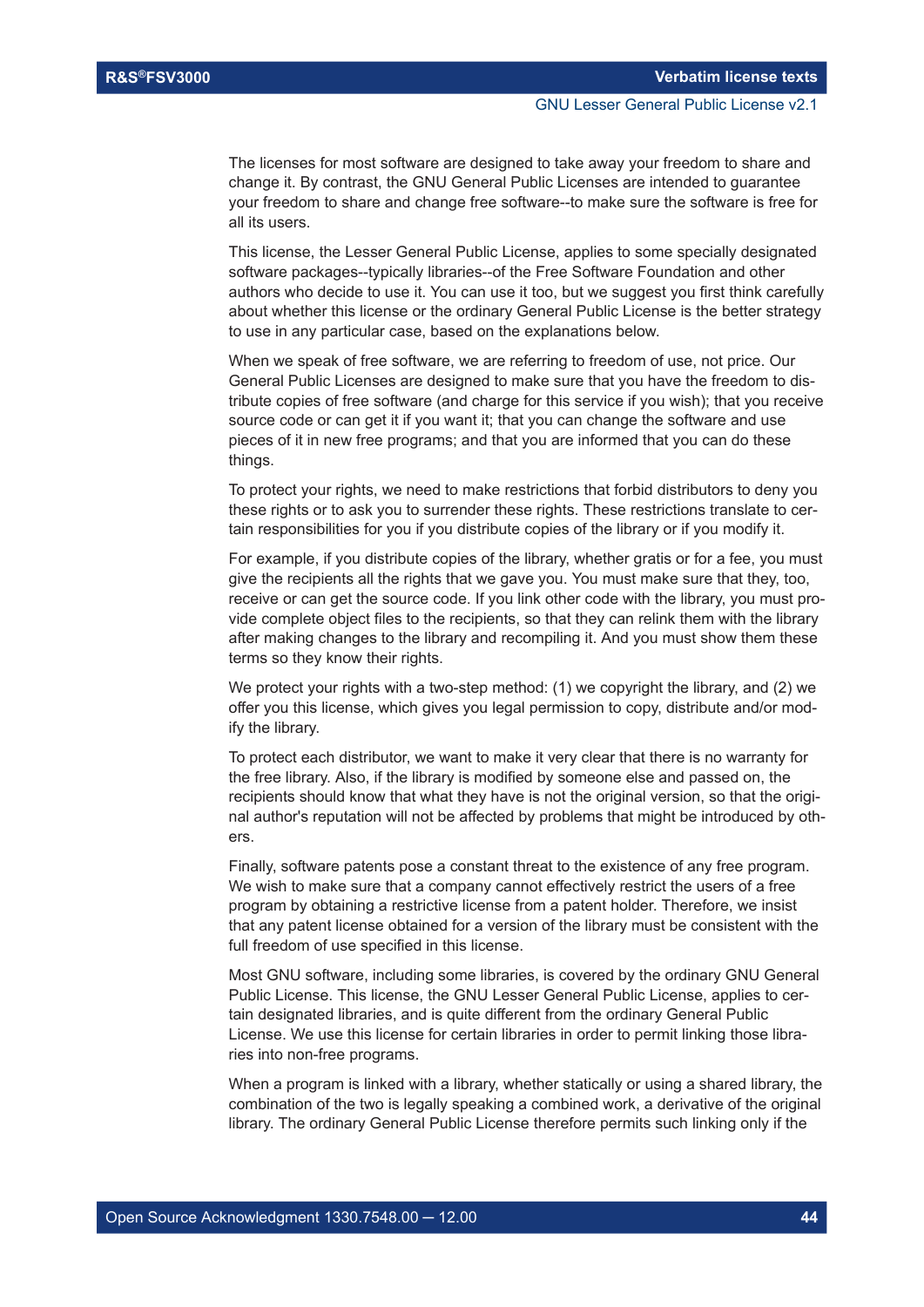entire combination fits its criteria of freedom. The Lesser General Public License permits more lax criteria for linking other code with the library.

We call this license the "Lesser" General Public License because it does Less to protect the user's freedom than the ordinary General Public License. It also provides other free software developers Less of an advantage over competing non-free programs. These disadvantages are the reason we use the ordinary General Public License for many libraries. However, the Lesser license provides advantages in certain special circumstances.

For example, on rare occasions, there may be a special need to encourage the widest possible use of a certain library, so that it becomes a de-facto standard. To achieve this, non-free programs must be allowed to use the library. A more frequent case is that a free library does the same job as widely used non-free libraries. In this case, there is little to gain by limiting the free library to free software only, so we use the Lesser General Public License.

In other cases, permission to use a particular library in non-free programs enables a greater number of people to use a large body of free software. For example, permission to use the GNU C Library in non-free programs enables many more people to use the whole GNU operating system, as well as its variant, the GNU/Linux operating system.

Although the Lesser General Public License is Less protective of the users' freedom, it does ensure that the user of a program that is linked with the Library has the freedom and the wherewithal to run that program using a modified version of the Library.

The precise terms and conditions for copying, distribution and modification follow. Pay close attention to the difference between a "work based on the library" and a "work that uses the library". The former contains code derived from the library, whereas the latter must be combined with the library in order to run.

TERMS AND CONDITIONS FOR COPYING, DISTRIBUTION AND MODIFICATION

0. This License Agreement applies to any software library or other program which contains a notice placed by the copyright holder or other authorized party saying it may be distributed under the terms of this Lesser General Public License (also called "this License"). Each licensee is addressed as "you".

A "library" means a collection of software functions and/or data prepared so as to be conveniently linked with application programs (which use some of those functions and data) to form executables.

The "Library", below, refers to any such software library or work which has been distributed under these terms. A "work based on the Library" means either the Library or any derivative work under copyright law: that is to say, a work containing the Library or a portion of it, either verbatim or with modifications and/or translated straightforwardly into another language. (Hereinafter, translation is included without limitation in the term "modification".)

"Source code" for a work means the preferred form of the work for making modifications to it. For a library, complete source code means all the source code for all modules it contains, plus any associated interface definition files, plus the scripts used to control compilation and installation of the library.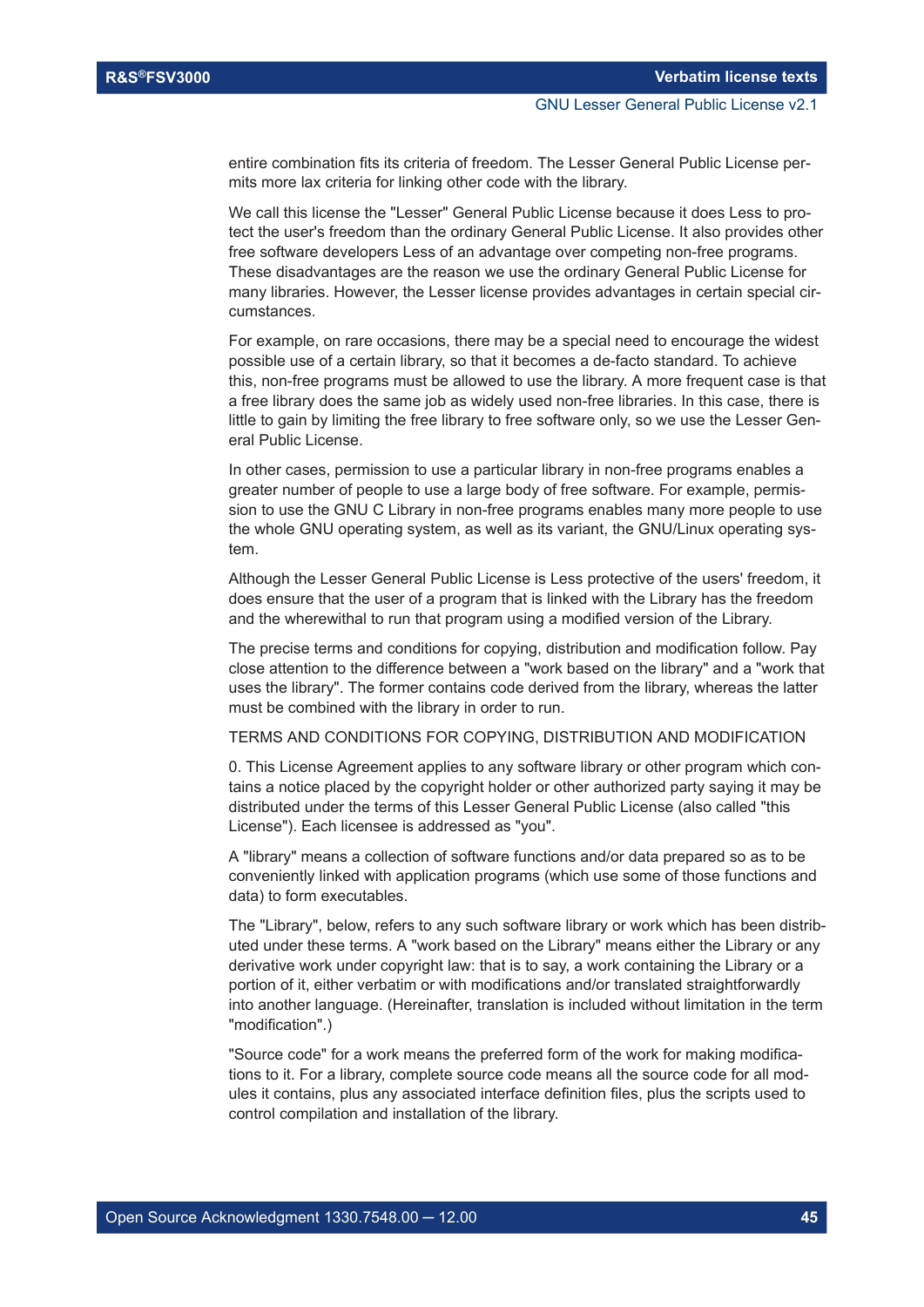Activities other than copying, distribution and modification are not covered by this License; they are outside its scope. The act of running a program using the Library is not restricted, and output from such a program is covered only if its contents constitute a work based on the Library (independent of the use of the Library in a tool for writing it). Whether that is true depends on what the Library does and what the program that uses the Library does.

1. You may copy and distribute verbatim copies of the Library's complete source code as you receive it, in any medium, provided that you conspicuously and appropriately publish on each copy an appropriate copyright notice and disclaimer of warranty; keep intact all the notices that refer to this License and to the absence of any warranty; and distribute a copy of this License along with the Library.

You may charge a fee for the physical act of transferring a copy, and you may at your option offer warranty protection in exchange for a fee.

2. You may modify your copy or copies of the Library or any portion of it, thus forming a work based on the Library, and copy and distribute such modifications or work under the terms of Section 1 above, provided that you also meet all of these conditions:

a) The modified work must itself be a software library.

b) You must cause the files modified to carry prominent notices stating that you changed the files and the date of any change.

c) You must cause the whole of the work to be licensed at no charge to all third parties under the terms of this License.

d) If a facility in the modified Library refers to a function or a table of data to be supplied by an application program that uses the facility, other than as an argument passed when the facility is invoked, then you must make a good faith effort to ensure that, in the event an application does not supply such function or table, the facility still operates, and performs whatever part of its purpose remains meaningful.

(For example, a function in a library to compute square roots has a purpose that is entirely well-defined independent of the application. Therefore, Subsection 2d requires that any application-supplied function or table used by this function must be optional: if the application does not supply it, the square root function must still compute square roots.)

These requirements apply to the modified work as a whole. If identifiable sections of that work are not derived from the Library, and can be reasonably considered independent and separate works in themselves, then this License, and its terms, do not apply to those sections when you distribute them as separate works. But when you distribute the same sections as part of a whole which is a work based on the Library, the distribution of the whole must be on the terms of this License, whose permissions for other licensees extend to the entire whole, and thus to each and every part regardless of who wrote it.

Thus, it is not the intent of this section to claim rights or contest your rights to work written entirely by you; rather, the intent is to exercise the right to control the distribution of derivative or collective works based on the Library.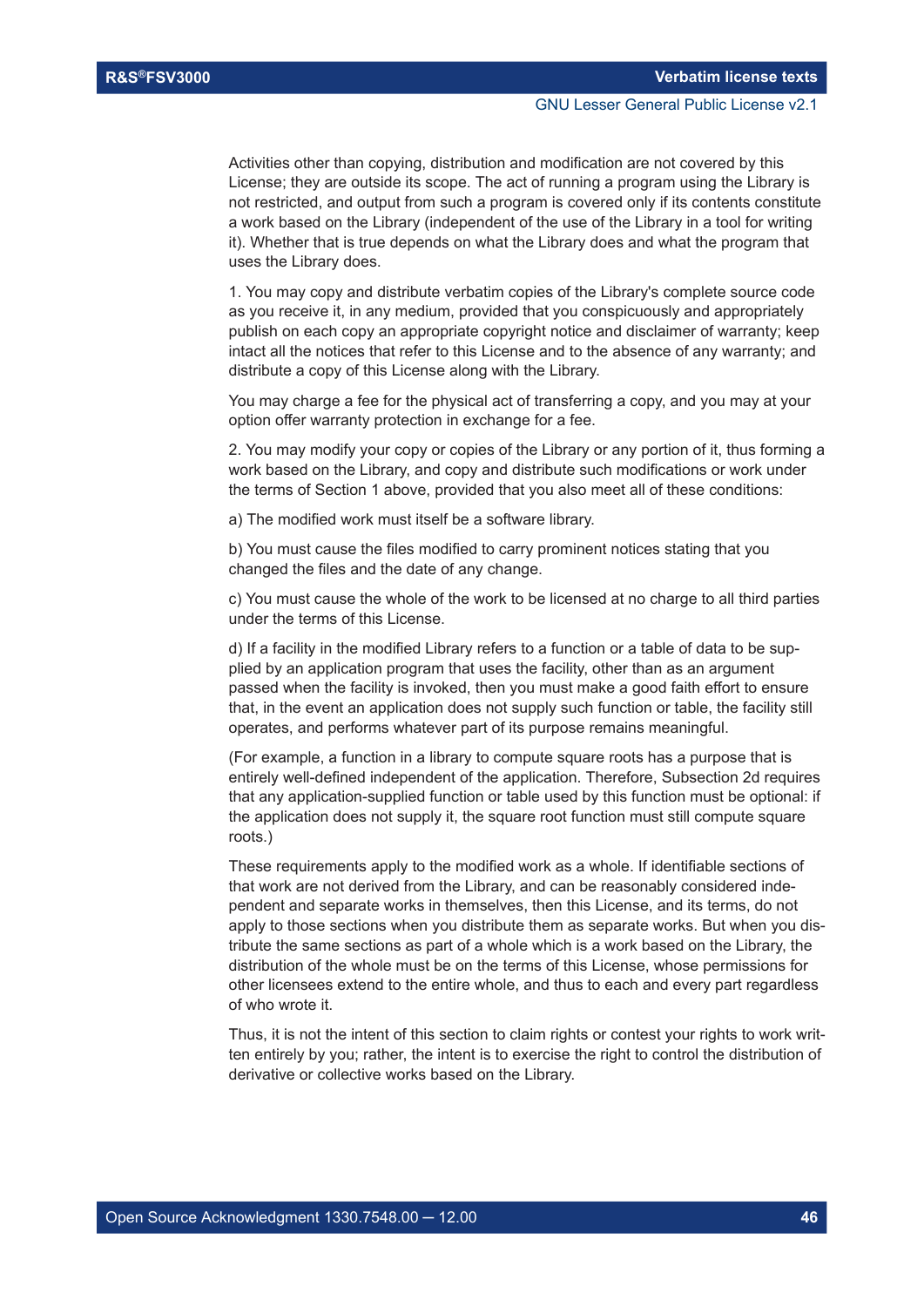In addition, mere aggregation of another work not based on the Library with the Library (or with a work based on the Library) on a volume of a storage or distribution medium does not bring the other work under the scope of this License.

3. You may opt to apply the terms of the ordinary GNU General Public License instead of this License to a given copy of the Library. To do this, you must alter all the notices that refer to this License, so that they refer to the ordinary GNU General Public License, version 2, instead of to this License. (If a newer version than version 2 of the ordinary GNU General Public License has appeared, then you can specify that version instead if you wish.) Do not make any other change in these notices.

Once this change is made in a given copy, it is irreversible for that copy, so the ordinary GNU General Public License applies to all subsequent copies and derivative works made from that copy.

This option is useful when you wish to copy part of the code of the Library into a program that is not a library.

4. You may copy and distribute the Library (or a portion or derivative of it, under Section 2) in object code or executable form under the terms of Sections 1 and 2 above provided that you accompany it with the complete corresponding machine-readable source code, which must be distributed under the terms of Sections 1 and 2 above on a medium customarily used for software interchange.

If distribution of object code is made by offering access to copy from a designated place, then offering equivalent access to copy the source code from the same place satisfies the requirement to distribute the source code, even though third parties are not compelled to copy the source along with the object code.

5. A program that contains no derivative of any portion of the Library, but is designed to work with the Library by being compiled or linked with it, is called a "work that uses the Library". Such a work, in isolation, is not a derivative work of the Library, and therefore falls outside the scope of this License.

However, linking a "work that uses the Library" with the Library creates an executable that is a derivative of the Library (because it contains portions of the Library), rather than a "work that uses the library". The executable is therefore covered by this License. Section 6 states terms for distribution of such executables.

When a "work that uses the Library" uses material from a header file that is part of the Library, the object code for the work may be a derivative work of the Library even though the source code is not. Whether this is true is especially significant if the work can be linked without the Library, or if the work is itself a library. The threshold for this to be true is not precisely defined by law.

If such an object file uses only numerical parameters, data structure layouts and accessors, and small macros and small inline functions (ten lines or less in length), then the use of the object file is unrestricted, regardless of whether it is legally a derivative work. (Executables containing this object code plus portions of the Library will still fall under Section 6.)

Otherwise, if the work is a derivative of the Library, you may distribute the object code for the work under the terms of Section 6. Any executables containing that work also fall under Section 6, whether or not they are linked directly with the Library itself.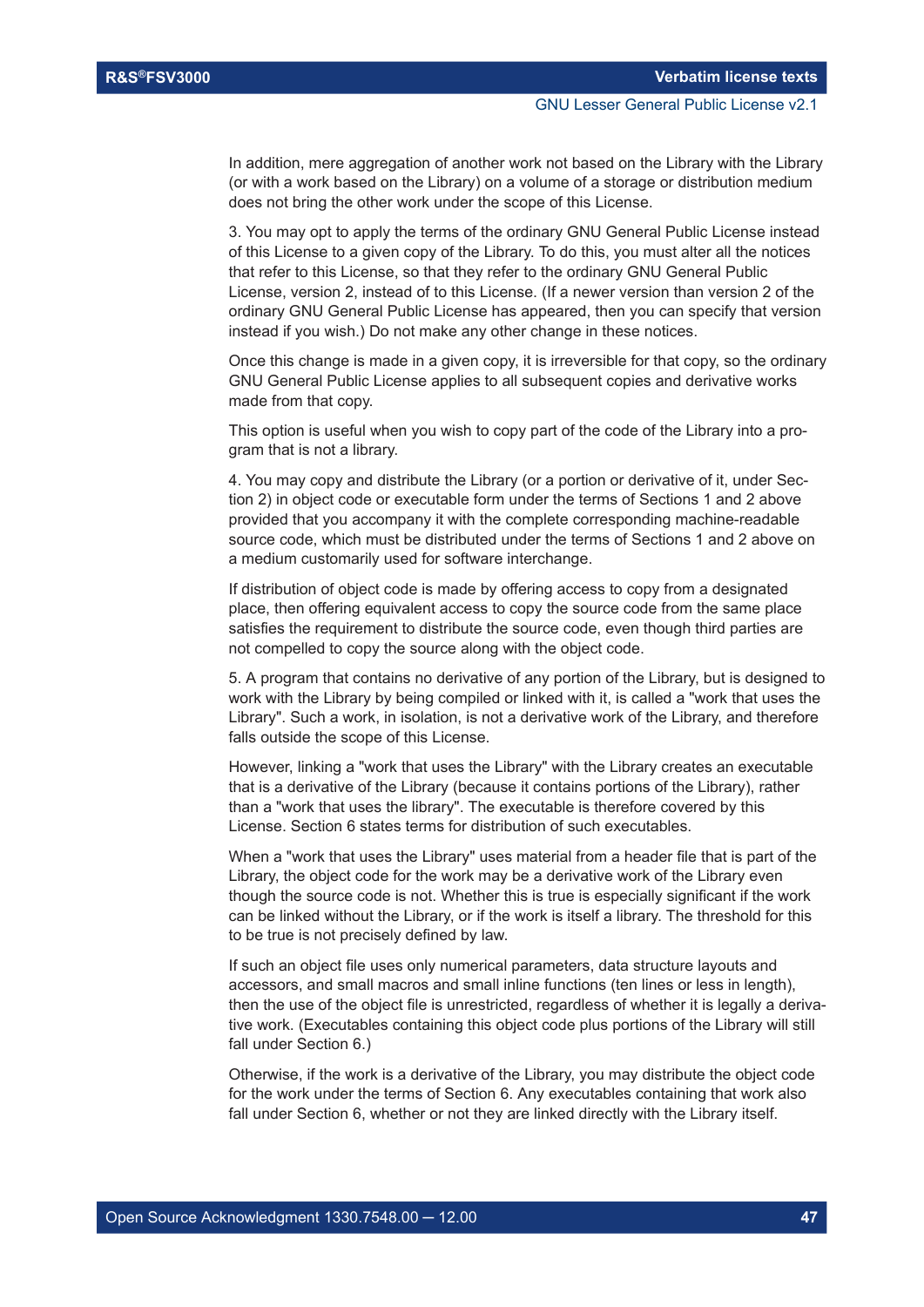6. As an exception to the Sections above, you may also combine or link a "work that uses the Library" with the Library to produce a work containing portions of the Library, and distribute that work under terms of your choice, provided that the terms permit modification of the work for the customer's own use and reverse engineering for debugging such modifications.

You must give prominent notice with each copy of the work that the Library is used in it and that the Library and its use are covered by this License. You must supply a copy of this License. If the work during execution displays copyright notices, you must include the copyright notice for the Library among them, as well as a reference directing the user to the copy of this License. Also, you must do one of these things:

a) Accompany the work with the complete corresponding machine-readable source code for the Library including whatever changes were used in the work (which must be distributed under Sections 1 and 2 above); and, if the work is an executable linked with the Library, with the complete machine-readable "work that uses the Library", as object code and/or source code, so that the user can modify the Library and then relink to produce a modified executable containing the modified Library. (It is understood that the user who changes the contents of definitions files in the Library will not necessarily be able to recompile the application to use the modified definitions.)

b) Use a suitable shared library mechanism for linking with the Library. A suitable mechanism is one that (1) uses at run time a copy of the library already present on the user's computer system, rather than copying library functions into the executable, and (2) will operate properly with a modified version of the library, if the user installs one, as long as the modified version is interface-compatible with the version that the work was made with.

c) Accompany the work with a written offer, valid for at least three years, to give the same user the materials specified in Subsection 6a, above, for a charge no more than the cost of performing this distribution.

d) If distribution of the work is made by offering access to copy from a designated place, offer equivalent access to copy the above specified materials from the same place.

e) Verify that the user has already received a copy of these materials or that you have already sent this user a copy.

For an executable, the required form of the "work that uses the Library" must include any data and utility programs needed for reproducing the executable from it. However, as a special exception, the materials to be distributed need not include anything that is normally distributed (in either source or binary form) with the major components (compiler, kernel, and so on) of the operating system on which the executable runs, unless that component itself accompanies the executable.

It may happen that this requirement contradicts the license restrictions of other proprietary libraries that do not normally accompany the operating system. Such a contradiction means you cannot use both them and the Library together in an executable that you distribute.

7. You may place library facilities that are a work based on the Library side-by-side in a single library together with other library facilities not covered by this License, and distribute such a combined library, provided that the separate distribution of the work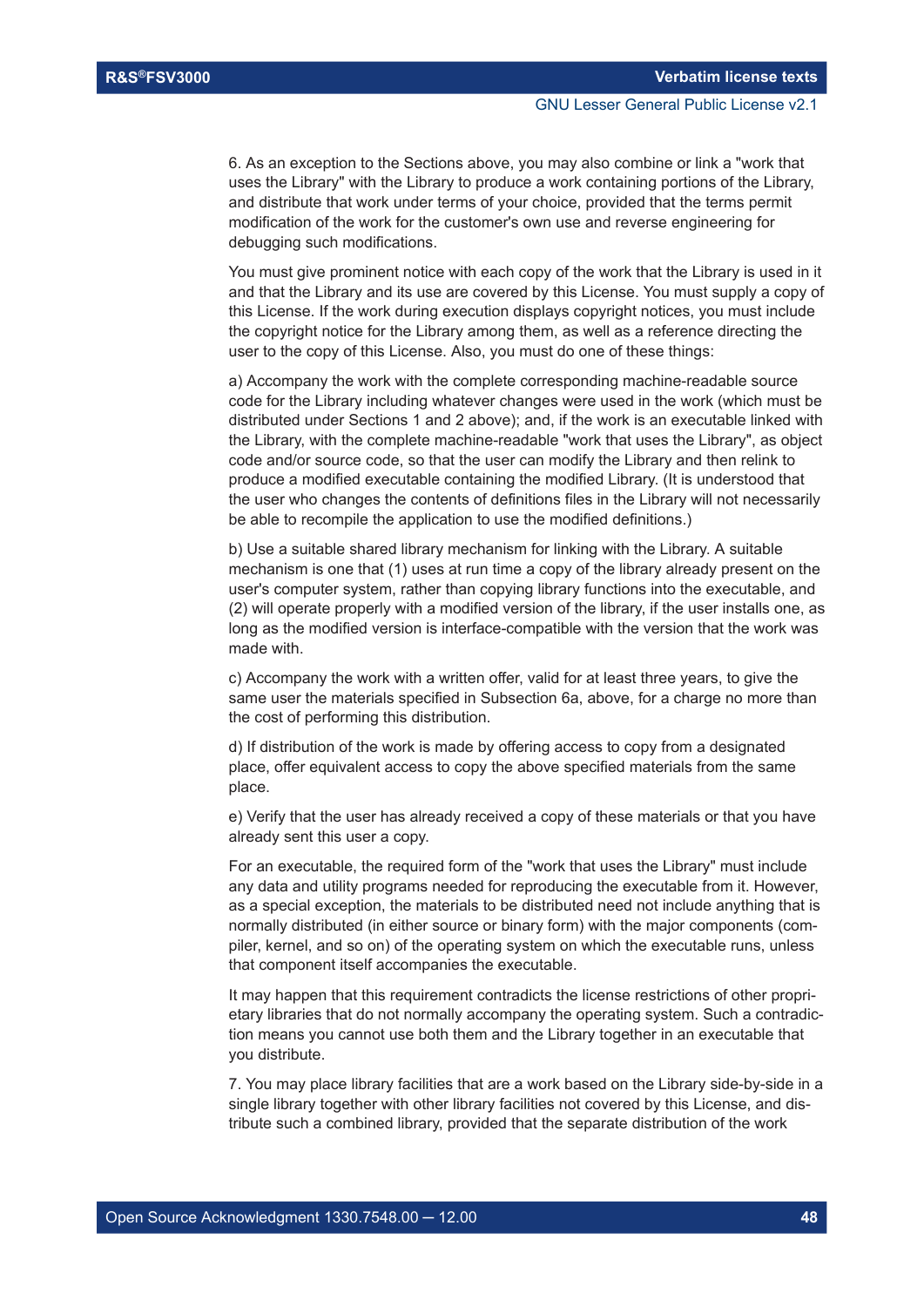based on the Library and of the other library facilities is otherwise permitted, and provided that you do these two things:

a) Accompany the combined library with a copy of the same work based on the Library, uncombined with any other library facilities. This must be distributed under the terms of the Sections above.

b) Give prominent notice with the combined library of the fact that part of it is a work based on the Library, and explaining where to find the accompanying uncombined form of the same work.

8. You may not copy, modify, sublicense, link with, or distribute the Library except as expressly provided under this License. Any attempt otherwise to copy, modify, sublicense, link with, or distribute the Library is void, and will automatically terminate your rights under this License. However, parties who have received copies, or rights, from you under this License will not have their licenses terminated so long as such parties remain in full compliance.

9. You are not required to accept this License, since you have not signed it. However, nothing else grants you permission to modify or distribute the Library or its derivative works. These actions are prohibited by law if you do not accept this License. Therefore, by modifying or distributing the Library (or any work based on the Library), you indicate your acceptance of this License to do so, and all its terms and conditions for copying, distributing or modifying the Library or works based on it.

10. Each time you redistribute the Library (or any work based on the Library), the recipient automatically receives a license from the original licensor to copy, distribute, link with or modify the Library subject to these terms and conditions. You may not impose any further restrictions on the recipients' exercise of the rights granted herein. You are not responsible for enforcing compliance by third parties with this License.

11. If, as a consequence of a court judgment or allegation of patent infringement or for any other reason (not limited to patent issues), conditions are imposed on you (whether by court order, agreement or otherwise) that contradict the conditions of this License, they do not excuse you from the conditions of this License. If you cannot distribute so as to satisfy simultaneously your obligations under this License and any other pertinent obligations, then as a consequence you may not distribute the Library at all. For example, if a patent license would not permit royalty-free redistribution of the Library by all those who receive copies directly or indirectly through you, then the only way you could satisfy both it and this License would be to refrain entirely from distribution of the Library.

If any portion of this section is held invalid or unenforceable under any particular circumstance, the balance of the section is intended to apply, and the section as a whole is intended to apply in other circumstances.

It is not the purpose of this section to induce you to infringe any patents or other property right claims or to contest validity of any such claims; this section has the sole purpose of protecting the integrity of the free software distribution system which is implemented by public license practices. Many people have made generous contributions to the wide range of software distributed through that system in reliance on consistent application of that system; it is up to the author/donor to decide if he or she is willing to distribute software through any other system and a licensee cannot impose that choice.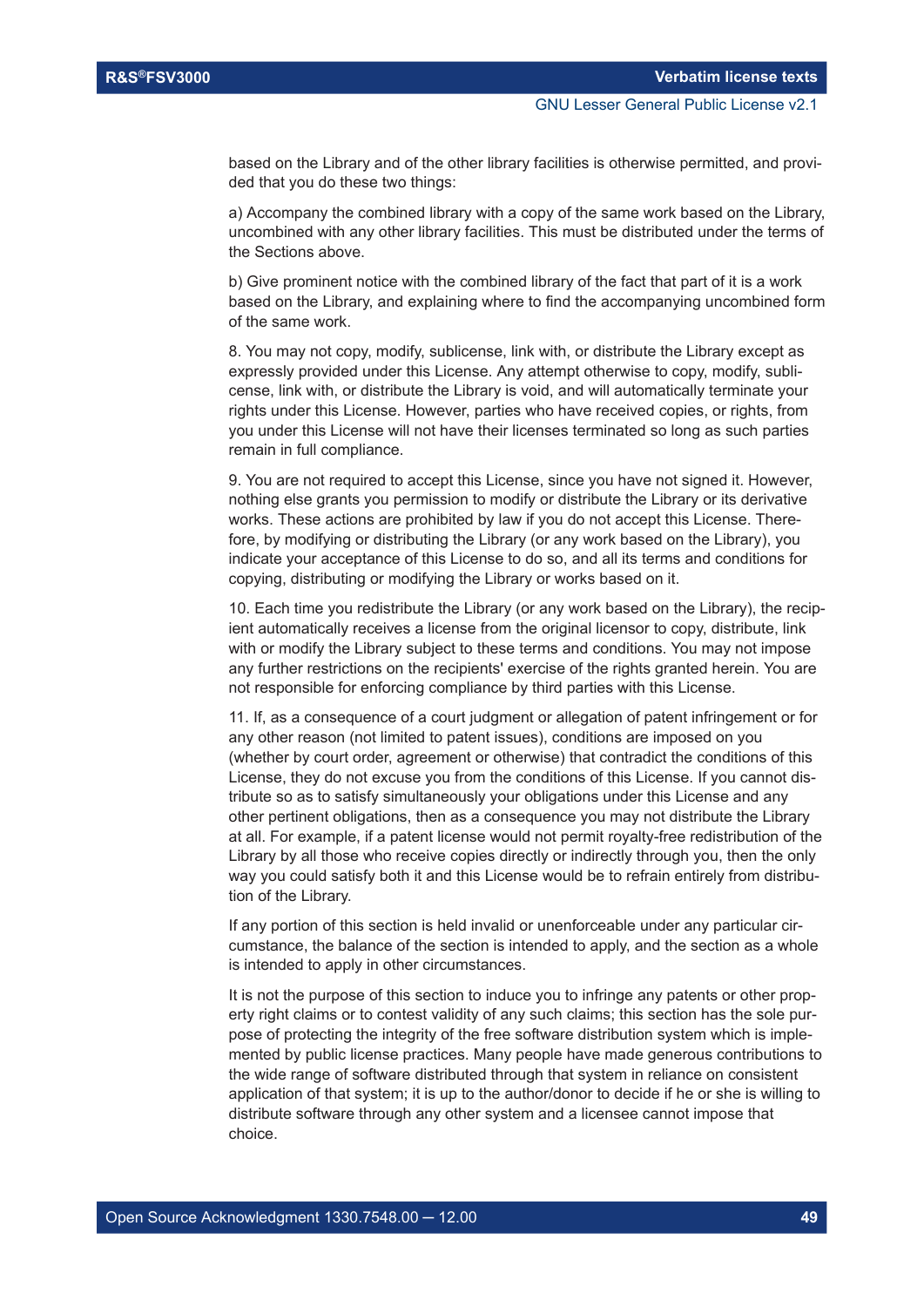This section is intended to make thoroughly clear what is believed to be a consequence of the rest of this License.

12. If the distribution and/or use of the Library is restricted in certain countries either by patents or by copyrighted interfaces, the original copyright holder who places the Library under this License may add an explicit geographical distribution limitation excluding those countries, so that distribution is permitted only in or among countries not thus excluded. In such case, this License incorporates the limitation as if written in the body of this License.

13. The Free Software Foundation may publish revised and/or new versions of the Lesser General Public License from time to time. Such new versions will be similar in spirit to the present version, but may differ in detail to address new problems or concerns.

Each version is given a distinguishing version number. If the Library specifies a version number of this License which applies to it and "any later version", you have the option of following the terms and conditions either of that version or of any later version published by the Free Software Foundation. If the Library does not specify a license version number, you may choose any version ever published by the Free Software Foundation.

14. If you wish to incorporate parts of the Library into other free programs whose distribution conditions are incompatible with these, write to the author to ask for permission. For software which is copyrighted by the Free Software Foundation, write to the Free Software Foundation; we sometimes make exceptions for this. Our decision will be guided by the two goals of preserving the free status of all derivatives of our free software and of promoting the sharing and reuse of software generally.

#### NO WARRANTY

15. BECAUSE THE LIBRARY IS LICENSED FREE OF CHARGE, THERE IS NO WARRANTY FOR THE LIBRARY, TO THE EXTENT PERMITTED BY APPLICABLE LAW. EXCEPT WHEN OTHERWISE STATED IN WRITING THE COPYRIGHT HOLD-ERS AND/OR OTHER PARTIES PROVIDE THE LIBRARY "AS IS" WITHOUT WAR-RANTY OF ANY KIND, EITHER EXPRESSED OR IMPLIED, INCLUDING, BUT NOT LIMITED TO, THE IMPLIED WARRANTIES OF MERCHANTABILITY AND FITNESS FOR A PARTICULAR PURPOSE. THE ENTIRE RISK AS TO THE QUALITY AND PERFORMANCE OF THE LIBRARY IS WITH YOU. SHOULD THE LIBRARY PROVE DEFECTIVE, YOU ASSUME THE COST OF ALL NECESSARY SERVICING, REPAIR OR CORRECTION.

16. IN NO EVENT UNLESS REQUIRED BY APPLICABLE LAW OR AGREED TO IN WRITING WILL ANY COPYRIGHT HOLDER, OR ANY OTHER PARTY WHO MAY MODIFY AND/OR REDISTRIBUTE THE LIBRARY AS PERMITTED ABOVE, BE LIA-BLE TO YOU FOR DAMAGES, INCLUDING ANY GENERAL, SPECIAL, INCIDENTAL OR CONSEQUENTIAL DAMAGES ARISING OUT OF THE USE OR INABILITY TO USE THE LIBRARY (INCLUDING BUT NOT LIMITED TO LOSS OF DATA OR DATA BEING RENDERED INACCURATE OR LOSSES SUSTAINED BY YOU OR THIRD PARTIES OR A FAILURE OF THE LIBRARY TO OPERATE WITH ANY OTHER SOFTWARE), EVEN IF SUCH HOLDER OR OTHER PARTY HAS BEEN ADVISED OF THE POSSIBILITY OF SUCH DAMAGES.

END OF TERMS AND CONDITIONS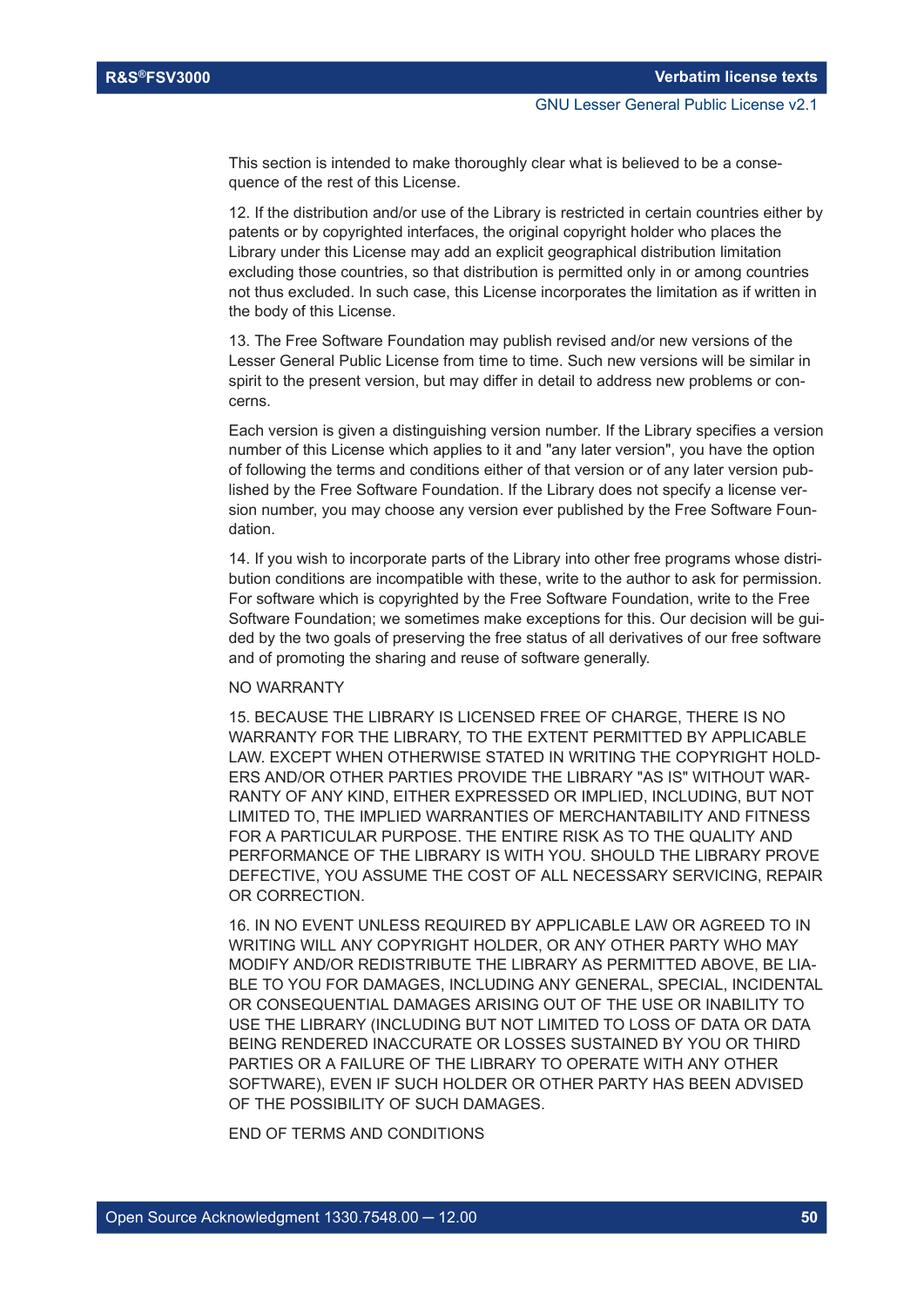How to Apply These Terms to Your New Libraries

If you develop a new library, and you want it to be of the greatest possible use to the public, we recommend making it free software that everyone can redistribute and change. You can do so by permitting redistribution under these terms (or, alternatively, under the terms of the ordinary General Public License).

To apply these terms, attach the following notices to the library. It is safest to attach them to the start of each source file to most effectively convey the exclusion of warranty; and each file should have at least the "copyright" line and a pointer to where the full notice is found.

one line to give the library's name and an idea of what it does.

Copyright (C) year name of author

This library is free software; you can redistribute it and/or modify it under the terms of the GNU Lesser General Public License as published by the Free Software Foundation; either version 2.1 of the License, or (at your option) any later version.

This library is distributed in the hope that it will be useful, but WITHOUT ANY WAR-RANTY; without even the implied warranty of MERCHANTABILITY or FITNESS FOR A PARTICULAR PURPOSE. See the GNU Lesser General Public License for more details.

You should have received a copy of the GNU Lesser General Public License along with this library; if not, write to the Free Software Foundation, Inc., 51 Franklin Street, Fifth Floor, Boston, MA 02110-1301 USA

Also add information on how to contact you by electronic and paper mail.

You should also get your employer (if you work as a programmer) or your school, if any, to sign a "copyright disclaimer" for the library, if necessary. Here is a sample; alter the names:

Yoyodyne, Inc., hereby disclaims all copyright interest in the library `Frob' (a library for tweaking knobs) written by James Random Hacker.

signature of Ty Coon, 1 April 1990

Ty Coon, President of Vice

That's all there is to it!

### **3.18 GNU Lesser General Public License v3.0**

GNU LESSER GENERAL PUBLIC LICENSE

Version 3, 29 June 2007

Copyright © 2007 Free Software Foundation, Inc. http://fsf.org/

Everyone is permitted to copy and distribute verbatim copies of this license document, but changing it is not allowed.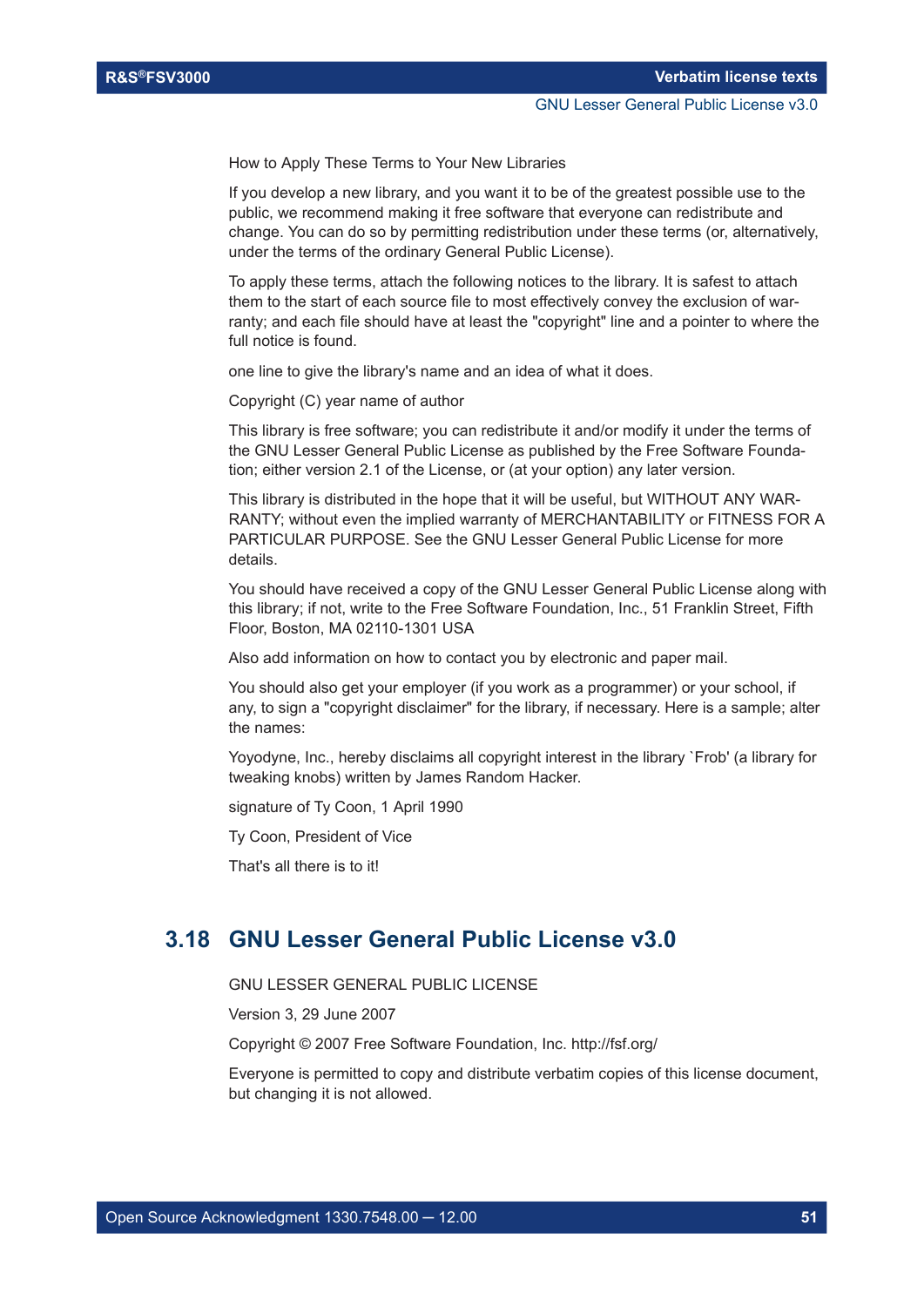This version of the GNU Lesser General Public License incorporates the terms and conditions of version 3 of the GNU General Public License, supplemented by the additional permissions listed below.

0. Additional Definitions.

As used herein, "this License" refers to version 3 of the GNU Lesser General Public License, and the "GNU GPL" refers to version 3 of the GNU General Public License.

"The Library" refers to a covered work governed by this License, other than an Application or a Combined Work as defined below.

An "Application" is any work that makes use of an interface provided by the Library, but which is not otherwise based on the Library. Defining a subclass of a class defined by the Library is deemed a mode of using an interface provided by the Library.

A "Combined Work" is a work produced by combining or linking an Application with the Library. The particular version of the Library with which the Combined Work was made is also called the "Linked Version".

The "Minimal Corresponding Source" for a Combined Work means the Corresponding Source for the Combined Work, excluding any source code for portions of the Combined Work that, considered in isolation, are based on the Application, and not on the Linked Version.

The "Corresponding Application Code" for a Combined Work means the object code and/or source code for the Application, including any data and utility programs needed for reproducing the Combined Work from the Application, but excluding the System Libraries of the Combined Work.

1. Exception to Section 3 of the GNU GPL.

You may convey a covered work under sections 3 and 4 of this License without being bound by section 3 of the GNU GPL.

2. Conveying Modified Versions.

If you modify a copy of the Library, and, in your modifications, a facility refers to a function or data to be supplied by an Application that uses the facility (other than as an argument passed when the facility is invoked), then you may convey a copy of the modified version:

a) under this License, provided that you make a good faith effort to ensure that, in the event an Application does not supply the function or data, the facility still operates, and performs whatever part of its purpose remains meaningful, or

b) under the GNU GPL, with none of the additional permissions of this License applicable to that copy.

3. Object Code Incorporating Material from Library Header Files.

The object code form of an Application may incorporate material from a header file that is part of the Library. You may convey such object code under terms of your choice, provided that, if the incorporated material is not limited to numerical parameters, data structure layouts and accessors, or small macros, inline functions and templates (ten or fewer lines in length), you do both of the following: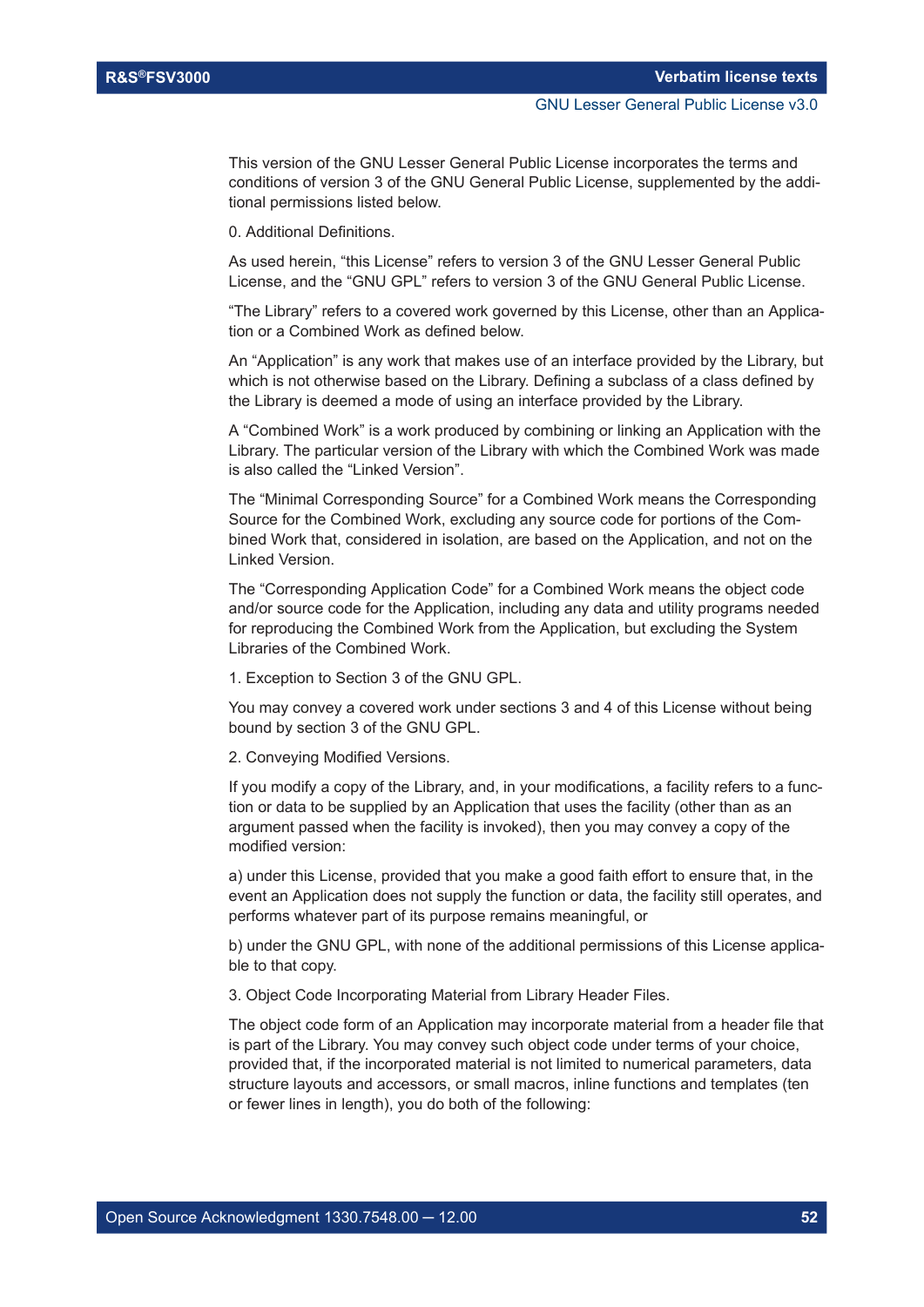a) Give prominent notice with each copy of the object code that the Library is used in it and that the Library and its use are covered by this License.

b) Accompany the object code with a copy of the GNU GPL and this license document.

4. Combined Works.

You may convey a Combined Work under terms of your choice that, taken together, effectively do not restrict modification of the portions of the Library contained in the Combined Work and reverse engineering for debugging such modifications, if you also do each of the following:

a) Give prominent notice with each copy of the Combined Work that the Library is used in it and that the Library and its use are covered by this License.

b) Accompany the Combined Work with a copy of the GNU GPL and this license document.

c) For a Combined Work that displays copyright notices during execution, include the copyright notice for the Library among these notices, as well as a reference directing the user to the copies of the GNU GPL and this license document.

d) Do one of the following: ◦0) Convey the Minimal Corresponding Source under the terms of this License, and the Corresponding Application Code in a form suitable for, and under terms that permit, the user to recombine or relink the Application with a modified version of the Linked Version to produce a modified Combined Work, in the manner specified by section 6 of the GNU GPL for conveying Corresponding Source.

1) Use a suitable shared library mechanism for linking with the Library. A suitable mechanism is one that (a) uses at run time a copy of the Library already present on the user's computer system, and (b) will operate properly with a modified version of the Library that is interface-compatible with the Linked Version.

e) Provide Installation Information, but only if you would otherwise be required to provide such information under section 6 of the GNU GPL, and only to the extent that such information is necessary to install and execute a modified version of the Combined Work produced by recombining or relinking the Application with a modified version of the Linked Version. (If you use option 4d0, the Installation Information must accompany the Minimal Corresponding Source and Corresponding Application Code. If you use option 4d1, you must provide the Installation Information in the manner specified by section 6 of the GNU GPL for conveying Corresponding Source.)

5. Combined Libraries.

You may place library facilities that are a work based on the Library side by side in a single library together with other library facilities that are not Applications and are not covered by this License, and convey such a combined library under terms of your choice, if you do both of the following:

a) Accompany the combined library with a copy of the same work based on the Library, uncombined with any other library facilities, conveyed under the terms of this License.

b) Give prominent notice with the combined library that part of it is a work based on the Library, and explaining where to find the accompanying uncombined form of the same work.

6. Revised Versions of the GNU Lesser General Public License.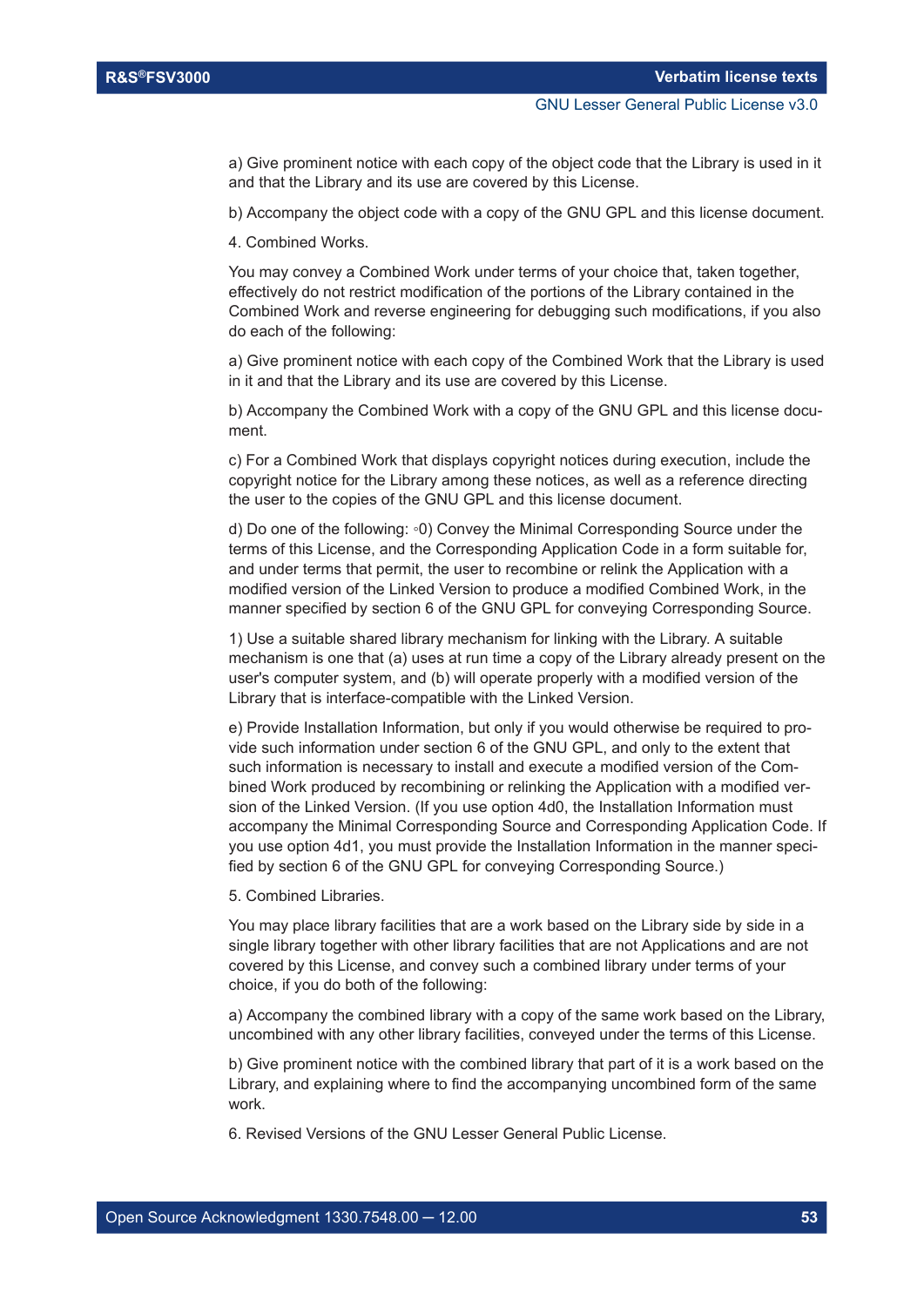The Free Software Foundation may publish revised and/or new versions of the GNU Lesser General Public License from time to time. Such new versions will be similar in spirit to the present version, but may differ in detail to address new problems or concerns.

Each version is given a distinguishing version number. If the Library as you received it specifies that a certain numbered version of the GNU Lesser General Public License "or any later version" applies to it, you have the option of following the terms and conditions either of that published version or of any later version published by the Free Software Foundation. If the Library as you received it does not specify a version number of the GNU Lesser General Public License, you may choose any version of the GNU Lesser General Public License ever published by the Free Software Foundation.

If the Library as you received it specifies that a proxy can decide whether future versions of the GNU Lesser General Public License shall apply, that proxy's public statement of acceptance of any version is permanent authorization for you to choose that version for the Library.

## **3.19 libpng License**

This copy of the libpng notices is provided for your convenience. In case of any discrepancy between this copy and the notices in the file png.h that is included in the libpng distribution, the latter shall prevail.

COPYRIGHT NOTICE, DISCLAIMER, and LICENSE:

If you modify libpng you may insert additional notices immediately following this sentence.

This code is released under the libpng license.

libpng versions 1.2.6, August 15, 2004, through 1.4.5, December 9, 2010, are Copyright (c) 2004, 2006-2010 Glenn Randers-Pehrson, and are distributed according to the same disclaimer and license as libpng-1.2.5 with the following individual added to the list of Contributing Authors

Cosmin Truta

libpng versions 1.0.7, July 1, 2000, through 1.2.5 - October 3, 2002, are

Copyright (c) 2000-2002 Glenn Randers-Pehrson, and are distributed according to the same disclaimer and license as libpng-1.0.6 with the following individuals added to the list of Contributing Authors

Simon-Pierre Cadieux

Eric S. Raymond

Gilles Vollant

and with the following additions to the disclaimer:

There is no warranty against interference with your enjoyment of the library or against infringement. There is no warranty that our efforts or the library will fulfill any of your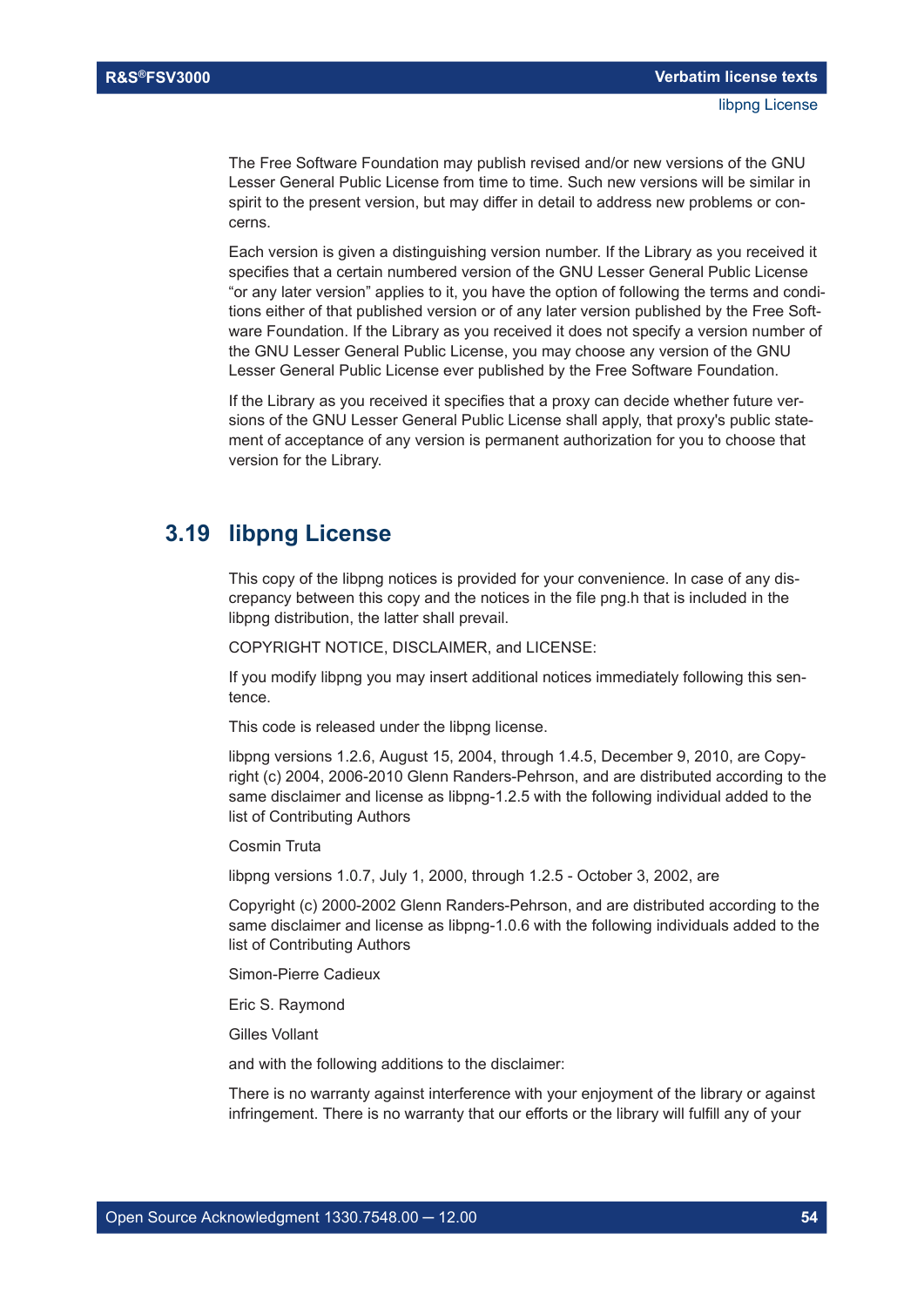particular purposes or needs. This library is provided with all faults, and the entire risk of satisfactory quality, performance, accuracy, and effort is with the user.

libpng versions 0.97, January 1998, through 1.0.6, March 20, 2000, are

Copyright (c) 1998, 1999 Glenn Randers-Pehrson, and are distributed according to the same disclaimer and license as libpng-0.96, with the following individuals added to the list of Contributing Authors:

Tom Lane

Glenn Randers-Pehrson

Willem van Schaik

libpng versions 0.89, June 1996, through 0.96, May 1997, are

Copyright (c) 1996, 1997 Andreas Digger

Distributed according to the same disclaimer and license as libpng-0.88, with the following individuals added to the list of Contributing Authors:

John Bowler

Kevin Bracey

Sam Bushell

Magnus Holmgren

Greg Roelofs

Tom Tanner

libpng versions 0.5, May 1995, through 0.88, January 1996, are

Copyright (c) 1995, 1996 Guy Eric Schalnat, Group 42, Inc.

For the purposes of this copyright and license, "Contributing Authors" is defined as the following set of individuals:

Andreas Dilger

Dave Martindale

Guy Eric Schalnat

Paul Schmidt

Tim Wegner

The PNG Reference Library is supplied "AS IS". The Contributing Authors and Group 42, Inc. disclaim all warranties, expressed or implied, including, without limitation, the warranties of merchantability and of fitness for any purpose. The Contributing Authors and Group 42, Inc. assume no liability for direct, indirect, incidental, special, exemplary, or consequential damages, which may result from the use of the PNG Reference Library, even if advised of the possibility of such damage.

Permission is hereby granted to use, copy, modify, and distribute this source code, or portions hereof, for any purpose, without fee, subject to the following restrictions:

1. The origin of this source code must not be misrepresented.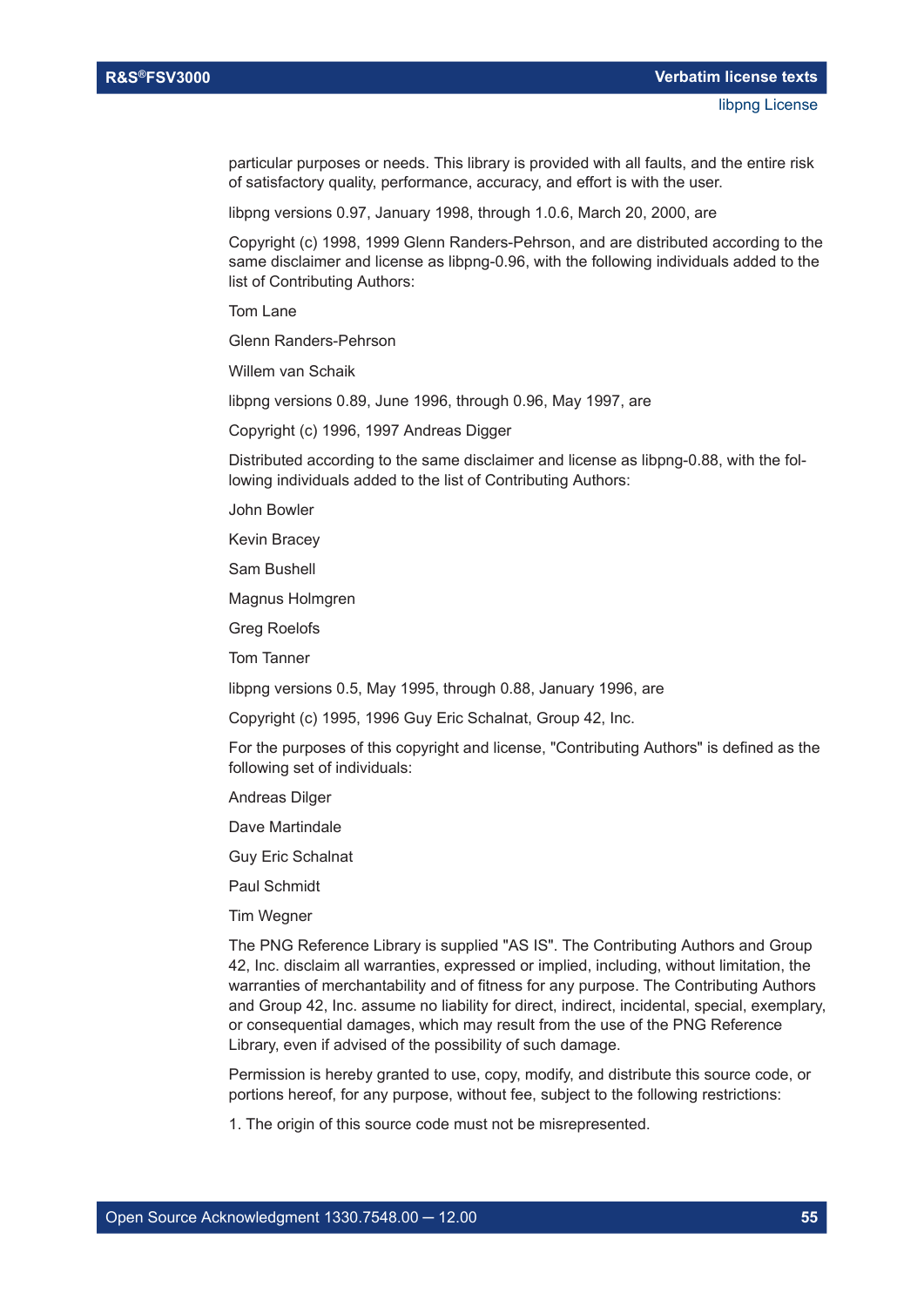2. Altered versions must be plainly marked as such and must not be misrepresented as being the original source.

3. This Copyright notice may not be removed or altered from any source or altered source distribution.

The Contributing Authors and Group 42, Inc. specifically permit, without fee, and encourage the use of this source code as a component to supporting the PNG file format in commercial products. If you use this source code in a product, acknowledgment is not required but would be appreciated.

A "png get copyright" function is available, for convenient use in "about" boxes and the like:

printf("%s",png\_get\_copyright(NULL));

Also, the PNG logo (in PNG format, of course) is supplied in the files "pngbar.png" and "pngbar.jpg (88x31) and "pngnow.png" (98x31).

Libpng is OSI Certified Open Source Software. OSI Certified Open Source is a certification mark of the Open Source Initiative.

Glenn Randers-Pehrson

glennrp at users.sourceforge.net

December 9, 2010

## **3.20 MIT License**

Permission is hereby granted, free of charge, to any person obtaining a copy of this software and associated documentation files (the "Software"), to deal in the Software without restriction, including without limitation the rights to use, copy, modify, merge, publish, distribute, sublicense, and/or sell copies of the Software, and to permit persons to whom the Software is furnished to do so, subject to the following conditions:

The above copyright notice and this permission notice shall be included in all copies or substantial portions of the Software.

THE SOFTWARE IS PROVIDED "AS IS", WITHOUT WARRANTY OF ANY KIND, EXPRESS OR IMPLIED, INCLUDING BUT NOT LIMITED TO THE WARRANTIES OF MERCHANTABILITY, FITNESS FOR A PARTICULAR PURPOSE AND NONIN-FRINGEMENT. IN NO EVENT SHALL THE AUTHORS OR COPYRIGHT HOLDERS BE LIABLE FOR ANY CLAIM, DAMAGES OR OTHER LIABILITY, WHETHER IN AN ACTION OF CONTRACT, TORT OR OTHERWISE, ARISING FROM, OUT OF OR IN CONNECTION WITH THE SOFTWARE OR THE USE OR OTHER DEALINGS IN THE SOFTWARE.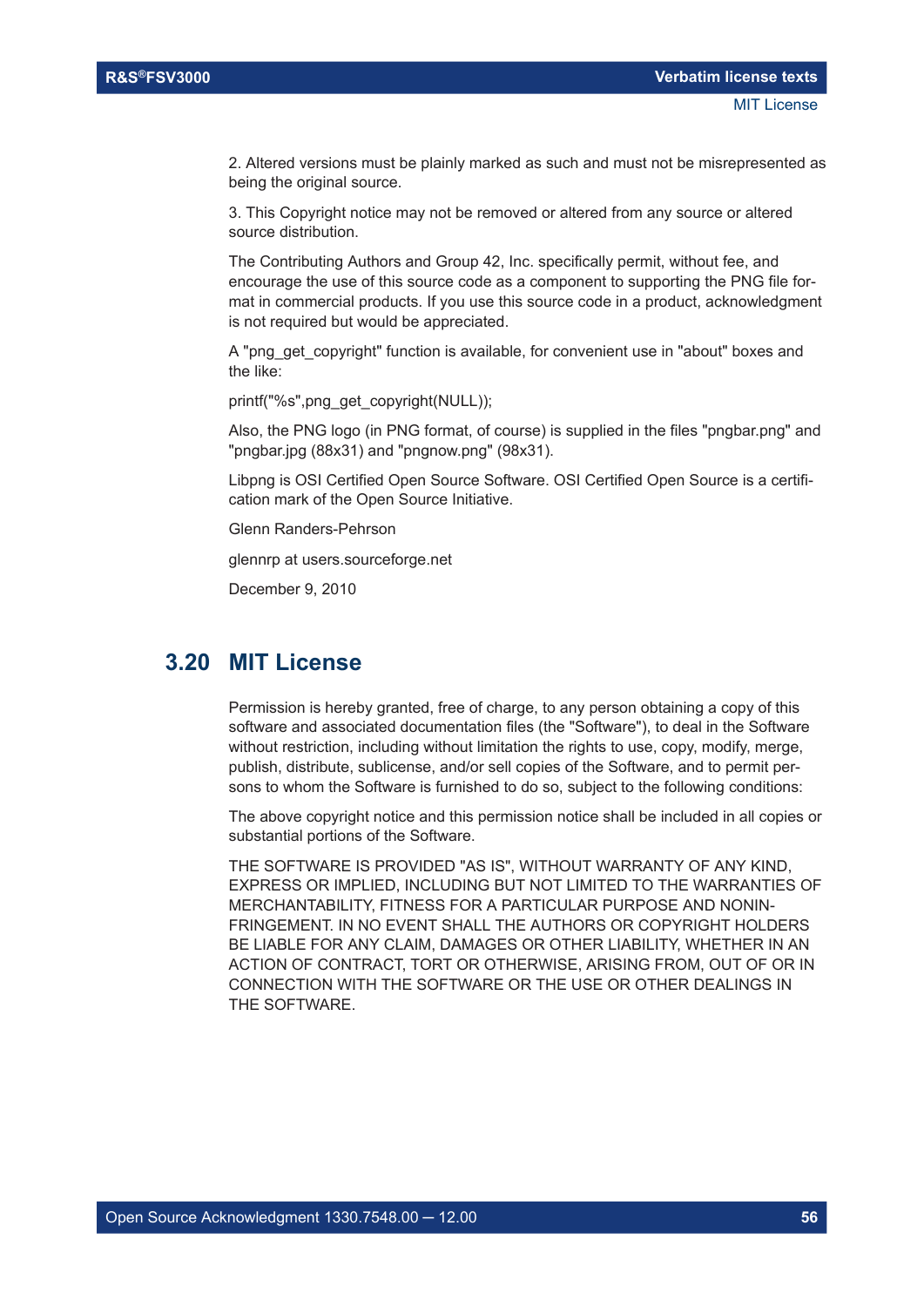### **3.21 MIT License with optional exception**

Permission is hereby granted, free of charge, to any person obtaining a copy of this software and associated documentation files (the "Software"), to deal in the Software without restriction, including without limitation the rights to use, copy, modify, merge, publish, distribute, sublicense, and/or sell copies of the Software, and to permit persons to whom the Software is furnished to do so, subject to the following conditions:

The above copyright notice and this permission notice shall be included in all copies or substantial portions of the Software.

THE SOFTWARE IS PROVIDED "AS IS", WITHOUT WARRANTY OF ANY KIND, EXPRESS OR IMPLIED, INCLUDING BUT NOT LIMITED TO THE WARRANTIES OF MERCHANTABILITY, FITNESS FOR A PARTICULAR PURPOSE AND NONIN-FRINGEMENT. IN NO EVENT SHALL THE AUTHORS OR COPYRIGHT HOLDERS BE LIABLE FOR ANY CLAIM, DAMAGES OR OTHER LIABILITY, WHETHER IN AN ACTION OF CONTRACT, TORT OR OTHERWISE, ARISING FROM, OUT OF OR IN CONNECTION WITH THE SOFTWARE OR THE USE OR OTHER DEALINGS IN THE SOFTWARE.

--- Optional exception to the license ---

As an exception, if, as a result of your compiling your source code, portions of this Software are embedded into a machine-executable object form of such source code, you may redistribute such embedded portions in such object form without including the above copyright and permission notices.

## **3.22 Mozilla Public License 2.0**

Mozilla Public License

Version 2.0

1. Definitions

1.1. "Contributor"

means each individual or legal entity that creates, contributes to the creation of, or owns Covered Software.

1.2. "Contributor Version"

means the combination of the Contributions of others (if any) used by a Contributor and that particular Contributor's Contribution.

1.3. "Contribution"

means Covered Software of a particular Contributor.

1.4. "Covered Software"

means Source Code Form to which the initial Contributor has attached the notice in Exhibit A, the Executable Form of such Source Code Form, and Modifications of such Source Code Form, in each case including portions thereof.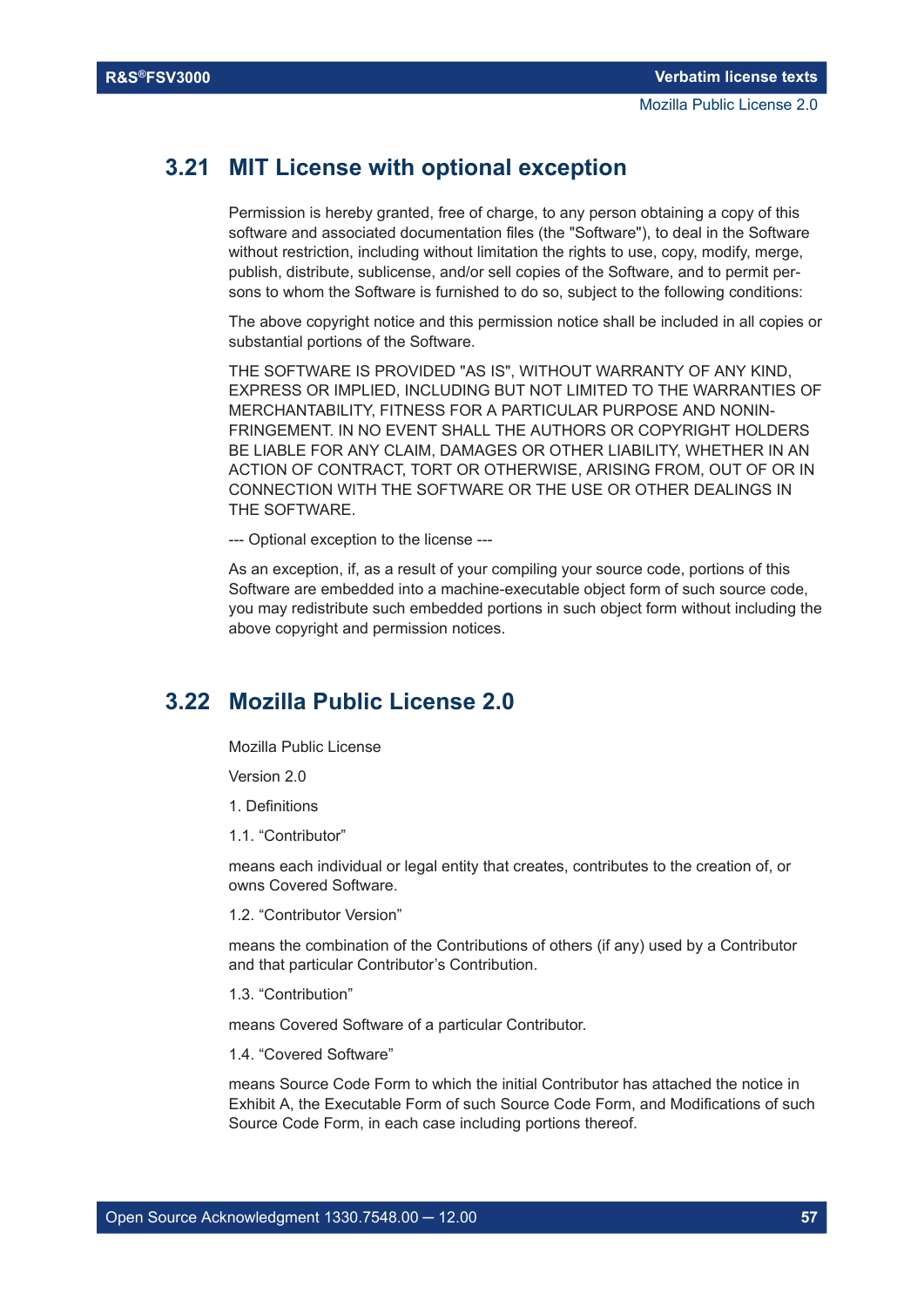1.5. "Incompatible With Secondary Licenses"

means

(a) that the initial Contributor has attached the notice described in Exhibit B to the Covered Software; or

(b) that the Covered Software was made available under the terms of version 1.1 or earlier of the License, but not also under the terms of a Secondary License.

1.6. "Executable Form"

means any form of the work other than Source Code Form.

1.7. "Larger Work"

means a work that combines Covered Software with other material, in a separate file or files, that is not Covered Software.

1.8. "License"

means this document.

1.9. "Licensable"

means having the right to grant, to the maximum extent possible, whether at the time of the initial grant or subsequently, any and all of the rights conveyed by this License.

1.10. "Modifications"

means any of the following:

(a) any file in Source Code Form that results from an addition to, deletion from, or modification of the contents of Covered Software; or

(b) any new file in Source Code Form that contains any Covered Software.

1.11. "Patent Claims" of a Contributor

means any patent claim(s), including without limitation, method, process, and apparatus claims, in any patent Licensable by such Contributor that would be infringed, but for the grant of the License, by the making, using, selling, offering for sale, having made, import, or transfer of either its Contributions or its Contributor Version.

1.12. "Secondary License"

means either the GNU General Public License, Version 2.0, the GNU Lesser General Public License, Version 2.1, the GNU Affero General Public License, Version 3.0, or any later versions of those licenses.

1.13. "Source Code Form"

means the form of the work preferred for making modifications.

1.14. "You" (or "Your")

means an individual or a legal entity exercising rights under this License. For legal entities, "You" includes any entity that controls, is controlled by, or is under common control with You. For purposes of this definition, "control" means (a) the power, direct or indirect, to cause the direction or management of such entity, whether by contract or other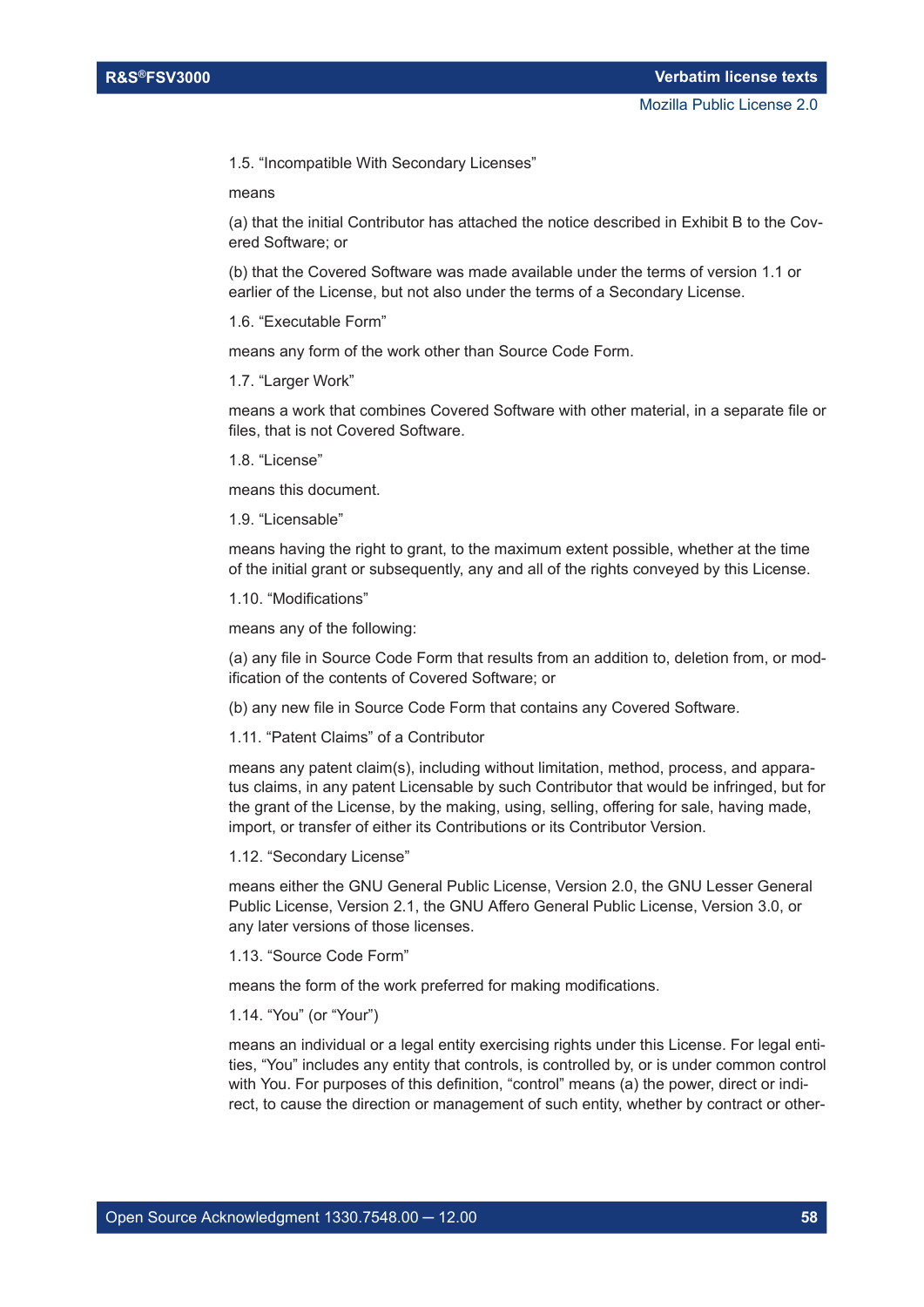wise, or (b) ownership of more than fifty percent (50%) of the outstanding shares or beneficial ownership of such entity.

- 2. License Grants and Conditions
- 2.1. Grants

Each Contributor hereby grants You a world-wide, royalty-free, non-exclusive license:

(a) under intellectual property rights (other than patent or trademark) Licensable by such Contributor to use, reproduce, make available, modify, display, perform, distribute, and otherwise exploit its Contributions, either on an unmodified basis, with Modifications, or as part of a Larger Work; and

(b) under Patent Claims of such Contributor to make, use, sell, offer for sale, have made, import, and otherwise transfer either its Contributions or its Contributor Version.

2.2. Effective Date

The licenses granted in Section 2.1 with respect to any Contribution become effective for each Contribution on the date the Contributor first distributes such Contribution.

2.3. Limitations on Grant Scope

The licenses granted in this Section 2 are the only rights granted under this License. No additional rights or licenses will be implied from the distribution or licensing of Covered Software under this License. Notwithstanding Section 2.1 (b) above, no patent license is granted by a Contributor:

(a) for any code that a Contributor has removed from Covered Software; or

(b) for infringements caused by: (i) Your and any other third party's modifications of Covered Software, or (ii) the combination of its Contributions with other software (except as part of its Contributor Version); or

(c) under Patent Claims infringed by Covered Software in the absence of its Contributions.

This License does not grant any rights in the trademarks, service marks, or logos of any Contributor (except as may be necessary to comply with the notice requirements in Section 3.4).

#### 2.4. Subsequent Licenses

No Contributor makes additional grants as a result of Your choice to distribute the Covered Software under a subsequent version of this License (see Section 10.2) or under the terms of a Secondary License (if permitted under the terms of Section 3.3).

#### 2.5. Representation

Each Contributor represents that the Contributor believes its Contributions are its original creation(s) or it has sufficient rights to grant the rights to its Contributions conveyed by this License.

#### 2.6. Fair Use

This License is not intended to limit any rights You have under applicable copyright doctrines of fair use, fair dealing, or other equivalents.

#### 2.7. Conditions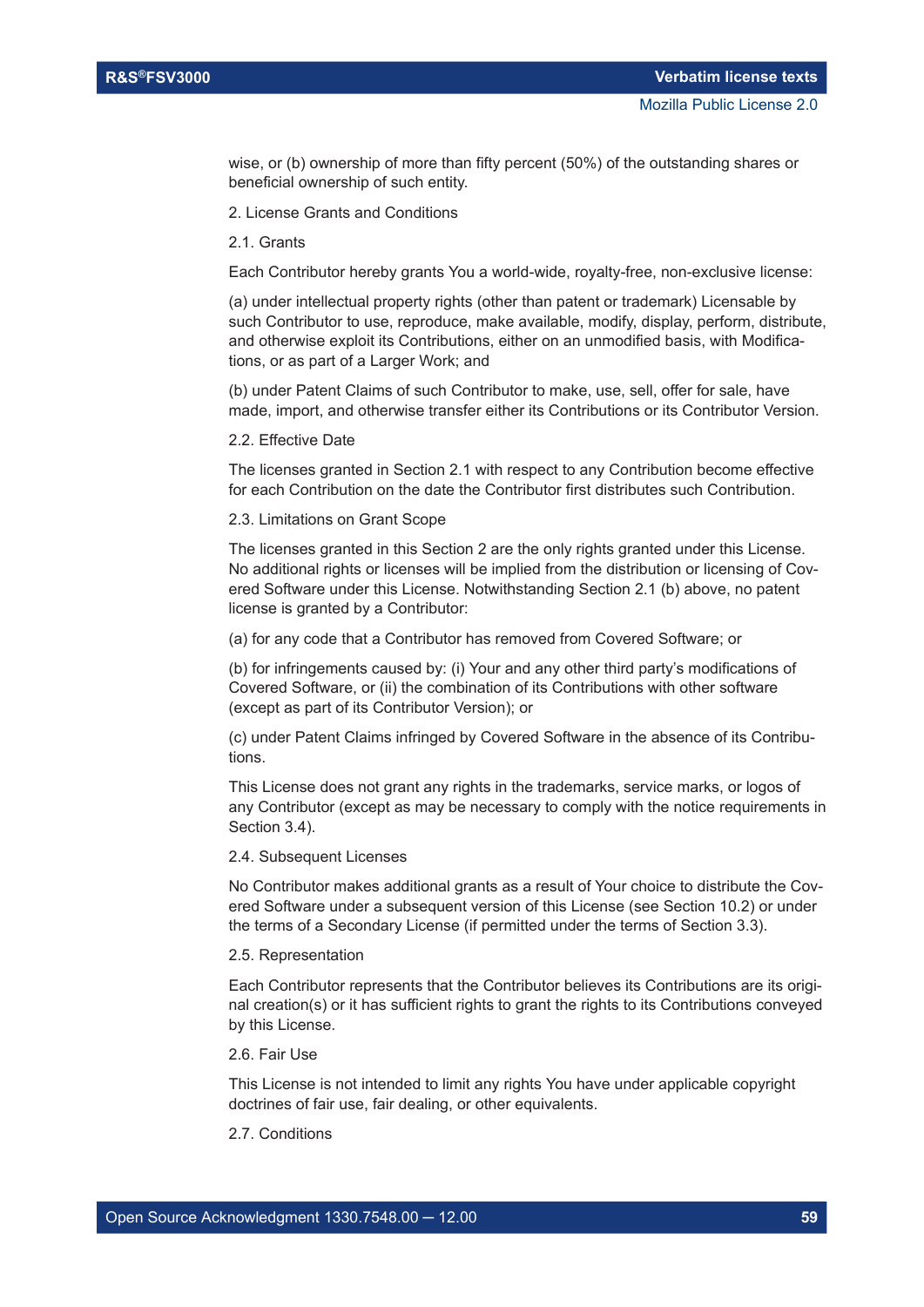Sections 3.1, 3.2, 3.3, and 3.4 are conditions of the licenses granted in Section 2.1.

3. Responsibilities

#### 3.1. Distribution of Source Form

All distribution of Covered Software in Source Code Form, including any Modifications that You create or to which You contribute, must be under the terms of this License. You must inform recipients that the Source Code Form of the Covered Software is governed by the terms of this License, and how they can obtain a copy of this License. You may not attempt to alter or restrict the recipients' rights in the Source Code Form.

#### 3.2. Distribution of Executable Form

#### If You distribute Covered Software in Executable Form then:

(a) such Covered Software must also be made available in Source Code Form, as described in Section 3.1, and You must inform recipients of the Executable Form how they can obtain a copy of such Source Code Form by reasonable means in a timely manner, at a charge no more than the cost of distribution to the recipient; and

(b) You may distribute such Executable Form under the terms of this License, or sublicense it under different terms, provided that the license for the Executable Form does not attempt to limit or alter the recipients' rights in the Source Code Form under this License.

#### 3.3. Distribution of a Larger Work

You may create and distribute a Larger Work under terms of Your choice, provided that You also comply with the requirements of this License for the Covered Software. If the Larger Work is a combination of Covered Software with a work governed by one or more Secondary Licenses, and the Covered Software is not Incompatible With Secondary Licenses, this License permits You to additionally distribute such Covered Software under the terms of such Secondary License(s), so that the recipient of the Larger Work may, at their option, further distribute the Covered Software under the terms of either this License or such Secondary License(s).

#### 3.4. Notices

You may not remove or alter the substance of any license notices (including copyright notices, patent notices, disclaimers of warranty, or limitations of liability) contained within the Source Code Form of the Covered Software, except that You may alter any license notices to the extent required to remedy known factual inaccuracies.

#### 3.5. Application of Additional Terms

You may choose to offer, and to charge a fee for, warranty, support, indemnity or liability obligations to one or more recipients of Covered Software. However, You may do so only on Your own behalf, and not on behalf of any Contributor. You must make it absolutely clear that any such warranty, support, indemnity, or liability obligation is offered by You alone, and You hereby agree to indemnify every Contributor for any liability incurred by such Contributor as a result of warranty, support, indemnity or liability terms You offer. You may include additional disclaimers of warranty and limitations of liability specific to any jurisdiction.

4. Inability to Comply Due to Statute or Regulation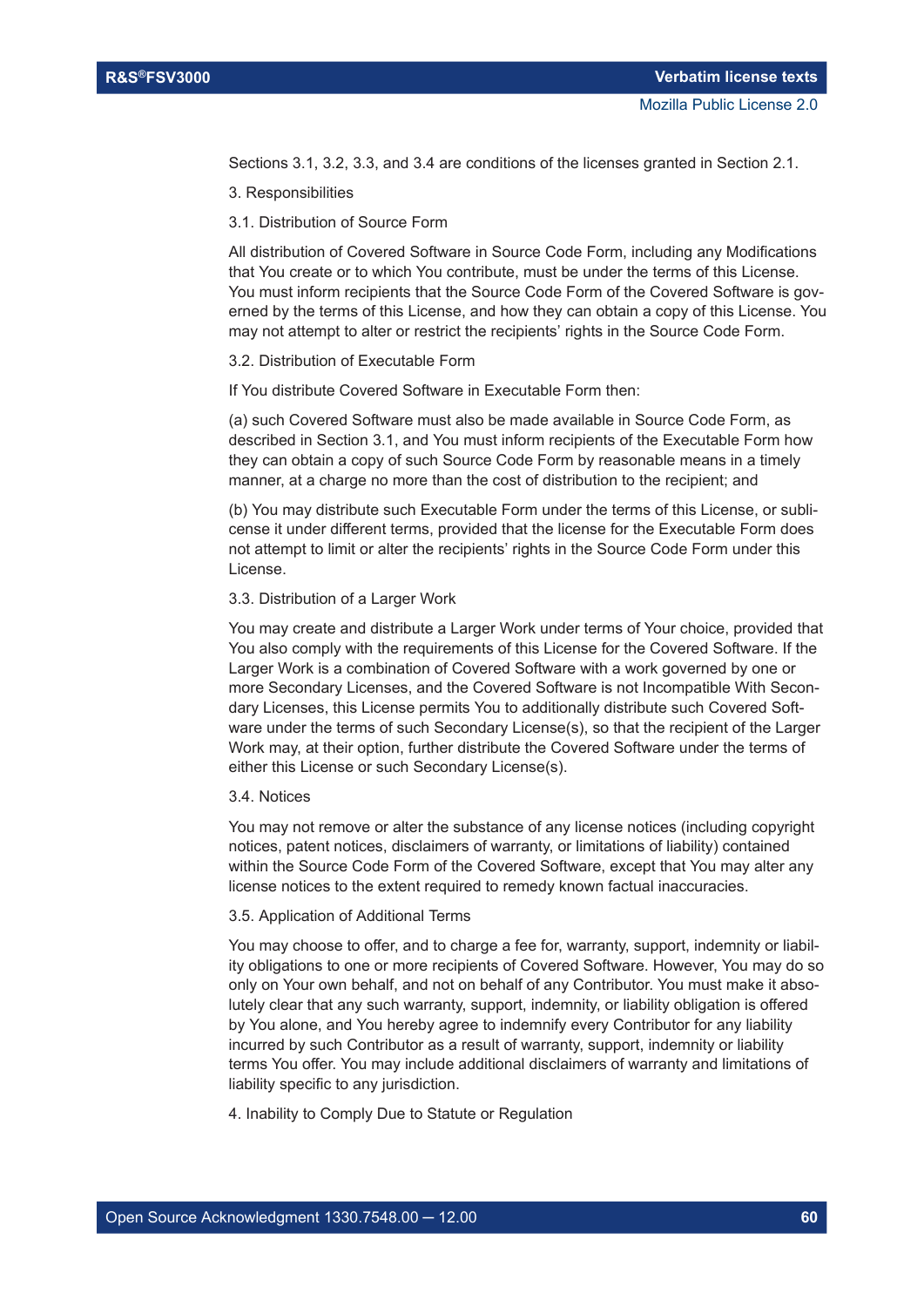If it is impossible for You to comply with any of the terms of this License with respect to some or all of the Covered Software due to statute, judicial order, or regulation then You must: (a) comply with the terms of this License to the maximum extent possible; and (b) describe the limitations and the code they affect. Such description must be placed in a text file included with all distributions of the Covered Software under this License. Except to the extent prohibited by statute or regulation, such description must be sufficiently detailed for a recipient of ordinary skill to be able to understand it.

#### 5. Termination

5.1. The rights granted under this License will terminate automatically if You fail to comply with any of its terms. However, if You become compliant, then the rights granted under this License from a particular Contributor are reinstated (a) provisionally, unless and until such Contributor explicitly and finally terminates Your grants, and (b) on an ongoing basis, if such Contributor fails to notify You of the non-compliance by some reasonable means prior to 60 days after You have come back into compliance. Moreover, Your grants from a particular Contributor are reinstated on an ongoing basis if such Contributor notifies You of the non-compliance by some reasonable means, this is the first time You have received notice of non-compliance with this License from such Contributor, and You become compliant prior to 30 days after Your receipt of the notice.

5.2. If You initiate litigation against any entity by asserting a patent infringement claim (excluding declaratory judgment actions, counter-claims, and cross-claims) alleging that a Contributor Version directly or indirectly infringes any patent, then the rights granted to You by any and all Contributors for the Covered Software under Section 2.1 of this License shall terminate.

5.3. In the event of termination under Sections 5.1 or 5.2 above, all end user license agreements (excluding distributors and resellers) which have been validly granted by You or Your distributors under this License prior to termination shall survive termination.

#### 6. Disclaimer of Warranty

Covered Software is provided under this License on an "as is" basis, without warranty of any kind, either expressed, implied, or statutory, including, without limitation, warranties that the Covered Software is free of defects, merchantable, fit for a particular purpose or non-infringing. The entire risk as to the quality and performance of the Covered Software is with You. Should any Covered Software prove defective in any respect, You (not any Contributor) assume the cost of any necessary servicing, repair, or correction. This disclaimer of warranty constitutes an essential part of this License. No use of any Covered Software is authorized under this License except under this disclaimer.

#### 7. Limitation of Liability

Under no circumstances and under no legal theory, whether tort (including negligence), contract, or otherwise, shall any Contributor, or anyone who distributes Covered Software as permitted above, be liable to You for any direct, indirect, special, incidental, or consequential damages of any character including, without limitation, damages for lost profits, loss of goodwill, work stoppage, computer failure or malfunction, or any and all other commercial damages or losses, even if such party shall have been informed of the possibility of such damages. This limitation of liability shall not apply to liability for death or personal injury resulting from such party's negligence to the extent applicable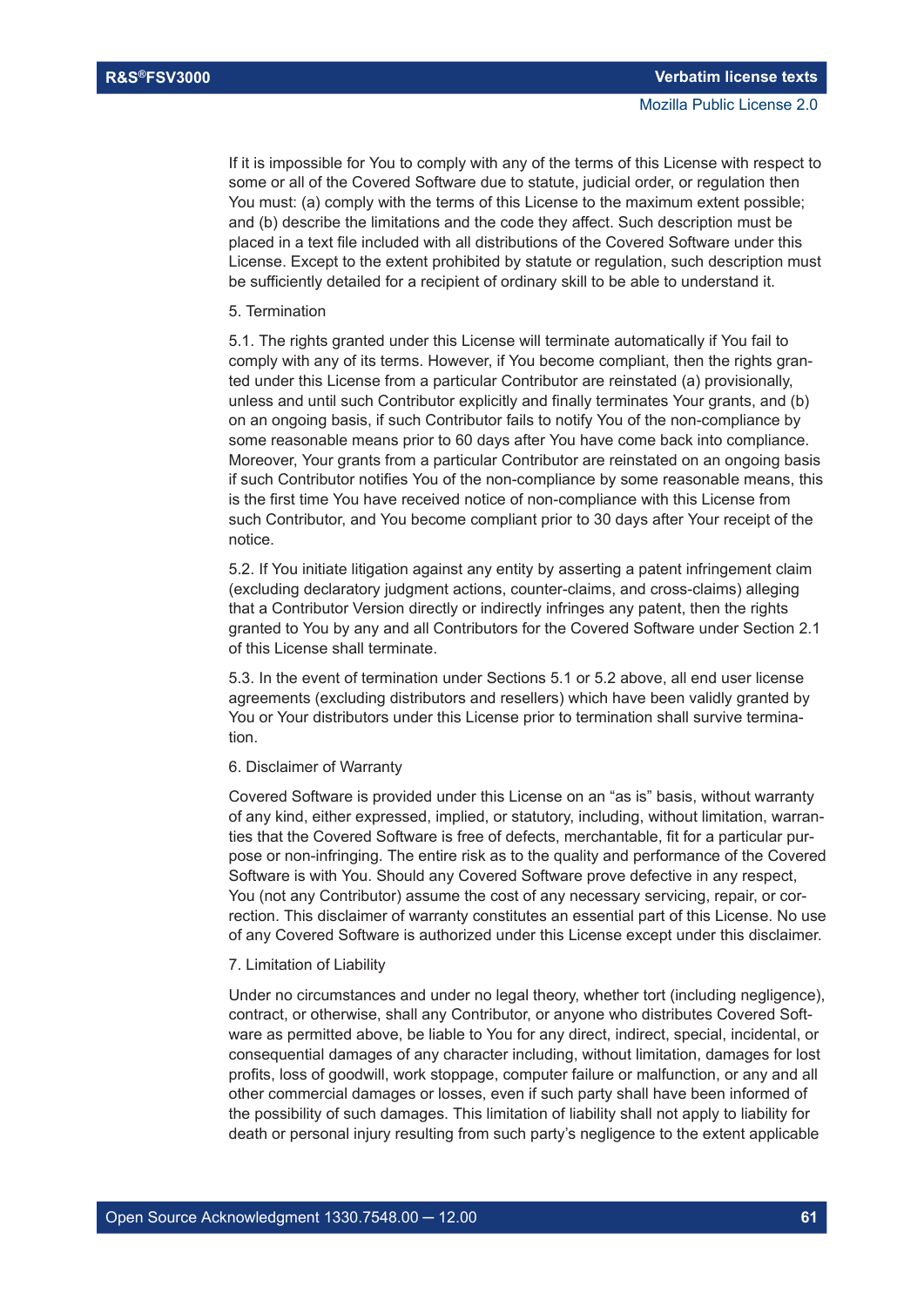law prohibits such limitation. Some jurisdictions do not allow the exclusion or limitation of incidental or consequential damages, so this exclusion and limitation may not apply to You.

8. Litigation

Any litigation relating to this License may be brought only in the courts of a jurisdiction where the defendant maintains its principal place of business and such litigation shall be governed by laws of that jurisdiction, without reference to its conflict-of-law provisions. Nothing in this Section shall prevent a party's ability to bring cross-claims or counter-claims.

#### 9. Miscellaneous

This License represents the complete agreement concerning the subject matter hereof. If any provision of this License is held to be unenforceable, such provision shall be reformed only to the extent necessary to make it enforceable. Any law or regulation which provides that the language of a contract shall be construed against the drafter shall not be used to construe this License against a Contributor.

10. Versions of the License

#### 10.1. New Versions

Mozilla Foundation is the license steward. Except as provided in Section 10.3, no one other than the license steward has the right to modify or publish new versions of this License. Each version will be given a distinguishing version number.

#### 10.2. Effect of New Versions

You may distribute the Covered Software under the terms of the version of the License under which You originally received the Covered Software, or under the terms of any subsequent version published by the license steward.

#### 10.3. Modified Versions

If you create software not governed by this License, and you want to create a new license for such software, you may create and use a modified version of this License if you rename the license and remove any references to the name of the license steward (except to note that such modified license differs from this License).

10.4. Distributing Source Code Form that is Incompatible With Secondary Licenses

If You choose to distribute Source Code Form that is Incompatible With Secondary Licenses under the terms of this version of the License, the notice described in Exhibit B of this License must be attached.

#### Exhibit A - Source Code Form License Notice

This Source Code Form is subject to the terms of the Mozilla Public License, v. 2.0. If a copy of the MPL was not distributed with this file, You can obtain one at https:// mozilla.org/MPL/2.0/.

If it is not possible or desirable to put the notice in a particular file, then You may include the notice in a location (such as a LICENSE file in a relevant directory) where a recipient would be likely to look for such a notice.

You may add additional accurate notices of copyright ownership.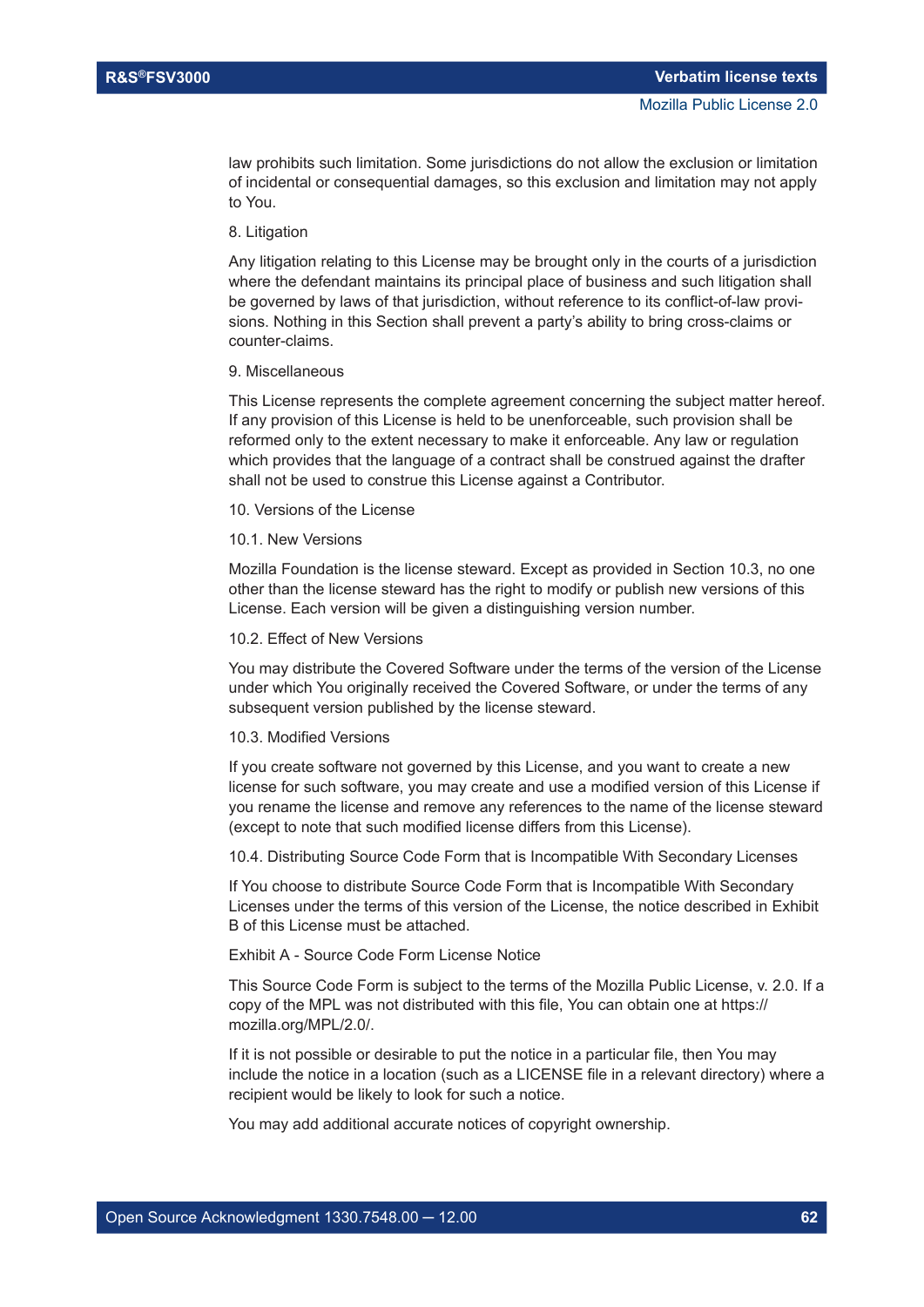Exhibit B - "Incompatible With Secondary Licenses" Notice

This Source Code Form is "Incompatible With Secondary Licenses", as defined by the Mozilla Public License, v. 2.0.

## **3.23 Net-SNMP License**

Various copyrights apply to this package, listed in various separate

parts below. Please make sure that you read all the parts.

Part 1: CMU/UCD copyright notice: (BSD like)

Copyright 1989, 1991, 1992 by Carnegie Mellon University Derivative Work - 1996, 1998-2000

Copyright 1996, 1998-2000 The Regents of the University of California All Rights Reserved

Permission to use, copy, modify and distribute this software and its documentation for any purpose and without fee is hereby granted, provided that the above copyright notice appears in all copies and that both that copyright notice and this permission notice appear in supporting documentation, and that the name of CMU and The Regents of the University of California not be used in advertising or publicity pertaining to distribution of the software without specific written permission.

THE COPYRIGHT HOLDERS DISCLAIM ALL WARRANTIES WITH REGARD TO THIS SOFTWARE, INCLUDING ALL IMPLIED WARRANTIES OF MERCHANTABIL-ITY AND FITNESS. IN NO EVENT SHALL THE COPYRIGHT HOLDER BE LIABLE FOR ANY SPECIAL, INDIRECT OR CONSEQUENTIAL DAMAGES OR ANY DAM-AGES WHATSOEVER RESULTING FROM THE LOSS OF USE, DATA OR PROFITS, WHETHER IN AN ACTION OF CONTRACT, NEGLIGENCE OR OTHER TORTIOUS ACTION, ARISING OUT OF OR IN CONNECTION WITH THE USE OR PERFOR-MANCE OF THIS SOFTWARE.

Part 2: Networks Associates Technology, Inc copyright notice (BSD)

Copyright (c) 2001-2003, Networks Associates Technology, Inc All rights reserved.

Redistribution and use in source and binary forms, with or without modification, are permitted provided that the following conditions are met:

Redistributions of source code must retain the above copyright notice, this list of conditions and the following disclaimer.

Redistributions in binary form must reproduce the above copyright notice, this list of conditions and the following disclaimer in the documentation and/or other materials provided with the distribution.

Neither the name of the Networks Associates Technology, Inc nor the names of its contributors may be used to endorse or promote products derived from this software without specific prior written permission.

THIS SOFTWARE IS PROVIDED BY THE COPYRIGHT HOLDERS AND CONTRIBU-TORS ``AS IS'' AND ANY EXPRESS OR IMPLIED WARRANTIES, INCLUDING, BUT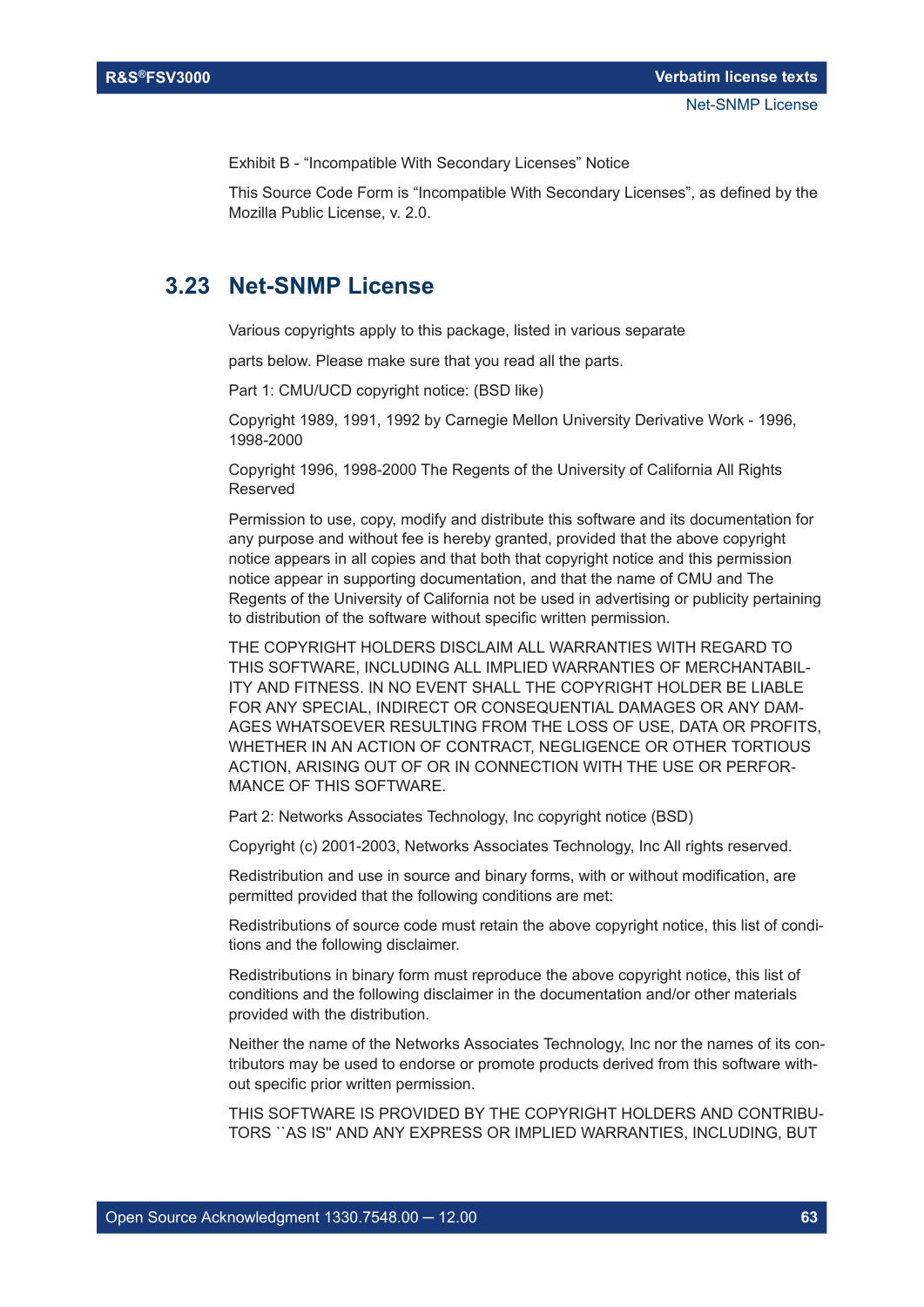NOT LIMITED TO, THE IMPLIED WARRANTIES OF MERCHANTABILITY AND FIT-NESS FOR A PARTICULAR PURPOSE ARE DISCLAIMED. IN NO EVENT SHALL THE COPYRIGHT HOLDERS OR CONTRIBUTORS BE LIABLE FOR ANY DIRECT, INDIRECT, INCIDENTAL, SPECIAL, EXEMPLARY, OR CONSEQUENTIAL DAMAGES (INCLUDING, BUT NOT LIMITED TO, PROCUREMENT OF SUBSTITUTE GOODS OR SERVICES; LOSS OF USE, DATA, OR PROFITS; OR BUSINESS INTERRUP-TION) HOWEVER CAUSED AND ON ANY THEORY OF LIABILITY,

WHETHER IN CONTRACT, STRICT LIABILITY, OR TORT (INCLUDING NEGLI-GENCE OR OTHERWISE) ARISING IN ANY WAY OUT OF THE USE OF THIS SOFT-WARE, EVEN IF ADVISED OF THE POSSIBILITY OF SUCH DAMAGE.

Part 3: Cambridge Broadband Ltd. copyright notice (BSD)

Portions of this code are copyright (c) 2001-2003, Cambridge Broadband Ltd. All rights reserved.

Redistribution and use in source and binary forms, with or without modification, are permitted provided that the following conditions are met:

Redistributions of source code must retain the above copyright notice, this list of conditions and the following disclaimer.

Redistributions in binary form must reproduce the above copyright notice, this list of conditions and the following disclaimer in the documentation and/or other materials provided with the distribution.

The name of Cambridge Broadband Ltd. may not be used to endorse or promote products derived from this software without specific prior written permission.

THIS SOFTWARE IS PROVIDED BY THE COPYRIGHT HOLDER ``AS IS'' AND ANY EXPRESS OR IMPLIED WARRANTIES, INCLUDING, BUT NOT LIMITED TO, THE IMPLIED WARRANTIES OF MERCHANTABILITY AND FITNESS FOR A PARTICU-LAR PURPOSE ARE DISCLAIMED. IN NO EVENT SHALL THE COPYRIGHT HOLDER BE LIABLE FOR ANY DIRECT, INDIRECT, INCIDENTAL, SPECIAL, EXEM-PLARY, OR

CONSEQUENTIAL DAMAGES (INCLUDING, BUT NOT LIMITED TO, PROCURE-MENT OF SUBSTITUTE GOODS OR SERVICES; LOSS OF USE, DATA, OR PROF-ITS; OR BUSINESS INTERRUPTION) HOWEVER CAUSED AND ON ANY THEORY OF LIABILITY, WHETHER IN CONTRACT, STRICT LIABILITY, OR TORT (INCLUD-ING NEGLIGENCE OR OTHERWISE) ARISING IN ANY WAY OUT OF THE USE OF THIS SOFTWARE, EVEN IF ADVISED OF THE POSSIBILITY OF SUCH DAMAGE.

Part 4: Sun Microsystems, Inc. copyright notice (BSD)

Copyright © 2003 Sun Microsystems, Inc., 4150 Network Circle, Santa Clara, California 95054, U.S.A. All rights reserved.

Use is subject to license terms below. This distribution may include materials developed by third parties. Sun, Sun Microsystems, the Sun logo and Solaris are trademarks or registered trademarks of Sun Microsystems, Inc. in the U.S. and other countries.

Redistribution and use in source and binary forms, with or without modification, are permitted provided that the following conditions are met: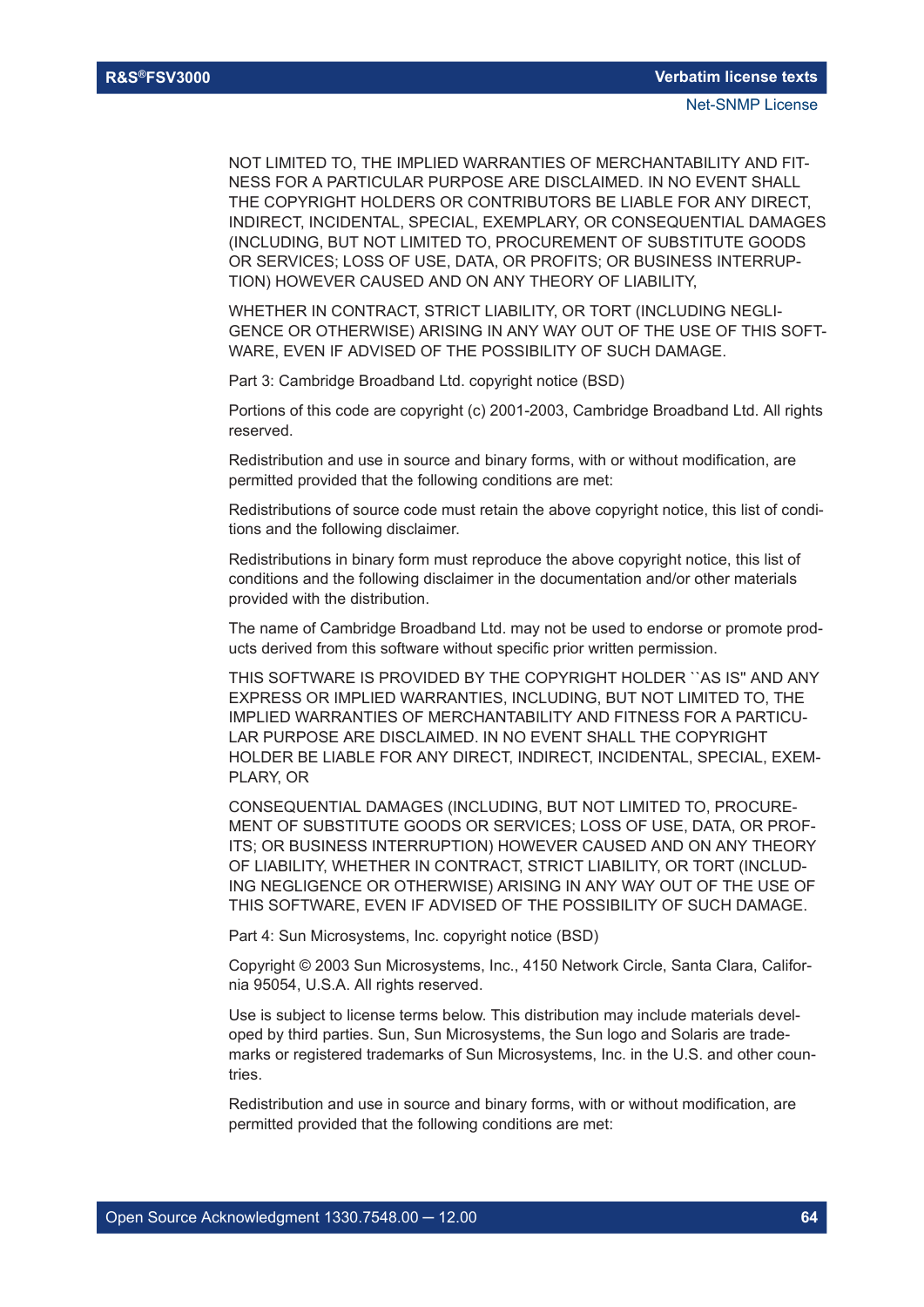Redistributions of source code must retain the above copyright notice, this list of conditions and the following disclaimer.

Redistributions in binary form must reproduce the above copyright notice, this list of conditions and the following disclaimer in the documentation and/or other materials provided with the distribution.

Neither the name of the Sun Microsystems, Inc. nor the names of its contributors may be used to endorse or promote products derived from this software without specific prior written permission.

THIS SOFTWARE IS PROVIDED BY THE COPYRIGHT HOLDERS AND CONTRIBU-TORS ``AS IS'' AND ANY EXPRESS OR IMPLIED WARRANTIES, INCLUDING, BUT NOT LIMITED TO, THE IMPLIED WARRANTIES OF MERCHANTABILITY AND FIT-NESS FOR A PARTICULAR PURPOSE ARE DISCLAIMED. IN NO EVENT SHALL THE COPYRIGHT HOLDERS OR CONTRIBUTORS BE LIABLE FOR ANY DIRECT, INDIRECT, INCIDENTAL, SPECIAL, EXEMPLARY, OR CONSEQUENTIAL DAMAGES (INCLUDING, BUT NOT LIMITED TO, PROCUREMENT OF SUBSTITUTE GOODS OR SERVICES; LOSS OF USE, DATA, OR PROFITS; OR BUSINESS INTERRUP-TION) HOWEVER CAUSED AND ON ANY THEORY OF LIABILITY, WHETHER IN CONTRACT, STRICT LIABILITY, OR TORT (INCLUDING NEGLIGENCE OR OTHER-WISE) ARISING IN ANY WAY OUT OF THE USE OF THIS SOFTWARE, EVEN IF ADVISED OF THE POSSIBILITY OF SUCH DAMAGE.

Part 5: Sparta, Inc copyright notice (BSD) Copyright (c) 2003-2009, Sparta, Inc All rights reserved.

Redistribution and use in source and binary forms, with or without modification, are permitted provided that the following conditions are met:

Redistributions of source code must retain the above copyright notice, this list of conditions and the following disclaimer.

Redistributions in binary form must reproduce the above copyright notice, this list of conditions and the following disclaimer in the documentation and/or other materials provided with the distribution.

Neither the name of Sparta, Inc nor the names of its contributors may be used to endorse or promote products derived from this software without specific prior written permission.

THIS SOFTWARE IS PROVIDED BY THE COPYRIGHT HOLDERS AND CONTRIBU-TORS ``AS IS'' AND ANY EXPRESS OR IMPLIED WARRANTIES, INCLUDING, BUT NOT LIMITED TO, THE IMPLIED WARRANTIES OF MERCHANTABILITY AND FIT-NESS FOR A PARTICULAR PURPOSE ARE DISCLAIMED. IN NO EVENT SHALL THE COPYRIGHT HOLDERS OR CONTRIBUTORS BE LIABLE FOR ANY DIRECT, INDIRECT, INCIDENTAL, SPECIAL, EXEMPLARY, OR CONSEQUENTIAL DAMAGES (INCLUDING, BUT NOT LIMITED TO, PROCUREMENT OF SUBSTITUTE GOODS OR SERVICES; LOSS OF USE, DATA, OR PROFITS; OR BUSINESS INTERRUP-TION) HOWEVER CAUSED AND ON ANY THEORY OF LIABILITY, WHETHER IN CONTRACT, STRICT LIABILITY, OR TORT (INCLUDING NEGLIGENCE OR OTHER-WISE) ARISING IN ANY WAY OUT OF THE USE OF THIS SOFTWARE, EVEN IF ADVISED OF THE POSSIBILITY OF SUCH DAMAGE.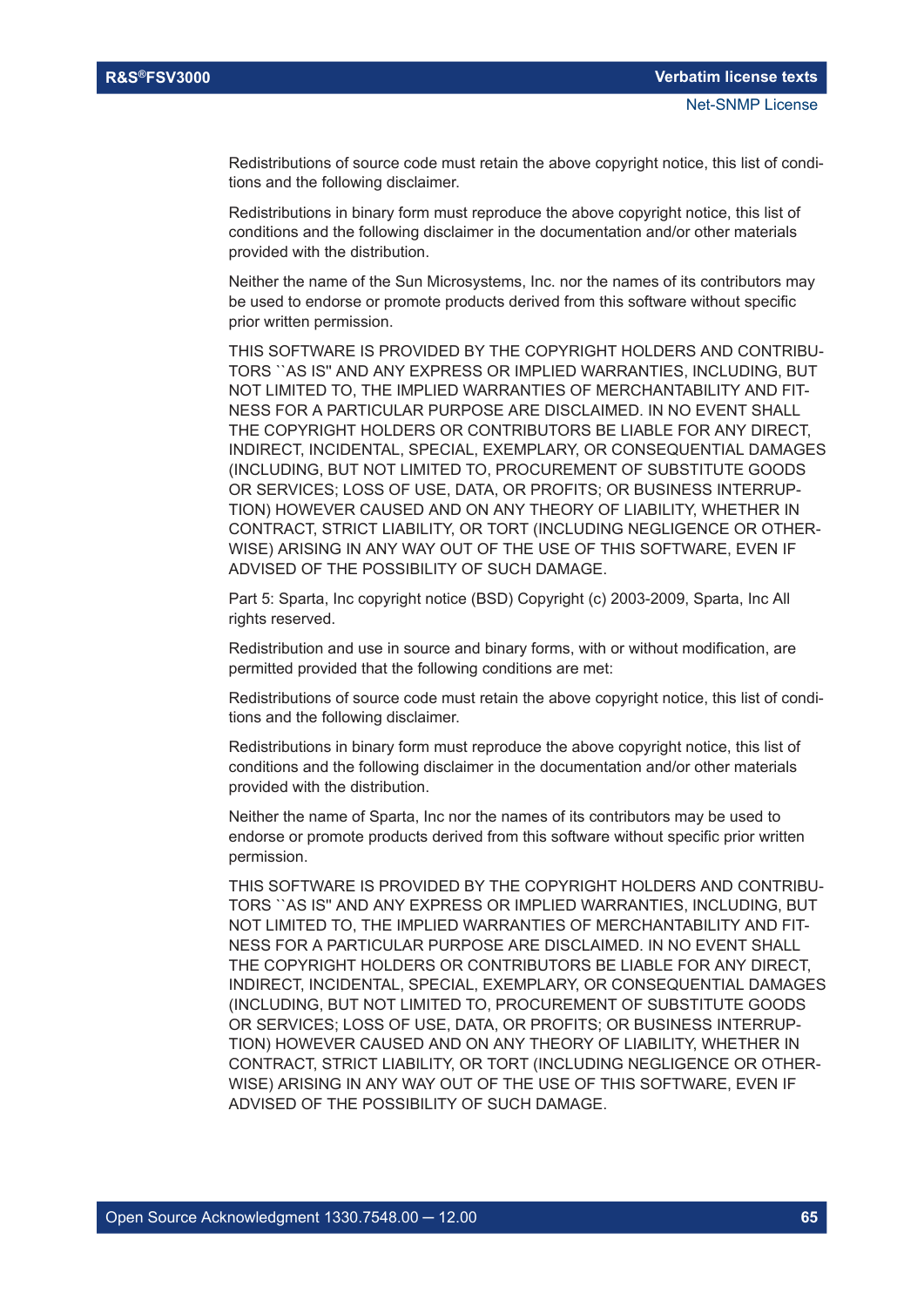Part 6: Cisco/BUPTNIC copyright notice (BSD) Copyright (c) 2004, Cisco, Inc and Information Network

Center of Beijing University of Posts and Telecommunications. All rights reserved.

Redistribution and use in source and binary forms, with or without modification, are permitted provided that the following conditions are met:

Redistributions of source code must retain the above copyright notice, this list of conditions and the following disclaimer.

Redistributions in binary form must reproduce the above copyright notice, this list of conditions and the following disclaimer in the documentation and/or other materials provided with the distribution.

Neither the name of Cisco, Inc, Beijing University of Posts and Telecommunications, nor the names of their contributors may be used to endorse or promote products derived from this software without specific prior written permission.

THIS SOFTWARE IS PROVIDED BY THE COPYRIGHT HOLDERS AND CONTRIBU-TORS ``AS IS'' AND ANY EXPRESS OR IMPLIED WARRANTIES, INCLUDING, BUT NOT LIMITED TO, THE IMPLIED WARRANTIES OF MERCHANTABILITY AND FIT-NESS FOR A PARTICULAR PURPOSE ARE DISCLAIMED. IN NO EVENT SHALL THE COPYRIGHT HOLDERS OR CONTRIBUTORS BE LIABLE FOR ANY DIRECT, INDIRECT, INCIDENTAL, SPECIAL, EXEMPLARY, OR CONSEQUENTIAL DAMAGES (INCLUDING, BUT NOT LIMITED TO, PROCUREMENT OF SUBSTITUTE GOODS OR SERVICES; LOSS OF USE, DATA, OR PROFITS; OR BUSINESS INTERRUP-TION) HOWEVER CAUSED AND ON ANY THEORY OF LIABILITY, WHETHER IN CONTRACT, STRICT LIABILITY, OR TORT (INCLUDING NEGLIGENCE OR OTHER-WISE) ARISING IN ANY WAY OUT OF THE USE OF THIS SOFTWARE, EVEN IF ADVISED OF THE POSSIBILITY OF SUCH DAMAGE.

Part 7: Fabasoft R&D Software GmbH & Co KG copyright notice (BSD) Copyright (c) Fabasoft R&D Software GmbH & Co KG, 2003

oss@fabasoft.com Author: Bernhard Penz

Redistribution and use in source and binary forms, with or without modification, are permitted provided that the following conditions are met:

Redistributions of source code must retain the above copyright notice, this list of conditions and the following disclaimer.

Redistributions in binary form must reproduce the above copyright notice, this list of conditions and the following disclaimer in the documentation and/or other materials provided with the distribution.

The name of Fabasoft R&D Software GmbH & Co KG or any of its subsidiaries, brand or product names may not be used to endorse or promote products derived from this software without specific prior written permission.

THIS SOFTWARE IS PROVIDED BY THE COPYRIGHT HOLDER ``AS IS'' AND ANY EXPRESS OR IMPLIED WARRANTIES, INCLUDING, BUT NOT LIMITED TO, THE IMPLIED WARRANTIES OF MERCHANTABILITY AND FITNESS FOR A PARTICU-LAR PURPOSE ARE DISCLAIMED. IN NO EVENT SHALL THE COPYRIGHT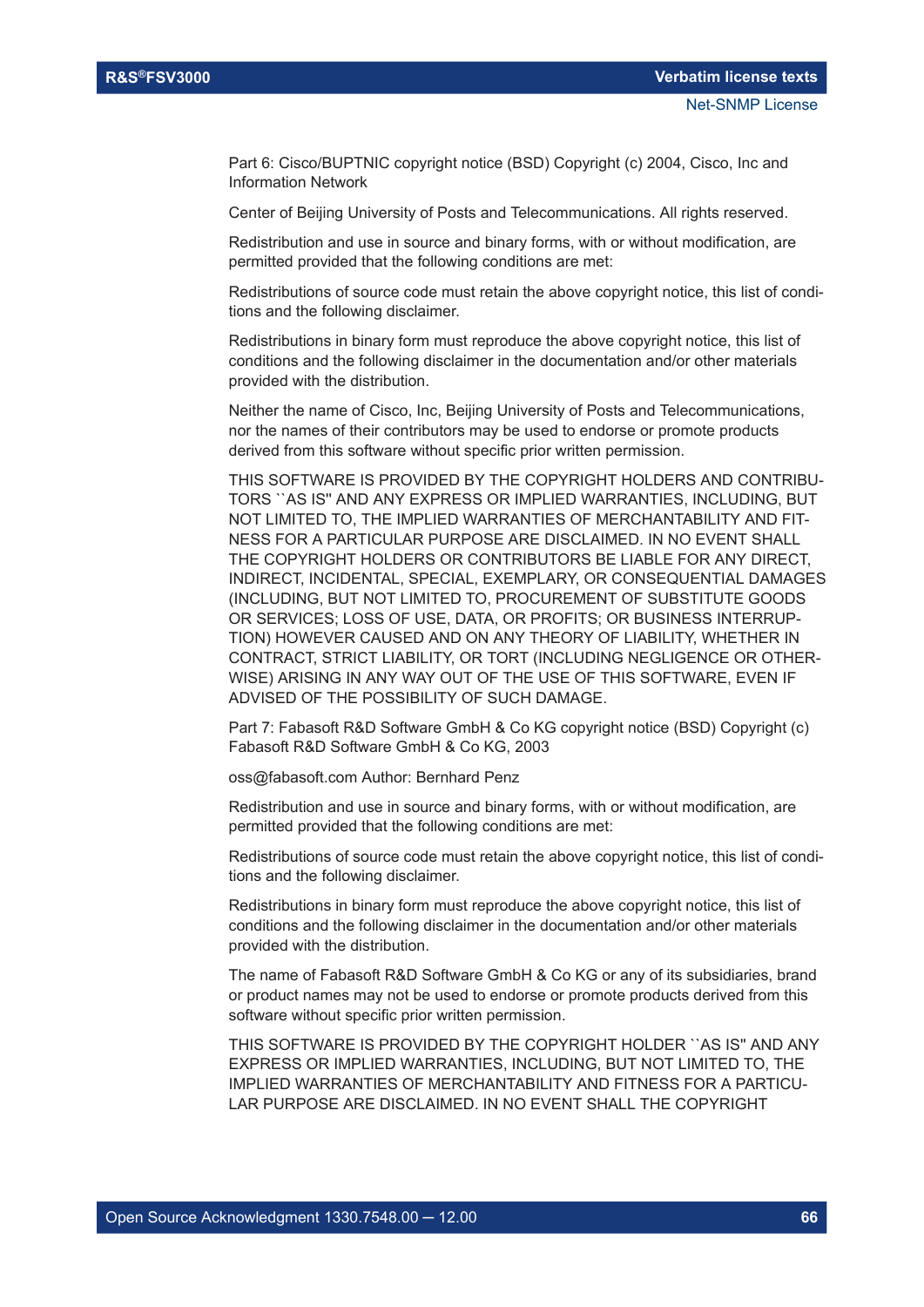HOLDER BE LIABLE FOR ANY DIRECT, INDIRECT, INCIDENTAL, SPECIAL, EXEM-PLARY, OR

CONSEQUENTIAL DAMAGES (INCLUDING, BUT NOT LIMITED TO, PROCURE-MENT OF SUBSTITUTE GOODS OR SERVICES; LOSS OF USE, DATA, OR PROF-ITS; OR BUSINESS INTERRUPTION) HOWEVER CAUSED AND ON ANY THEORY OF LIABILITY, WHETHER IN CONTRACT, STRICT LIABILITY, OR TORT (INCLUD-ING NEGLIGENCE OR OTHERWISE) ARISING IN ANY WAY OUT OF THE USE OF THIS SOFTWARE, EVEN IF ADVISED OF THE POSSIBILITY OF SUCH DAMAGE.

Part 8: Apple Inc. copyright notice (BSD) Copyright (c) 2007 Apple Inc. All rights reserved.

Redistribution and use in source and binary forms, with or without modification, are permitted provided that the following conditions

are met:

1. Redistributions of source code must retain the above copyright notice, this list of conditions and the following disclaimer.

2. Redistributions in binary form must reproduce the above copyright notice, this list of conditions and the following disclaimer in the documentation and/or other materials provided with the distribution.

3. Neither the name of Apple Inc. ("Apple") nor the names of its contributors may be used to endorse or promote products derived from this software without specific prior written permission.

THIS SOFTWARE IS PROVIDED BY THE COPYRIGHT HOLDERS "AS IS" AND ANY EXPRESS OR IMPLIED WARRANTIES, INCLUDING, BUT NOT LIMITED TO, THE IMPLIED WARRANTIES OF MERCHANTABILITY AND FITNESS FOR A PARTICU-LAR PURPOSE ARE DISCLAIMED. IN NO EVENT SHALL THE COPYRIGHT HOLD-ERS BE LIABLE FOR ANY DIRECT, INDIRECT, INCIDENTAL, SPECIAL, EXEM-PLARY, OR CONSEQUENTIAL DAMAGES (INCLUDING, BUT NOT LIMITED TO, PROCUREMENT OF SUBSTITUTE GOODS OR SERVICES; LOSS OF USE, DATA, OR PROFITS; OR BUSINESS INTERRUPTION) HOWEVER CAUSED AND ON ANY THEORY OF LIABILITY, WHETHER IN CONTRACT, STRICT LIABILITY,

OR TORT (INCLUDING NEGLIGENCE OR OTHERWISE) ARISING IN ANY WAY OUT OF THE USE OF THIS SOFTWARE, EVEN IF ADVISED OF THE POSSIBILITY OF SUCH DAMAGE.

Part 9: ScienceLogic, LLC copyright notice (BSD) Copyright (c) 2009, ScienceLogic, LLC All rights reserved.

Redistribution and use in source and binary forms, with or without modification, are permitted provided that the following conditions are

met:

Redistributions of source code must retain the above copyright notice, this list of conditions and the following disclaimer.

Redistributions in binary form must reproduce the above copyright notice, this list of conditions and the following disclaimer in the documentation and/or other materials provided with the distribution.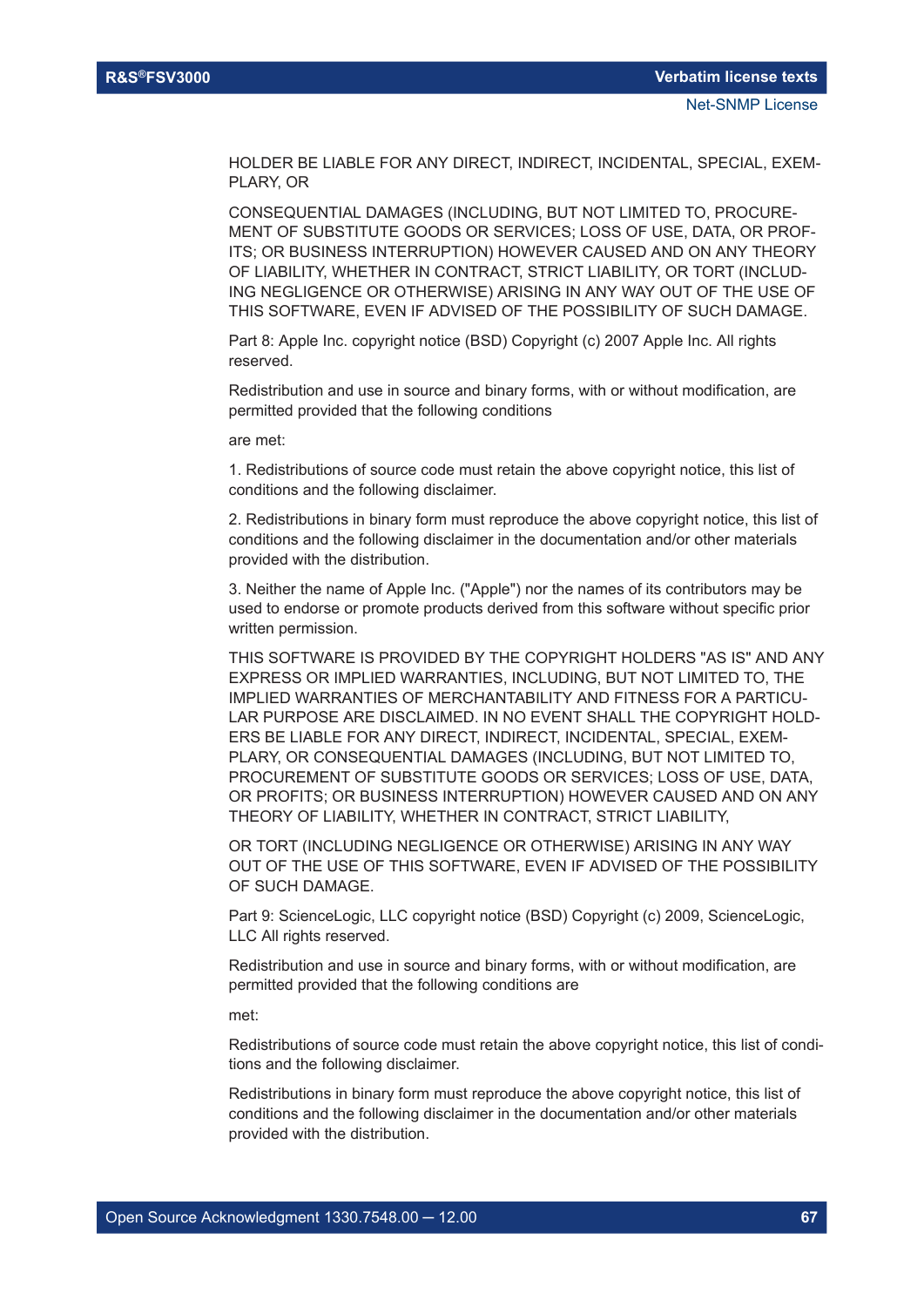Neither the name of ScienceLogic, LLC nor the names of its contributors may be used to endorse or promote products derived from this software without specific prior written permission.

THIS SOFTWARE IS PROVIDED BY THE COPYRIGHT HOLDERS AND CONTRIBU-TORS ``AS IS'' AND ANY EXPRESS OR IMPLIED WARRANTIES, INCLUDING, BUT NOT LIMITED TO, THE IMPLIED WARRANTIES OF MERCHANTABILITY AND FIT-NESS FOR A PARTICULAR PURPOSE ARE DISCLAIMED. IN NO EVENT SHALL THE COPYRIGHT HOLDERS OR CONTRIBUTORS BE LIABLE FOR ANY DIRECT, INDIRECT, INCIDENTAL, SPECIAL, EXEMPLARY, OR CONSEQUENTIAL DAMAGES (INCLUDING, BUT NOT LIMITED TO, PROCUREMENT OF SUBSTITUTE GOODS OR SERVICES; LOSS OF USE, DATA, OR PROFITS; OR BUSINESS INTERRUP-TION) HOWEVER CAUSED AND ON ANY THEORY OF LIABILITY, WHETHER IN CONTRACT, STRICT LIABILITY, OR TORT (INCLUDING NEGLIGENCE OR OTHER-WISE) ARISING IN ANY WAY OUT OF THE USE OF THIS SOFTWARE, EVEN IF ADVISED OF THE POSSIBILITY OF SUCH DAMAGE.

## **3.24 OpenSSL License**

OpenSSL License

Copyright (c) 1998-2008 The OpenSSL Project. All rights reserved.

Redistribution and use in source and binary forms, with or without modification, are permitted provided that the following conditions are met:

1. Redistributions of source code must retain the above copyright notice, this list of conditions and the following disclaimer.

2. Redistributions in binary form must reproduce the above copyright notice, this list of conditions and the following disclaimer in the documentation and/or other materials provided with the distribution.

3. All advertising materials mentioning features or use of this software must display the following acknowledgment: "This product includes software developed by the OpenSSL Project for use in the OpenSSL Toolkit. (http://www.openssl.org/)"

4. The names "OpenSSL Toolkit" and "OpenSSL Project" must not be used to endorse or promote products derived from this software without prior written permission. For written permission, please contact openssl-core@openssl.org.

5. Products derived from this software may not be called "OpenSSL" nor may "OpenSSL" appear in their names without prior written permission of the OpenSSL Project.

6. Redistributions of any form whatsoever must retain the following acknowledgment: "This product includes software developed by the OpenSSL Project for use in the OpenSSL Toolkit (http://www.openssl.org/)"

THIS SOFTWARE IS PROVIDED BY THE COPYRIGHT HOLDER ``AS IS'' AND ANY EXPRESSED OR IMPLIED WARRANTIES, INCLUDING, BUT NOT LIMITED TO, THE IMPLIED WARRANTIES OF MERCHANTABILITY AND FITNESS FOR A PARTICU-LAR PURPOSE ARE DISCLAIMED. IN NO EVENT SHALL THE COPYRIGHT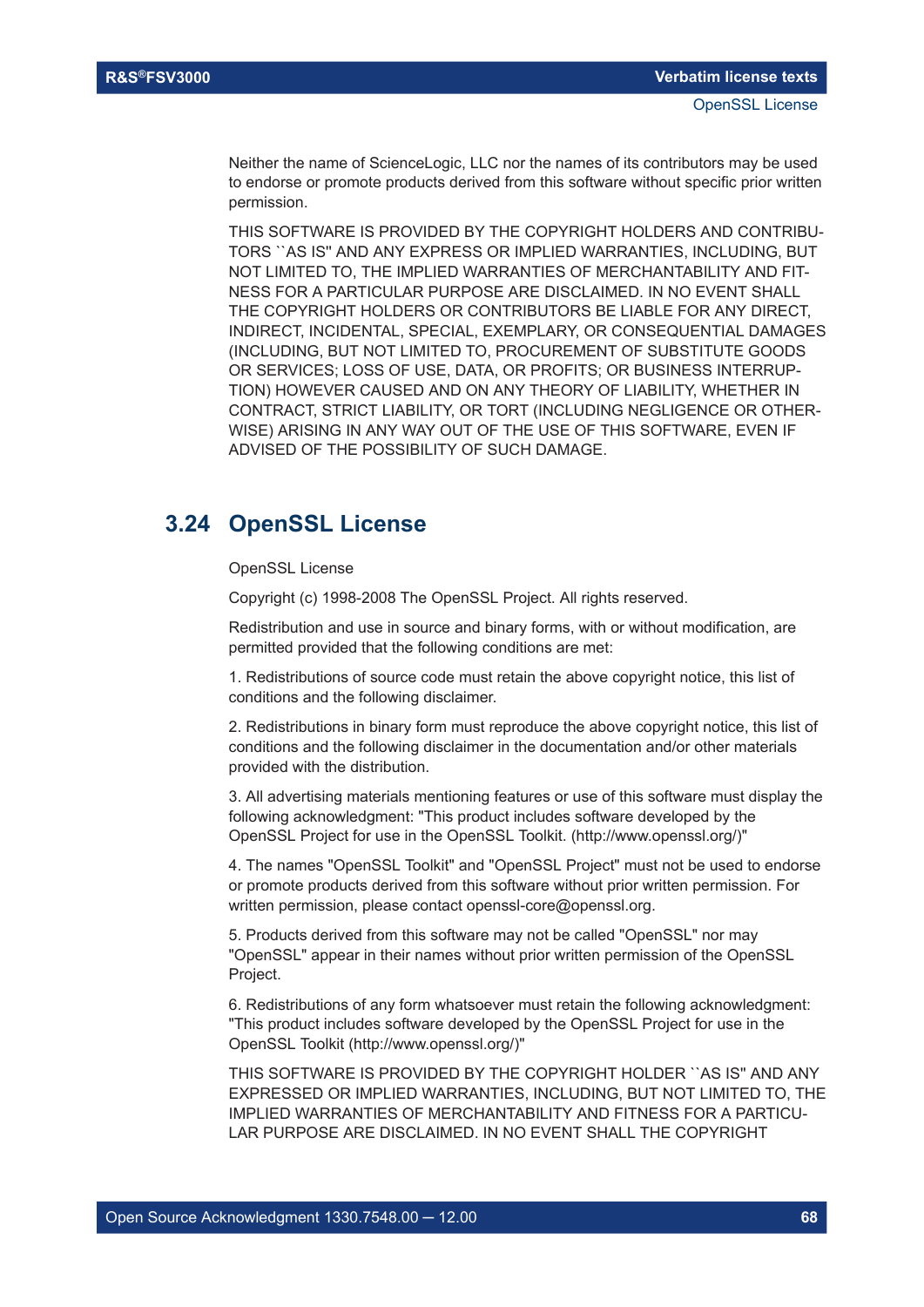HOLDER BE LIABLE FOR ANY DIRECT, INDIRECT, INCIDENTAL, SPECIAL, EXEM-PLARY, OR CONSEQUENTIAL DAMAGES (INCLUDING, BUT NOT LIMITED TO, PROCUREMENT OF SUBSTITUTE GOODS OR SERVICES; LOSS OF USE, DATA, OR PROFITS; OR BUSINESS INTERRUPTION) HOWEVER CAUSED AND ON ANY THEORY OF LIABILITY, WHETHER IN CONTRACT, STRICT LIABILITY, OR TORT (INCLUDING NEGLIGENCE OR OTHERWISE) ARISING IN ANY WAY OUT OF THE USE OF THIS SOFTWARE, EVEN IF ADVISED OF THE POSSIBILITY OF SUCH DAMAGE.

This product includes cryptographic software written by Eric Young (eay@cryptsoft.com). This product includes software written by Tim Hudson (tjh@cryptsoft.com).

Original SSLeay License

Copyright (C) 1995-1998 Eric Young (eay@cryptsoft.com) All rights reserved.

This package is an SSL implementation written by Eric Young (eay@cryptsoft.com). The implementation was written so as to conform with Netscapes SSL.

This library is free for commercial and non-commercial use as long as the following conditions are aheared to. The following conditions apply to all code found in this distribution, be it the RC4, RSA, lhash, DES, etc., code; not just the SSL code. The SSL documentation included with this distribution is covered by the same copyright terms except that the holder is Tim Hudson (tjh@cryptsoft.com).

Copyright remains Eric Young's, and as such any Copyright notices in the code are not to be removed. If this package is used in a product, Eric Young should be given attribution as the author of the parts of the library used. This can be in the form of a textual message at program startup or in documentation (online or textual) provided with the package.

Redistribution and use in source and binary forms, with or without modification, are permitted provided that the following conditions are met:

1. Redistributions of source code must retain the copyright notice, this list of conditions and the following disclaimer.

2. Redistributions in binary form must reproduce the above copyright notice, this list of conditions and the following disclaimer in the documentation and/or other materials provided with the distribution.

3. All advertising materials mentioning features or use of this software must display the following acknowledgement:

"This product includes cryptographic software written by Eric Young (eay@cryptsoft.com)"

The word 'cryptographic' can be left out if the rouines from the library being used are not cryptographic related :-).

4. If you include any Windows specific code (or a derivative thereof) from the apps directory (application code) you must include an acknowledgement: "This product includes software written by Tim Hudson (tjh@cryptsoft.com)"

THIS SOFTWARE IS PROVIDED BY THE COPYRIGHT HOLDER ``AS IS'' AND ANY EXPRESS OR IMPLIED WARRANTIES, INCLUDING, BUT NOT LIMITED TO, THE IMPLIED WARRANTIES OF MERCHANTABILITY AND FITNESS FOR A PARTICU-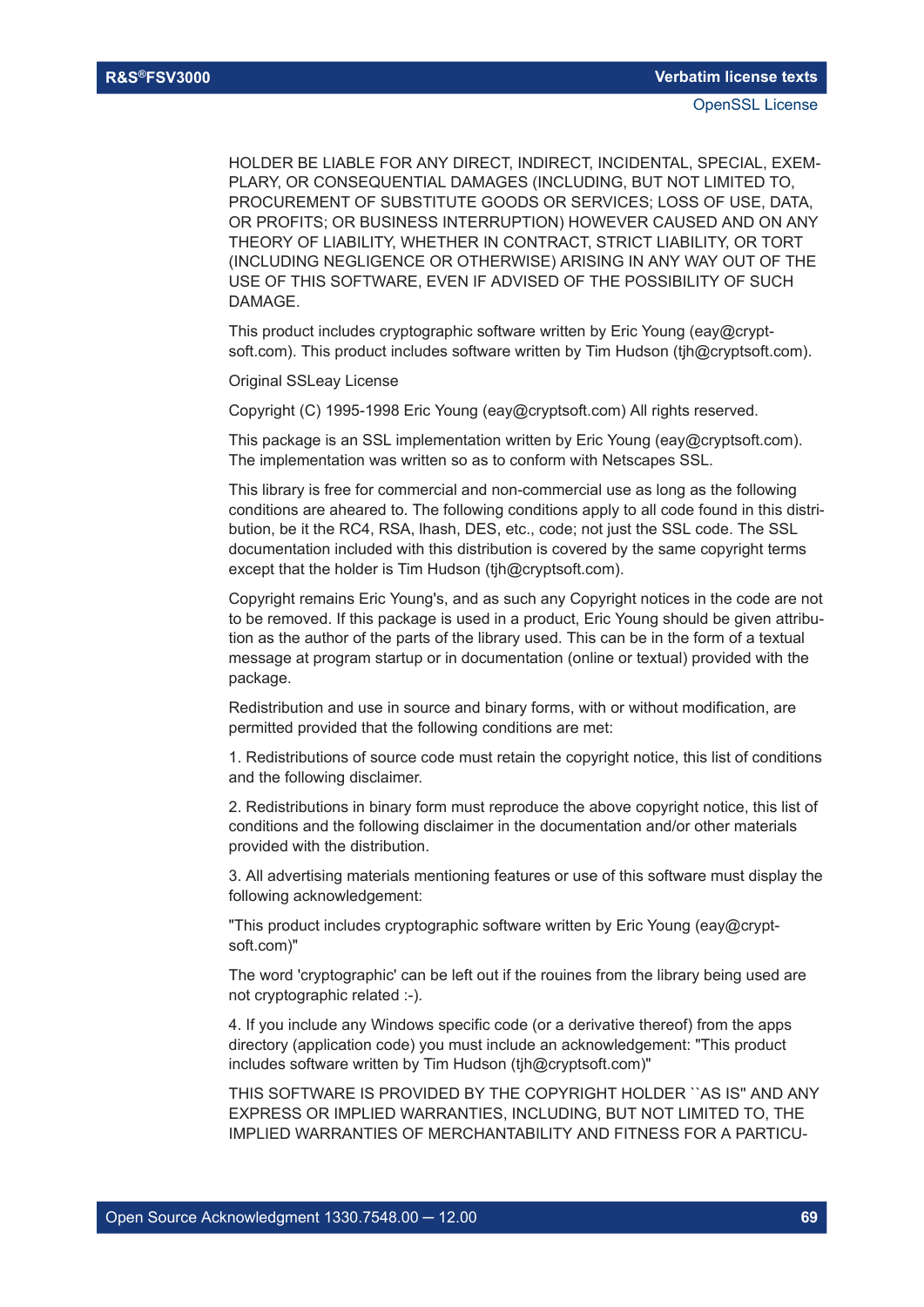LAR PURPOSE ARE DISCLAIMED. IN NO EVENT SHALL THE AUTHOR OR CON-TRIBUTORS BE LIABLE FOR ANY DIRECT, INDIRECT, INCIDENTAL, SPECIAL, EXEMPLARY, OR CONSEQUENTIAL DAMAGES (INCLUDING, BUT NOT LIMITED TO, PROCUREMENT OF SUBSTITUTE GOODS OR SERVICES; LOSS OF USE, DATA, OR PROFITS; OR BUSINESS INTERRUPTION) HOWEVER CAUSED AND ON ANY THEORY OF LIABILITY, WHETHER IN CONTRACT, STRICT LIABILITY, OR TORT (INCLUDING NEGLIGENCE OR OTHERWISE) ARISING IN ANY WAY OUT OF THE USE OF THIS SOFTWARE, EVEN IF ADVISED OF THE POSSIBILITY OF SUCH DAMAGE.

The licence and distribution terms for any publically available version or derivative of this code cannot be changed. i.e. this code cannot simply be copied and put under another distribution licence [including the GNU Public Licence.]

## **3.25 PHP License v3.01**

Redistribution and use in source and binary forms, with or without modification, is permitted provided that the following conditions are met:

1. Redistributions of source code must retain the above copyright notice, this list of conditions and the following disclaimer.

2. Redistributions in binary form must reproduce the above copyright notice, this list of conditions and the following disclaimer in the documentation and/or other materials provided with the distribution.

3. The name "PHP" must not be used to endorse or promote products derived from this software without prior written permission. For written permission, please contact group@php.net.

4. Products derived from this software may not be called "PHP", nor may "PHP" appear in their name, without prior written permission from group@php.net. You may indicate that your software works in conjunction with PHP by saying "Foo for PHP" instead of calling it "PHP Foo" or "phpfoo"

5. The PHP Group may publish revised and/or new versions of the license from time to time. Each version will be given a distinguishing version number. Once covered code has been published under a particular version of the license, you may always continue to use it under the terms of that version. You may also choose to use such covered code under the terms of any subsequent version of the license published by the PHP Group. No one other than the PHP Group has the right to modify the terms applicable to covered code created under this License.

6. Redistributions of any form whatsoever must retain the following acknowledgment: "This product includes PHP software, freely available from http://www.php.net/software/".

THIS SOFTWARE IS PROVIDED BY COPYRIGHT HOLDER ``AS IS'' AND ANY EXPRESSED OR IMPLIED WARRANTIES, INCLUDING, BUT NOT LIMITED TO, THE IMPLIED WARRANTIES OF MERCHANTABILITY AND FITNESS FOR A PARTICU-LAR PURPOSE ARE DISCLAIMED. IN NO EVENT SHALL THE COPYRIGHT HOLDER BE LIABLE FOR ANY DIRECT, INDIRECT, INCIDENTAL, SPECIAL, EXEM-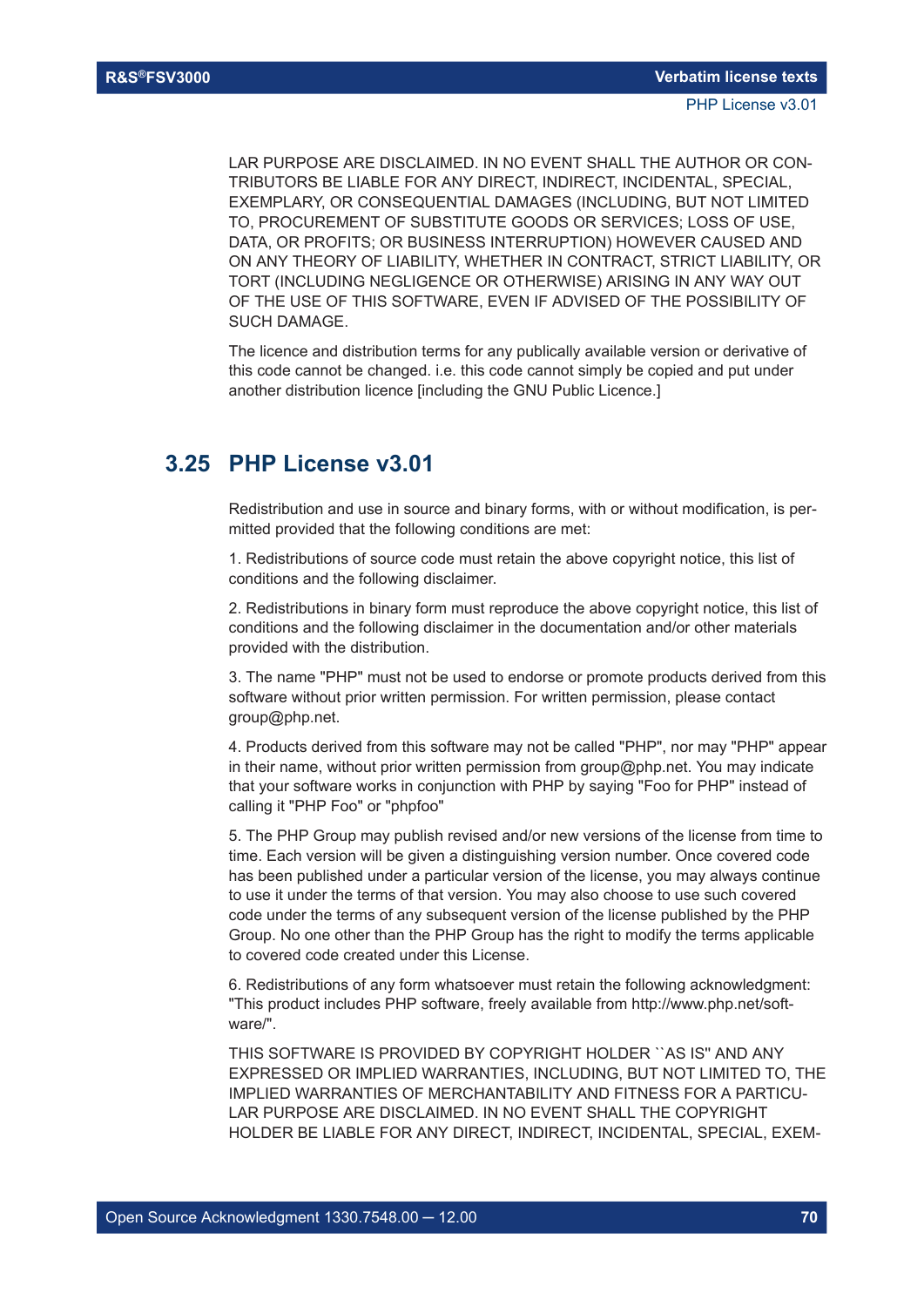PLARY, OR CONSEQUENTIAL DAMAGES (INCLUDING, BUT NOT LIMITED TO, PROCUREMENT OF SUBSTITUTE GOODS OR SERVICES; LOSS OF USE, DATA, OR PROFITS; OR BUSINESS INTERRUPTION) HOWEVER CAUSED AND ON ANY THEORY OF LIABILITY, WHETHER IN CONTRACT, STRICT LIABILITY, OR TORT (INCLUDING NEGLIGENCE OR OTHERWISE) ARISING IN ANY WAY OUT OF THE USE OF THIS SOFTWARE, EVEN IF ADVISED OF THE POSSIBILITY OF SUCH DAMAGE.

This software consists of voluntary contributions made by many individuals on behalf of the PHP Group.

The PHP Group can be contacted via Email at group@php.net.

For more information on the PHP Group and the PHP project, please see http:// www.php.net.

PHP includes the Zend Engine, freely available at http://www.zend.com.

# **3.26 SQLITE Copyright Notice**

#### SQLite Copyright

All of the code and documentation in SQLite has been dedicated to the public domain by the authors. All code authors, and representatives of the companies they work for, have signed affidavits dedicating their contributions to the public domain and originals of those signed affidavits are stored in a firesafe at the main offices of Hwaci. Anyone is free to copy, modify, publish, use, compile, sell, or distribute the original SQLite code, either in source code form or as a compiled binary, for any purpose, commercial or non-commercial, and by any means.

The previous paragraph applies to the deliverable code and documentation in SQLite those parts of the SQLite library that you actually bundle and ship with a larger application. Some scripts used as part of the build process (for example the "configure" scripts generated by autoconf) might fall under other open-source licenses. Nothing from these build scripts ever reaches the final deliverable SQLite library, however, and so the licenses associated with those scripts should not be a factor in assessing your rights to copy and use the SQLite library.

All of the deliverable code in SQLite has been written from scratch. No code has been taken from other projects or from the open internet. Every line of code can be traced back to its original author, and all of those authors have public domain dedications on file. So the SQLite code base is clean and is uncontaminated with licensed code from other projects.

Obtaining An License To Use SQLite

Even though SQLite is in the public domain and does not require a license, some users want to obtain a license anyway. Some reasons for obtaining a license include:

- Your company desires warranty of title and indemnity against claims of copyright infringement.

- You are using SQLite in a jurisdiction that does not recognize the public domain.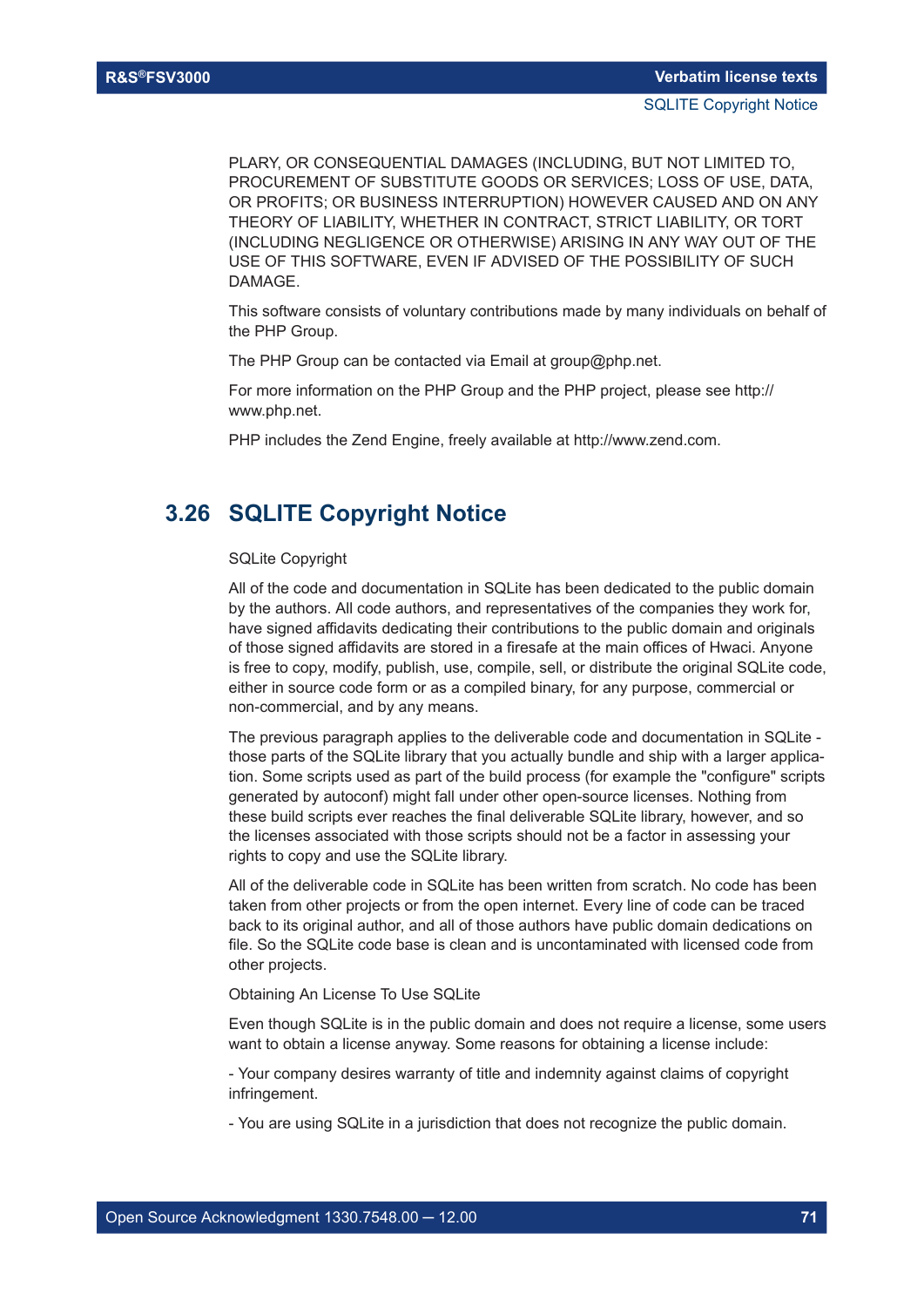- You are using SQLite in a jurisdiction that does not recognize the right of an author to dedicate their work to the public domain.

- You want to hold a tangible legal document as evidence that you have the legal right to use and distribute SQLite.

- Your legal department tells you that you have to purchase a license.

If you feel like you really need to purchase a license for SQLite, Hwaci, the company that employs the architect and principal developers of SQLite, will sell you one. All proceeds from the sale of SQLite licenses are used to fund further improvements to SQLite.

Contributed Code

In order to keep SQLite completely free and unencumbered by copyright, all new contributors to the SQLite code base are asked to dedicate their contributions to the public domain. If you want to send a patch or enhancement for possible inclusion in the SQLite source tree, please accompany the patch with the following statement:

The author or authors of this code dedicate any and all copyright interest in this code to the public domain. We make this dedication for the benefit of the public at large and to the detriment of our heirs and successors. We intend this dedication to be an overt act of relinquishment in perpetuity of all present and future rights to this code under copyright law.

We are not able to accept patches or changes to SQLite that are not accompanied by a statement such as the above. In addition, if you make changes or enhancements as an employee, then a simple statement such as the above is insufficient. You must also send by surface mail a copyright release signed by a company officer. A signed original of the copyright release should be mailed to:

Hwaci

6200 Maple Cove Lane

Charlotte, NC 28269

USA

## **3.27 Sun RPC License**

Sun RPC is a product of Sun Microsystems, Inc. and is provided for unrestricted use provided that this legend is included on all tape media and as a part of the software program in whole or part. Users may copy or modify Sun RPC without charge, but are not authorized to license or distribute it to anyone else except as part of a product or program developed by the user.

SUN RPC IS PROVIDED AS IS WITH NO WARRANTIES OF ANY KIND INCLUDING THE WARRANTIES OF DESIGN, MERCHANTIBILITY AND FITNESS FOR A PAR-TICULAR PURPOSE, OR ARISING FROM A COURSE OF DEALING, USAGE OR TRADE PRACTICE.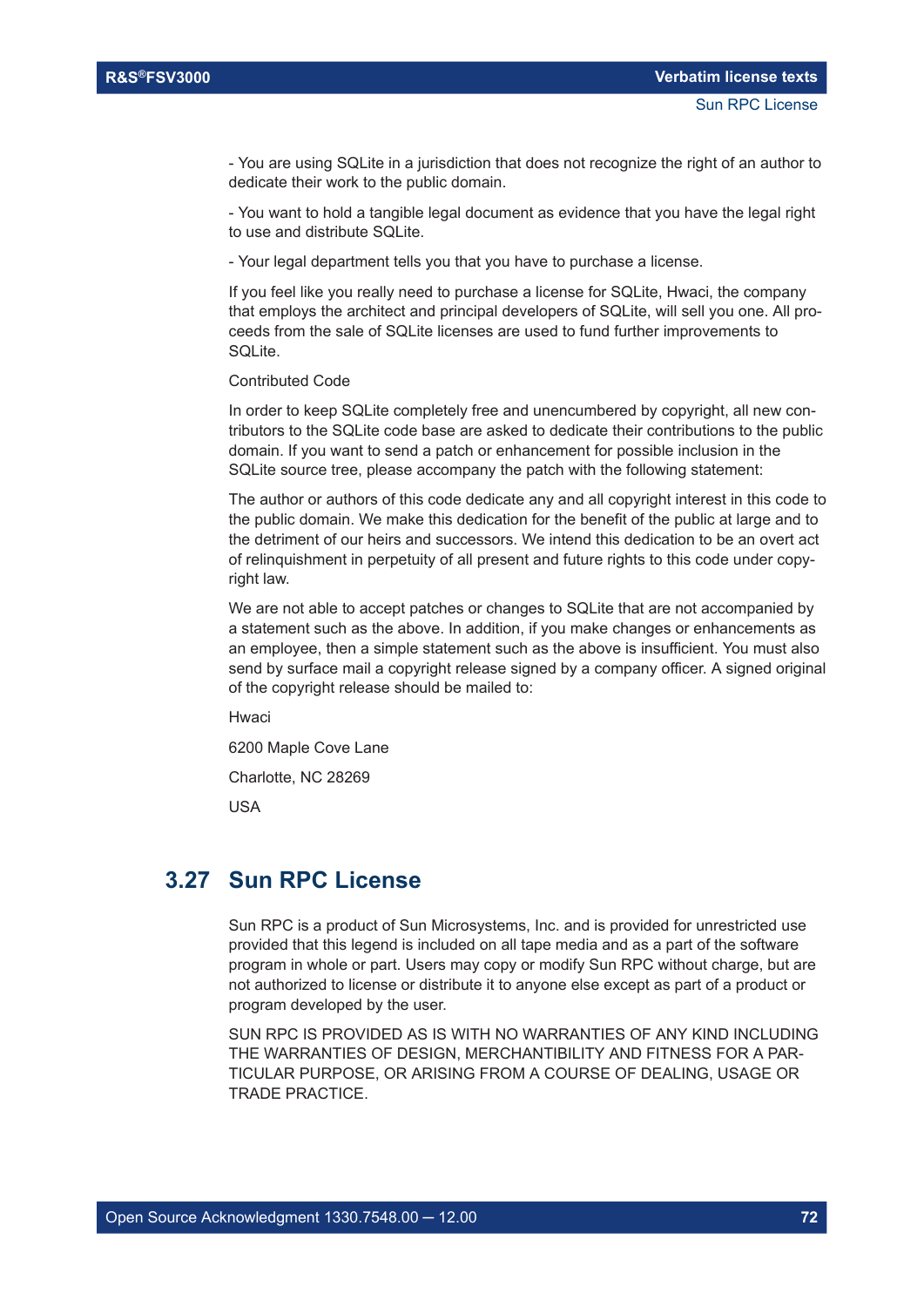Sun RPC is provided with no support and without any obligation on the part of Sun Microsystems, Inc. to assist in its use, correction, modification or enhancement.

THE COPYRIGHT HOLDER SHALL HAVE NO LIABILITY WITH RESPECT TO THE INFRINGEMENT OF COPYRIGHTS, TRADE SECRETS OR ANY PATENTS BY SUN RPC OR ANY PART THEREOF.

In no event will Sun Microsystems, Inc. be liable for any lost revenue or profits or other special, indirect and consequential damages, even if Sun has been advised of the possibility of such damages.

Sun Microsystems, Inc.

2550 Garcia Avenue

Mountain View, California 94043

#### **3.28 zlib License**

This software is provided 'as-is', without any express or implied warranty. In no event will the authors be held liable for any damages arising from the use of this software.

Permission is granted to anyone to use this software for any purpose, including commercial applications, and to alter it and redistribute it freely, subject to the following restrictions:

1. The origin of this software must not be misrepresented; you must not claim that you wrote the original software. If you use this software in a product, an acknowledgment in the product documentation would be appreciated but is not required.

2. Altered source versions must be plainly marked as such, and must not be misrepresented as being the original software.

3. This notice may not be removed or altered from any source distribution.

#### **3.29 zlib License**

This software is provided 'as-is', without any express or implied warranty. In no event will the authors be held liable for any damages arising from the use of this software.

Permission is granted to anyone to use this software for any purpose, including commercial applications, and to alter it and redistribute it freely, subject to the following restrictions:

1. The origin of this software must not be misrepresented; you must not claim that you wrote the original software. If you use this software in a product, an acknowledgment in the product documentation would be appreciated but is not required.

2. Altered source versions must be plainly marked as such, and must not be misrepresented as being the original software.

3. This notice may not be removed or altered from any source distribution.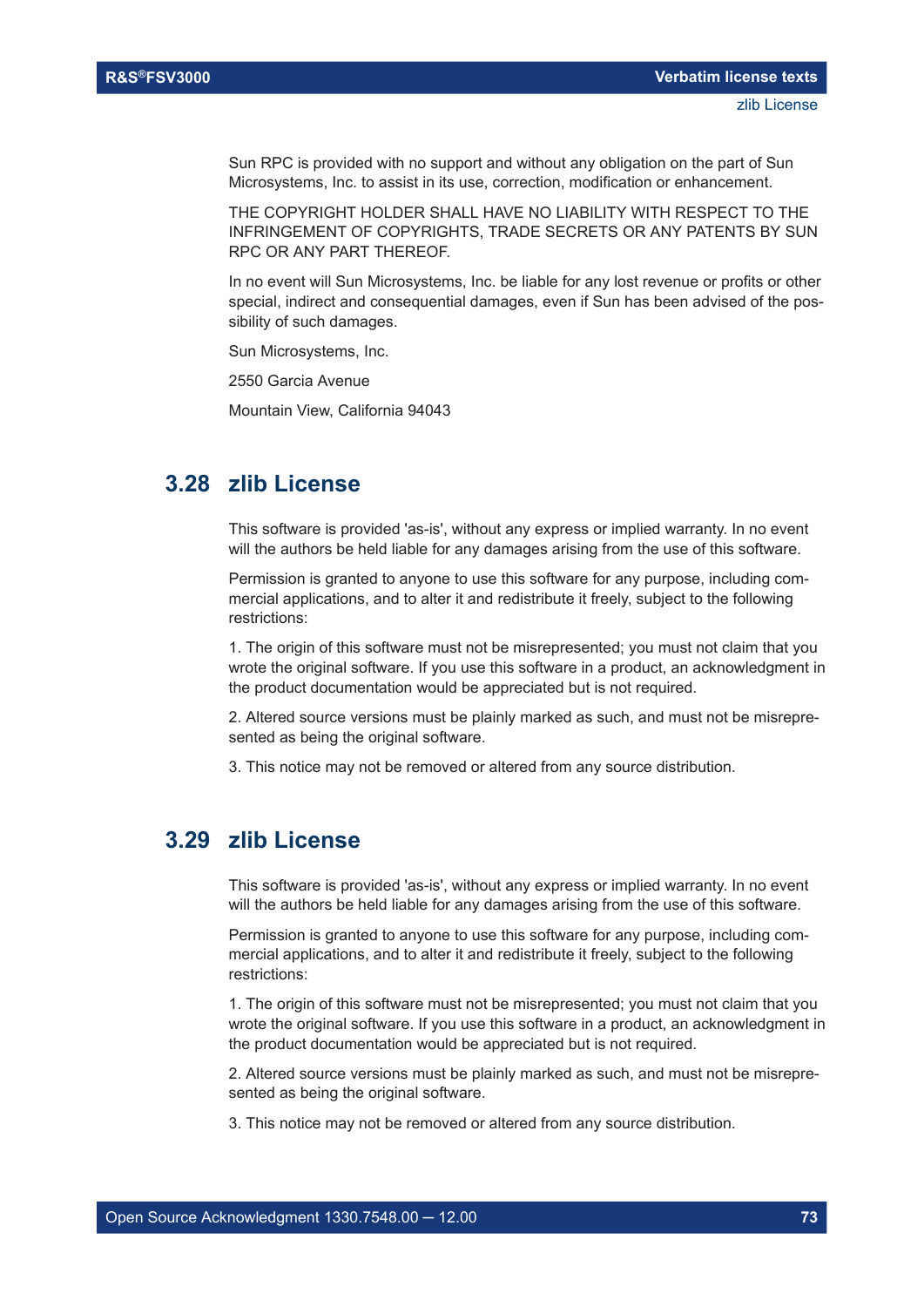#### **3.30 bzip2 and libbzip2 License**

Redistribution and use in source and binary forms, with or without modification, are permitted provided that the following conditions are met:

1. Redistributions of source code must retain the above copyright notice, this list of conditions and the following disclaimer.

2. The origin of this software must not be misrepresented; you must not claim that you wrote the original software. If you use this software in a product, an acknowledgment in the product documentation would be appreciated but is not required.

3. Altered source versions must be plainly marked as such, and must not be misrepresented as being the original software.

4. The name of the author may not be used to endorse or promote products derived from this software without specific prior written permission.

THIS SOFTWARE IS PROVIDED BY THE AUTHOR ``AS IS'' AND ANY EXPRESS OR IMPLIED WARRANTIES, INCLUDING, BUT NOT LIMITED TO, THE IMPLIED WARRANTIES OF MERCHANTABILITY AND FITNESS FOR A PARTICULAR PUR-POSE ARE DISCLAIMED. IN NO EVENT SHALL THE COPYRIGHT HOLDER BE LIABLE FOR ANY DIRECT, INDIRECT, INCIDENTAL, SPECIAL, EXEMPLARY, OR CONSEQUENTIAL DAMAGES (INCLUDING, BUT NOT LIMITED TO, PROCURE-MENT OF SUBSTITUTE GOODS OR SERVICES; LOSS OF USE, DATA, OR PROF-ITS; OR BUSINESS INTERRUPTION) HOWEVER CAUSED AND ON ANY THEORY OF LIABILITY, WHETHER IN CONTRACT, STRICT LIABILITY, OR TORT (INCLUD-ING NEGLIGENCE OR OTHERWISE) ARISING IN ANY WAY OUT OF THE USE OF THIS SOFTWARE, EVEN IF ADVISED OF THE POSSIBILITY OF SUCH DAMAGE.

#### **3.31 curl License**

Permission to use, copy, modify, and distribute this software for any purpose with or without fee is hereby granted, provided that the above copyright notice and this permission notice appear in all copies. THE SOFTWARE IS PROVIDED "AS IS", WITHOUT WARRANTY OF ANY KIND, EXPRESS OR IMPLIED, INCLUDING BUT NOT LIMI-TED TO THE WARRANTIES OF MERCHANTABILITY, FITNESS FOR A PARTICU-LAR PURPOSE AND NONINFRINGEMENT OF THIRD PARTY RIGHTS. IN NO EVENT SHALL THE AUTHORS OR COPYRIGHT HOLDERS BE LIABLE FOR ANY CLAIM, DAMAGES OR OTHER LIABILITY, WHETHER IN AN ACTION OF CON-TRACT, TORT OR OTHERWISE, ARISING FROM, OUT OF OR IN CONNECTION WITH THE SOFTWARE OR THE USE OR OTHER DEALINGS IN THE SOFTWARE. Except as contained in this notice, the name of a copyright holder shall not be used in advertising or otherwise to promote the sale, use or other dealings in this Software without prior written authorization of the copyright holder.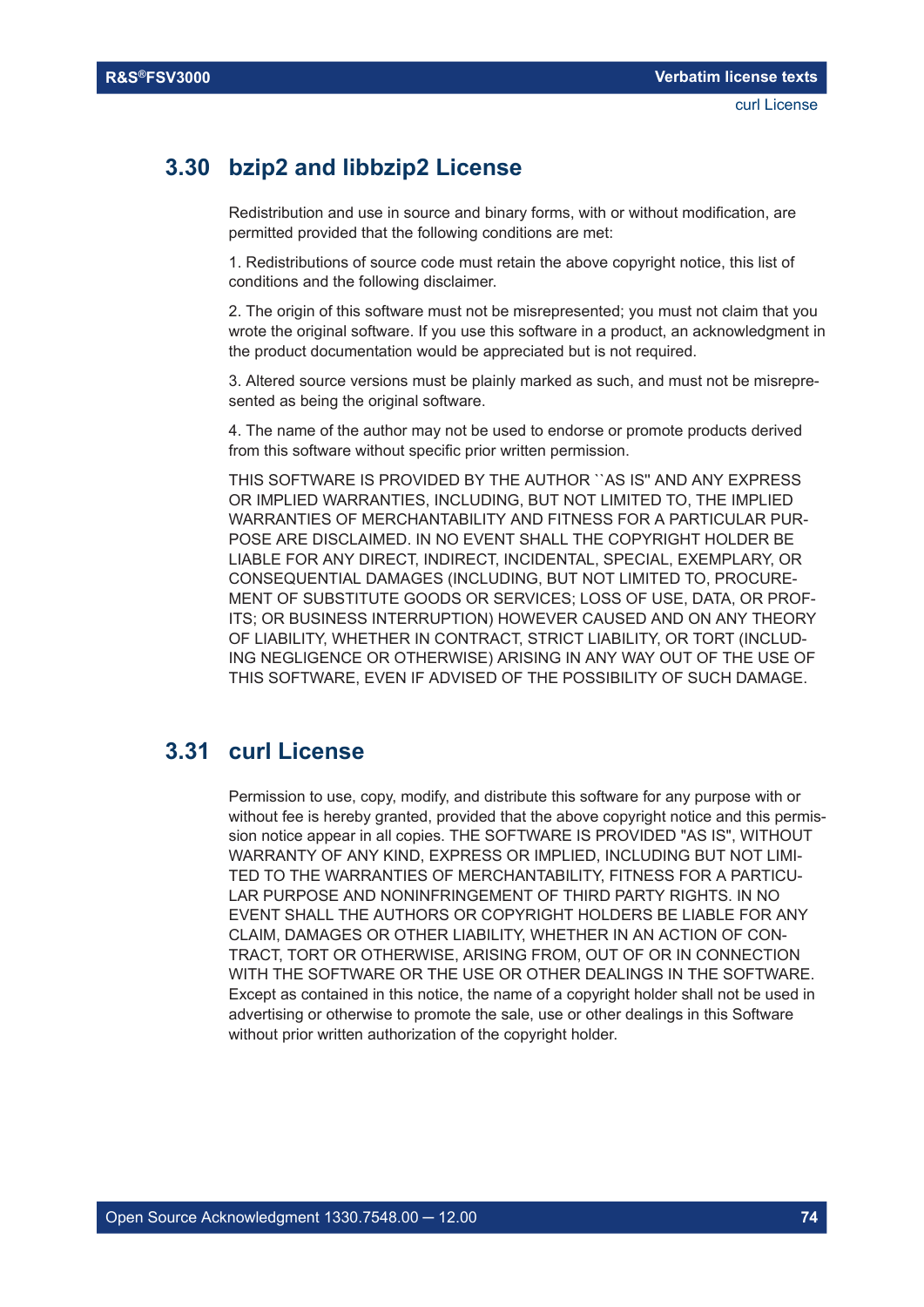#### **3.32 unRAR restriction**

The decompression engine for RAR archives was developed using source

code of unRAR program.

All copyrights to original unRAR code are owned by Alexander Roshal.

The license for original unRAR code has the following restriction:

The unRAR sources cannot be used to re-create the RAR compression algorithm, which is proprietary. Distribution of modified unRAR sources in separate form or as a part of other software is permitted, provided that it is clearly stated in the documentation and source comments that the code may not be used to develop a RAR (WinRAR) compatible archiver.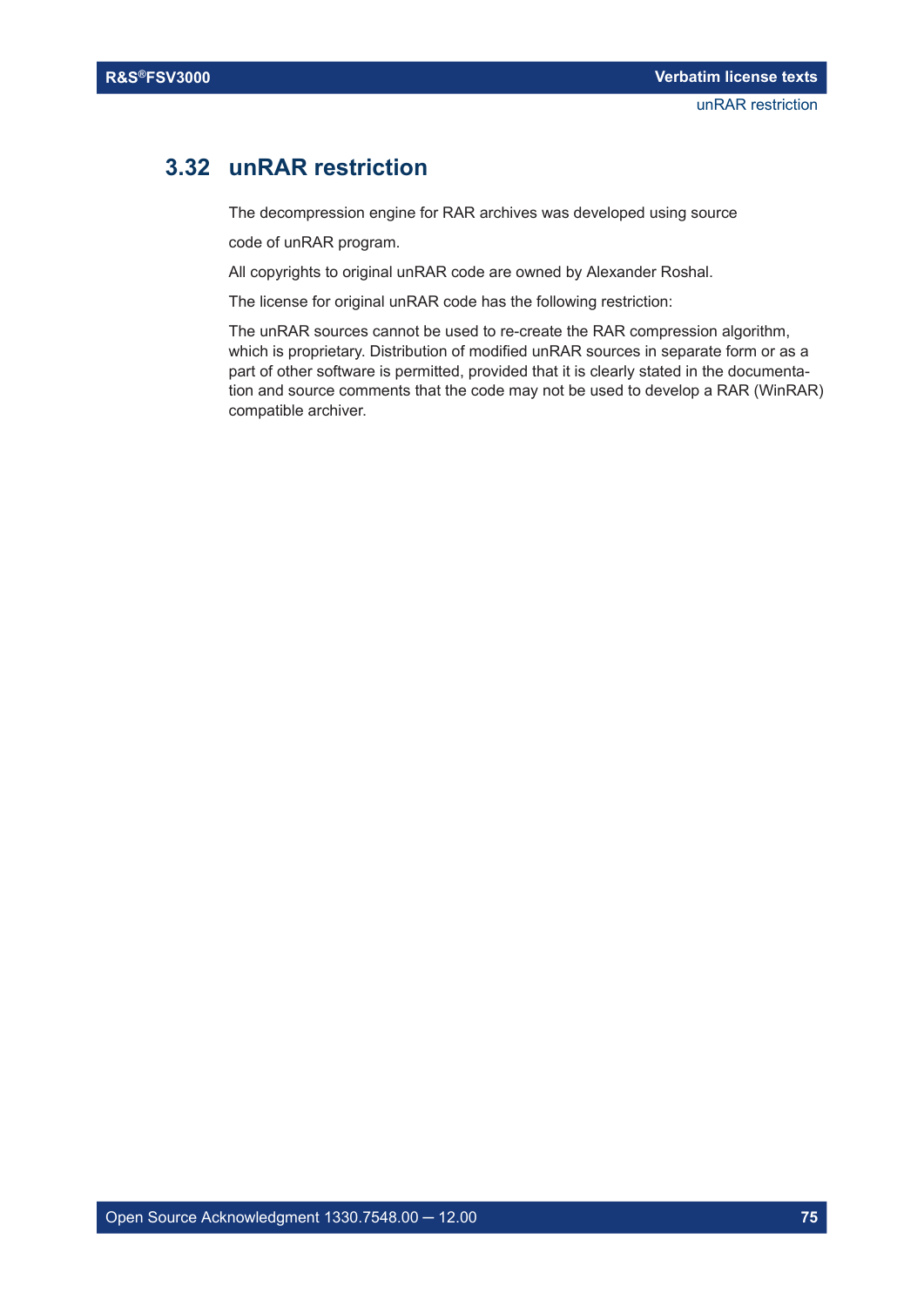## 4 Copyrights

The following table lists copyright notices for open source software packages (or parts of such software packages).

| Package                              | <b>Version</b> | Copyright                                                                                                           |
|--------------------------------------|----------------|---------------------------------------------------------------------------------------------------------------------|
| 7-Zip                                | 18.05          | Copyright <sup>©</sup> 1999-2018, Igor Pavlov.                                                                      |
| angular/anima-<br>tions              | 8.2.14         | Copyright (c) 2010-2019 Google LLC. http://angular.io/license                                                       |
| angular/cdk                          | 8.2.3          | Copyright (c) 2019 Google LLC.                                                                                      |
| angular/common                       | 8.2.14         | Copyright (c) 2010-2019 Google LLC. http://angular.io/license                                                       |
| angular/compiler                     | 8.2.14         | Copyright (c) 2010-2019 Google LLC. http://angular.io/license                                                       |
| angular/core                         | 8.2.14         | Copyright (c) 2010-2019 Google LLC. http://angular.io/license                                                       |
| angular/elements                     | 8.2.14         | Copyright (c) 2010-2019 Google LLC. http://angular.io/license                                                       |
| angular/forms                        | 8.2.14         | Copyright (c) 2010-2019 Google LLC. http://angular.io/license                                                       |
| angular/platform-<br>browser         | 8.2.14         | Copyright (c) 2010-2019 Google LLC. http://angular.io/license                                                       |
| angular/platform-<br>browser-dynamic | 8.2.14         | Copyright (c) 2010-2019 Google LLC. http://angular.io/license                                                       |
| angular/router                       | 8.2.14         | Copyright (c) 2010-2019 Google LLC. http://angular.io/license                                                       |
| Boost C++ Libra-<br>ries             | 1.67           | Copyright <sup>©</sup> 1998 - 2017 the boost contributors. All rights reserved.                                     |
| <b>BOOST Library</b>                 | 1.63.0         | Copyright <sup>©</sup> The Boost community.                                                                         |
| bzip2                                | 1.0.6          | Copyright <sup>©</sup> 1996-2010 Julian R Seward. All rights reserved.                                              |
| <b>CHMLib</b>                        | 0.38           | Copyright <sup>©</sup> Jed Wing <jedwin@ugcs.caltech.edu>.</jedwin@ugcs.caltech.edu>                                |
| CHMLib                               | 0.40           | Jed Wing <jedwin@ugcs.caltech.edu></jedwin@ugcs.caltech.edu>                                                        |
| <b>CMSIS</b>                         | 5.7.0          | Copyright (c) 2009-2017 ARM Limited. All rights reserved.                                                           |
| <b>CMSIS Device</b>                  | 2.6.4          | Copyright (c) 2017 STMicroelectronics.                                                                              |
| commander                            | 2.20.3         | Copyright (c) 2011 TJ Holowaychuk <tj@vision-media.ca></tj@vision-media.ca>                                         |
| cpprestsdk                           | 2.10.10        | Copyright (c) 2017 Bincrafters                                                                                      |
| <b>CRCpp</b>                         | 0.2.0.6        | Copyright <sup>©</sup> 2016, Daniel Bahr.                                                                           |
| curl                                 | 7.65.1.1       | Copyright <sup>®</sup> 1996 - 2019, Daniel Stenberg, daniel@haxx.se, and<br>many contributors, see the THANKS file. |
| Cyrus SASL                           | 2.1.27         | Copyright (c) 1998-2003 Carnegie Mellon University. All rights<br>reserved.                                         |
| d3-array                             | 2.9.1          | Copyright 2010-2020 Mike Bostock                                                                                    |
| d3-color                             | 2.0.0          | Copyright 2010-2016 Mike Bostock                                                                                    |
| d3-delaunay                          | 5.3.0          | Copyright 2018 Observable, Inc.                                                                                     |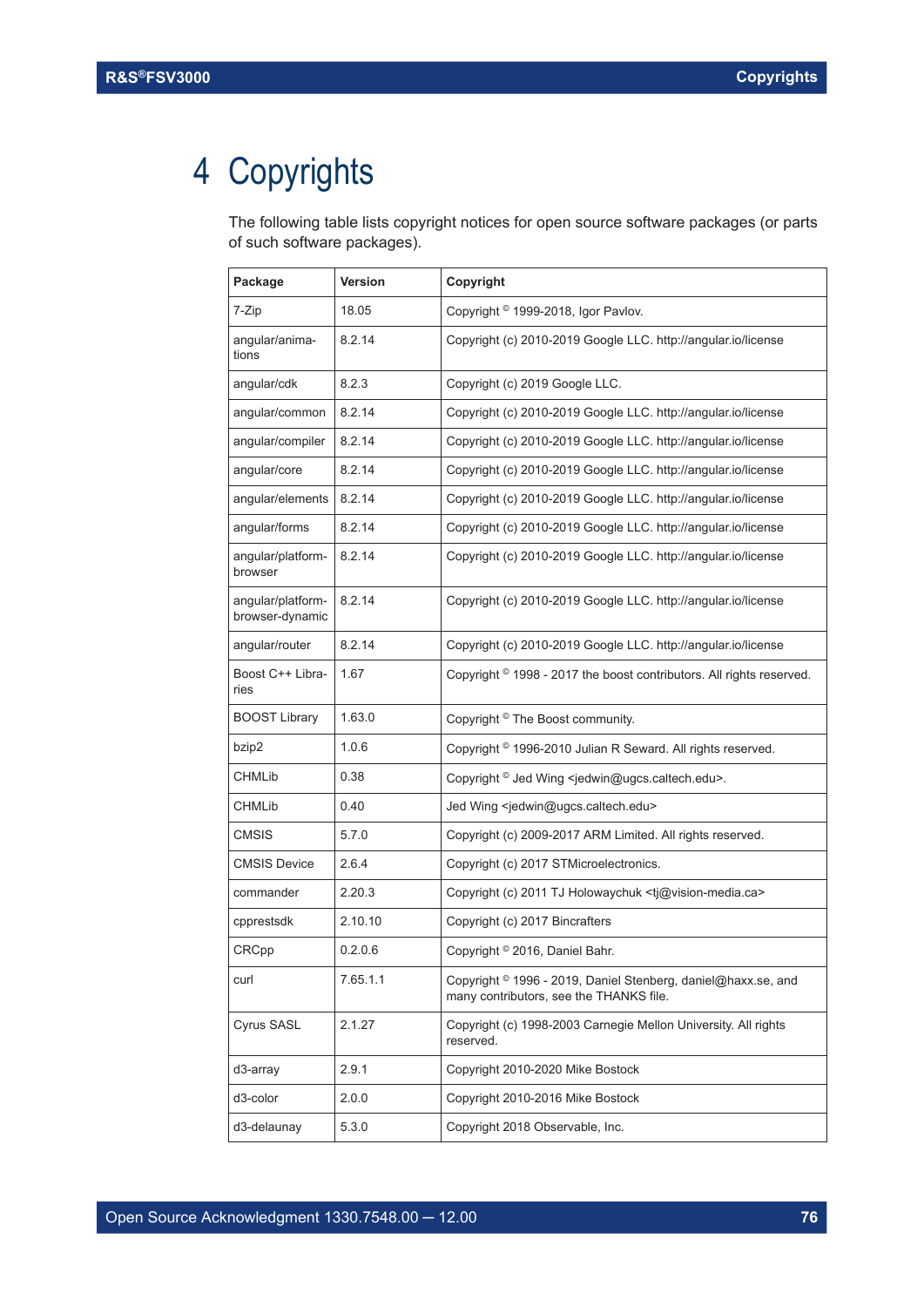| Package                                            | <b>Version</b> | Copyright                                                                                                                                                                       |
|----------------------------------------------------|----------------|---------------------------------------------------------------------------------------------------------------------------------------------------------------------------------|
| d3-dispatch                                        | 2.0.0          | Copyright 2010-2016 Mike Bostock                                                                                                                                                |
| d3-dsv                                             | 2.0.0          | Copyright 2013-2016 Mike Bostock                                                                                                                                                |
| d3-force                                           | 2.1.1          | Copyright 2010-2016 Mike Bostock                                                                                                                                                |
| d3-format                                          | 2.0.0          | Copyright 2010-2015 Mike Bostock                                                                                                                                                |
| d3-geo                                             | 2.0.1          | Copyright (c) 2008-2012, Charles Karney                                                                                                                                         |
| d3-geo-projec-<br>tion                             | 3.0.0          | Copyright (c) 2015 Ricky Reusser                                                                                                                                                |
| d3-hierarchy                                       | 2.0.0          | Copyright 2010-2016 Mike Bostock                                                                                                                                                |
| d3-interpolate                                     | 2.0.1          | Copyright 2010-2016 Mike Bostock                                                                                                                                                |
| d3-path                                            | 2.0.0          | Copyright 2015-2016 Mike Bostock                                                                                                                                                |
| d3-quadtree                                        | 2.0.0          | Copyright 2010-2016 Mike Bostock                                                                                                                                                |
| d3-scale                                           | 3.2.3          | Copyright 2010-2015 Mike Bostock                                                                                                                                                |
| d3-shape                                           | 2.0.0          | Copyright 2010-2015 Mike Bostock                                                                                                                                                |
| d3-time                                            | 2.0.0          | Copyright 2010-2016 Mike Bostock                                                                                                                                                |
| d3-time-format                                     | 3.0.0          | Copyright 2010-2017 Mike Bostock                                                                                                                                                |
| d3-timer                                           | 2.0.0          | Copyright 2010-2016 Mike Bostock                                                                                                                                                |
| delaunator                                         | 4.0.1          | Copyright (c) 2017, Mapbox                                                                                                                                                      |
| DNSSD.DLL                                          | 320.5          | Copyright (c) 2003-2004, Apple Computer, Inc. All rights reserved.                                                                                                              |
| document-regis-<br>ter-element                     | 1.14.10        | Copyright (c) 2014-2018, Andrea Giammarchi, @WebReflection                                                                                                                      |
| <b>DOJO</b>                                        | 1.8.1          | Copyright (c) 2005-2007, The Dojo Foundation                                                                                                                                    |
| fmt - Formatting<br>library for C++                | 5.3.0          | Copyright (c) 2012 - present, Victor Zverovich;<br>Copyright (c) 2018 - present, Victor Zverovich and fmt contributors;<br>Copyright (c) 2018 - present, Remotion (Igor Schulz) |
| FreeRTOS                                           | 10.0.1         | Copyright <sup>@</sup> Amazon Web Services, Inc. or its affiliates. All rights<br>reserved.                                                                                     |
| FreeType                                           | 2.4.10         | Copyright 1996-2002, 2006 by David Turner, Robert Wilhelm, and<br>Werner Lemberg                                                                                                |
| function-bind                                      | 1.1.1          | Copyright (c) 2013 Raynos.                                                                                                                                                      |
| Google Glog log-<br>ging library for C<br>$^{++}$  | 0.3.4          | Copyright <sup>©</sup> 1999, Google Inc.                                                                                                                                        |
| has                                                | 1.0.3          | Copyright (c) 2013 Thiago de Arruda                                                                                                                                             |
| iconv-lite                                         | 0.4.24         | Copyright (c) 2011 Alexander Shtuchkin                                                                                                                                          |
| Intel Decimal<br><b>Floating Point</b><br>Math Lib | 8.0.1          | Copyright <sup>©</sup> 2011, Intel Corp.                                                                                                                                        |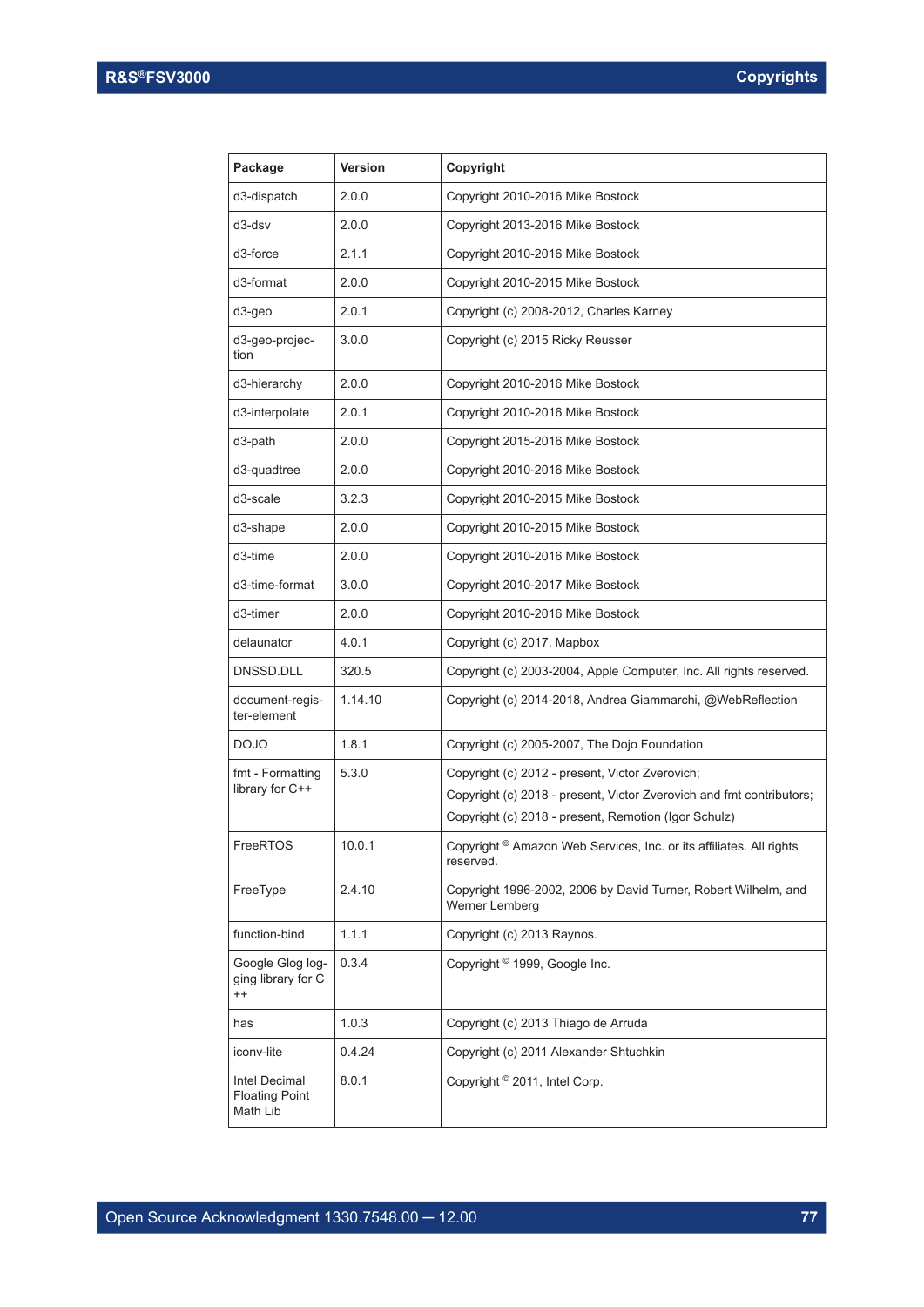| Package                        | <b>Version</b>     | Copyright                                                                                                                                                                                 |
|--------------------------------|--------------------|-------------------------------------------------------------------------------------------------------------------------------------------------------------------------------------------|
| is-core-module                 | 2.2.0              | Copyright (c) 2014 Dave Justice                                                                                                                                                           |
| jQuery Java-<br>script Library | 1.8.3              | Copyright <sup>©</sup> 2010, 2012, John Resig.                                                                                                                                            |
| libarchive                     | 3.1.2              | Copyright (c) 2003-2009 Tim Kientzle                                                                                                                                                      |
| libarchive                     | 3.4.0              | Copyright (C) 2003-2018 Tim Kientzle                                                                                                                                                      |
| libevent                       | 2.1.8              | Copyright (C) 2007-2012 Niels Provos and Nick Mathewson                                                                                                                                   |
| libhdf5                        | 1.10.0-patch1      | Copyright 2006-2016 by The HDF Group.                                                                                                                                                     |
| libpng                         | 1.5.13             | Copyright (c) 2004, 2006-2012 Glenn Randers-Pehrson                                                                                                                                       |
| LittleGV                       | 7.0.1              | Copyright (c) 2020 LVGL LLC                                                                                                                                                               |
| <b>IwIP</b>                    | 2.1.2              | Copyright (c) 2001-2004 Swedish Institute of Computer Science.                                                                                                                            |
| matio                          | 1.5.8              | Copyright (c) 2011-2016, Christopher C. Hulbert                                                                                                                                           |
| mbed TLS                       | 2.16.1             | Copyright © 2008 - 2016 ARM Limited                                                                                                                                                       |
| mDNS Res-<br>ponder            | 320.5              | Copyright (c) 2002-2003 Apple Computer, Inc. All rights reserved.                                                                                                                         |
| Memory-Mapped<br>File C++      | 2017-01-31         | Copyright (c) 2014, Carlo Milanesi                                                                                                                                                        |
| minizip                        | 2.9.3              | Copyright <sup>©</sup> 1995-2017 Jean-loup Gailly and Mark Adler.                                                                                                                         |
| Net-SNMP                       | 5.7.2              | Copyright 1996, 1998-2000 The Regents of the University of Califor-<br>nia                                                                                                                |
| Nghttp2: HTTP/2<br>C Library   | 1.39.90            | Copyright <sup>©</sup> 2012, 2014, 2015, 2016 Tatsuhiro Tsujikawa. Copyright<br>$^\circ$ 2012, 2014, 2015, 2016 nghttp2 contributors                                                      |
| nginx                          | 1.19.1             | Copyright (C) 2002-2019 Igor Sysoev                                                                                                                                                       |
|                                |                    | Copyright (C) 2011-2019 Nginx, Inc.                                                                                                                                                       |
| ngx-translate/<br>core         | 11.0.1             | Copyright (c) 2018 Olivier Combe                                                                                                                                                          |
| ngx-translate/<br>http-loader  | 4.0.0              | Copyright (c) 2018 Olivier Combe                                                                                                                                                          |
| node-fetch                     | 2.6.1              | Copyright (c) 2016 David Frank                                                                                                                                                            |
| noVNC                          | 0.4                | Copyright (C) 2011 Joel Martin < github@martintribe.org>;Copyright<br>(c) 2011 by Erik Moller; Copyright (c) 2014 Denis Radin; Copyright:<br>Hiroshi Ichikawa; Copyright 2012 Google Inc. |
| OncRpc                         | 1.14               | Copyright (C) 1984, Sun Microsystems, Inc.                                                                                                                                                |
| OpenSSL                        | 1.1.1              | Copyright <sup>©</sup> 1998-2019 The OpenSSL Project.                                                                                                                                     |
| OpenSSL                        | 1.1.1c             | Copyright (c) 1998-2019 The OpenSSL Project. All rights reserved.                                                                                                                         |
| OpenSSL                        | 1.1.1 <sub>b</sub> | Copyright (c) 1998-2016 The OpenSSL Project                                                                                                                                               |
| parse5                         | 5.1.1              | Copyright (c) 2013-2019 Ivan Nikulin (ifaaan@gmail.com, https://<br>github.com/inikulin)                                                                                                  |
| path-parse                     | 1.0.6              | Copyright (c) 2015 Javier Blanco                                                                                                                                                          |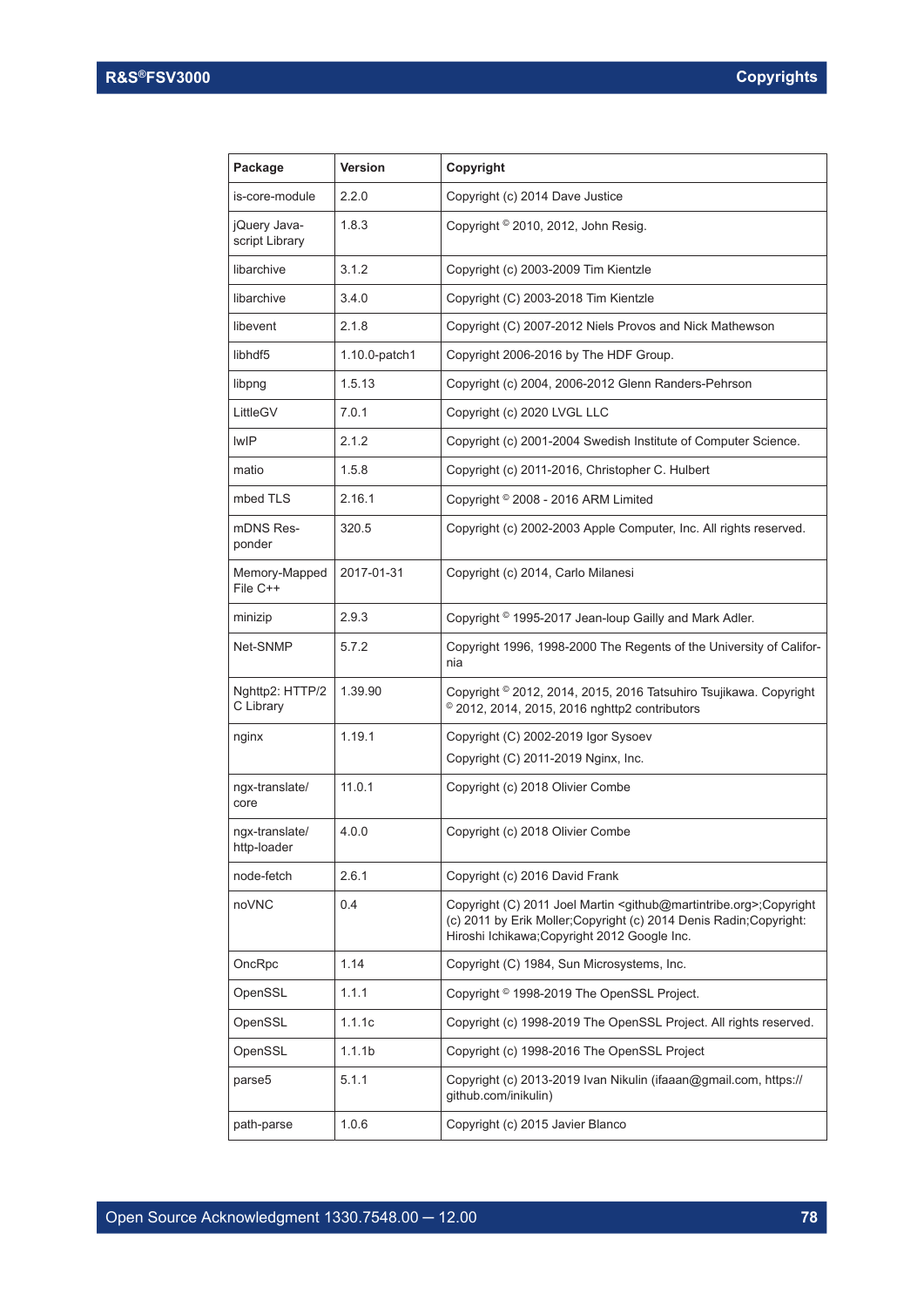| Package                               | <b>Version</b> | Copyright                                                                                       |
|---------------------------------------|----------------|-------------------------------------------------------------------------------------------------|
| PCRE library                          | 8.34           | Copyright <sup>©</sup> 1997-2013, University of Cambridge.                                      |
| PeakFinder                            | 1.7            | Copyright <sup>©</sup> 2013, Nathanael C. Yoder.                                                |
| PHP                                   | 7.2.11         | Copyright (c) 1999 - 2012 The PHP Group. All rights reserved.                                   |
| POCO C++ libra-<br>ries               | 1.6.1          | Copyright © 2004-2015, Applied Informatics Software Engineering<br>GmbH and other contributors. |
| primeicons                            | 1.0.0-beta.10  | Copyright (c) 2018 PrimeTek                                                                     |
| primeng                               | 8.1.1          | Copyright (c) 2016-2019 PrimeTek                                                                |
| PugiXml                               | 1.8            | Copyright (C) 2006-2017, by Arseny Kapoulkine                                                   |
| QtWinMigrate/<br>QWinWidget           | 2017-07-12     | Copyright <sup>©</sup> 2013, Digia Plc and/or its subsidiary(-ies).                             |
| RapidXML                              | 1.13           | Copyright (c) 2006, 2007 Marcin Kalicinski                                                      |
| ResizableLib                          | 1.1            | Copyright (C) 2000-2001 by Paolo Messina                                                        |
| resolve                               | 1.19.0         | Copyright (c) 2012 James Halliday                                                               |
| rw                                    | 1.3.3          | Copyright (c) 2014-2016, Michael Bostock                                                        |
| rxjs                                  | 6.4.0          | Copyright (c) 2015-2018 Google, Inc., Netflix, Inc., Microsoft Corp.<br>and contributors        |
| safer-buffer                          | 2.1.2          | Copyright (c) 2018 Nikita Skovoroda <chalkerx@gmail.com></chalkerx@gmail.com>                   |
| smartmontools                         | 7.0            | Copyright (C) 2019 Bruce Allen, Christian Franke, Guido Guenther                                |
| spdlog - Fast C+<br>+ logging library | 1.3.1          | Copyright(c) 2015-2018 Gabi Melman                                                              |
| SQLite                                | 3.9.2          | Hipp, Wyrick & Company, Inc.                                                                    |
| <b>StackWalker</b>                    | 2009-11-01     | Copyright <sup>©</sup> 2005-2009, Jochen Kalmbach.                                              |
| STM32F4 HAL                           | 1.7.8          | Copyright(c) 2017 STMicroelectronics                                                            |
| <b>TightVNC</b>                       | 2.7.10         | Copyright (C) 2009, 2010, 2011, 2012 GlavSoft LLC.                                              |
| topojson-client                       | 3.1.0          | Copyright 2012-2019 Michael Bostock                                                             |
| tslib                                 | 1.14.1         | Copyright (c) Microsoft Corporation.                                                            |
| vega                                  | 5.18.0         | Copyright (c) 2015-2018, University of Washington Interactive Data<br>Lab                       |
| vega-canvas                           | 1.2.6          | Copyright (c) 2015-2018, University of Washington Interactive Data<br>Lab                       |
| vega-crossfilter                      | 4.0.5          | Copyright (c) 2015-2018, University of Washington Interactive Data<br>Lab                       |
| vega-dataflow                         | 5.7.3          | Copyright (c) 2015-2018, University of Washington Interactive Data<br>Lab                       |
| vega-encode                           | 4.8.3          | Copyright (c) 2015-2018, University of Washington Interactive Data<br>Lab                       |
| vega-event-<br>selector               | 2.0.6          | Copyright (c) 2015-2018, University of Washington Interactive Data<br>Lab                       |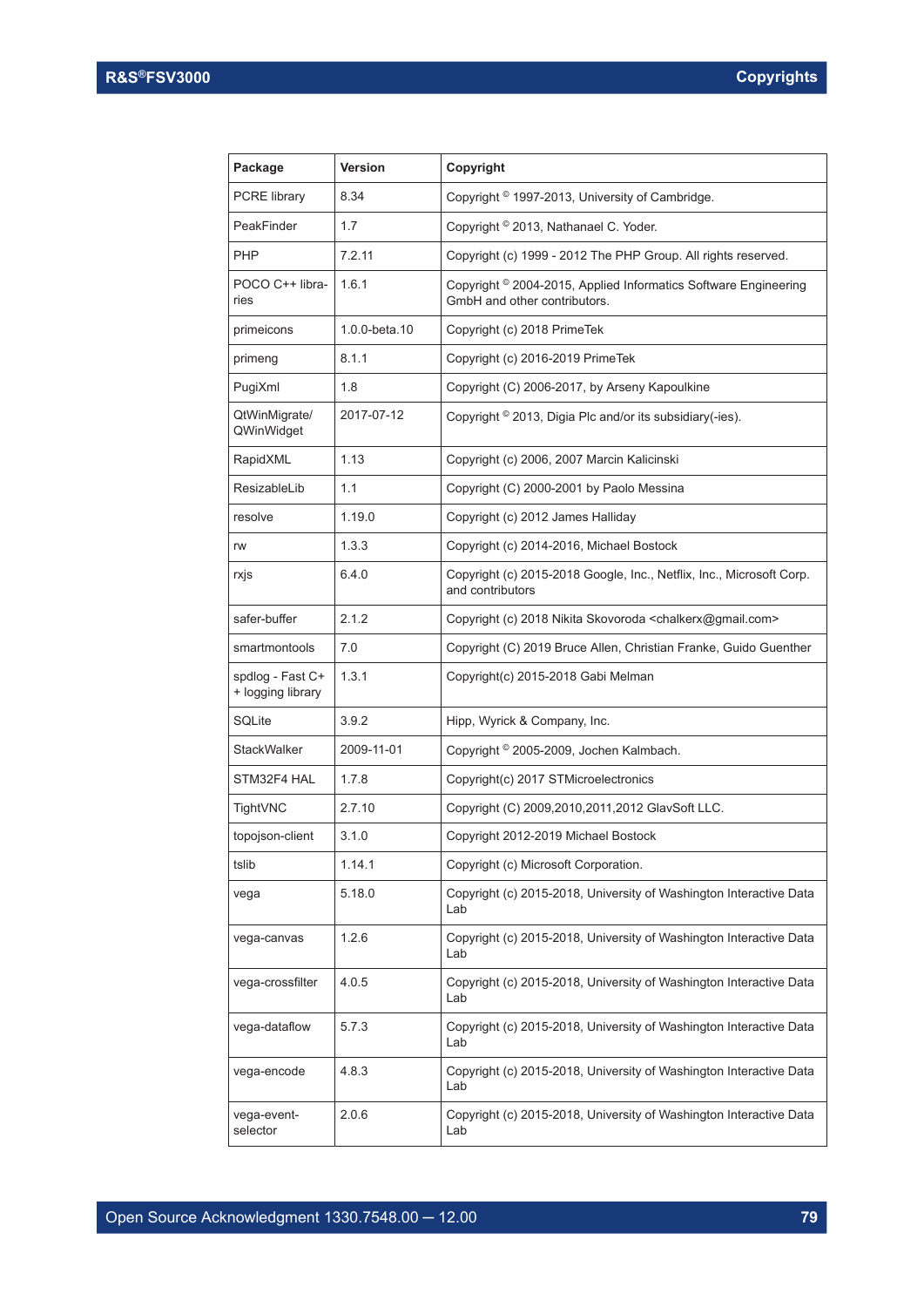| Package              | <b>Version</b> | Copyright                                                                 |
|----------------------|----------------|---------------------------------------------------------------------------|
| vega-expression      | 4.0.1          | Copyright (c) 2015-2018, University of Washington Interactive Data<br>Lab |
| vega-force           | 4.0.7          | Copyright (c) 2015-2018, University of Washington Interactive Data<br>Lab |
| vega-format          | 1.0.4          | Copyright (c) 2015-2018, University of Washington Interactive Data<br>Lab |
| vega-functions       | 5.11.0         | Copyright (c) 2015-2018, University of Washington Interactive Data<br>Lab |
| vega-geo             | 4.3.8          | Copyright (c) 2015-2018, University of Washington Interactive Data<br>Lab |
| vega-hierarchy       | 4.0.9          | Copyright (c) 2015-2018, University of Washington Interactive Data<br>Lab |
| vega-label           | 1.0.0          | Copyright (c) 2015-2018, University of Washington Interactive Data<br>Lab |
| vega-loader          | 4.4.0          | Copyright (c) 2015-2018, University of Washington Interactive Data<br>Lab |
| vega-parser          | 6.1.2          | Copyright (c) 2015-2018, University of Washington Interactive Data<br>Lab |
| vega-projection      | 1.4.5          | Copyright (c) 2015-2018, University of Washington Interactive Data<br>Lab |
| vega-regression      | 1.0.9          | Copyright (c) 2015-2018, University of Washington Interactive Data<br>Lab |
| vega-runtime         | 6.1.3          | Copyright (c) 2015-2018, University of Washington Interactive Data<br>Lab |
| vega-scale           | 7.1.1          | Copyright (c) 2015-2018, University of Washington Interactive Data<br>Lab |
| vega-scene-<br>graph | 4.9.2          | Copyright (c) 2015-2018, University of Washington Interactive Data<br>Lab |
| vega-selections      | 5.2.0          | Copyright (c) 2015-2018, University of Washington Interactive Data<br>Lab |
| vega-statistics      | 1.7.9          | Copyright (c) 2015-2018, University of Washington Interactive Data<br>Lab |
| vega-time            | 2.0.4          | Copyright (c) 2015-2018, University of Washington Interactive Data<br>Lab |
| vega-transforms      | 4.9.3          | Copyright (c) 2015-2018, University of Washington Interactive Data<br>Lab |
| vega-typings         | 0.19.2         | Copyright (c) 2015-2018, University of Washington Interactive Data<br>Lab |
| vega-util            | 1.16.0         | Copyright (c) 2015-2018, University of Washington Interactive Data<br>Lab |
| vega-view            | 5.9.2          | Copyright (c) 2015-2018, University of Washington Interactive Data<br>Lab |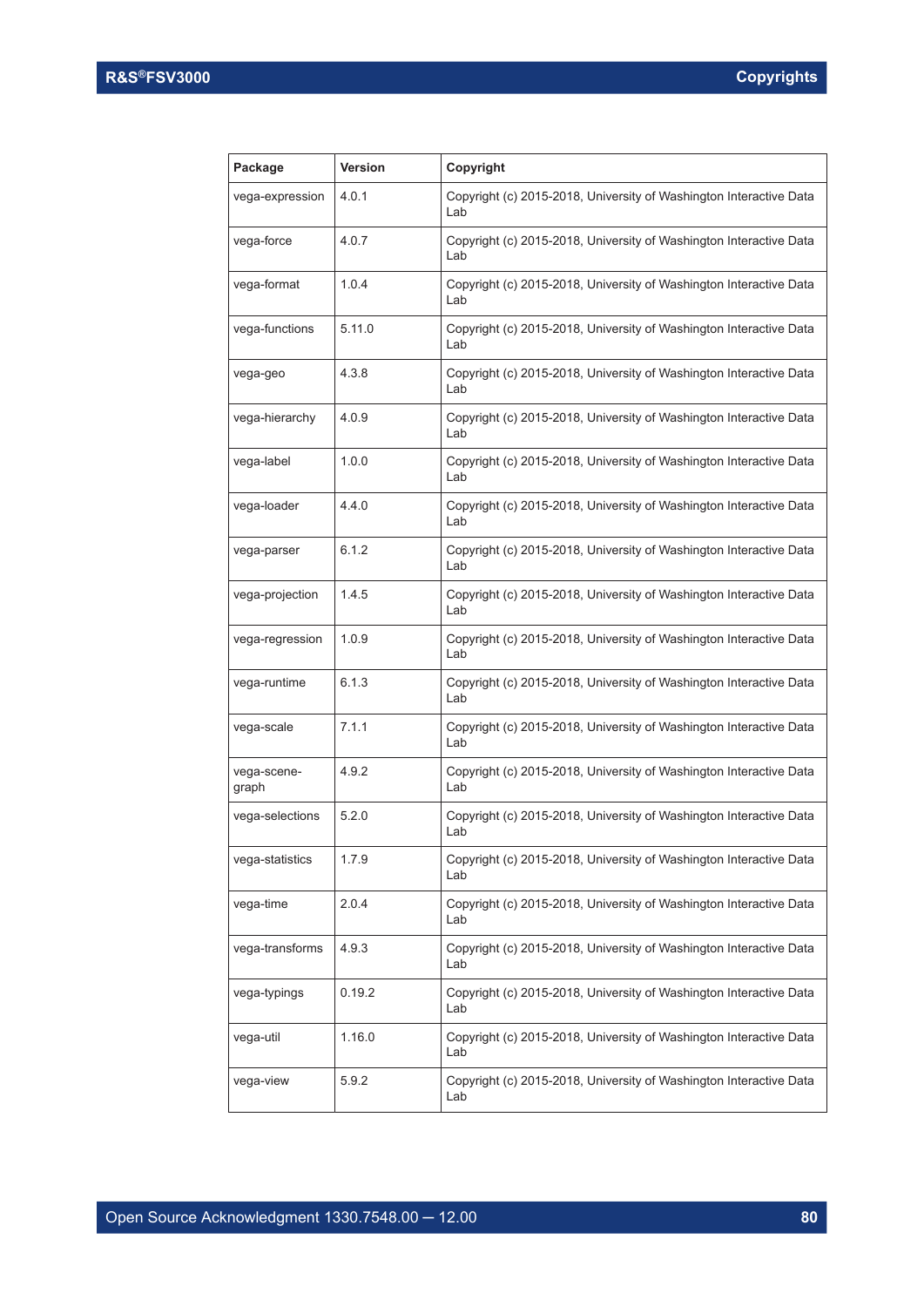| Package                     | <b>Version</b> | Copyright                                                                 |
|-----------------------------|----------------|---------------------------------------------------------------------------|
| vega-view-trans-<br>forms   | 4.5.8          | Copyright (c) 2015-2018, University of Washington Interactive Data<br>Lab |
| vega-voronoi                | 4.1.5          | Copyright (c) 2015-2018, University of Washington Interactive Data<br>Lab |
| vega-wordcloud              | 4.1.3          | Copyright (c) 2015-2018, University of Washington Interactive Data<br>Lab |
| XZIP and XUN-<br><b>ZIP</b> | 1.3            | Copyright (c) 1990-2007 Info-ZIP. All rights reserved.                    |
| <b>ZLib</b>                 | 1.2.11         | Copyright (C) 1995-2017 Jean-loup Gailly and Mark Adler                   |
| zlib                        | 1.2.11         | Copyright <sup>©</sup> 1995-2017 Jean-loup Gailly and Mark Adler.         |
| zlib                        | 1.2.11         | Copyright (c) 1995-2013 Jean-loup Gailly and Mark Adler                   |
| zone.js                     | 0.9.1          | Copyright (c) 2016-2018 Google, Inc.                                      |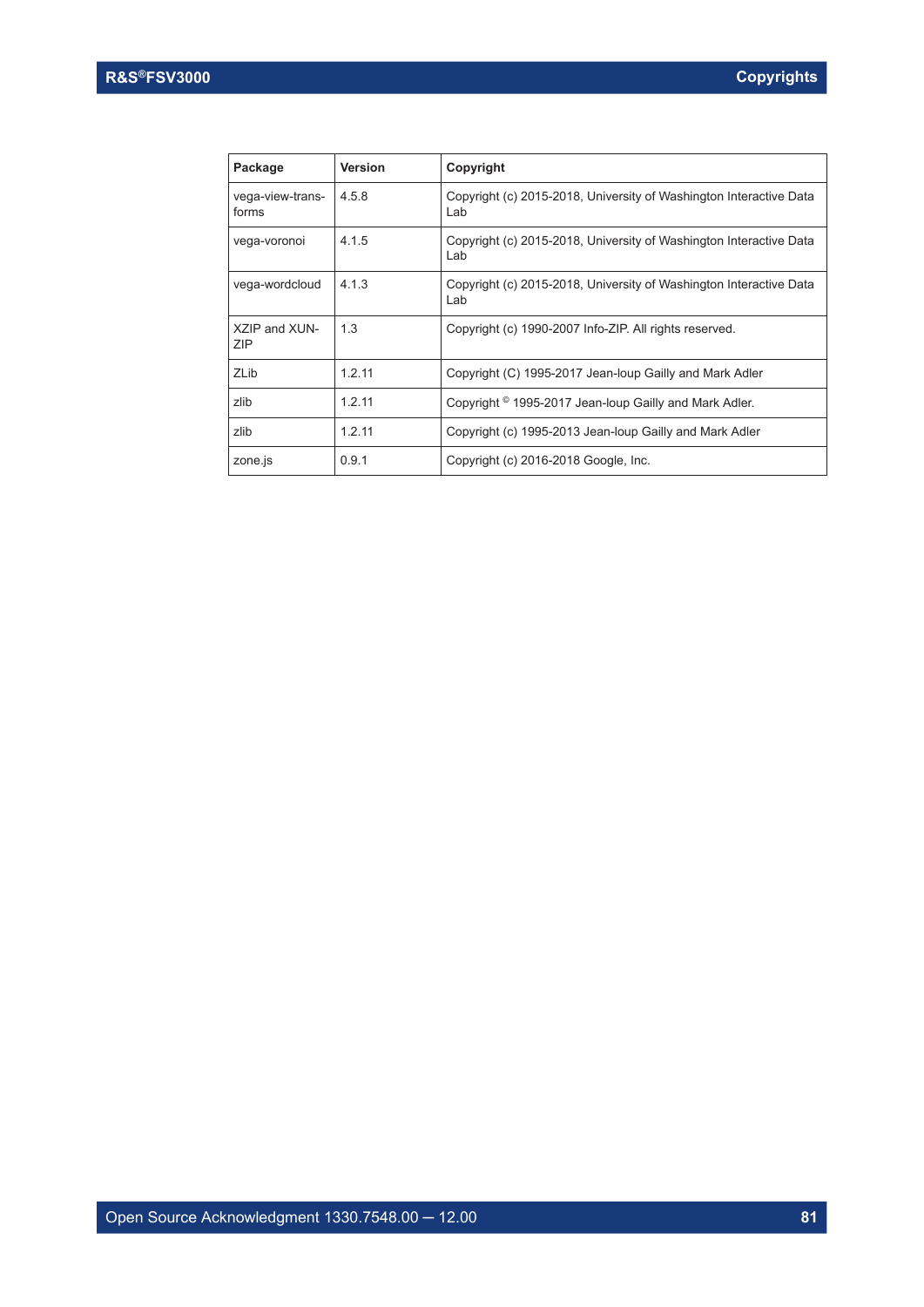# Annex A Intel(R) Math Kernel Library – 2020.1.216

Intel Simplified Software License (Version April 2018)

Copyright (c) 2018 Intel Corporation.

Use and Redistribution. You may use and redistribute the software (the Software), without modification, provided the following conditions are  $m \ominus t$ .

\* Redistributions must reproduce the above copyright notice and the following terms of use in the Software and in the documentation and/or other materials provided with the distribution.

\* Neither the name of Intel nor the names of its suppliers may be used to endorse or promote products derived from this Software without specific prior written permission.

\* No reverse engineering, decompilation, or disassembly of this Software is permitted.

Limited patent license. Intel grants you a world-wide, royalty-free, non-exclusive license under patents it now or hereafter owns or controls to

make, have made, use, import, offer to sell and sell (Utilize) this Software,

but solely to the extent that any such patent is necessary to Utilize the Software alone. The patent license shall not apply to any combinations which include this software. No hardware per se is licensed hereunder.

Third party and other Intel programs. Third Party Programs are the files listed in the third-party-programs.txt text file that is included with the Software and may include Intel programs under separate license terms. Third Party Programs, even if included with the distribution of the Materials, are governed by separate license terms and those license terms solely govern your use of those programs.

DISCLAIMER. THIS SOFTWARE IS PROVIDED "AS IS" AND ANY EXPRESS OR IMPLIED WARRANTIES, INCLUDING, BUT NOT LIMITED TO, THE IMPLIED WARRANTIES OF MERCHANTABILITY, FITNESS FOR A PARTICULAR PURPOSE, AND NON-INFRINGEMENT ARE DISCLAIMED. THIS SOFTWARE IS NOT INTENDED FOR USE IN SYSTEMS OR APPLICATIONS WHERE FAILURE OF THE SOFTWARE MAY CAUSE PERSONAL INJURY OR DEATH AND YOU AGREE THAT YOU ARE FULLY RESPONSIBLE FOR ANY CLAIMS, COSTS, DAMAGES, EXPENSES, AND ATTORNEYS FEES ARISING OUT OF ANY SUCH USE, EVEN IF ANY CLAIM ALLEGES THAT INTEL WAS NEGLIGENT REGARDING THE DESIGN OR MANUFACTURE OF THE MATERIALS.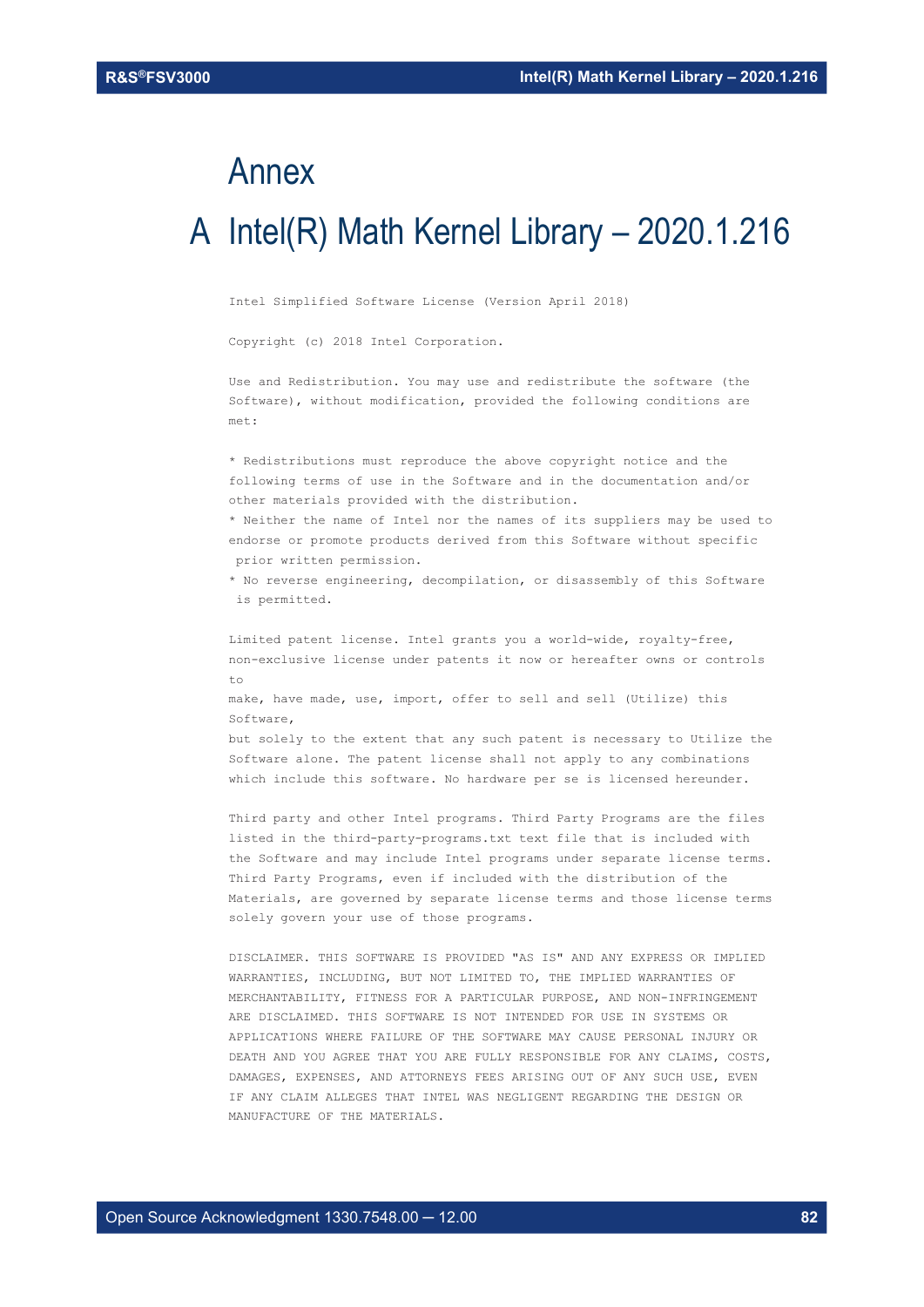LIMITATION OF LIABILITY. IN NO EVENT WILL INTEL BE LIABLE FOR ANY DIRECT, INDIRECT, INCIDENTAL, SPECIAL, EXEMPLARY, OR CONSEQUENTIAL DAMAGES (INCLUDING, BUT NOT LIMITED TO, PROCUREMENT OF SUBSTITUTE GOODS OR SERVICES; LOSS OF USE, DATA, OR PROFITS; OR BUSINESS INTERRUPTION) HOWEVER CAUSED AND ON ANY THEORY OF LIABILITY, WHETHER IN CONTRACT, STRICT LIABILITY, OR TORT (INCLUDING NEGLIGENCE OR OTHERWISE) ARISING IN ANY WAY OUT OF THE USE OF THIS SOFTWARE, EVEN IF ADVISED OF THE POSSIBILITY OF SUCH DAMAGE. YOU AGREE TO INDEMNIFY AND HOLD INTEL HARMLESS AGAINST ANY CLAIMS AND EXPENSES RESULTING FROM YOUR USE OR UNAUTHORIZED USE OF THE SOFTWARE.

No support. Intel may make changes to the Software, at any time without notice, and is not obligated to support, update or provide training for the Software.

Termination. Intel may terminate your right to use the Software in the event of your breach of this Agreement and you fail to cure the breach within a reasonable period of time.

Feedback. Should you provide Intel with comments, modifications, corrections, enhancements or other input (Feedback) related to the Software Intel will be free to use, disclose, reproduce, license or otherwise distribute or exploit the Feedback in its sole discretion without any obligations or restrictions of any kind, including without limitation, intellectual property rights or licensing obligations.

Compliance with laws. You agree to comply with all relevant laws and regulations governing your use, transfer, import or export (or prohibition thereof) of the Software.

Governing law. All disputes will be governed by the laws of the United States of America and the State of Delaware without reference to conflict of law principles and subject to the exclusive jurisdiction of the state or federal courts sitting in the State of Delaware, and each party agrees that it submits to the personal jurisdiction and venue of those courts and waives any objections. The United Nations Convention on Contracts for the International Sale of Goods (1980) is specifically excluded and will not apply to the Software.

\*Other names and brands may be claimed as the property of others.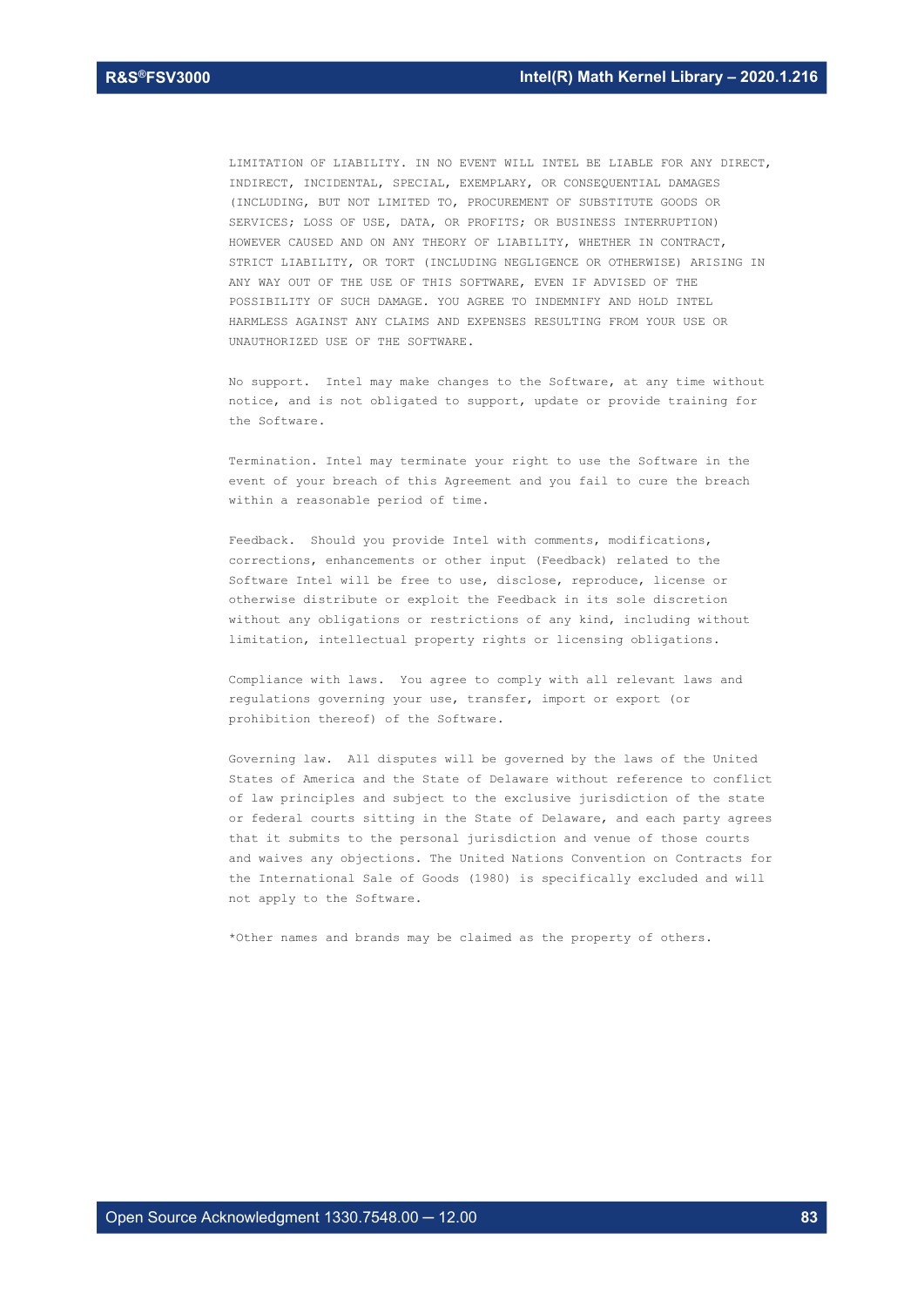### B Intel(R) Integrated Performance Primitives – 2020.1.216

Intel Simplified Software License (Version April 2018)

Copyright (c) 2018 Intel Corporation.

Use and Redistribution. You may use and redistribute the software (the Software), without modification, provided the following conditions are met:

\* Redistributions must reproduce the above copyright notice and the following terms of use in the Software and in the documentation and/or other materials provided with the distribution.

\* Neither the name of Intel nor the names of its suppliers may be used to endorse or promote products derived from this Software without specific prior written permission.

\* No reverse engineering, decompilation, or disassembly of this Software is permitted.

Limited patent license. Intel grants you a world-wide, royalty-free, non-exclusive license under patents it now or hereafter owns or controls  $t \circ$ 

make, have made, use, import, offer to sell and sell (Utilize) this Software,

but solely to the extent that any such patent is necessary to Utilize the Software alone. The patent license shall not apply to any combinations which include this software. No hardware per se is licensed hereunder.

Third party and other Intel programs. Third Party Programs are the files listed in the third-party-programs.txt text file that is included with the Software and may include Intel programs under separate license terms. Third Party Programs, even if included with the distribution of the Materials, are governed by separate license terms and those license terms solely govern your use of those programs.

DISCLAIMER. THIS SOFTWARE IS PROVIDED "AS IS" AND ANY EXPRESS OR IMPLIED WARRANTIES, INCLUDING, BUT NOT LIMITED TO, THE IMPLIED WARRANTIES OF MERCHANTABILITY, FITNESS FOR A PARTICULAR PURPOSE, AND NON-INFRINGEMENT ARE DISCLAIMED. THIS SOFTWARE IS NOT INTENDED FOR USE IN SYSTEMS OR APPLICATIONS WHERE FAILURE OF THE SOFTWARE MAY CAUSE PERSONAL INJURY OR DEATH AND YOU AGREE THAT YOU ARE FULLY RESPONSIBLE FOR ANY CLAIMS, COSTS, DAMAGES, EXPENSES, AND ATTORNEYS FEES ARISING OUT OF ANY SUCH USE, EVEN IF ANY CLAIM ALLEGES THAT INTEL WAS NEGLIGENT REGARDING THE DESIGN OR MANUFACTURE OF THE MATERIALS.

LIMITATION OF LIABILITY. IN NO EVENT WILL INTEL BE LIABLE FOR ANY DIRECT,